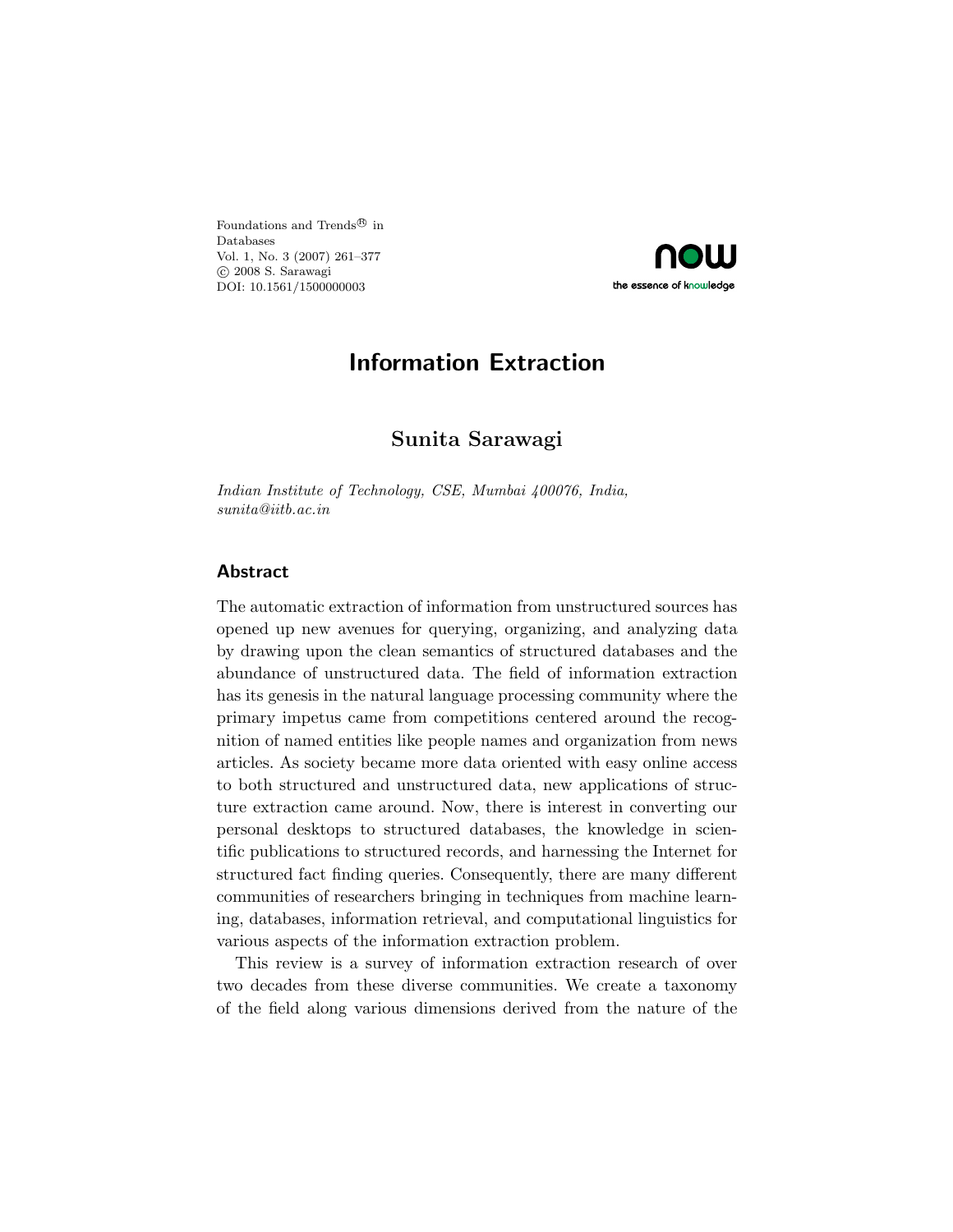extraction task, the techniques used for extraction, the variety of input resources exploited, and the type of output produced. We elaborate on rule-based and statistical methods for entity and relationship extraction. In each case we highlight the different kinds of models for capturing the diversity of clues driving the recognition process and the algorithms for training and efficiently deploying the models. We survey techniques for optimizing the various steps in an information extraction pipeline, adapting to dynamic data, integrating with existing entities and handling uncertainty in the extraction process.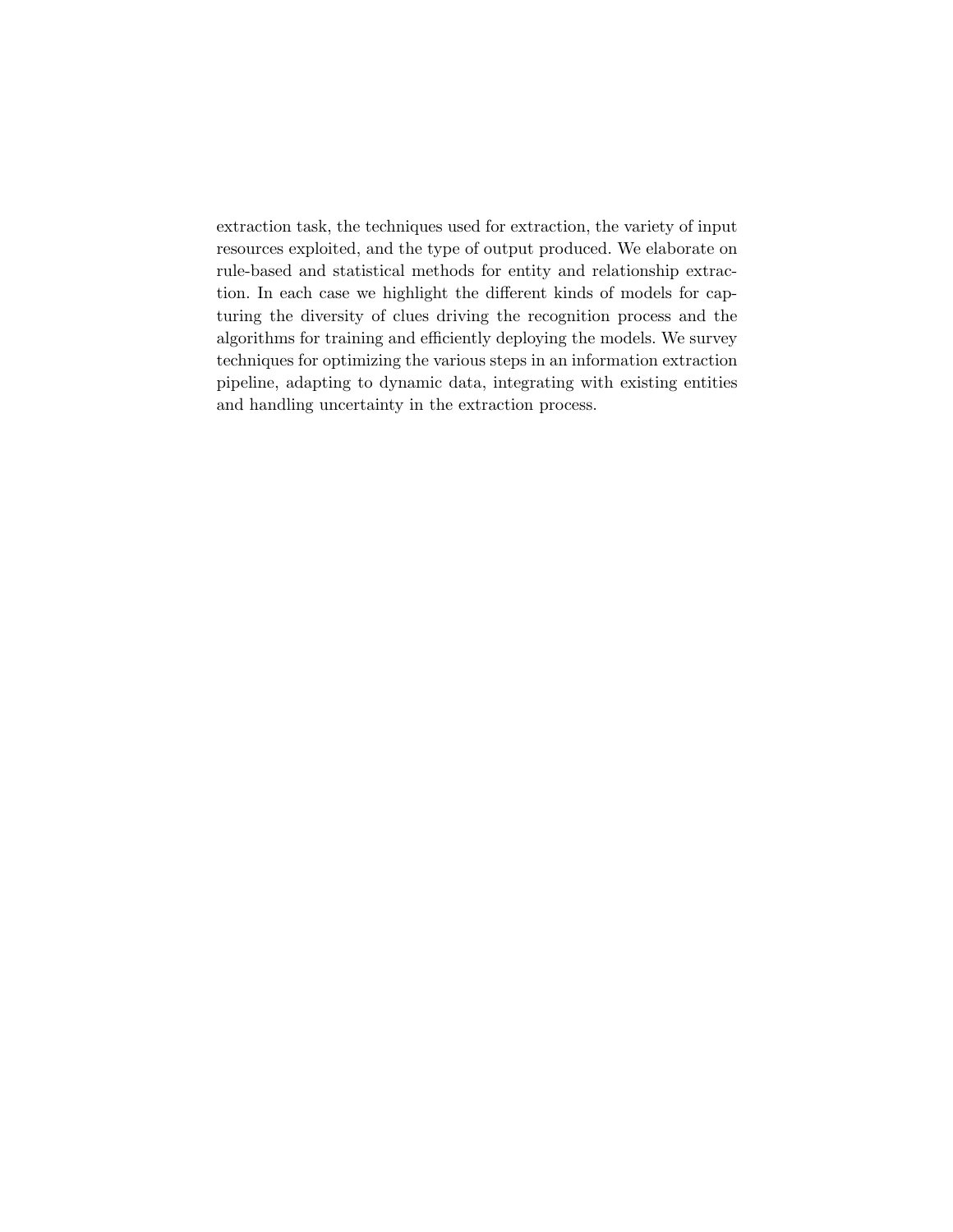Information Extraction refers to the automatic extraction of structured information such as entities, relationships between entities, and attributes describing entities from unstructured sources. This enables much richer forms of queries on the abundant unstructured sources than possible with keyword searches alone. When structured and unstructured data co-exist, information extraction makes it possible to integrate the two types of sources and pose queries spanning them.

The extraction of structure from noisy, unstructured sources is a challenging task, that has engaged a veritable community of researchers for over two decades now. With roots in the Natural Language Processing (NLP) community, the topic of structure extraction now engages many different communities spanning machine learning, information retrieval, database, web, and document analysis. Early extraction tasks were concentrated around the identification of named entities, like people and company names and relationship among them from natural language text. The scope of this research was strongly influenced by two competitions, the Message Understanding Conference (MUC) [57, 100, 198] and Automatic Content Extraction (ACE) [1, 159] program. The advent of the Internet considerably increased the extent and diversity of applications depending on various forms of information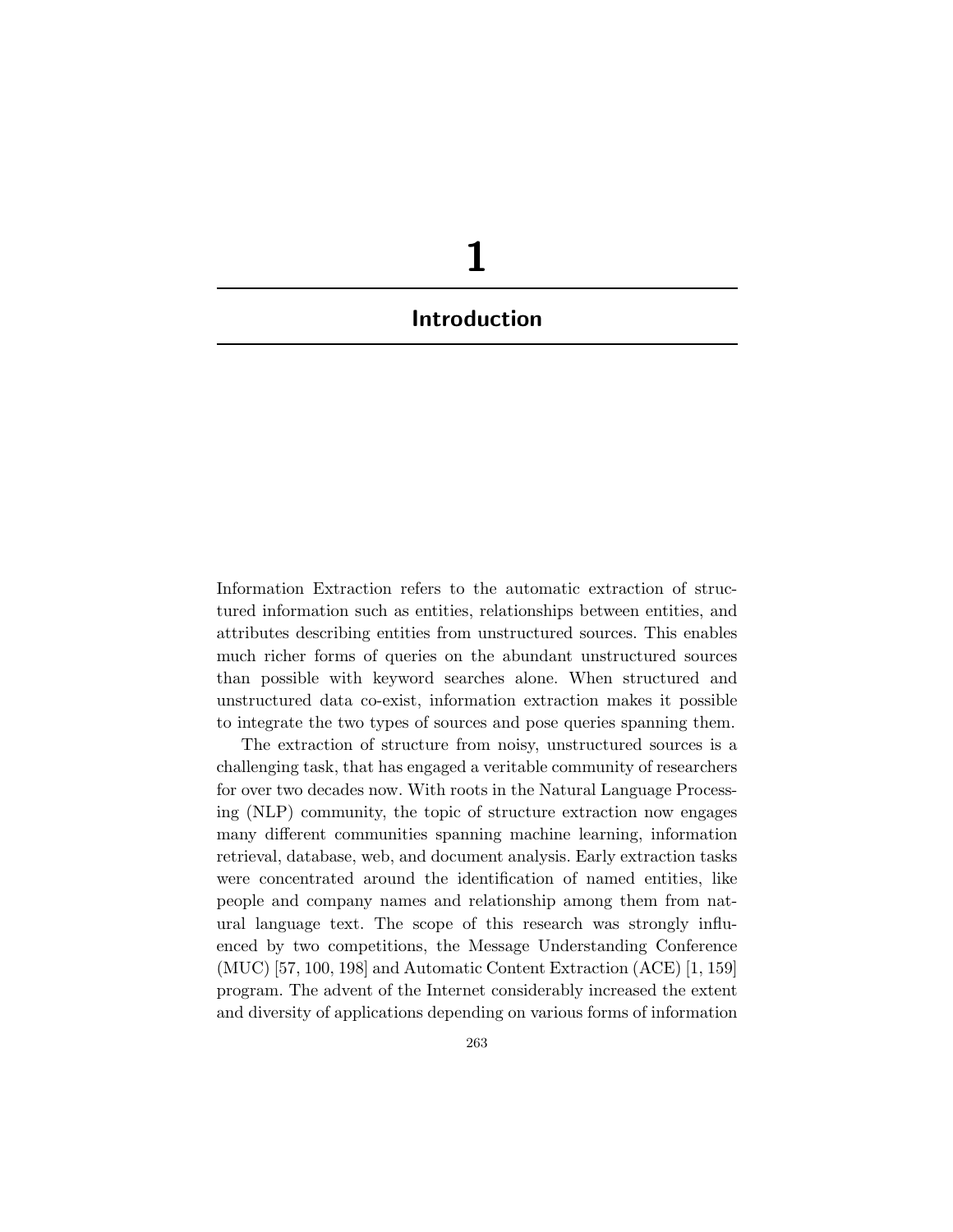extraction. Applications such as comparison shopping, and other automatic portal creation applications, lead to a frenzy of research and commercial activity on the topic. As society became more data oriented with easy online access to both structured and unstructured data, new applications of structure extraction came around.

To address the needs of these diverse applications, the techniques of structure extraction have evolved considerably over the last two decades. Early systems were rule-based with manually coded rules [10, 127, 181]. As manual coding of rules became tedious, algorithms for automatically learning rules from examples were developed [7, 43, 60, 195]. As extraction systems were targeted on more noisy unstructured sources, rules were found to be too brittle. Then came the age of statistical learning, where in parallel two kinds of techniques were deployed: generative models based on Hidden Markov Models [3, 20, 25, 189] and conditional models based on maximum entropy [26, 118, 135, 143, 177]. Both were superseded by global conditional models, popularly called Conditional Random Fields [125]. As the scope of extraction systems widened to require a more holistic analysis of a document's structure, techniques from grammar construction [191, 213] were developed. In spite of this journey of varied techniques, there is no clear winner. Rule-based methods [72, 113, 141, 190] and statistical methods [32, 72, 146, 220] continue to be used in parallel depending on the nature of the extraction task. There also exist hybrid models [42, 59, 70, 89, 140, 173] that attempt to reap the benefits of both statistical and rule-based methods.

#### **1.1 Applications**

Structure extraction is useful in a diverse set of applications. We list a representative subset of these, categorized along whether the applications are enterprise, personal, scientific, or Web-oriented.

#### **1.1.1 Enterprise Applications**

*News Tracking*: A classical application of information extraction, which has spurred a lot of the early research in the NLP community, is automatically tracking specific event types from news sources.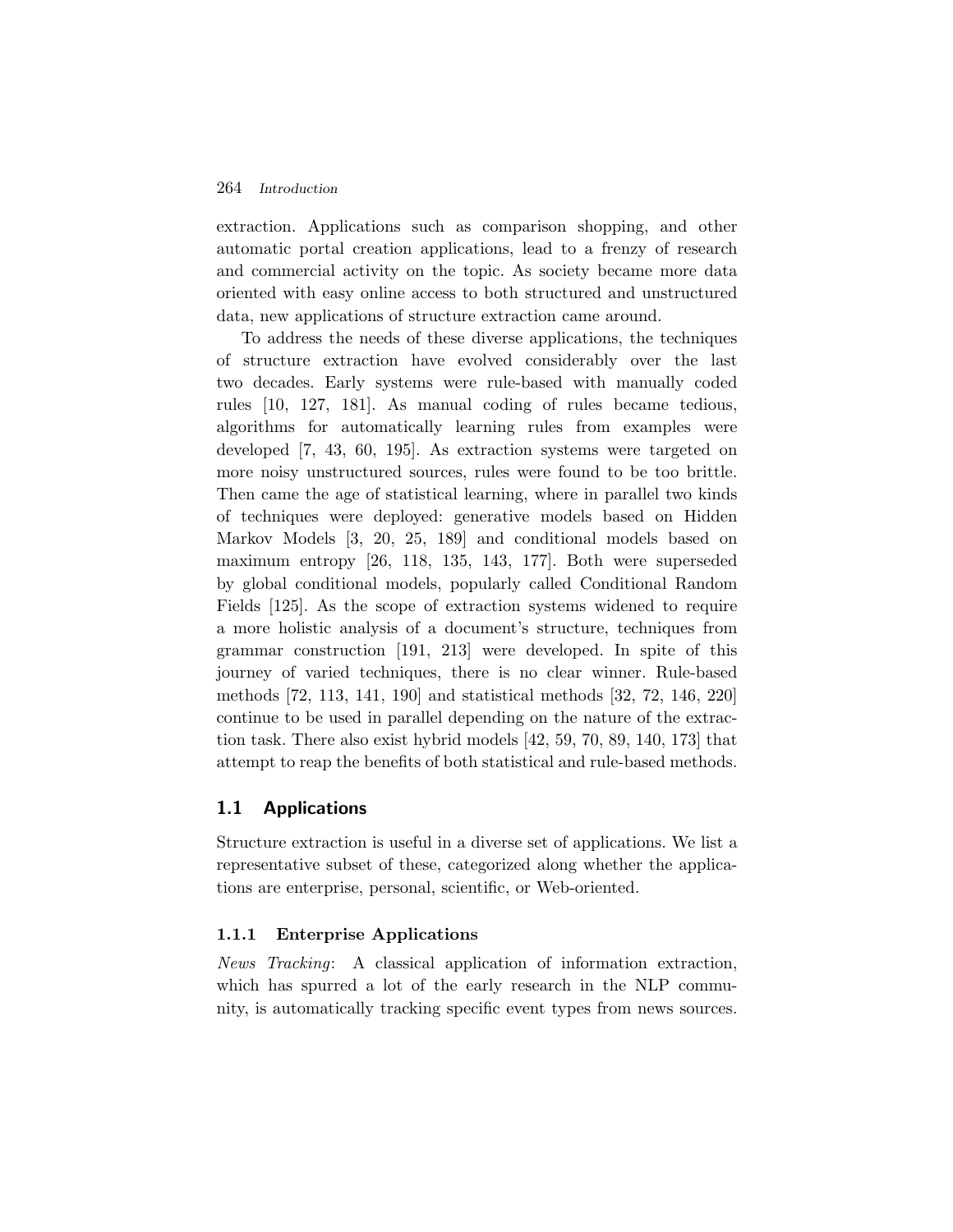The popular MUC [57, 100, 198] and ACE [1] competitions are based on the extraction of structured entities like people and company names, and relations such as "is-CEO-of" between them. Other popular tasks are: tracking disease outbreaks [99], and terrorist events from news sources. Consequently there are several research publications [71, 98, 209] and many research prototypes [10, 73, 99, 181] that target extraction of named entities and their relationship from news articles. Two recent applications of information extraction on news articles are: the automatic creation of multimedia news by integrating video and pictures of entities and events annotated in the news  $\arities$ <sup>1</sup> and hyperlinking news articles to background information on people, locations, and companies.<sup>2</sup>

*Customer Care*: Any customer-oriented enterprise collects many forms of unstructured data from customer interaction; for effective management these have to be closely integrated with the enterprise's own structured databases and business ontologies. This has given rise to many interesting extraction problems such as the identification of product names and product attributes from customer emails, linking of customer emails to a specific transaction in a sales database [19, 44], the extraction of merchant name and addresses from sales invoices [226], the extraction of repair records from insurance claim forms [168], the extraction of customer moods from phone conversation transcripts [112], and the extraction of product attribute value pairs from textual product descriptions [97].

*Data Cleaning*: An essential step in all data warehouse cleaning processes is converting addresses that are stored as flat strings into their structured forms such as road name, city, and state. Large customeroriented organizations like banks, telephone companies, and universities store millions of addresses. In the original form, these addresses have little explicit structure. Often for the same person, there are different address records stored in different databases. During warehouse construction, it is necessary to put all these addresses in a standard canonical format where all the different fields are identified and duplicates

<sup>1</sup> http://spotlight.reuters.com/.

<sup>2</sup> http://www.linkedfacts.com.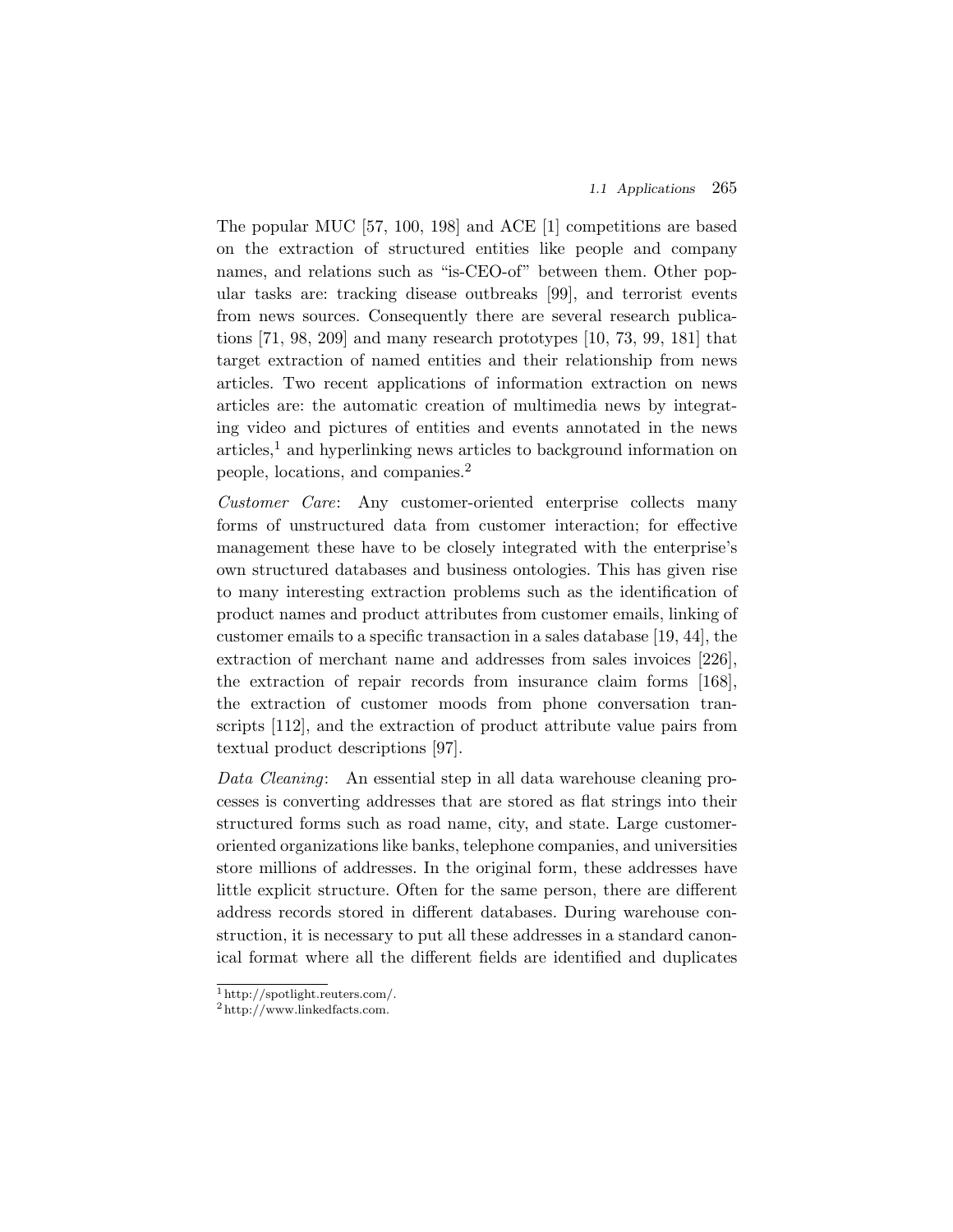removed. An address record broken into its structured fields not only enables better querying, it also provides a more robust way of doing deduplication and householding — a process that identifies all addresses belonging to the same household [3, 8, 25, 187].

*Classified Ads*: Classified ads and other listings such as restaurant lists is another domain with implicit structure that when exposed can be invaluable for querying. Many researchers have specifically targeted such record-oriented data in their extraction research [150, 156, 157, 195].

#### **1.1.2 Personal Information Management**

Personal information management (PIM) systems seek to organize personal data like documents, emails, projects and people in a structured inter-linked format [41, 46, 74]. The success of such systems will depend on being able to automatically extract structure from existing predominantly file-based unstructured sources. Thus, for example we should be able to automatically extract from a PowerPoint file, the author of a talk and link the person to the presenter of a talk announced in an email. Emails, in particular, have served as testbeds for many extraction tasks such as locating mentions of people names and phone numbers [113, 152], and inferring request types in service centers [63].

#### **1.1.3 Scientific Applications**

The recent rise of the field of bio-informatics has broadened the scope of earlier extractions from named entities, to biological objects such as proteins and genes. A central problem is extracting from paper repositories such as Pubmed, protein names, and their interaction [22, 32, 166]. Since the form of entities like Gene and Protein names is very different from classical named entities like people and companies, this task has helped to broaden the techniques used for extraction.

#### **1.1.4 Web Oriented Applications**

*Citation Databases*: Many citation databases on the web have been created through elaborate structure extraction steps from sources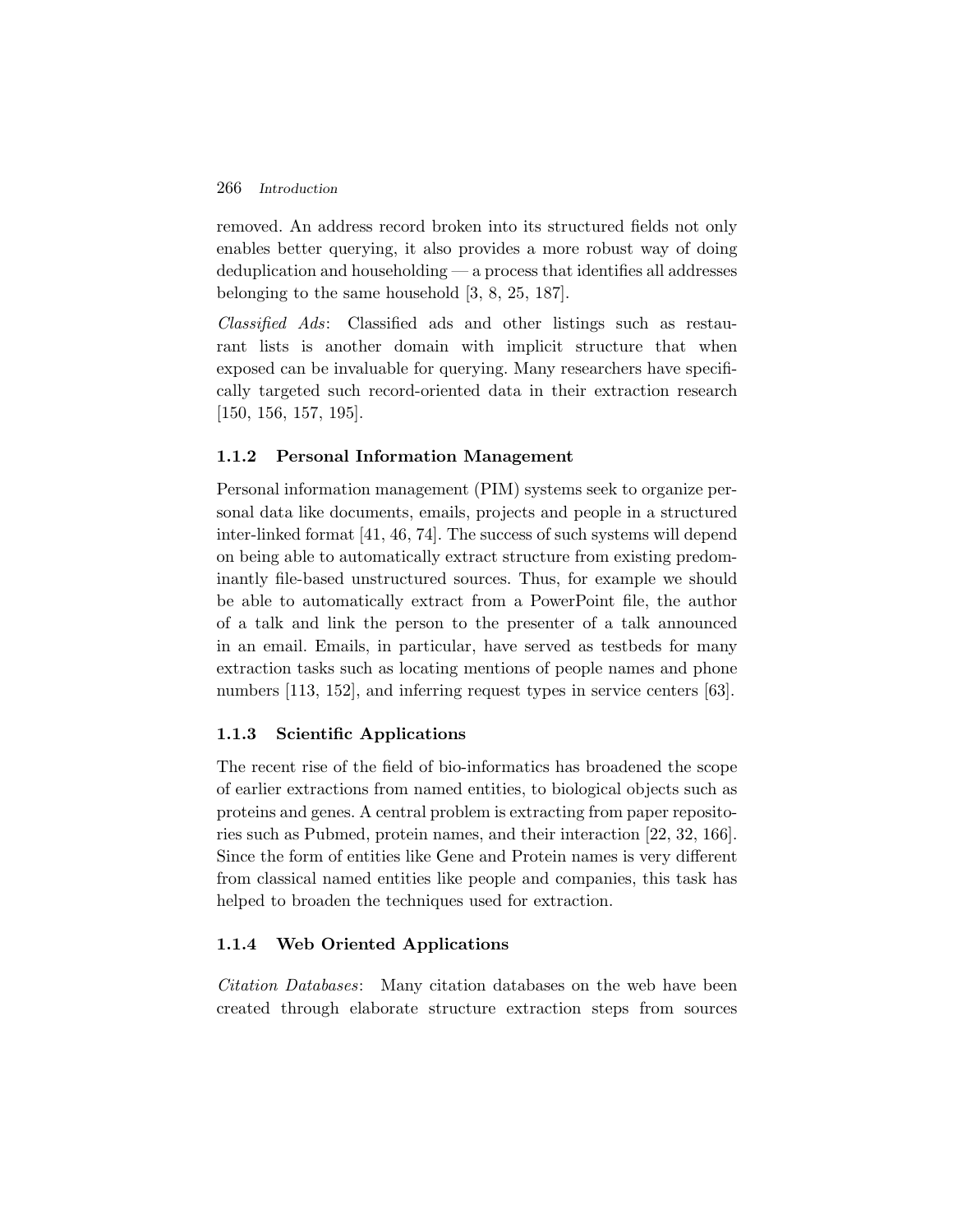ranging from conference web sites to individual home pages. Popular amongst these are Citeseer [126], Google Scholar<sup>3</sup> and Cora [144]. The creation of such databases requires structure extraction at many different levels starting from navigating web sites for locating pages containing publication records, extracting individual publication records from a HTML page, extracting title, authors, and references from paper PDFs, and segmenting citation strings into individual authors, title, venue, and year fields. The resulting structured database provides significant value added in terms of allowing forward references, and aggregate statistics such as author-level citation counts.

*Opinion Databases*: There are innumerable web sites storing unmoderated opinions about a range of topics, including products, books, movies, people, and music. Many of the opinions are in free text form hidden behind Blogs, newsgroup posts, review sites, and so on. The value of these reviews can be greatly enhanced if organized along structured fields. For example, for products it might be useful to find out for each feature of the product, the prevalent polarity of opinion [131, 167]. See [160] for a recent survey.

*Community Websites*: Another example of the creation of structured databases from web documents is community web sites such as DBLife [78] and  $Rexa<sup>4</sup>$  that tracks information about researchers, conferences, talks, projects, and events relevant to a specific community. The creation of such structured databases requires many extraction steps: locating talk announcements from department pages, extracting names of speakers and titles from them [189], extracting structured records about a conference from a website [111], and so on.

*Comparison Shopping*: There is much interest in creating comparison shopping web sites that automatically crawl merchant web sites to find products and their prices which can then be used for comparison shopping [87]. As web technologies evolved, most large merchant web sites started getting hidden behind forms and scripting languages. Consequently, the focus has shifted to crawling and extracting information

<sup>3</sup> http://www.scholar.google.com.

 $4$  http://rexa.info.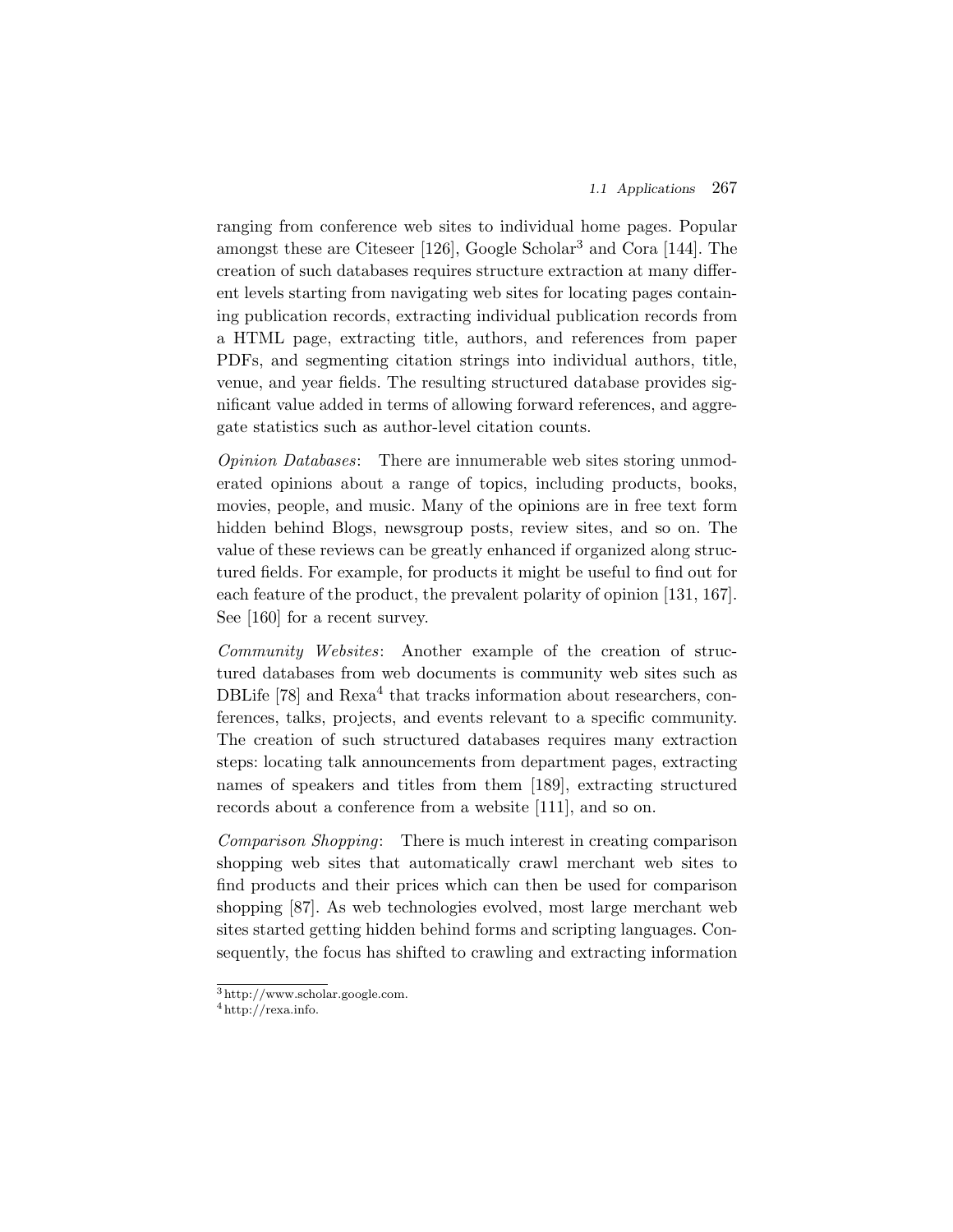from form-based web sites [104]. The extraction of information from form-based web sites is an active research area not covered in this survey.

*Ad Placement on Webpages*: Suppose a web site wants to place advertisements of a product next to the text that both mentions the product and expresses a positive opinion about it. Both of these subtasks: extracting mentions of products and the type of opinion expressed on the product are examples of information extraction tasks that can facilitate the burgeoning Internet ad placement industry [29].

*Structured Web Searches*: Finally, a grand challenge problem for information extraction is allowing structured search queries involving entities and their relationships on the World Wide Web. Keyword searches are adequate for getting information about entities, which are typically nouns or noun phrases. They fail on queries that are looking for relationships between entities [45]. For example, if one wants to retrieve documents containing text of the form "Company X acquired Company Y", then keywords alone are extremely inadequate. The only obvious keyword is "acquired", and one has to work hard to introduce related words like "Corp" etc. to get the required documents. Research prototypes for answering such kinds of queries are only starting to appear [39, 196, 197].

#### **1.2 Organization of the Survey**

Given the broad scope of the topic, the diversity of communities involved and the long history, compiling an exhaustive survey on structure extraction is a daunting task. Fortunately, there are many short surveys on information extraction from different communities that can be used to supplement what is missed here [71, 98, 104, 139, 142, 153, 154, 178, 209, 212].

We provide a taxonomy of the field by categorizing along different dimensions and alongside scope out what is covered in this survey. We layout the field of information extraction along the following five dimensions.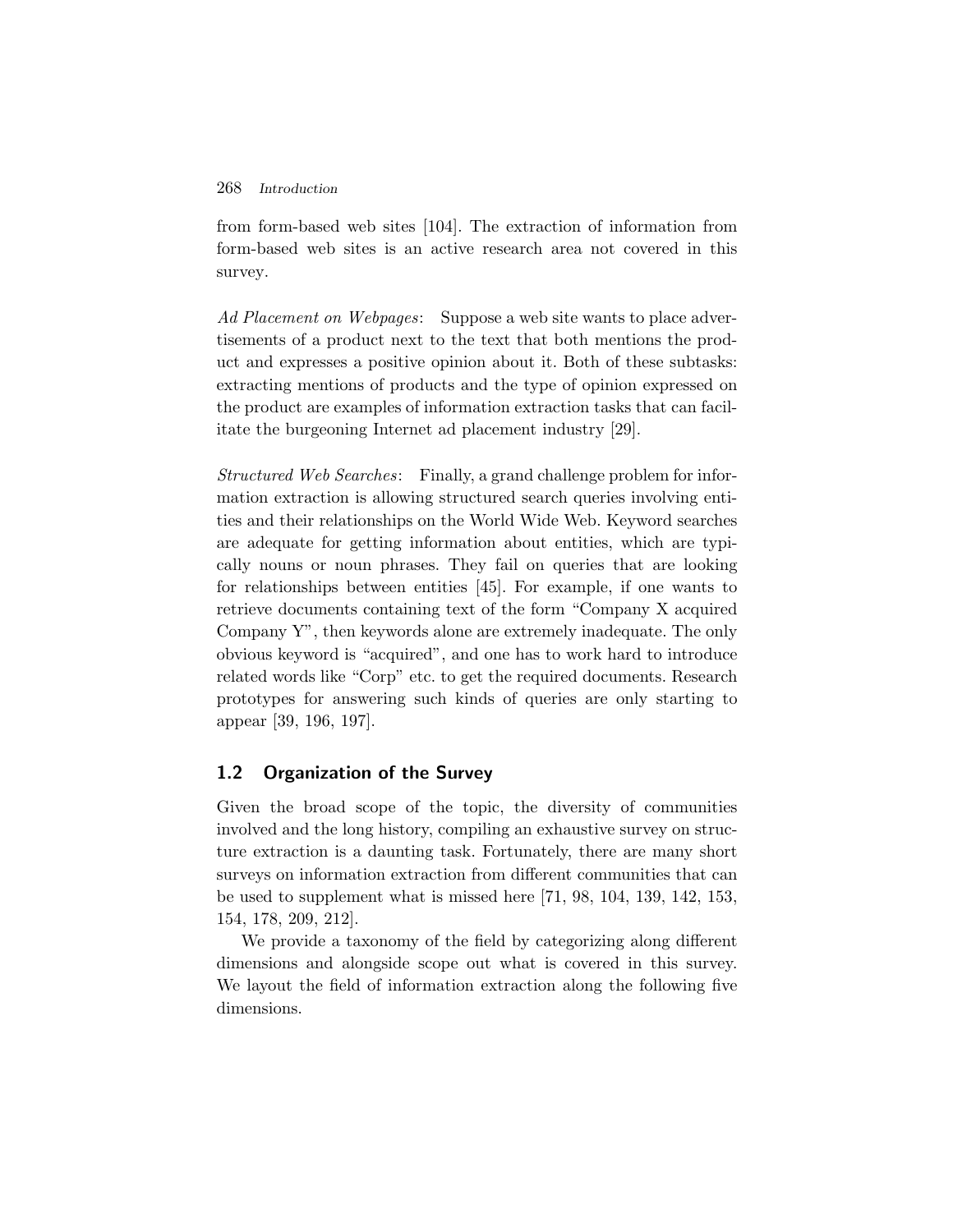- (1) The type of structure extracted (entities, relationships, lists, tables, attributes, etc.).
- (2) The type of unstructured source (short strings or documents, templatized or open-ended).
- (3) The type of input resources available for extraction (structured databases, labeled unstructured data, linguistic tags, etc.).
- (4) The method used for extraction (rule-based or statistical, manually coded or trained from examples).
- (5) The output of extraction (annotated unstructured text, or a database).

These are discussed in Sections 1.3 through 1.7.

#### **1.3 Types of Structure Extracted**

We categorize the type of structure extracted from an unstructured source into four types: entities, relationships between entities, adjectives describing entities, and higher-order structures such as tables and lists.

#### **1.3.1 Entities**

Entities are typically noun phrases and comprise of one to a few tokens in the unstructured text. The most popular form of entities is *named entities* like names of persons, locations, and companies as popularized in the MUC [57, 100], ACE [1, 159], and CoNLL [206] competitions. Named entity recognition was first introduced in the sixth MUC [100] and consisted of three subtasks: proper names and acronyms of persons, locations, and organizations (ENAMEX), absolute temporal terms (TIMEX) and monetary and other numeric expressions (NUMEX). Now the term entities is expanded to also include generics like disease names, protein names, paper titles, and journal names. The ACE competition for entity relationship extraction from natural language text lists more than 100 different entity types.

Figures 1.1 and 1.2 present examples of entity extractions: Figure 1.1 shows the classical IE task of extracting person, organization,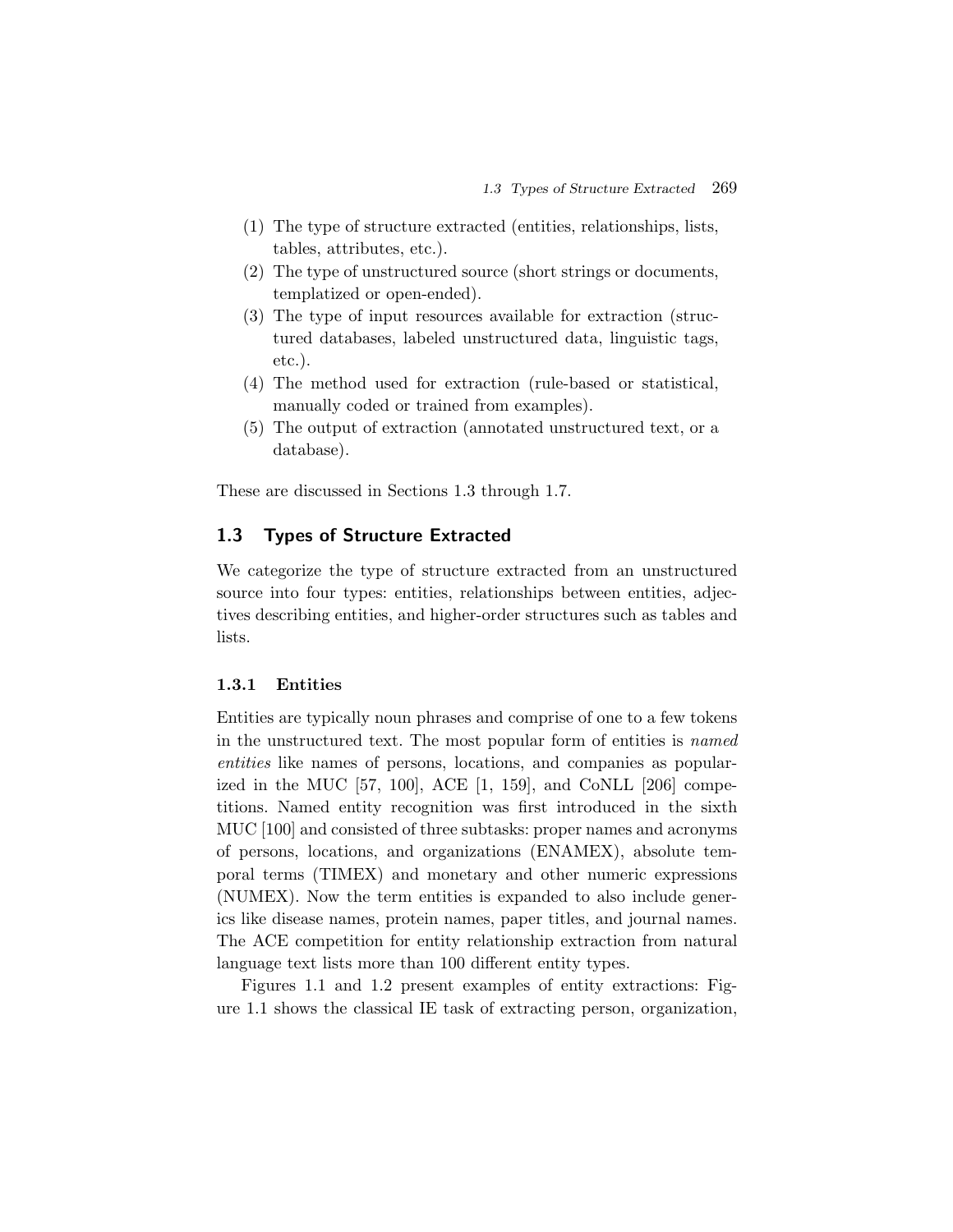According to Robert Callahan, president of Eastern's flight attendants union, the past practice of Eastern's parent, Houston-based Texas Air Corp., has involved ultimatums to unions to accept the carrier's terms

The unstructured source

According to  $\langle Per \rangle$  Robert Callahan  $\langle/Per \rangle$ , president of  $\langle Org \rangle$  Eastern's  $\langle$  Org) ight attendants union, the past practice of  $\langle \text{Org} \rangle$  Eastern's  $\langle$  Org) parent,  $\langle Loc \rangle$  Houston  $\langle/Loc \rangle$ -based  $\langle Org \rangle$  Texas Air Corp.  $\langle/Org \rangle$ , has involved ultimatums to unions to accept the carrier's terms

Annotated entities

| Robert Callahan (Employee Of) Eastern's |
|-----------------------------------------|
| Texas Air Corp. (Located In) Houston    |
| Relationships                           |
|                                         |

Fig. 1.1 Traditionally named entity and relationship extraction from plain text (in this case a news article). The extracted entities are bold-faced with the entity type surrounding it.

| House<br>number | <b>Building</b>                                      | Road | $\sqrt{C}$ ity |  | $\frac{1}{1}$ State Zip |
|-----------------|------------------------------------------------------|------|----------------|--|-------------------------|
|                 | 4089 Whispering Pines Nobel Drive San Diego CA 92122 |      |                |  |                         |

Fig. 1.2 Text segmentation as an example of entity extraction from address records.

and location entities from news articles; Figure 1.2 shows an example where entity extraction can be treated as a problem of segmenting a text record into structured entities. In this case an address string is segmented so as to identify six structured entities. More examples of segmentation of addresses coming from diverse geographical locations appear in Table 1.1.

We cover techniques for entity extraction in Sections 2 and 3.

#### **1.3.2 Relationships**

Relationships are defined over two or more entities related in a predefined way. Examples are "is employee of" relationship between a person and an organization, "is acquired by" relationship between pairs of companies, "location of outbreak" relationship between a disease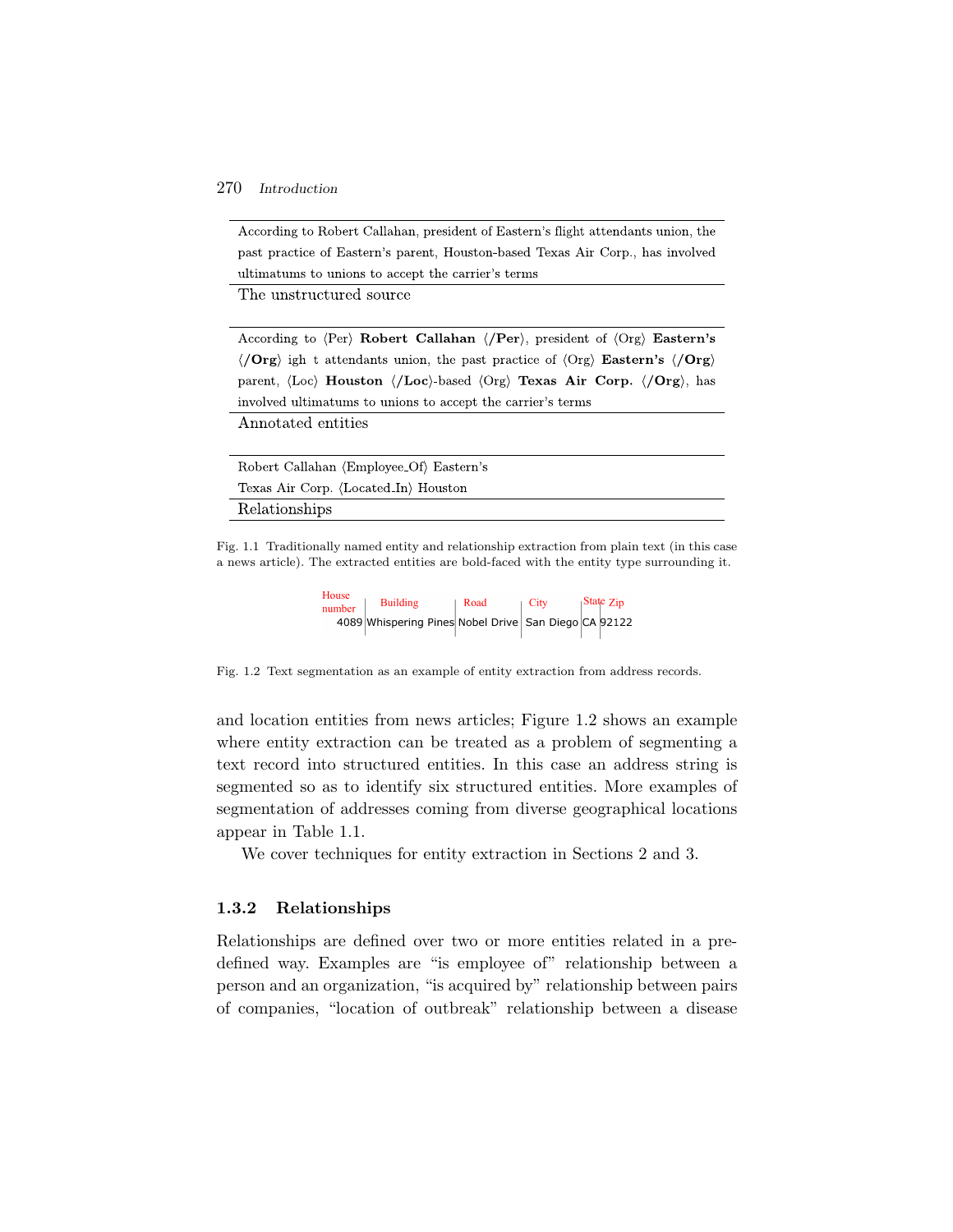Table 1.1 Sample addresses from different countries. The first line shows the unformatted address and the second line shows the address broken into its elements.

| # | Address text [Segmented address]                       |
|---|--------------------------------------------------------|
| 0 | M. J. Muller, 71, route de Longwy L-4750 PETANGE       |
|   | recipient: M. J. Muller [House#: 71]                   |
|   | [Street: route de Longwy] [Zip: L-4750] [city:PETANGE] |
| 1 | Viale Europa, 22 00144-ROMA RM                         |
|   | Street: Viale Europa [House#: 22] [City: ROMA]         |
|   | [Province: RM] [Zip: 00144-]                           |
| 2 | 7D-Brijdham Bangur Nagar Goregaon (W) Bombay 400 090   |
|   | House#: 7D- Building: Brijdham                         |
|   | [Colony: Bangur Nagar] [Area: Goregaon (W)]            |
|   | [City: Bombay] [Zip: 400 090]                          |
| 3 | 18100 New Hamshire Ave. Silver Spring, MD 20861        |
|   | House#: 18100, Street: New Hamshire Ave.,              |
|   | [City: Silver Spring,], [State: MD], [Zip: 20861]      |

and a location, and "is price of" relationship between a product name and a currency amount on a web-page. Figure 1.1 shows instances of the extraction of two relationships from a news article. The extraction of relationships differs from the extraction of entities in one significant way. Whereas entities refer to a sequence of words in the source and can be expressed as annotations on the source, relationships are not annotations on a subset of words. Instead they express the associations between two separate text snippets representing the entities.

The extraction of multi-way relationships is often referred to as record extraction. A popular subtype of record extraction is event extraction. For example, for an event such as a disease outbreak we extract a multi-way relationship involving the "disease name", "location of the outbreak", "number of people affected", "number of people killed", and "date of outbreak." Some record extraction tasks are trivial because the unstructured string implies a fixed set of relationships. For example, for addresses, the relation "is located in" is implied between an extracted street name and city name.

In Section 4, we cover techniques for relationship extraction concentrating mostly on binary relationships.

Another form of multi-way relationship popular in the natural language community is Semantic Role Labeling [124], where given a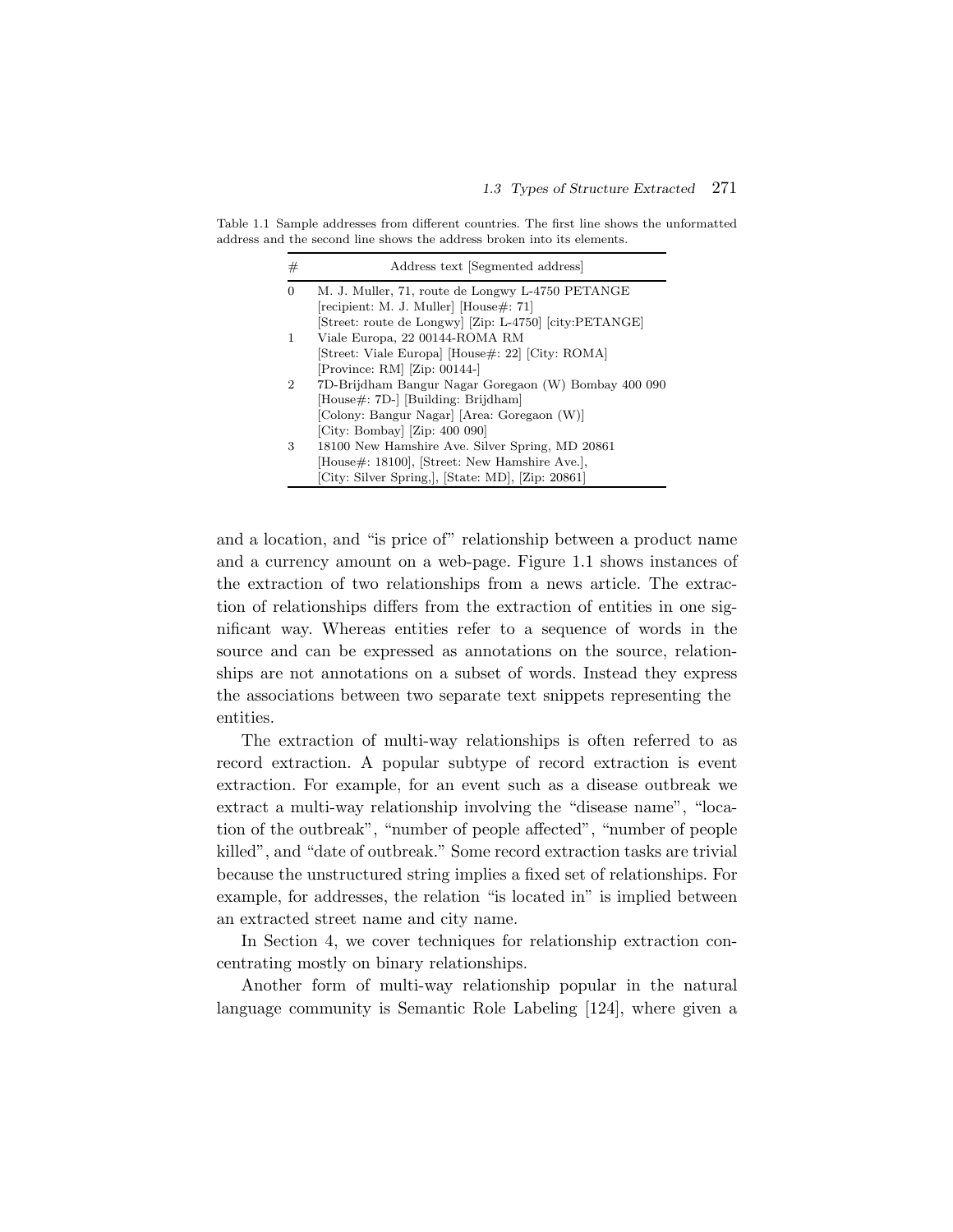predicate in a sentence, the goal is to identify various semantic arguments of the predicate. For example, given a predicate *accept* in the sentence "He accepted the manuscript from his dying father with trembling hands" the extraction task is to find the role-sets of the predicate consisting of the "acceptor", "thing accepted", and "accepted-from". We will not cover semantic role labeling in this survey, and refer the reader to [124] to know more about this topic.

#### **1.3.3 Adjectives Describing Entities**

In many applications we need to associate a given entity with the value of an adjective describing the entity. The value of this adjective typically needs to be derived by combining soft clues spread over many different words around the entity. For example, given an entity type, say restaurants, or music bands, we need to extract parts of a Blog or web-page that presents a critique of entities of such type. Then, we would like to infer if the critique is positive or negative. This is also called opinion extraction and is now a topic of active research interest in many different communities. We will not cover this topic in this survey but instead refer the reader to [160] for a current and exhaustive survey.

#### **1.3.4 Structures such as Lists, Tables, and Ontologies**

The scope of extraction systems has now expanded to include the extraction of not such atomic entities and flat records but also richer structures such as tables, lists, and trees from various types of documents. For example, [109, 134, 164] addresses the identification of tables from documents, [62, 85, 156] considers the extraction of elements of a list, and [130] considers the extraction of ontologies. We will not be able to cover this topic in the survey to contain its scope and volume. On the topic of table extraction there is an extensive research literature spanning many different communities, including the document analysis [84, 109, 134, 222], information retrieval [164], web [62, 96], database [36, 165], and machine learning [164, 216] communities. A survey can be found in [84].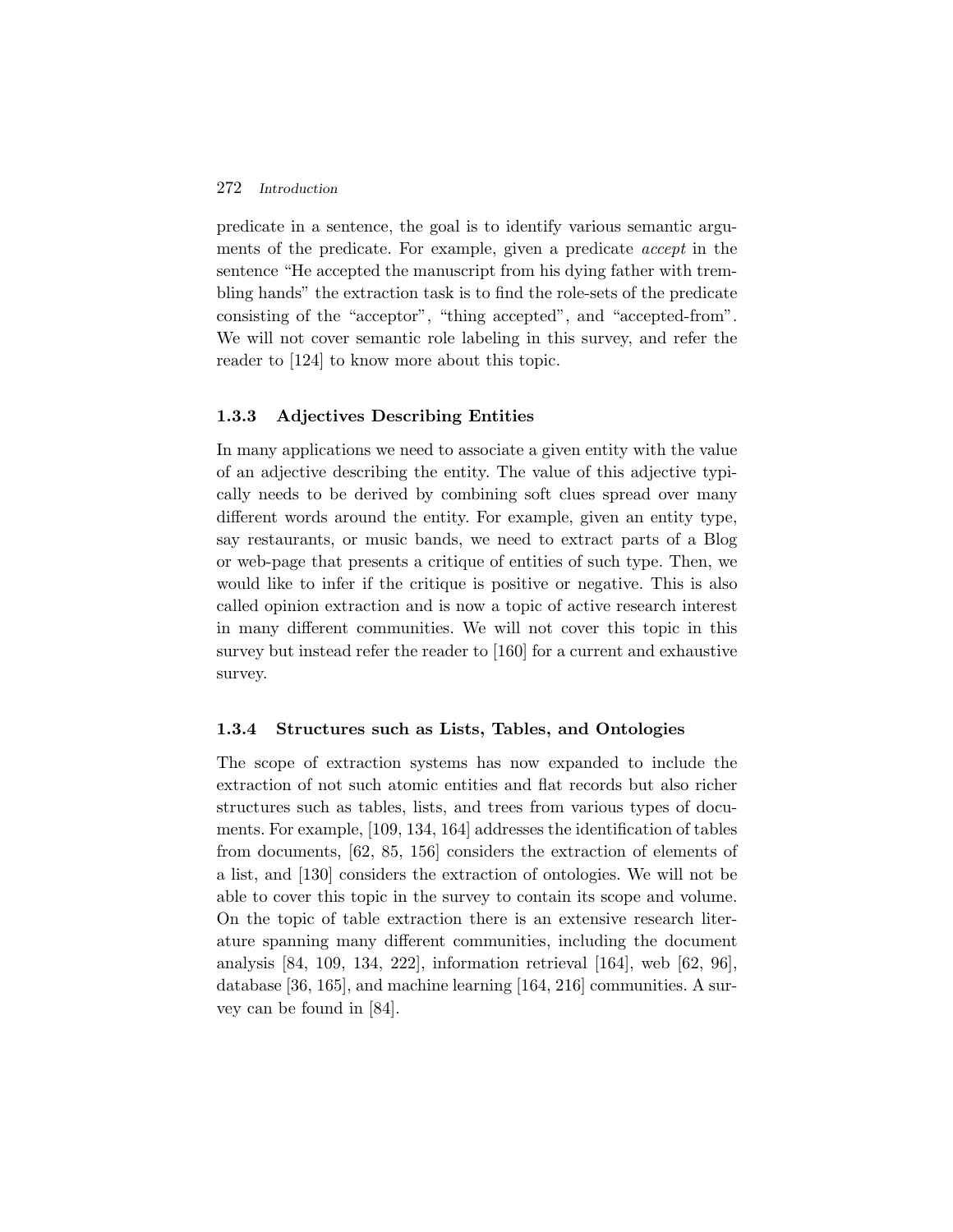#### **1.4 Types of Unstructured Sources**

We classify the type of unstructured source along two dimensions: the basic unit of granularity on which an extractor is run, and the heterogeneity in style and format across unstructured documents.

#### **1.4.1 Granularity of Extraction**

*Record or Sentences*: The most popular form of extraction is from small text snippets that are either unstructured records like addresses, citations and classified ads [3, 25, 151, 163, 195] or sentences extracted from a natural language paragraph [1, 26, 57, 100, 159, 206]. In the case of unstructured records, the data can be treated as a set of structured fields concatenated together, possibly with a limited reordering of the fields. Thus, each word is a part of such structured field and during extraction we just need to segment the text at the entity boundaries. In contrast, in sentences there are many words that do not form part of any entity of interest.

*Paragraphs and Documents*: Many other extraction tasks make it necessary to consider the context of multiple sentences or an entire document for meaningful extractions. Popular examples include extractions of events from news articles [57, 100], extraction of part number and problem description from emails in help centers, extraction of a structured resume from a word file, extraction of title, location and timing of a talk from talk announcements [189] and the extraction of paper headers and citations from a scientific publication [163].

The techniques proposed in this survey mostly assume the first kind of source. Typically, for extracting information from longer units the main challenge is designing efficient techniques for filtering only the relevant portion of a long document. Currently, this is handled through hand-coded heuristics, so there is nothing specifically to cover in a survey on the handling of longer units.

#### **1.4.2 Heterogeneity of Unstructured Sources**

An important concern that has a huge impact on the complexity and accuracy of an extractor is how much homogeneity is there in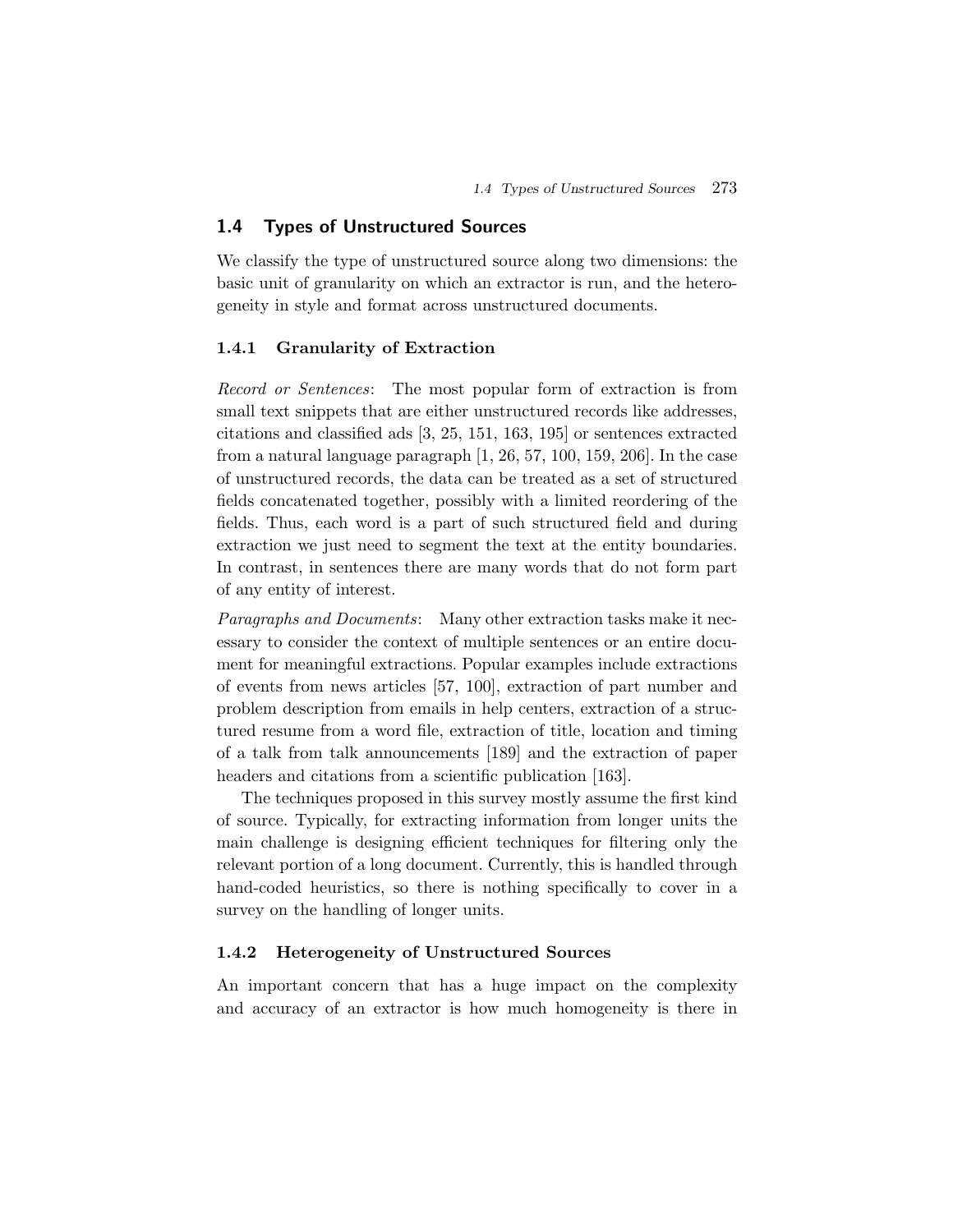the format and style of the unstructured documents. We categorize them as:

*Machine Generated Pages*: On the easy end of the spectrum we have highly templatized machine generated pages. A popular source in this space is HTML documents dynamically generated via database backed sites. The extractors for such documents are popularly known as wrappers. These have been extensively studied in many communities [11, 184, 16, 17, 67, 103, 106, 123, 133, 149, 156], where the main challenge is how to automatically figure out the layout of a page with little or no human input by exploiting mostly the regularity of HTML tags present in the page. In this survey we will not be able to do justice to the extensive literature on web wrapper development.

*Partially Structured Domain Specific Sources*: The most studied setting for information extraction is where the input source is from within a well-defined scope, say news articles [1, 57, 100, 159, 206], or classified ads [151, 195], or citations [25, 163], or resumes. In all these examples, there is an informal style that is roughly followed so that it is possible to develop a decent extraction model given enough labeled data, but there is lot more variety from one input to another than in machine generated pages. Most of the techniques in this survey are for such input sources.

*Open Ended Sources*: Recently [14, 37, 86, 192], there is interest in extracting instances of relationships and entities from open domains such as the web where there is little that can be expected in terms of homogeneity or consistency. In such situations, one important factor is to exploit the redundancy of the extracted information across many different sources. We discuss extractions from such sources in the context of relationship extraction in Section 4.2.

#### **1.5 Input Resources for Extraction**

The basic specification of an extraction task includes just the types of structures to be extracted and the unstructured sources from which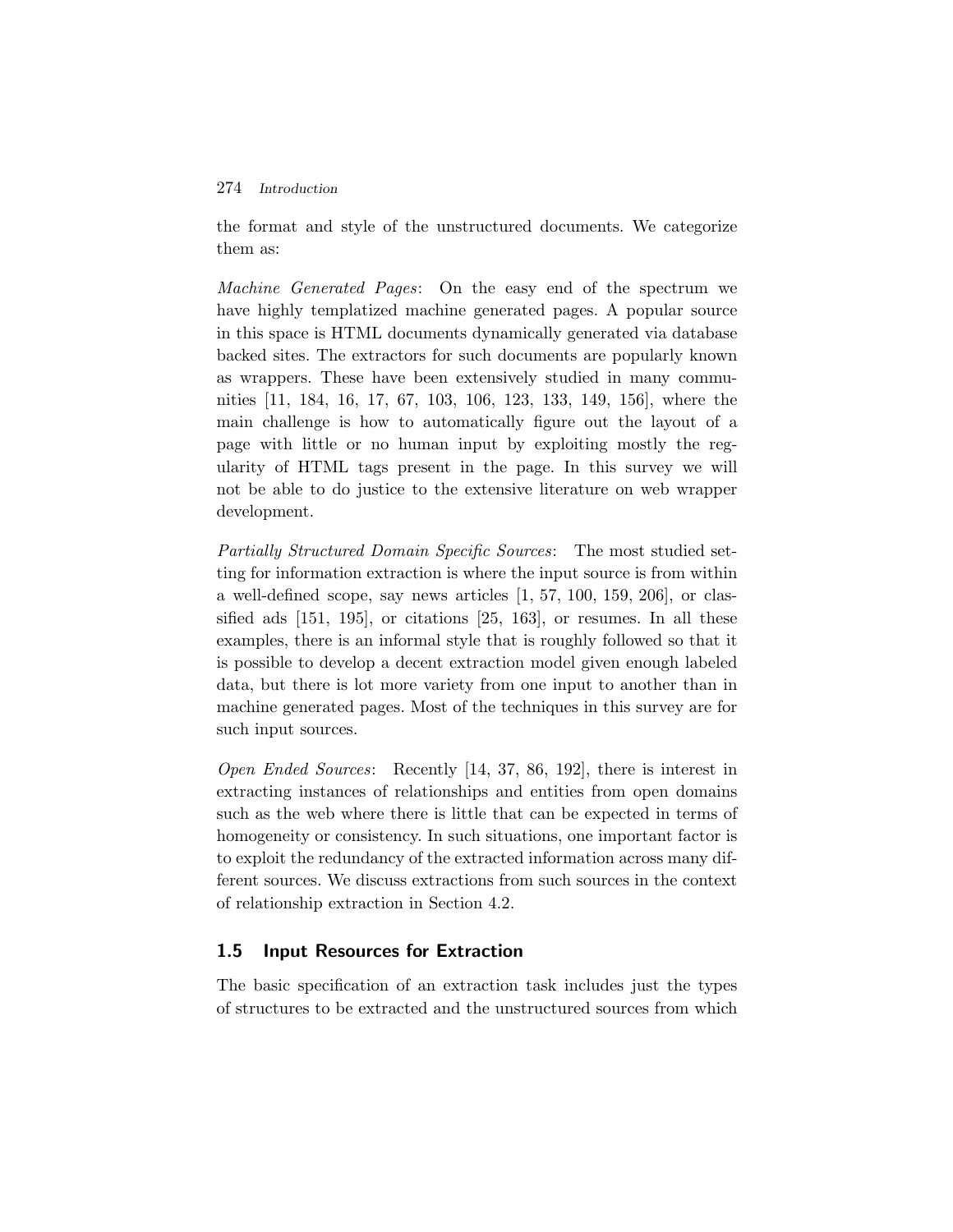it should be extracted. In practice, there are several additional input resources that are available to aid the extraction.

#### **1.5.1 Structured Databases**

Existing structured databases of known entities and relationships are a valuable resource to improve extraction accuracy. Typically, there are several such databases available during extraction. In many applications unstructured data needs to be integrated with structured databases on an ongoing basis so that at the time of extraction a large database is available. Consider the example of portals like DBLife, Citeseer, and Google Scholar. In addition to their own operational database of extracted publications, they can also exploit external databases such as the ACM digital library or DBLP. Other examples include the use of a sales transactions database and product database for extracting fields like customer id and product name in a customer email; the use of a contact database to extract authoring information from files in a personal information management system; the use of a postal database to identify entities in address records.

#### **1.5.2 Labeled Unstructured Text**

Many extraction systems are seeded via labeled unstructured text. The collection of labeled unstructured text requires tedious labeling effort. However, this effort is not totally avoidable because even when an extraction system is manually coded, a ground truth is necessary for evaluating its accuracy. A labeled unstructured source is significantly more valuable than a structured database because it provides contextual information about an entity and also because the form in which an entity appears in the unstructured data is often a very noisy form of its occurrence in the database.

We will discuss how labeled data is used for learning entity extraction models in Sections 2.3 and 3.4 and for relationship extraction in Section 4.1. In Section 4.2, we show how to learn a model using only a structured database and a large corpus of unlabeled corpus. We discuss how structured databases are used in conjunction with labeled data in Sections 2 and 3.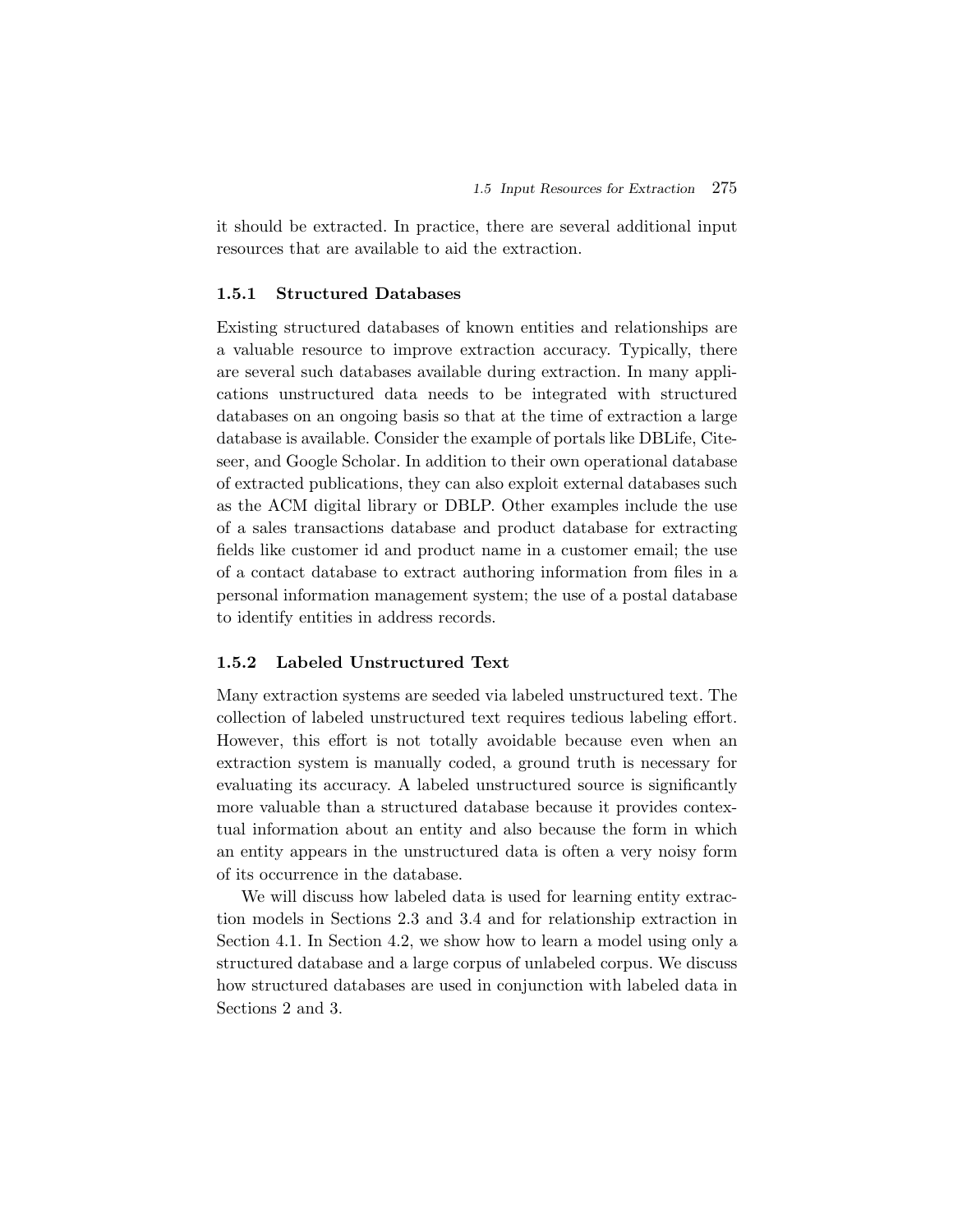#### **1.5.3 Preprocessing Libraries for Unstructured Text**

Many extraction systems crucially depend on preprocessing libraries that enrich it with linguistic or layout information that serve as valuable anchors for structure recognition.

*Natural Language Text*: Natural language documents are often analyzed by a deep pipeline of preprocessing libraries, including,

- *Sentence analyzer and tokenizer* that identifies the boundaries of sentences in a document and decomposes each sentence into tokens. Tokens are obtained by splitting a sentence along a predefined set of delimiters like spaces, commas, and dots. A token is typically a word or a digit, or a punctuation.
- *Part of speech tagger* that assigns to each word a grammatical category coming from a fixed set. The set of tags includes the conventional part of speech such as noun, verb, adjective, adverb, article, conjunct, and pronoun; but is often considerably more detailed to capture many subtypes of the basic types. Examples of well-known tag sets are the Brown tag set which has 179 total tags, and the Penn treebank tag set that has 45 tags [137]. An example of POS tags attached to a sentence appears below:

The/DT University/NNP of/IN Helsinki/NNP hosts/VBZ ICML/NNP this/DT year/NN

• *Parser* that groups words in a sentence into prominent phrase types such as noun phrases, prepositional phrases, and verb phrases. A context free grammar is typically used to identify the structure of a sentence in terms of its constituent phrase types. The output of parsing is a parse tree that groups words into syntactic phrases. An example of a parse tree appears in Figure 4.1. Parse trees are useful in entity extraction because typically named entities are noun phrases. In relationship extraction they are useful because they provide valuable linkages between verbs and their arguments as we will see in Section 4.1.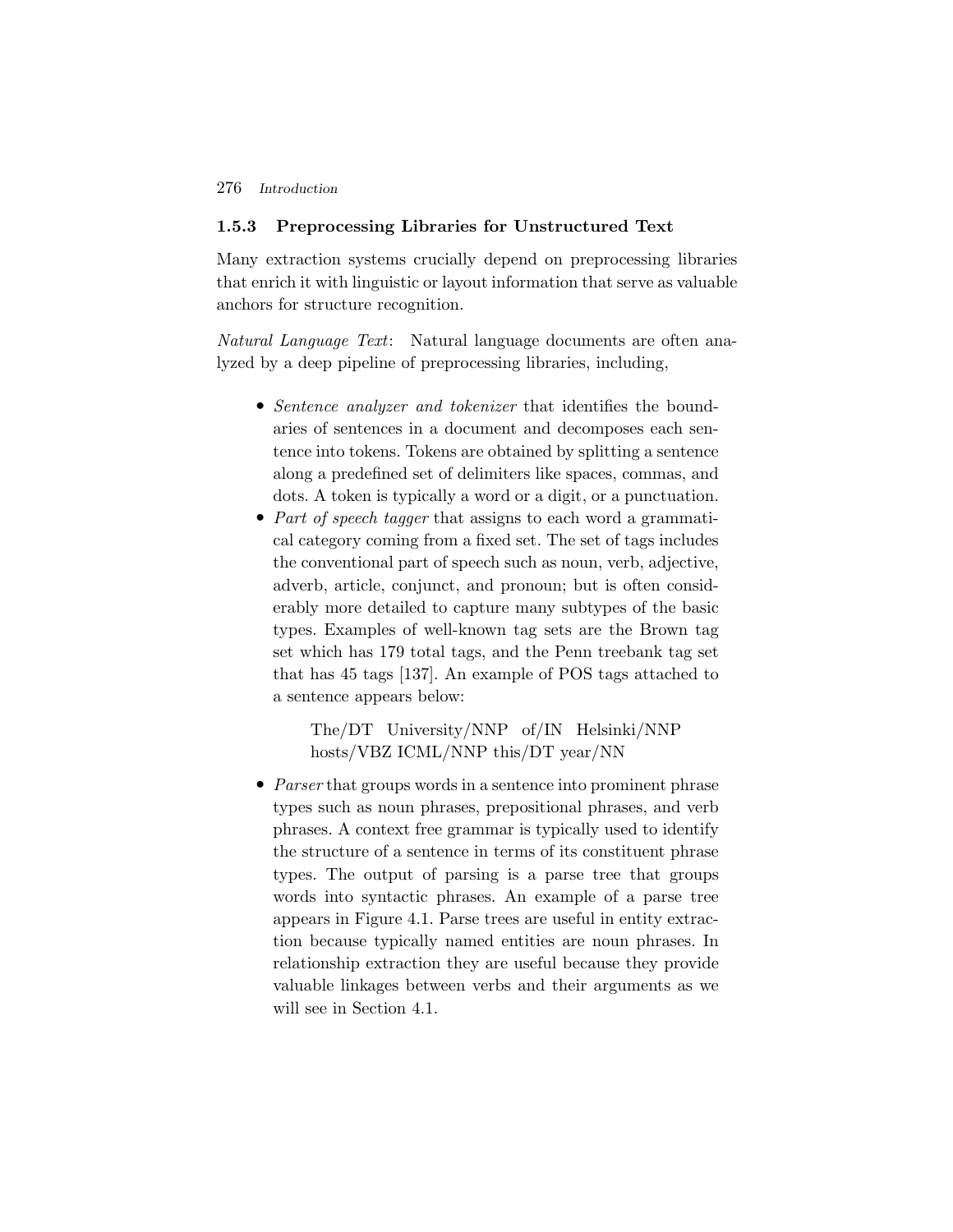• *Dependency analyzer* that identifies the words in a sentence that form arguments of other words in the sentence. For example, in the sentence "Apple is located in Cupertino", the word "Apple" and "Cupertino" are dependent on the word "located". In particular, they respectively form the subject and object argument of the word "located". The output of a dependency analyzer is a graph where the nodes are the words and the directed edges are used to connect a word to words that depend on it. An example of a dependency graph appears in Figure 4.2. The edges could be typed to indicate the type of dependency, but even untyped edges are useful for relationship extraction as we will see in Section 4.

Many of the above preprocessing steps are expensive. The shift is now for selective preprocessing of only parts of the text. Many shallow extractions are possible without subjecting a sentence to the full preprocessing pipeline. Also, some of these preprocessing steps, example parsing, are often erroneous. The extraction system needs to be robust to errors in the preprocessing steps to avoid cascading of errors. This problem is particularly severe on ill-formed sentences of the kind found in emails and speech transcripts.

GATE [72] and UIMA [91] are two examples of frameworks that provide support for such preprocessing pipelines. Many NLP libraries are also freely available for download such as IBM's Languageware,<sup>5</sup> libraries from the Stanford NLP group,<sup>6</sup> and several others listed under the OpenNLP effort.<sup>7</sup>

*Formatted Text*: For formatted text such as a pdf document and a web-page, there is often a need for understanding the overall structure and layout of the source before entity extraction. Two popular preprocessing steps on formatted documents are, extracting items in a list-like environment and creating hierarchies of rectangular regions comprising logical units of content. Much work exists in this area in the document

 $5 \,\mathrm{http://www.alphaworks.ibm.com/tech/lrw}.$ 

<sup>6</sup> http://nlp.stanford.edu/software/.

<sup>7</sup> http://opennlp.sourceforge.net/.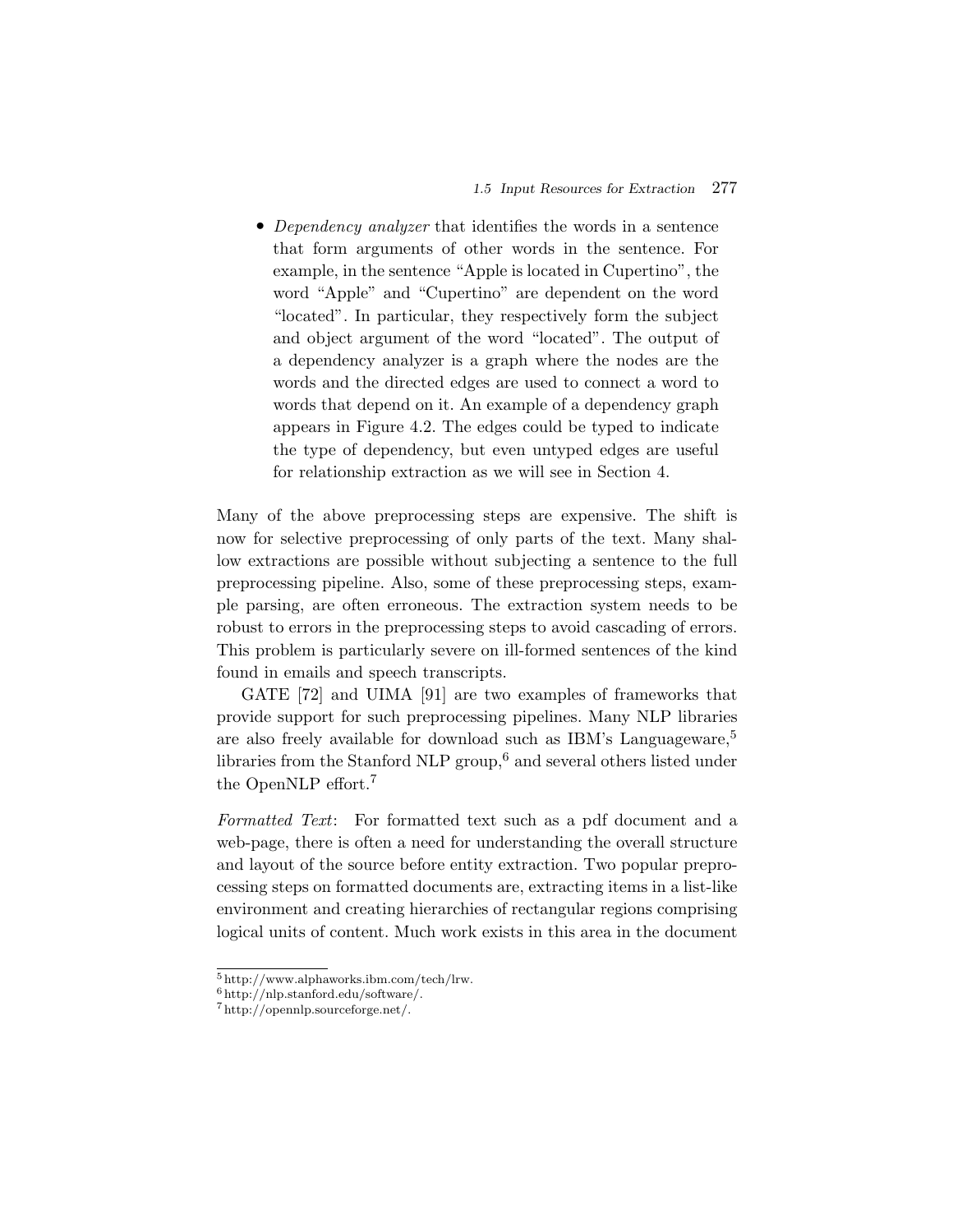analysis community [139] and elsewhere [40, 85, 157, 191]. We will not discuss these in this survey.

#### **1.6 Methods of Extraction**

We categorize the method used for information extraction along two dimensions: hand-coded or learning-based and rule-based or statistical.

#### **1.6.1 Hand-coded or Learning-based**

A hand-coded system requires human experts to define rules or regular expressions or program snippets for performing the extraction. That person needs to be a domain expert and a programmer, and possess descent linguistic understanding to be able to develop robust extraction rules. In contrast, learning-based systems require manually labeled unstructured examples to train machine learning models of extraction. Even in the learning-based systems, domain expertise is needed in identifying and labeling examples that will be representative of the actual deployment setting. It is also necessary to possess an understanding of machine learning to be able to choose between various model alternatives and also to define features that will be robust on unseen data. The nature of the extraction task and the amount of noise in the unstructured data should be used to decide between a hand-coded and a learning-based system. An interesting commentary that quantitatively and qualitatively compares the two sides can be found in [127].

#### **1.6.2 Rule-based or Statistical**

Rule-based extraction methods are driven by hard predicates, whereas statistical methods make decisions based on a weighted sum of predicate firings. Rule-based methods are easier to interpret and develop, whereas statistical methods are more robust to noise in the unstructured data. Therefore, rule-based systems are more useful in closed domains where human involvement is both essential and available. In open-ended domains like fact extraction from speech transcripts, or opinion extraction from Blogs, the soft logic of statistical methods is more appropriate. We will present both rule-based techniques for entity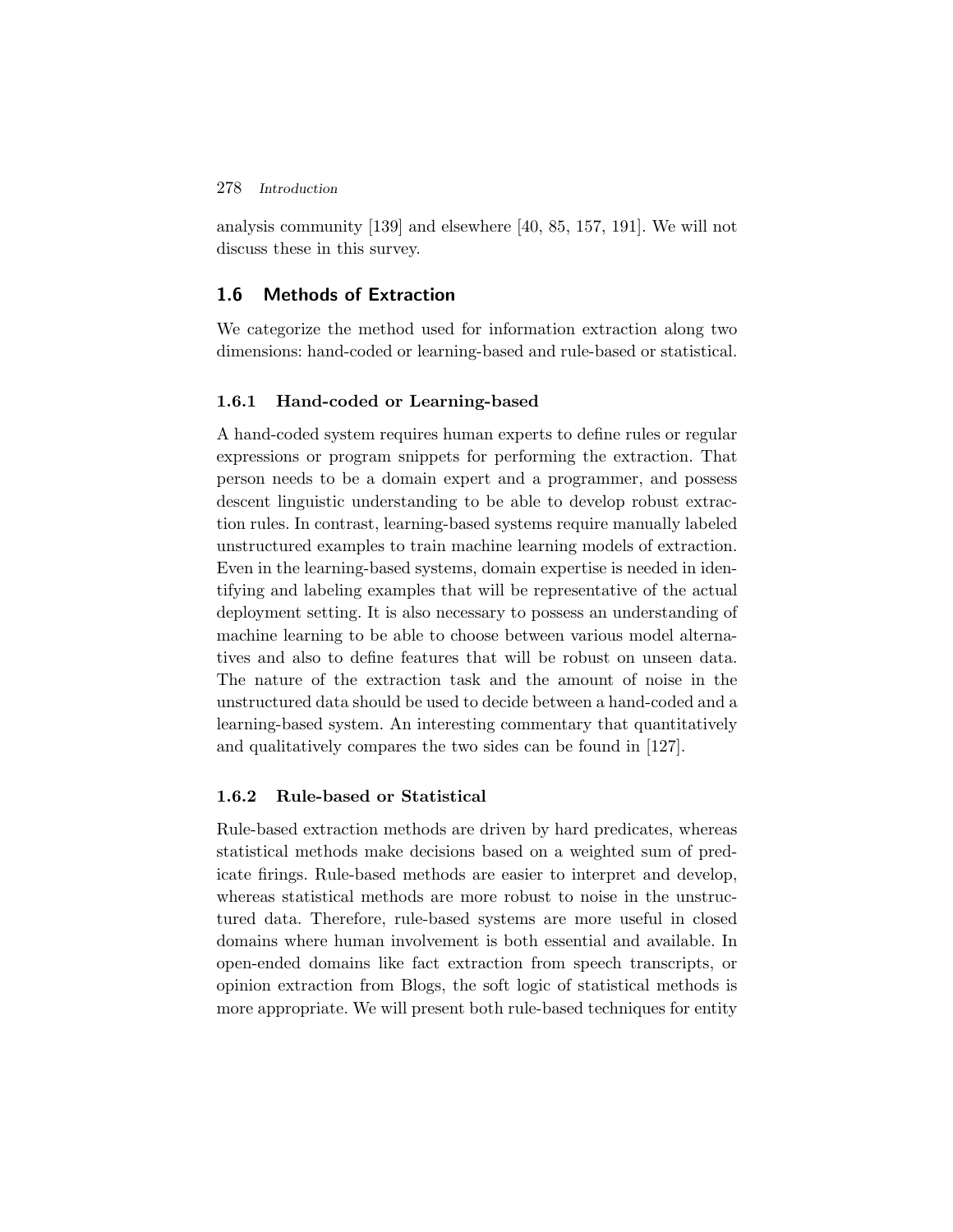extraction in Section 2 and statistical techniques for entity and relationship extraction in Sections 3 and 4, respectively.

#### **1.7 Output of Extraction Systems**

There are two primary modes in which an extraction system is deployed. First, where the goal is to identify all mentions of the structured information in the unstructured text. Second, where the goal is to populate a database of structured entities. In this case, the end user does not care about the unstructured text after the structured entities are extracted from it. The core extraction techniques remain the same irrespective of the form of the output. Therefore, in the rest of the survey we will assume the first form of output. Only for a few types of open ended extractions where redundancy is used to improve the reliability of extractions stored in a database is the distinction important. We briefly cover this scenario in Sections 4.2 and 5.4.3.

#### **1.8 Challenges**

Large scale deployments of information extraction models raises many challenges of accuracy, performance, maintainability, and usability that we elaborate on next.

#### **1.8.1 Accuracy**

The foremost challenge facing the research community, in spite of more than two decades of research in the field, is designing models that achieve high accuracy of extraction. We list some of the factors that contribute to the difficulty of achieving high accuracy in extraction tasks.

*Diversity of Clues*: The inherent complexity of the recognition task makes it crucial to combine evidence from a diverse set of clues, each of which could individually be very weak. Even the simplest and the most well-explored of tasks, Named Entity recognition, depends on a myriad set of clues including orthographic property of the words, their part of speech, similarity with an existing database of entities, presence of specific signature words and so on. Optimally combining these different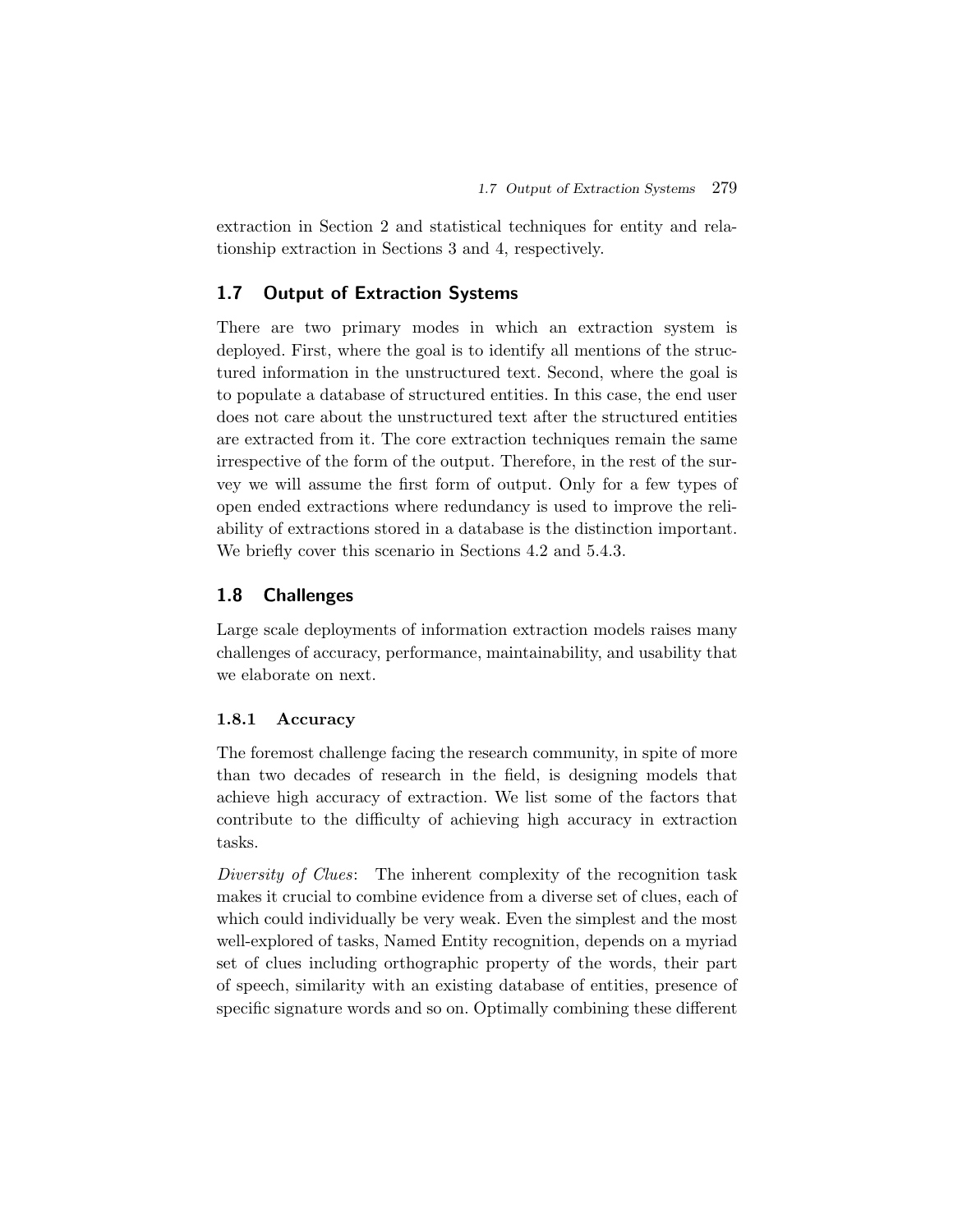modalities of clues presents a nontrivial modeling challenge. This is evidenced by the huge research literature for this task alone over the past two decades. We will encounter many of these in the next three sections of the survey. However, the problem is far from solved for all the different types of extraction tasks that we mentioned in Section 1.3.

*Difficulty of Detecting Missed Extractions*: The accuracy of extraction comprises of two components: precision, that measures the percent of extracted entries that are correct, and recall, that measures the percent of actual entities that were extracted correctly. In many cases, precision is high because it is easy to manually detect mistakes in extractions and then tune the models until those mistakes disappear. The bigger challenge is achieving high recall, because without extensive labeled data it is not even possible to detect what was missed in the large mass of unstructured information.

*Increased Complexity of the Structures Extracted*: New tasks requiring the extraction of increasingly complex kinds of entities keep getting defined. Of the recent additions, it is not entirely clear how to extract longer entities such as the parts within running text of a Blog where a restaurant is mentioned and critiqued. One of the challenges in such tasks is that the boundary of the entity is not clearly defined.

#### **1.8.2 Running Time**

Real-life deployment of extraction techniques in the context of an operational system raises many practical performance challenges. These arise at many different levels. First, we need mechanisms to efficiently filter the right subset of documents that are likely to contain the structured information of interest. Second, we need to find means of efficiently zooming into the (typically small) portion of the document that contains the relevant information. Finally, we need to worry about the many expensive processing steps that the selected portion might need to go through. For example, while existing database of structured entries are invaluable for information extraction, they also raise performance challenges. The order in which we search for parts of a compound entity or relationship can have a big influence on running time. These and other performance issues are discussed in Section 5.1.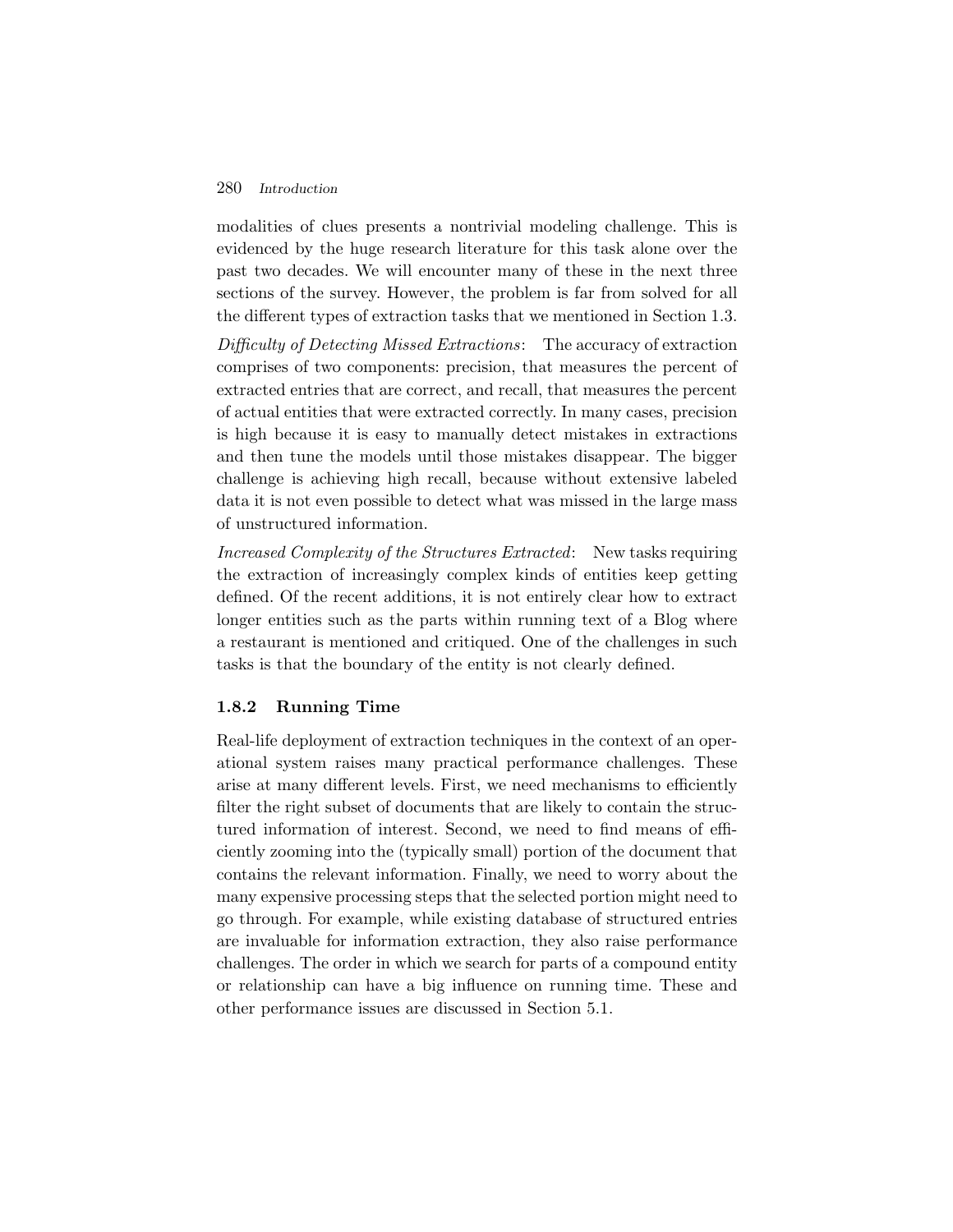#### **1.8.3 Other Systems Issues**

*Dynamically Changing Sources*: Extraction models take time and effort to build and tune to specific unstructured sources. When these sources change, a challenge to any system that operates continuously on that source is detecting the change and adapting the model automatically to the change. We elaborate on this topic in Section 5.2.

*Data Integration*: Although in this survey we will concentrate primarily on information extraction, extraction goes hand in hand with the integration of the extracted information with pre-existing datasets and with information already extracted. Many researchers have also attempted to jointly solve the extraction and integration problem with the hope that it will provide higher accuracy than performing each of these steps directly. We elaborate further in Section 5.3.

*Extraction Errors*: It is impossible to guarantee perfect extraction accuracy in real-life deployment settings even with the latest extraction tools. The problem is more severe when the sources are extremely heterogeneous, making it impossible to hand tune any extraction tool to perfection. One method of surmounting the problem of extraction errors is to require that each extracted entity be attached with confidence scores that correlate with the probability that the extracted entities are correct. Normally, even this is a hard goal to achieve. Another challenging issue is how to represent such results in a database that captures the imprecision of extraction, while being easy to store and query. In Section 5.4, we review techniques for managing errors that arise in the extraction process.

#### **Section Layout**

The rest of the survey is organized as follows. In Section 2, we cover rule-based techniques for entity extraction. In Section 3, we present an overview of statistical methods for entity extraction. In Section 4, we cover statistical and rule-based techniques for relationship extraction. In Section 5, we discuss work on handling various performance and systems issues associated with creating an operational extraction system.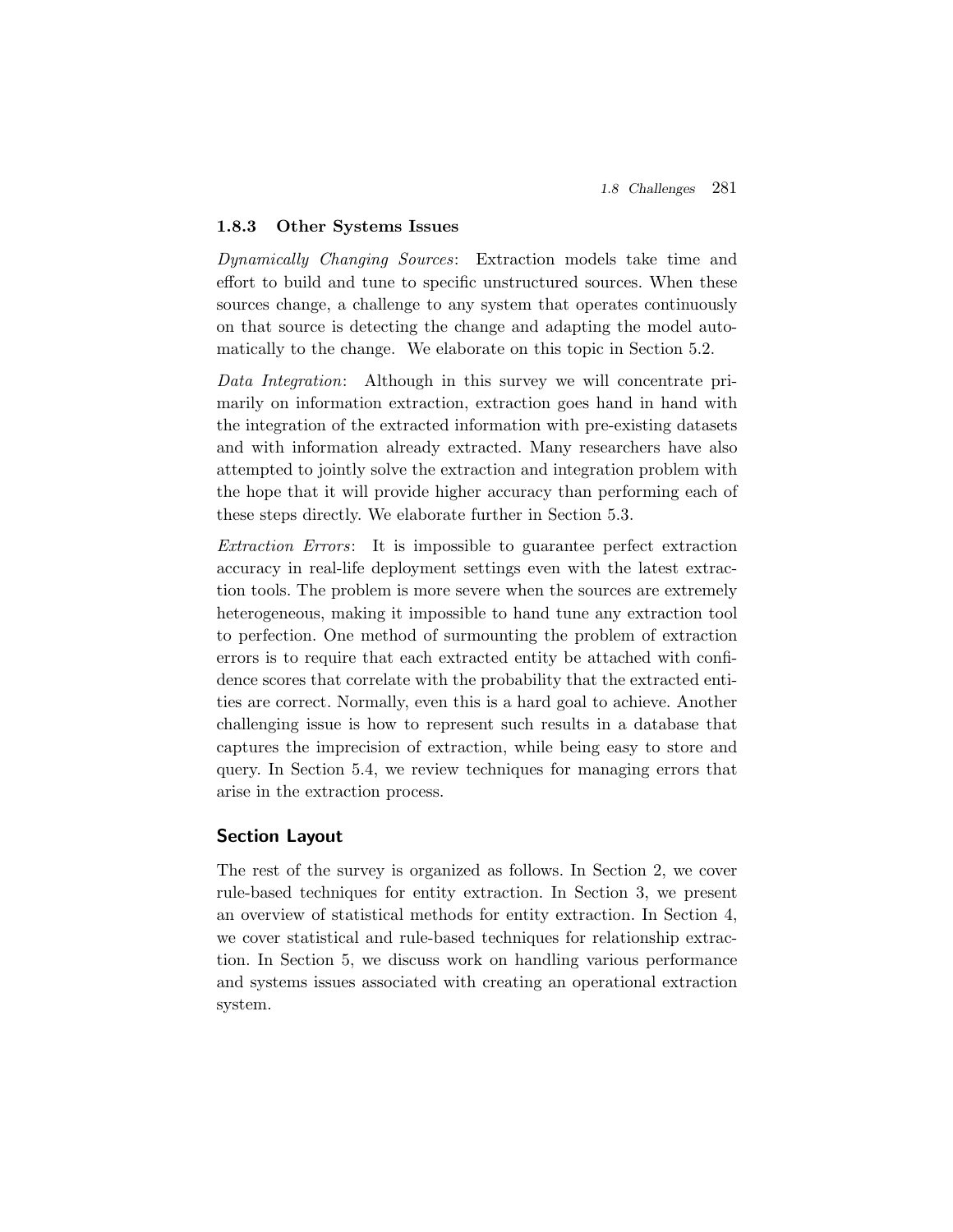## **2**

### **Entity Extraction: Rule-based Methods**

Many real-life extraction tasks can be conveniently handled through a collection of rules, which are either hand-coded or learnt from examples. Early information extraction systems were all rule-based [10, 72, 141, 181] and they continue to be researched and engineered [60, 113, 154, 190, 209] to meet the challenges of real world extraction systems. Rules are particularly useful when the task is controlled and well-behaved like the extraction of phone numbers and zip codes from emails, or when creating wrappers for machine generated web-pages. Also, rule-based systems are faster and more easily amenable to optimizations [179, 190].

A typical rule-based system consists of two parts: a collection of rules, and a set of policies to control the firings of multiple rules. In Section 2.1, we present the basic form of rules and in Section 2.2, we present rule-consolidation policies. Rules are either manually coded, or learnt from example labeled sources. In Section 2.3, we will present algorithms for learning rules.

#### **2.1 Form and Representation of Rules**

Rule-based systems have a long history of usage and many different rule representation formats have evolved over the years. These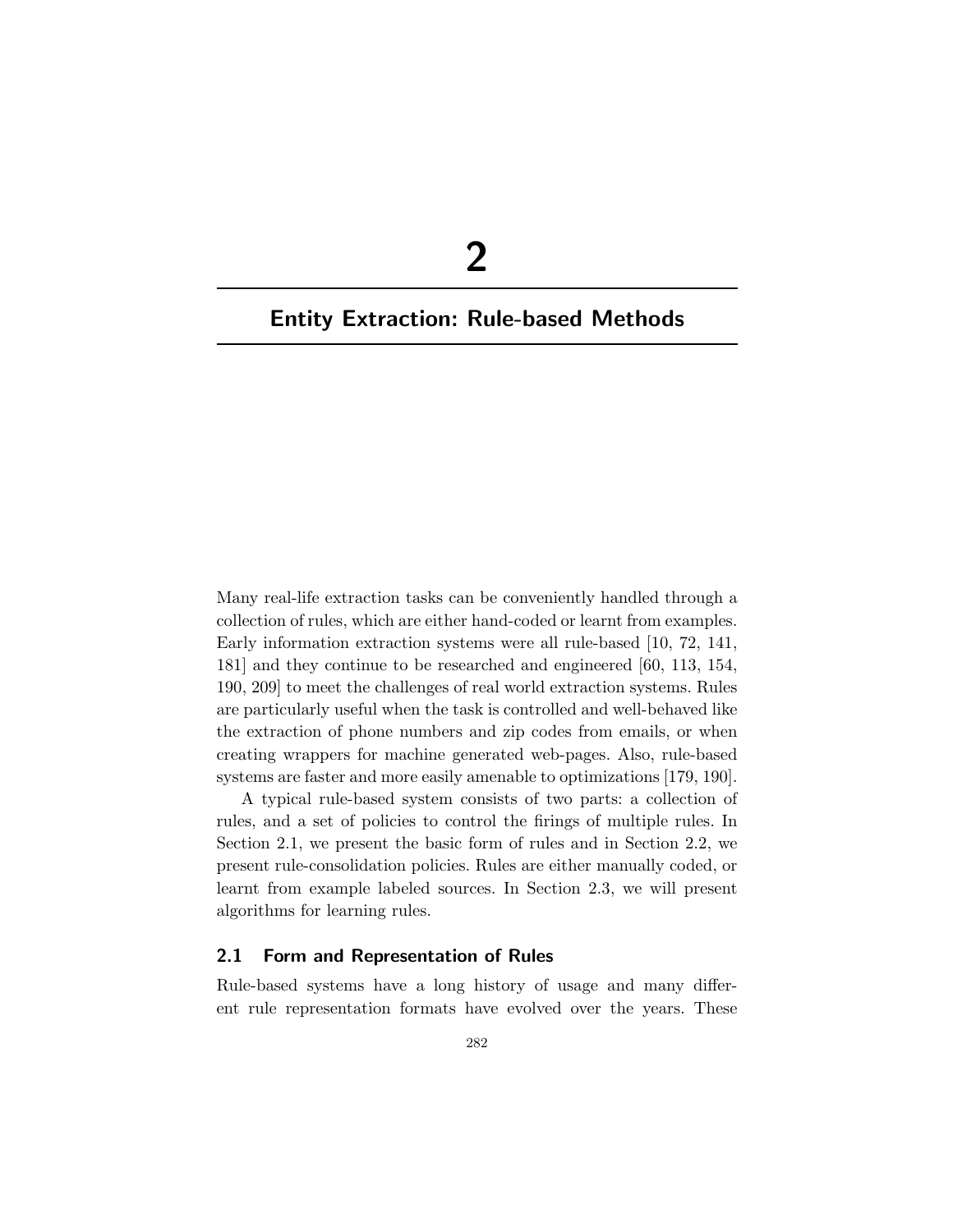include the Common Pattern Specification Language (CSPL) [10] and its derivatives like JAPE [72], pattern items and lists as in Rapier [43], regular expressions as in WHISK [195], SQL expressions as in Avatar [113, 179], and Datalog expressions as in DBLife [190]. We describe rules in a generic manner that captures the core functionality of most of these languages.

A basic rule is of the form: "Contextual Pattern  $\rightarrow$  Action". A Contextual Pattern consists of one or more labeled patterns capturing various properties of one or more entities and the context in which they appear in the text. A labeled pattern consists of a pattern that is roughly a regular expression defined over features of tokens in the text and an optional label. The features can be just about any property of the token or the context or the document in which the token appears. We list examples of typical features in Section 2.1.1. The optional label is used to refer to the matching tokens in the rule action.

The action part of the rule is used to denote various kinds of tagging actions: assigning an entity label to a sequence of tokens, inserting the start or the end of an entity tag at a position, or assigning multiple entity tags. We elaborate on these in Sections 2.1.2, 2.1.3, and 2.1.4, respectively.

Most rule-based systems are cascaded; rules are applied in multiple phases where each phase associates an input document with an annotation that serves as input features to the next phase. For example, an extractor for contact addresses of people is created out of two phases of rule annotators: the first phase labels tokens with entity labels like people names, geographic locations like road names, city names, and email addresses. The second phase locates address blocks with the output of the first phase as additional features.

#### **2.1.1 Features of Tokens**

A token in a sentence is typically associated with a bag of features obtained via one or more of the following criteria:

- The string representing the token.
- Orthography type of the token that can take values of the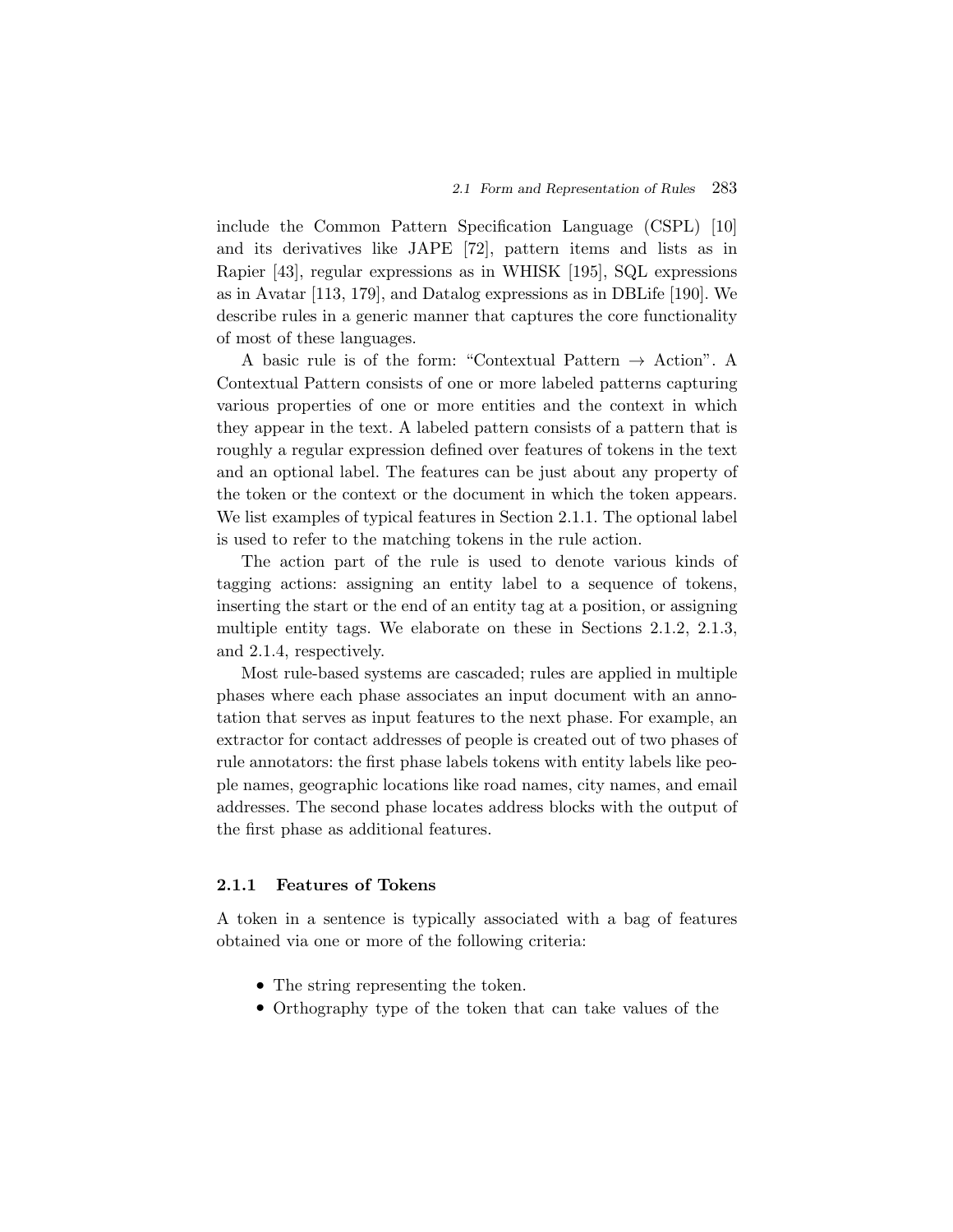#### 284 *Entity Extraction: Rule-based Methods*

form capitalized word, smallcase word, mixed case word, number, special symbol, space, punctuation, and so on.

- The Part of speech of the token.
- The list of dictionaries in which the token appears. Often this can be further refined to indicate if the token matches the start, end, or middle word of a dictionary. For example, a token like "New" that matches the first word of a dictionary of city names will be associated with a feature, "Dictionary- $Lookup = start of city.$ "
- Annotations attached by earlier processing steps.

#### **2.1.2 Rules to Identify a Single Entity**

Rules for recognizing a single full entity consists of three types of patterns:

- An optional pattern capturing the context before the start of an entity.
- A pattern matching the tokens in the entity.
- An optional pattern for capturing the context after the end of the entity.

An example of a pattern for identifying person names of the form "Dr. Yair Weiss" consisting of a title token as listed in a dictionary of titles (containing entries like: "Prof", "Dr", "Mr"), a dot, and two capitalized words is

 $({\rm DictionaryLookup = Titles} \$   ${\rm String = "."}$  {Orthography type = capitalized word $\{2\}$ )  $\rightarrow$  Person Names.

Each condition within the curly braces is a condition on a token followed with an optional number indicating the repetition count of tokens.

An example of a rule for marking all numbers following words "by" and "in" as the Year entity is

 $({\{String = "by" | String = "in"\}})({\{Orthography type = Number}\};y \rightarrow$ Year=:y.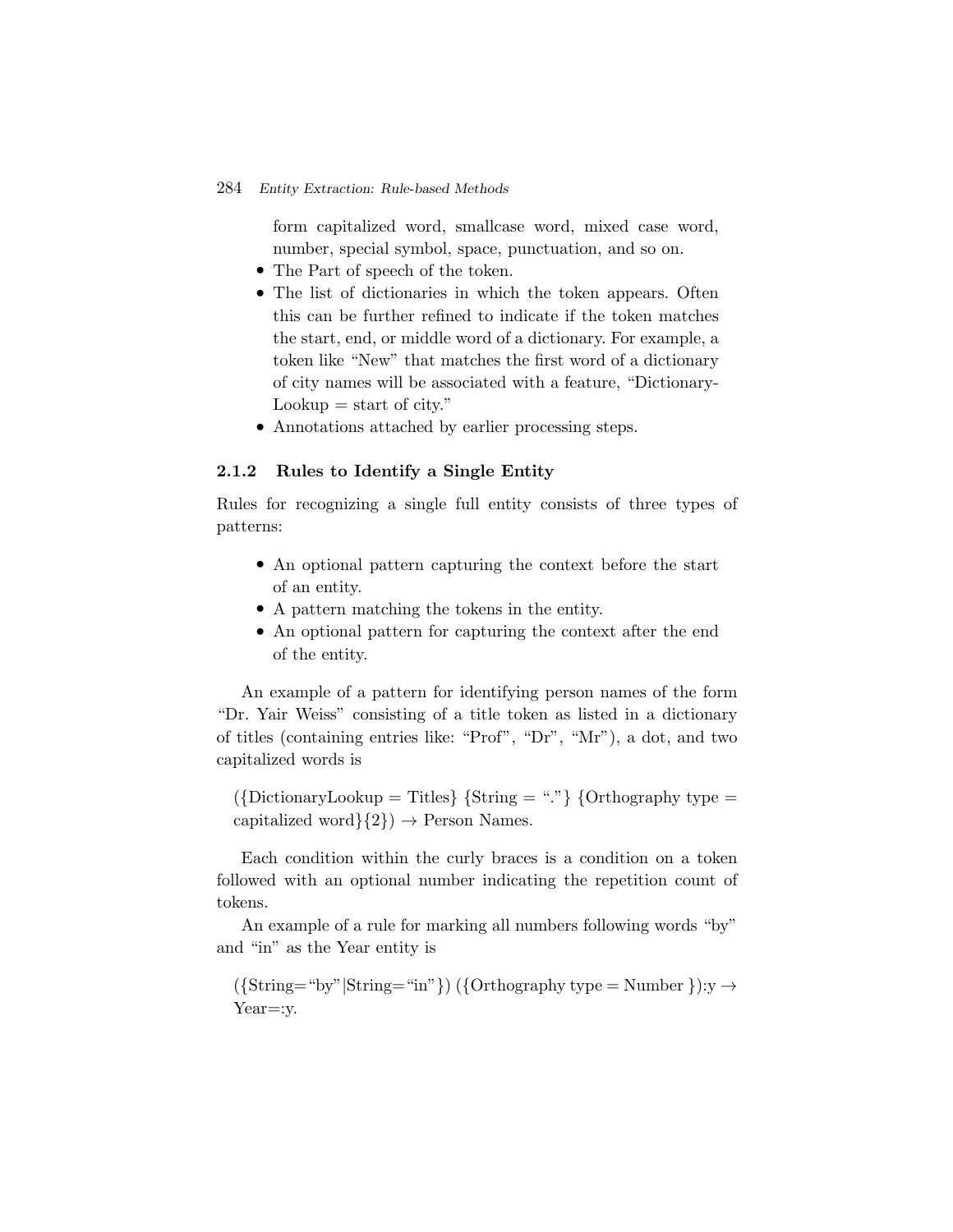There are two patterns in this rule: the first one for capturing the context of the occurrence of the Year entity and the second one for capturing the properties of tokens forming the "Year" field.

Another example for finding company names of the form "The XYZ Corp." or "ABC Ltd." is given by

({String="The"}? {Orthography type = All capitalized} {Orthography type = Capitalized word, DictionaryType = Company end $\{\rangle \rightarrow$  Company name.

The first term allows the "The" to be optional, the second term matches all capitalized abbreviations, and the last term matches all capitalized words that form the last word of any entry in a dictionary of company names. In Figure 2.1, we give a subset of the more than dozen rules for identifying company names in GATE, a popular entity recognition system [72].

#### **2.1.3 Rules to Mark Entity Boundaries**

For some entity types, in particular long entities like book titles, it is more efficient to define separate rules to mark the start and end of an entity boundary. These are fired independently and all tokens in between two start and end markers are called as the entity. Viewed another way, each rule essentially leads to the insertion of a single SGML tag in the text where the tag can be either a begin tag or an end tag. Separate consolidation policies are designed to handle inconsistencies like two begin entity markers before an end entity marker. An example of a rule to insert a  $\langle$  journal $\rangle$  tag to mark the start of a journal name in a citation record is

 $({\{String = "to"\} \{String = "appear"\} \{String = "in"\}):\}$  $({\text{Orthography type = Capitalized word}}\{2-5\}) \rightarrow {\text{insert (journal)}}$ after:jstart.

Many successful rule-based extraction systems are based on such rules, including  $(LP)^2$  [60], STALKER [156], Rapier [43], and WEIN [121, 123].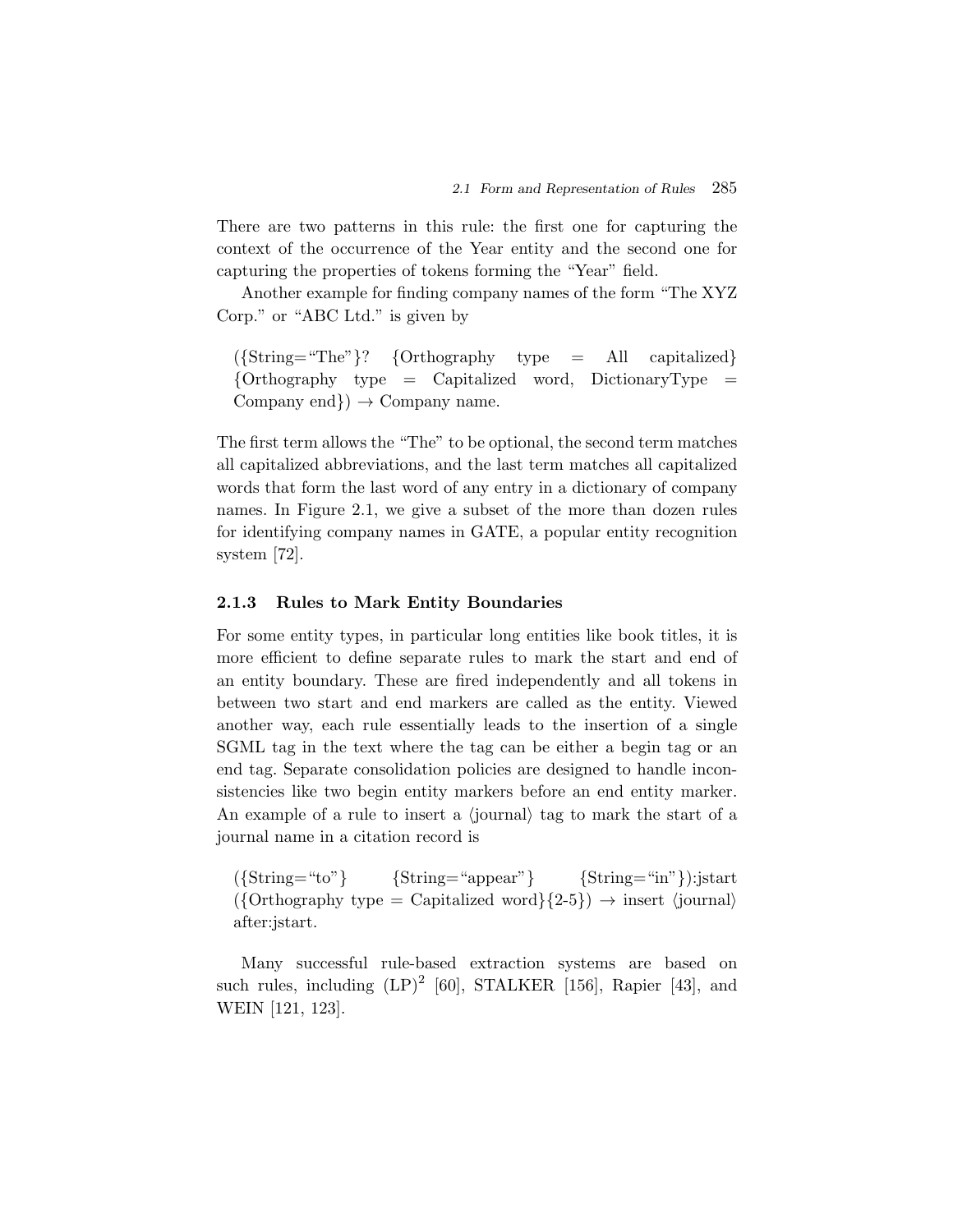#### 286 *Entity Extraction: Rule-based Methods*

Rule: TheGazOrganization Priority: 50 // Matches "The <in list of company names>"  $({$  {Part of speech = DT | Part of speech = RB} {DictionaryLookup = organization})  $\rightarrow$  Organization

Rule: LocOrganization Priority: 50 // Matches "London Police"  $({\rm DictionaryLookup} = {\rm location} | {\rm DictionaryLookup} = {\rm country} \}$  {DictionaryLookup = organization { Dictionary Lookup = organization { $?$  }  $\rightarrow$  Organization

Rule: INOrgXandY Priority: 200 // Matches "in Bradford & Bingley", or "in Bradford & Bingley Ltd"  $({$  {Token string = "in"}  $)$  $({\text{Part of speech = NNP}} + {\text{Token string = "&" } {\text{Orthography type =}}}$ upperInitial}+ {DictionaryLookup = organization end}? ):orgName  $\rightarrow$  Organiza $tion =:orgName$ 

Rule: OrgDept Priority: 25 // Matches "Department of Pure Mathematics and Physics"  $({$ Token.string = "Department" }  ${$  Token.string = "of" }  ${$  Orthography type = upperInitial}+ ({Token.string = "and"} {Orthography type = upperInitial}+)?)  $\rightarrow$ Organization

Fig. 2.1 A subset of rules for identifying company names paraphrased from the Named Entity recognizer in Gate.

#### **2.1.4 Rules for Multiple Entities**

Some rules take the form of regular expressions with multiple slots, each representing a different entity so that this rule results in the recognition of multiple entities simultaneously. These rules are more useful for record oriented data. For example, the WHISK [195] rule-based system has been targeted for extraction from structured records such as medical records, equipment maintenance logs, and classified ads. This rule rephrased from [195] extracts two entities, the number of bedrooms and rent, from an apartment rental ad.

 $({\text{Orthography type = Digit}}):{\text{Bedrooms }({\text{String = "BR}}') (\}^*)$  $({\{String = "\}") (\{Orthography type = Number}\})$ :Price  $\rightarrow$  Number of Bedrooms  $=$ :Bedroom, Rent  $=$ : Price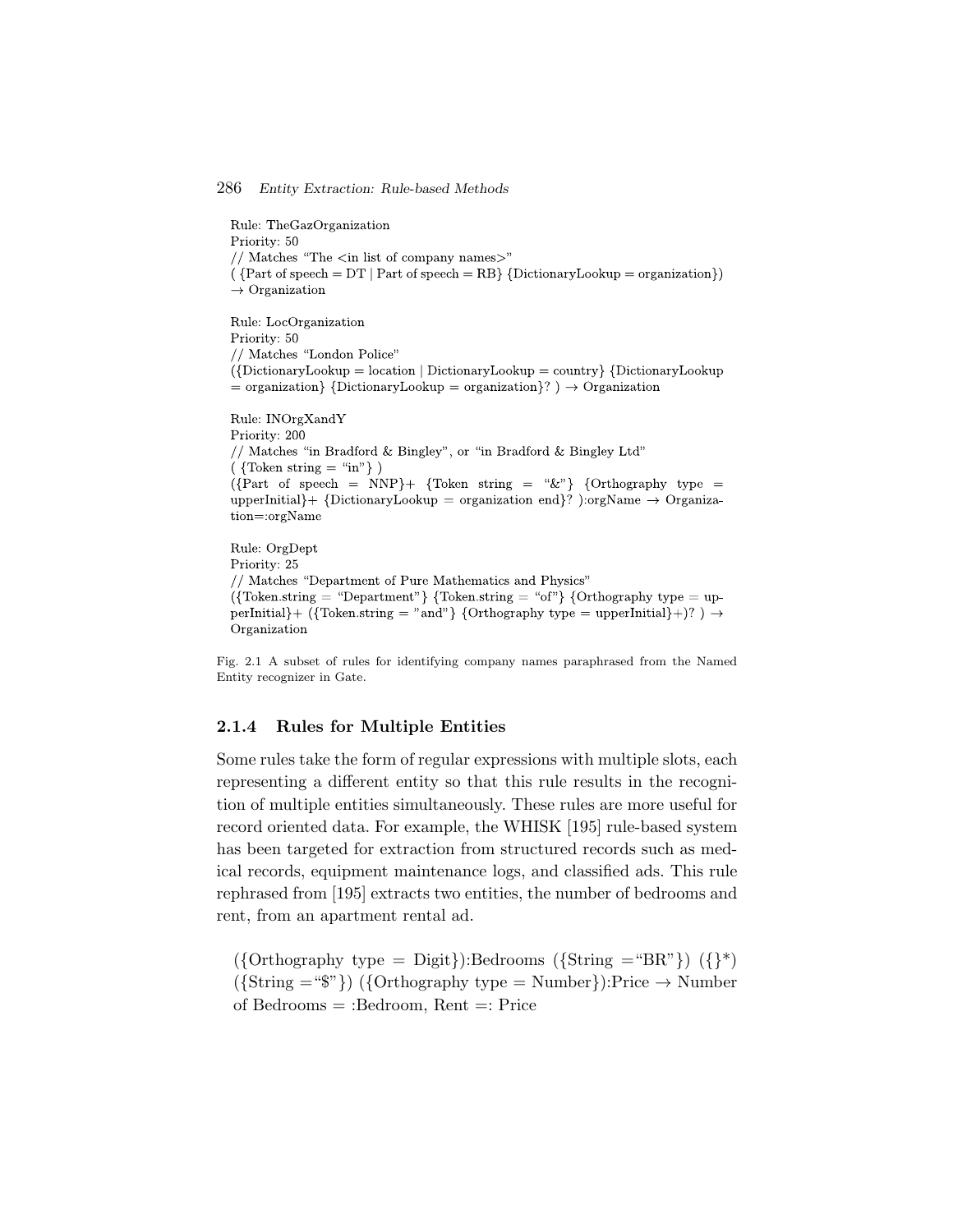#### **2.1.5 Alternative Forms of Rules**

Many state-of-the-art rule-based systems allow arbitrary programs written in procedural languages such as Java and  $C_{++}$  in place of both the pattern and action part of the rule. For example, GATE [72] supports Java programs in place of its custom rule scripting language called JAPE in the action of a rule. This is a powerful capability because it allows the action part of the rule to access the different features that were used in the pattern part of the rule and use those to insert new fields for the annotated string. For example, the action part could lead to the insertion of the standardized form of a string from a dictionary. These new fields could serve as additional features for a later rule in the pipeline. Similarly, in the Prolog-based declarative formulations of [190] any procedural code can be substituted as a pattern matcher for any subset of entity types.

#### **2.2 Organizing Collection of Rules**

A typical rule-based system consists of a very large collection of rules, and often for the same action multiple rules are used to cover different kinds of inputs. Each firing of a rule identifies a span of text to be called a particular entity or entity sub-type. It is possible that the spans demarcated by different rules overlap and lead to conflicting actions. Thus, an important component of a rule engine is how to organize the rules and control the order in which they are applied so as to eliminate conflicts, or resolve them when they arise. This component forms one the most nonstandardized and custom-tuned part of a rule-based system, often involving many heuristics and special case handling. We present an overview of the common practices.

#### **2.2.1 Unordered Rules with Custom Policies to Resolve Conflicts**

A popular strategy is to treat rules as an unordered collection of disjuncts. Each rule fires independently of the other. A conflict arises when two different overlapping text spans are covered by two different rules.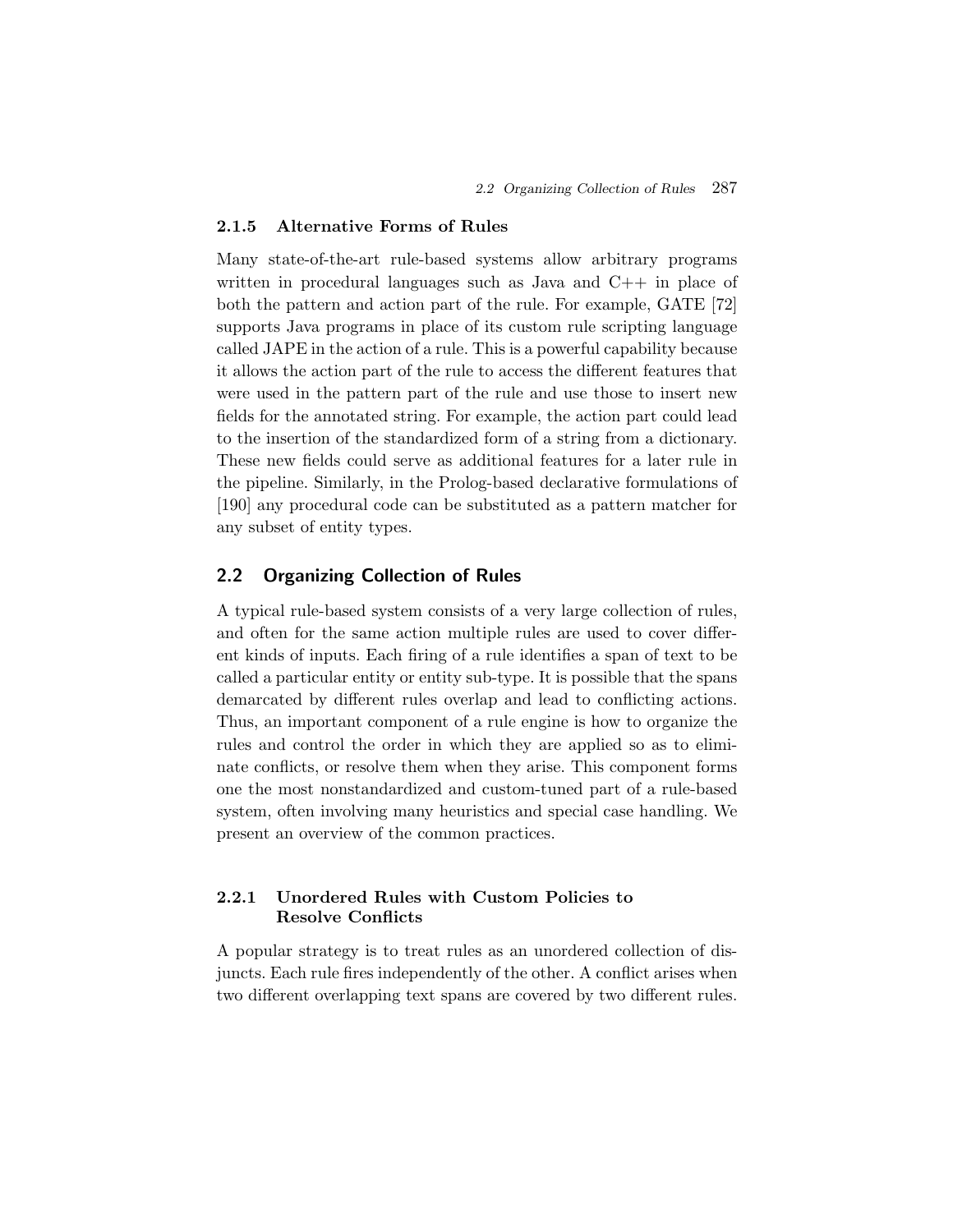Special policies are coded to resolve such conflicts. Some examples of such policies are

- Prefer rules that mark larger spans of text as an entity type. For example in GATE [72] one strategy for resolving conflicts is to favor the rule matching a longer span. In case of a tie, a rule with a higher priority is selected.
- Merge the spans of text that overlap. This rule only applies when the action part of the two rules is the same. If not, some other policy is needed to resolve the conflict. This is one of the strategies that a user can opt for in the IE system described in [113, 179].

This laissez faire method of organizing rules is popular because it allows a user more flexibility in defining rules without worrying too much about overlap with existing rules.

#### **2.2.2 Rules Arranged as an Ordered Set**

Another popular strategy is to define a complete priority order on all the rules and when a pair of rules conflict, arbitrate in favor of the one with a higher priority [141]. In learning based systems such rule priorities are fixed by some function of the precision and coverage of the rule on the training data. A common practice is to order rules in decreasing order of precision of the rule on the training data.

An advantage of defining a complete order over rules is that a later rule can be defined on the actions of earlier rules. This is particularly useful for fixing the error of unmatched tags in rules where actions correspond to an insertion of either a start or an end tag of an entity type. An example of two such rules, is shown below where the second rule of lower priority inserts the  $\langle$  journal $\rangle$  on the results of a earlier rule for inserting a  $\langle$  journal $\rangle$  tag.

**R1:** ( $\{String = "to"\}$ }  $\{String = "appear"\}$   $\{String = "in"\}$ ): $jstart$  $({\text{Orthography type = Capitalized word}}\{2-5\}) \rightarrow \text{insert (journal)}$ after :jstart.

**R2:**  $\{tag = \{journal}\}(\{Orthography type = word\})$ :jend  $\{String$  $=$  "vol" } $\rightarrow$  insert  $\langle$  /journal $\rangle$  after :jend.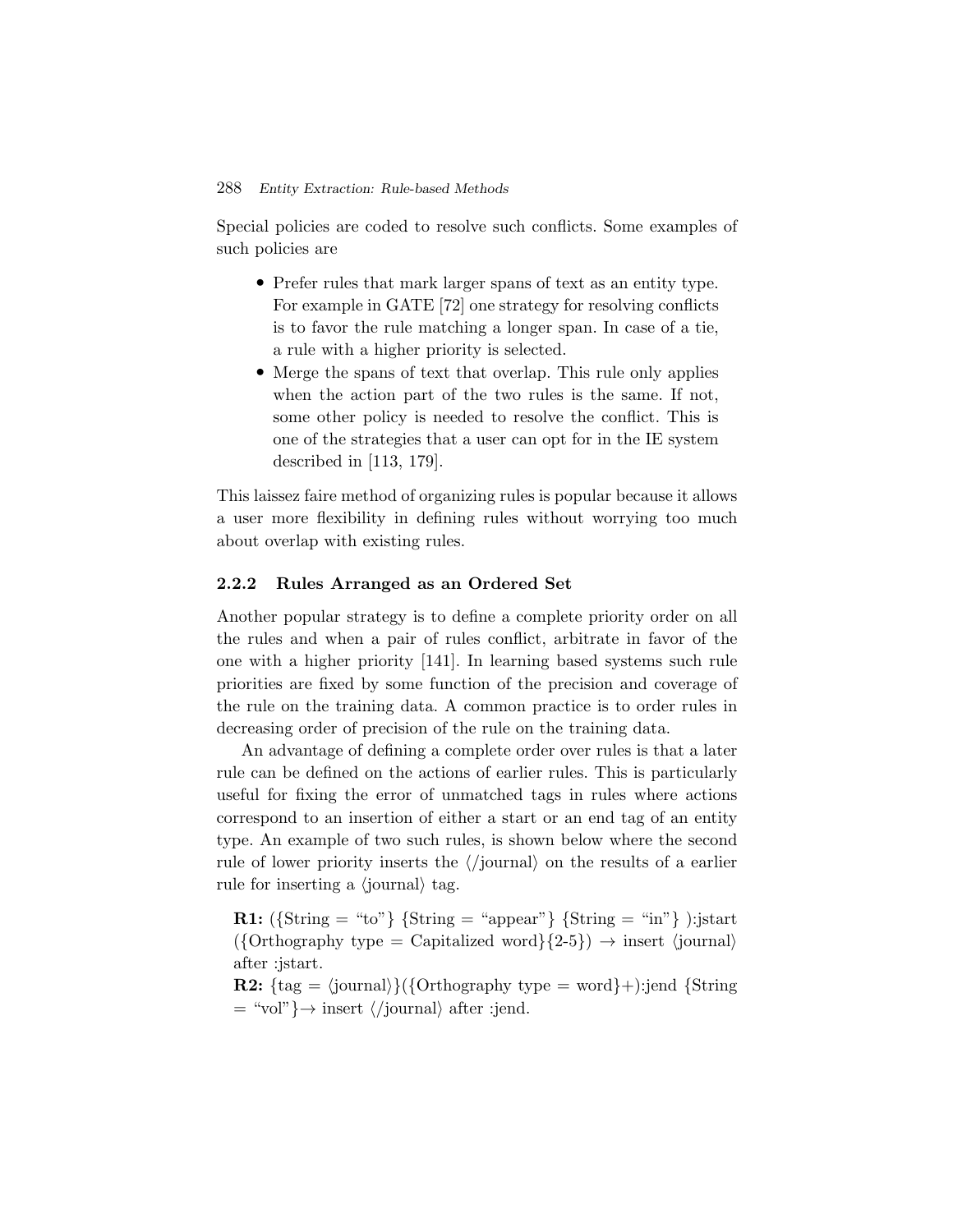$(LP)^2$  is an example of a rule learning algorithm that follows this strategy.  $(LP)^2$  first uses high precision rules to independently recognize either the start or the end boundary of an entity and then handles the unmatched cases through rules defined on the inserted boundary and other possibly low confidence features of tokens.

#### **2.2.3 Rule Consolidation via Finite State Machines**

Both of the above forms of rules can be equivalently expressed as a deterministic finite state automata. But, the user at the time of defining the rules is shielded from the details of forming the unified automata. Sometimes, the user might want to exercise direct control by explicitly defining the full automata to control the exact sequence of firings of rules. Softmealy [106] is one such approach where each entity is represented as a node in an FST. The nodes are connected via directed edges. Each edge is associated with a rule on the input tokens that must be satisfied for the edge to be taken. Thus, every rule firing has to correspond to a path in the FST and as long as there is a unique path from the start to a sink state for each sequence of tokens, there is no ambiguity about the order of rule firings. However, for increasing recall Softmealy does allow multiple rules to apply at a node. It then depends on a hand-coded set of policy decisions to arbitrate between them.

#### **2.3 Rule Learning Algorithms**

We now address the question of how rules are formulated in the first place. A typical entity extraction system depends on a large finely tuned set of rules. Often these rules are manually coded by a domain expert. However in many cases, rules can be learnt automatically from labeled examples of entities in unstructured text. In this section, we discuss algorithms commonly used for inducing rules from labeled examples.

We concentrate on learning an unordered disjunction of rules as in Section 2.2.1. We are given several examples of unstructured documents  $D = \mathbf{x}_1, \dots, \mathbf{x}_N$ , where all occurrences of entities in the examples are marked correctly. We call this the training set. Our goal is to learn a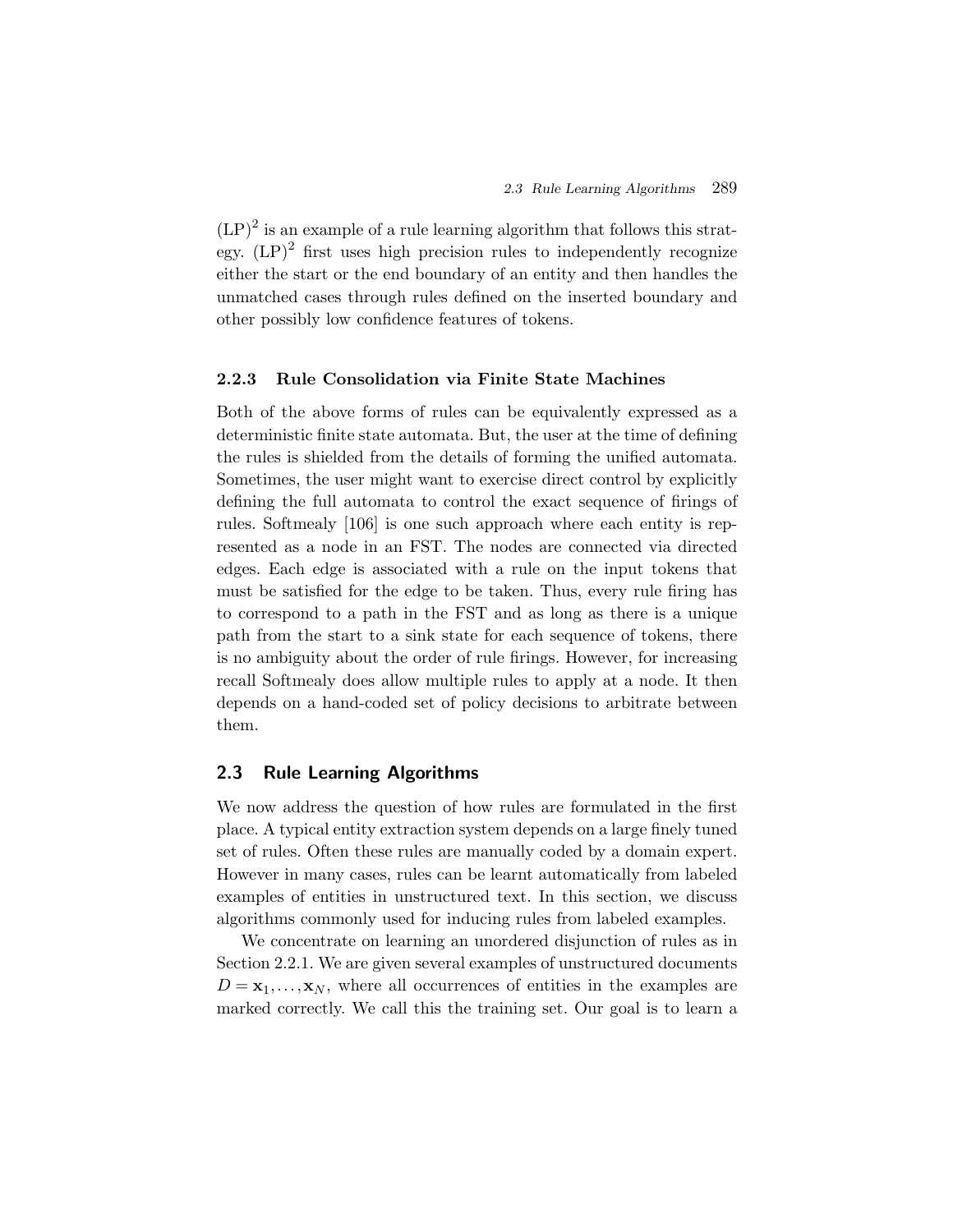#### 290 *Entity Extraction: Rule-based Methods*

set of rules  $R_1, \ldots, R_k$  such that the action part of each rule is one of three action types described in Sections 2.1.2 through 2.1.4. The body of each rule R will match a fraction  $S(R)$  of the data segments in the N training documents. We call this fraction the *coverage* of R. Of all segments  $R$  covers, the action specified by  $R$  will be correct only for a subset  $S'(R)$  of them. The ratio of the sizes of  $S'(R)$  and  $S(R)$  is the precision of the rule. In rule learning, our goal is to cover all segments that contain an annotation by one or more rules and to ensure that the precision of each rule is high. Ultimately, the set of rules have to provide good recall and precision on new documents. Therefore, a trivial solution that covers each entity in  $D$  by its own very specific rule is useless even if this rule set has 100% coverage and precision. To ensure generalizability, rule-learning algorithms attempt to define the smallest set of rules that cover the maximum number of training cases with high precision. However, finding such a size optimal rule set is intractable. So, existing rule-learning algorithms follow a greedy hill climbing strategy for learning one rule at a time under the following general framework.

- (1) Rset  $=$  set of rules, initially empty.
- (2) While there exists an entity  $\mathbf{x} \in D$  not covered by any rule in Rset
	- (a) Form new rules around **x**.
	- (b) Add new rules to Rset.
- (3) Post process rules to prune away redundant rules.

The main challenge in the above framework is in figuring out how to create a new rule that has high overall coverage (and therefore generalizes), is nonredundant given rules already existing in Rset, and has high precision. Several strategies and heuristics have been proposed for this. They broadly fall under two classes: bottom-up [42, 43, 60], or, top-down [170, 195]. In bottom-up a specific rule is generalized, and in top-down a general rule is specialized as elaborated next. In practice, the details of rule-learning algorithms are much more involved and we will present only an outline of the main steps.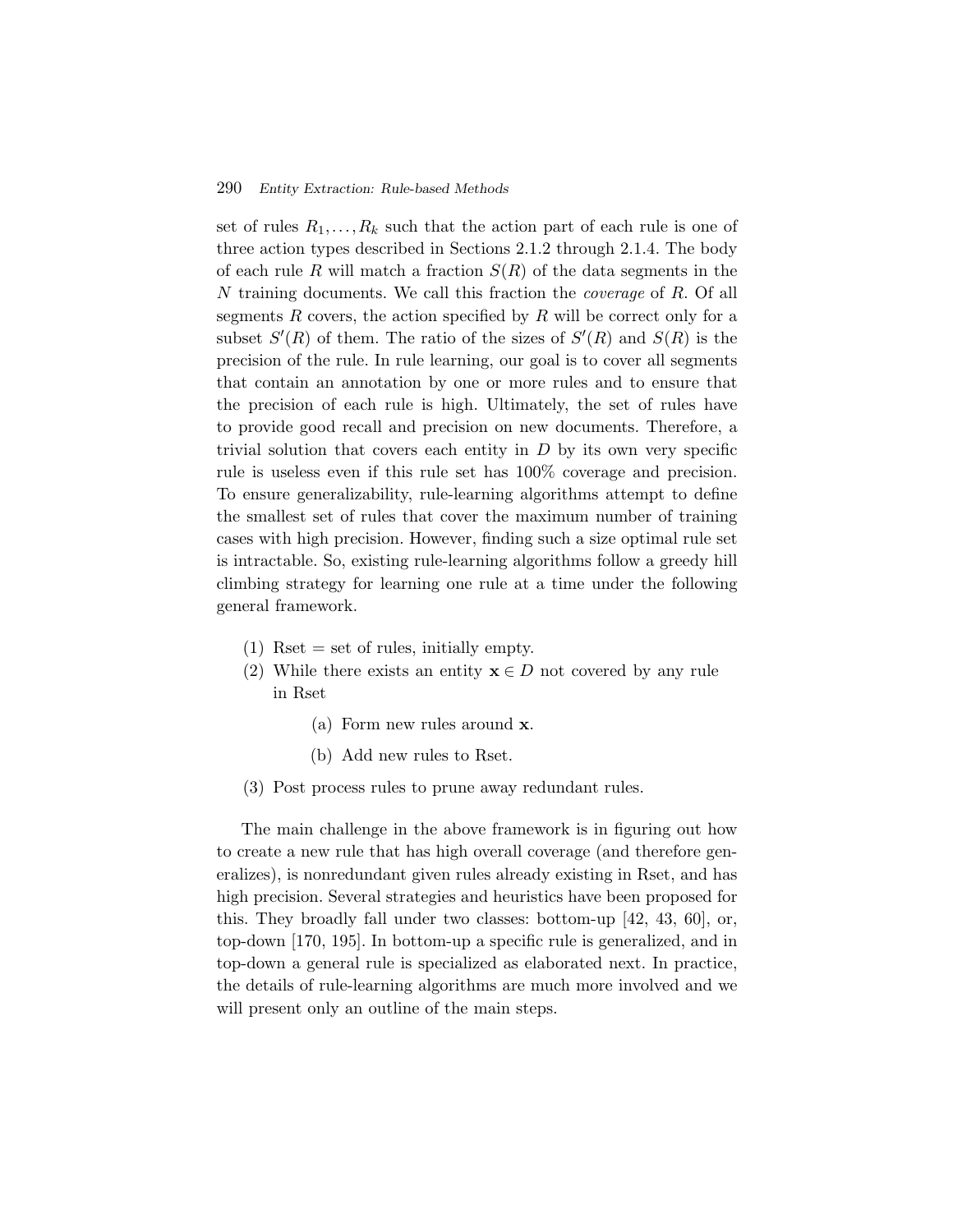#### **2.3.1 Bottom-up Rule Formation**

In Bottom-up rule learning the starting rule is a very specific rule covering just the specific instance. This rule has minimal coverage, but 100% precision, and is guaranteed to be nonredundant because it is grown from an instance that is not covered by the existing rule set. This rule is gradually made more general so that the coverage increases with a possible loss of precision. There are many variants on the details of how to explore the space of possible generalizations and how to trade-off coverage with precision. We describe  $(LP)^2$  a successful rule-learning algorithm specifically developed for learning entity extraction rules [60].

 $(LP)^2$  follows the rule format of Section 2.1.3 where rule actions correspond to an insertion of either a start or an end marker for each entity type. Rules are learnt independently for each action. When inducing rules for an action, examples that contain the action are positive examples; the rest are negative examples. For each tag type  $T$ , the following steps are repeatedly applied until there are no uncovered positive examples:

- (1) Creation of a seed rule from an uncovered instance.
- (2) Generalizations of the seed rule.
- (3) Removal of instances that are covered by the new rules.

*Creation of Seed Rule*: A seed rule is created from a positive instance **x** not already covered by the existing rules. A seed rule is just the snippet of w tokens to the left and right of  $T$  in  $\bf{x}$  giving rise to a very specific rule of the form:  $x_{i-w} \cdots x_{i-1}x_i \cdots x_{i+w} \rightarrow T$ , where T appears in position i of **x**.

Consider the sentence in Figure 1.1 and let  $T=<$ PER $>$  and  $w=2$ . An example seed rule that will lead to the insertion of T before position i is

 $({\{String = "According"}\} {\{String = "to"\}}):pstart {\{String = "to"\}}$ "Robert" {String = "Callahan" }  $\rightarrow$  insert  $\langle$ PER } at :pstart

An interesting variant for the creation of seed rules is used in Rapier [42] another popular rule-learning algorithm. In Rapier a seed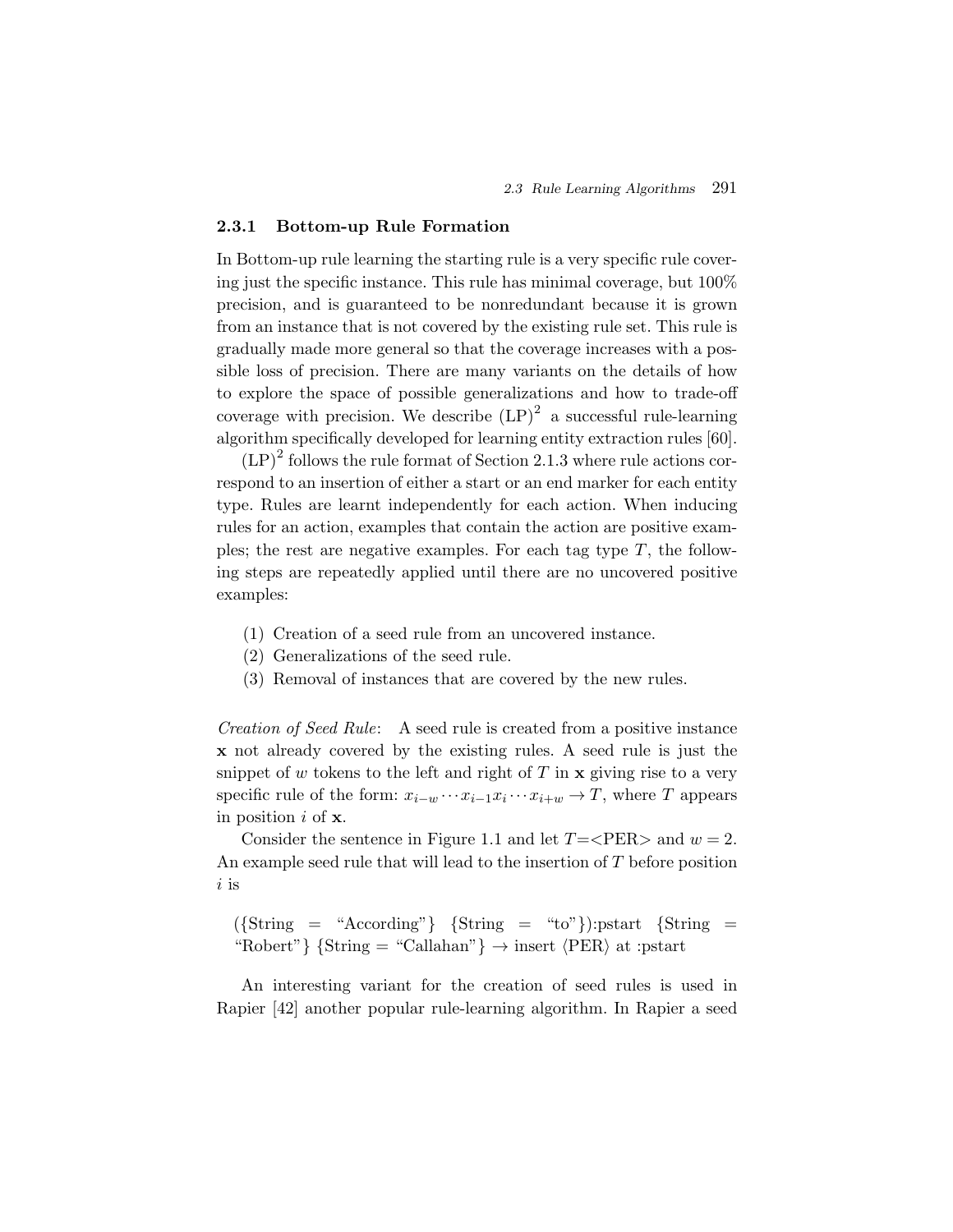#### 292 *Entity Extraction: Rule-based Methods*

rule is created from a pair of instances instead of a single instance. This ensures that each selected rule minimally has a coverage of two.

*Generalizing Seed Rules*: The seed rule is generalized by either dropping a token or replacing the token by a more general feature of the token.

Here are some examples of generalizations of the seed rule above:

- $({\text{String}} = "According") \{String = "to"\}.{\text{pstart}}$  ${\rm \{Orthography\ type\ } = \ {\rm ``Capitalized\ word''}\}$   ${\rm \{Orthography\ }}$  $type = "Capitalized word" \} \rightarrow insert \langle PER \rangle after :pstart$
- ({DictionaryLookup = Person}):pb ({DictionaryLookup =  $Person\}$   $\rightarrow$  insert  $\langle PER \rangle$  before :Pb

The first rule is a result of two generalizations, where the third and fourth terms are replaced from their specific string forms to their orthography type. The second rule generalizes by dropping the first two terms and generalizing the last two terms by whether they appear in a dictionary of people names. Clearly, the set of possible generalizations is exponential in the number of tokens in the seed rule. Hence, heuristics like greedily selecting the best single step of generalization is followed to reduce the search space. Finally, there is a user-specified cap of k on the maximum number of generalizations that are retained starting from a single seed rule. Typically, the top-k rules are selected sequentially in decreasing order of precision over the uncovered instances. But  $(LP)^2$ also allows a number of other selection strategies based on a combination of multiple measures of quality of rules, including its precision, its overall coverage, and coverage of instances not covered by other rules.

#### **2.3.2 Top-down Rule Formation**

A well-known rule learning algorithm is FOIL (for First Order Induction Logic) [170] that has been extensively used in many applications of inductive learning, and also in information extraction [7]. Another top-down rule learning algorithm is WHISK  $[195]$ .  $(LP)^2$  also has a more efficient variant of its basic algorithm above that is top-down.

In a top-down algorithm, the starting rule covers all possible instances, which means it has 100% coverage and poor precision. The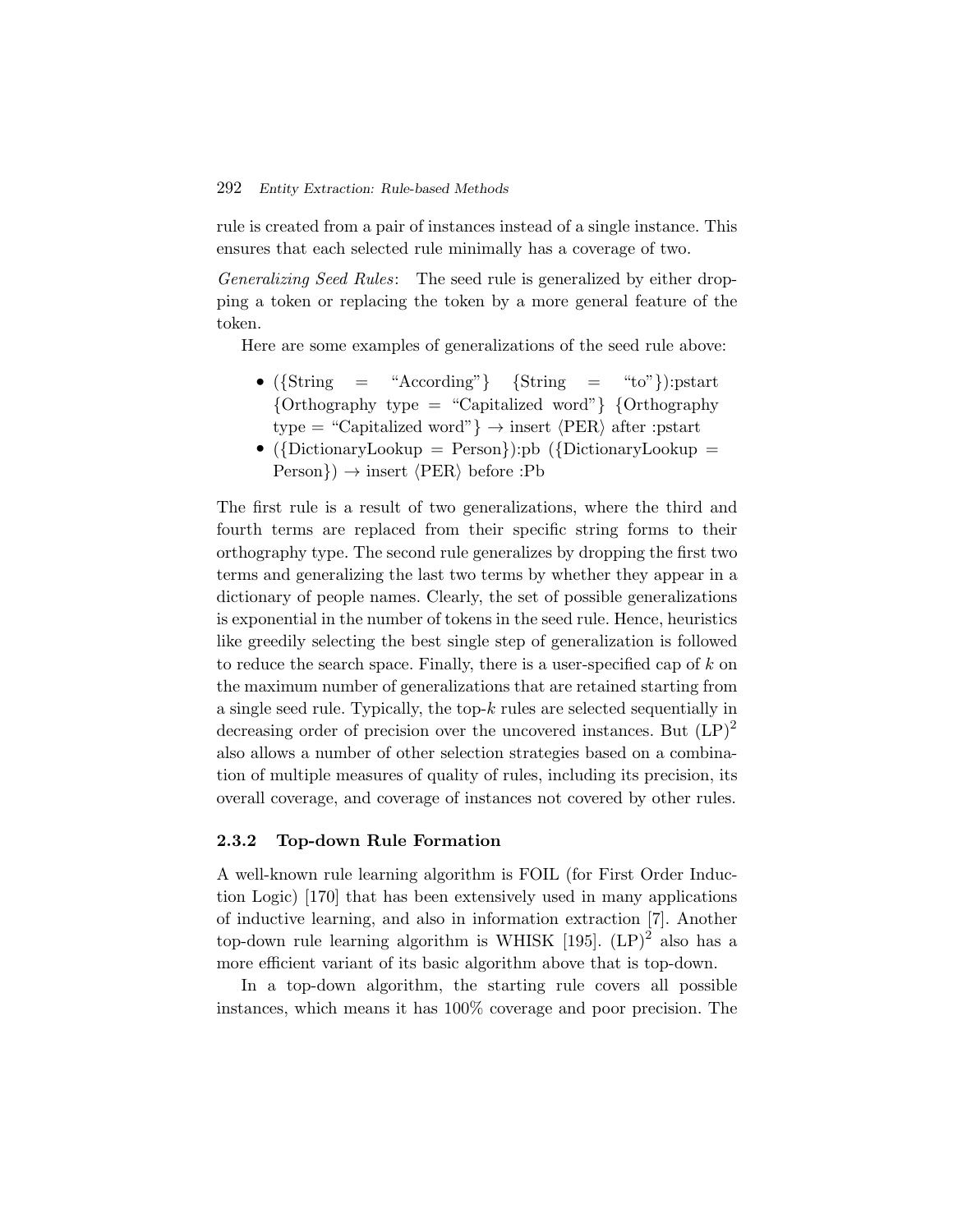starting rule is specialized in various ways to get a set of rules with high precision. Each specialization step ensures coverage of the starting seed instance. We describe the top-down rule specialization method in  $(LP)^2$ that follows an Apriori-style [6] search of the increasingly specialized rules. Let  $R_0$  be the most specialized seed rule consisting of conditions at 2w positions that is used in bottom-up learning as described in the previous section. The top-down method starts from rules that generalize  $R_0$  at only one of the 2w positions. This set is specialized to get a collection of rules such that the coverage of each rule is at least s, a user provided threshold. An outline of the algorithm is given below:

- (1)  $\mathcal{R}_1$  = set of level 1 rules that impose a condition on exactly one of the 2w positions and have coverage at least s.
- (2) For level  $L = 2$  to  $2w$ 
	- (a)  $\mathcal{R}_L$  = Rules formed by intersecting two rules from  $\mathcal{R}_{L-1}$  that agree on  $L-2$  conditions and differ on only one. This step is exactly like the join step in the Apriori algorithm.
	- (b) Prune away rules from  $\mathcal{R}_L$  with coverage less than s.

The above process will result in a set of rules, each of which cover  $R_0$ and have coverage at least  $s$ . The set  $k$  of the most precise of these rules are selected. A computational benefit of the above method is that the coverage of a new rule can be easily computed by intersecting the list of instances that each of the parent rule covers.

*Interactive Methods for Rule Induction*: In practice, a purely automated data-driven method for rule induction cannot be adequate due to the limited availability of labeled data. The most successful rule-based systems have to provide a hybrid of automated and manual methods. First, the labeled data can be used to find a set of seed rules. Then, the user interacts with the system to modify or tune the rules or to provide more labeled examples. Often, this is a highly iterative process. An important requirement for the success of such a system is fast support for assessing the impact of a rule modification on the available labeled and unlabeled data. See [116] for a description of one such system that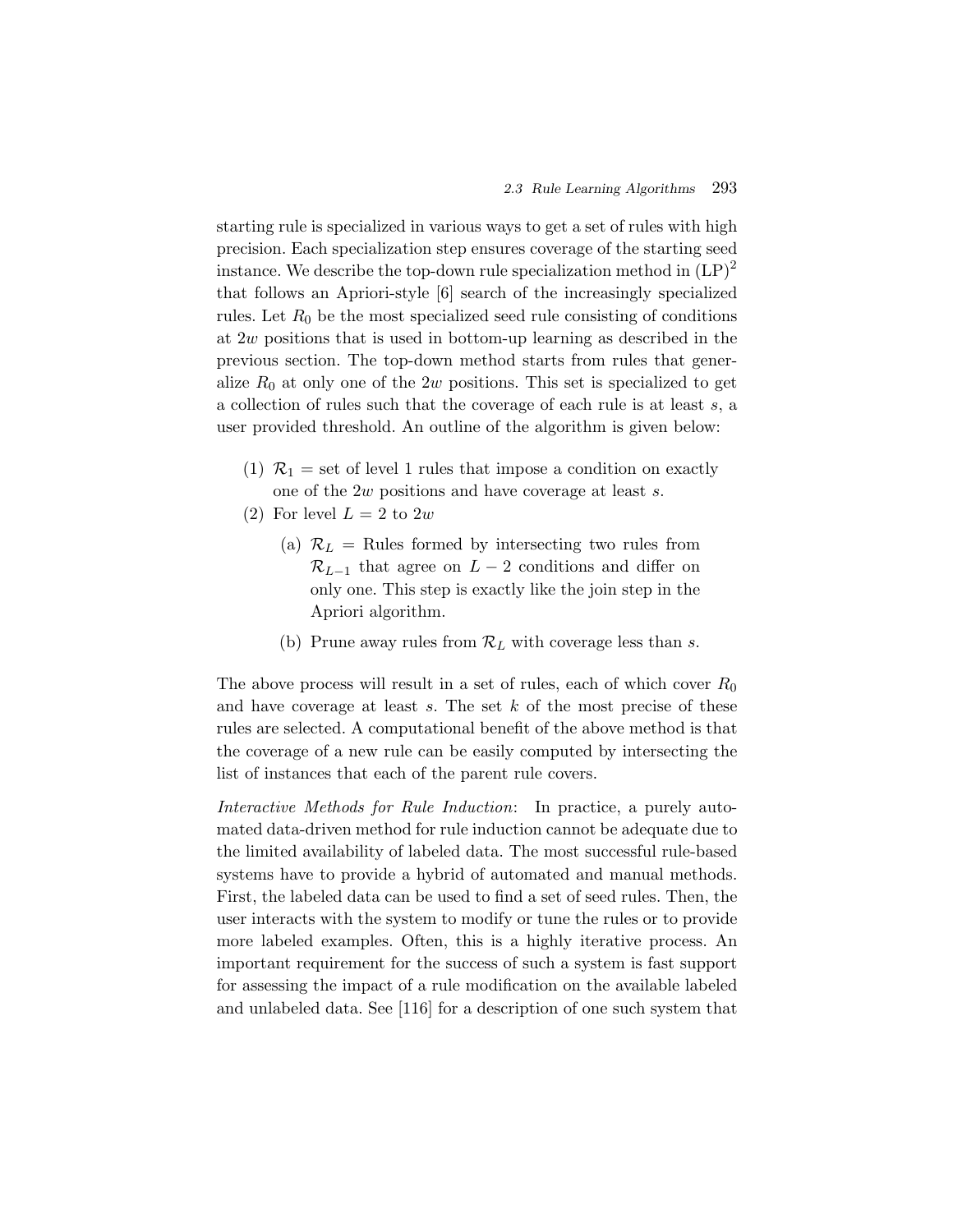#### 294 *Entity Extraction: Rule-based Methods*

deploys a customized inverted index on the documents to assess the impact of each rule change.

#### **Summary**

In this section, we presented an overview of rule-based methods to entity extraction. We showed how rule-based systems provide a convenient method of defining extraction patterns spanning over various properties of the tokens and the context in which it resides. One key advantage of a rule-based system is that it is easy for a human being to interpret, develop, and augment the set of rules. One important component of a rule-based method is the strategy followed to resolve conflicts; many different strategies have evolved over the years but one of the most popular of these is ordering rules by priorities. Most systems allow the domain expert to choose a strategy from a set of several predefined strategies. Rules are typically hand-coded by a domain expert but many systems also support automatic learning of rules from examples. We presented two well-known algorithms for rule-learning.

#### **Further Readings**

*Optimizing the Execution of a Rule-based Extractor*: Most rule-based systems are based on regular grammars that can be compiled as a deterministic finite state automata (DFA) for the purposes of efficient processing. This implies that a single pass over the input document can be used to find all possible rule firings. Each input token results in a transition from one state to another based on properties applied on the features attached to the token. However, there are many issues in optimizing such executions further. Troussov et al. [207] show how to exploit the difference in the relative popularity of the states of the DFA to optimize a rule-execution engine. Another significant advancement in rule execution engines is to apply techniques from relational database query optimization to efficient rule execution [179, 190]. We revisit this topic in Section 5.1.

*Untyped Entities*: Typically, in entity extraction, the type of entities come from a small closed class, that is known in advance. When one is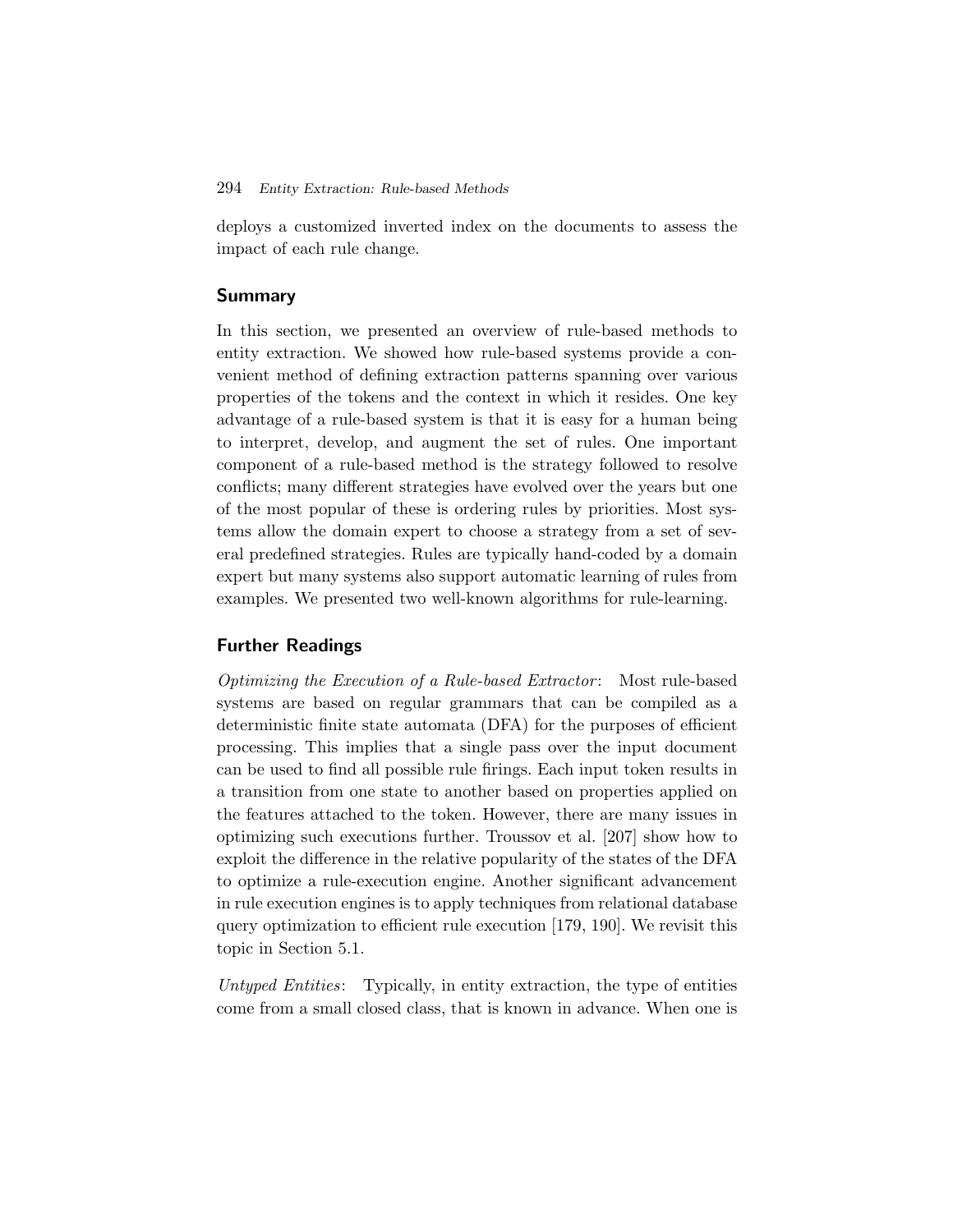trying to build a knowledge base from open sources, such as the web, it may not be possible to define the set of entity types in advance. In such cases it makes sense to first extract all plausible entities using generic patterns for entity recognition and later figure out the type of the entity [81, 193]. For example, Downey et al. [81] exploit capitalization patterns of a text string and its repeated occurrences on the web to find such untyped entities from webpages.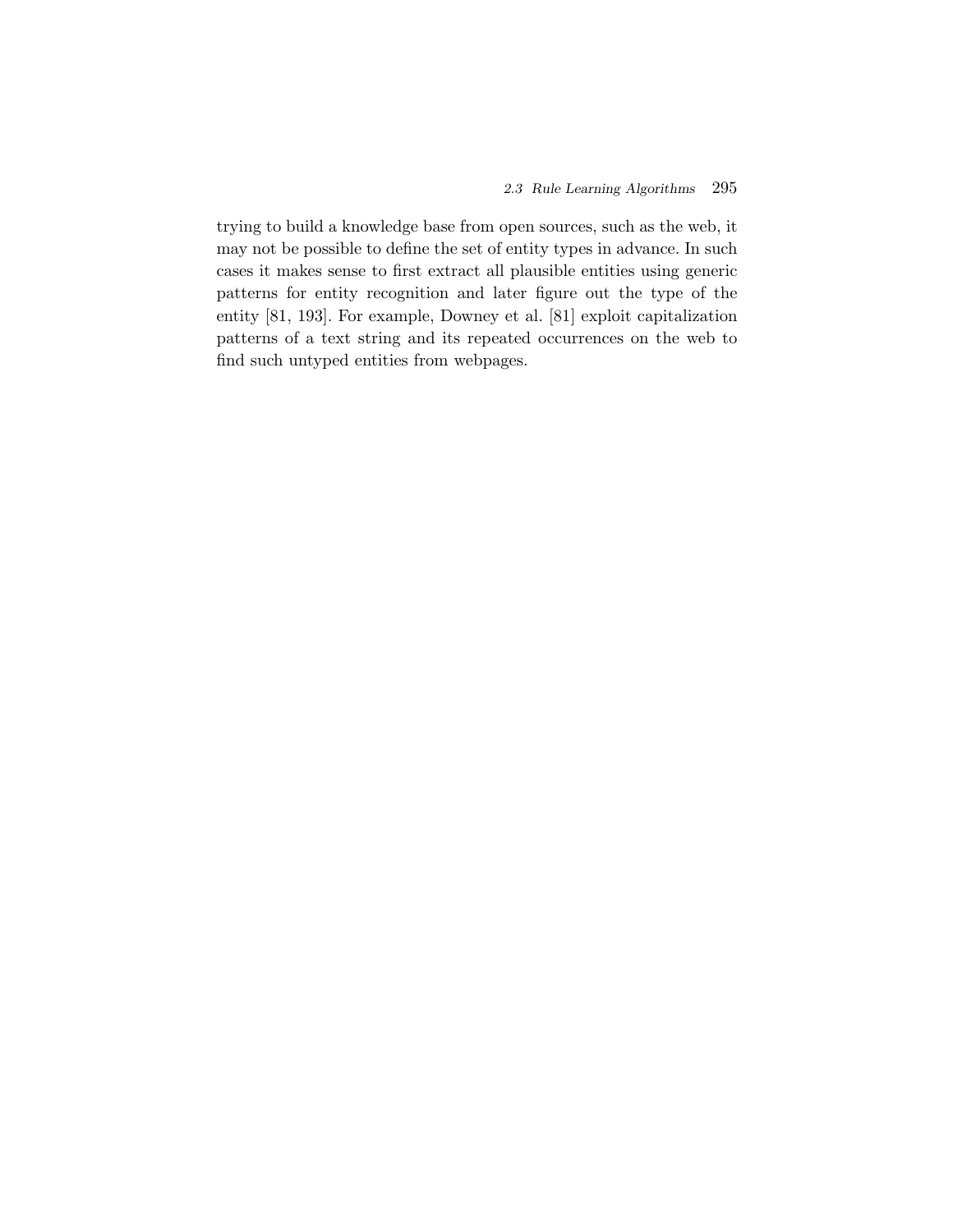## **3**

## **Entity Extraction: Statistical Methods**

Statistical methods of entity extraction convert the extraction task to a problem of designing a decomposition of the unstructured text and then labeling various parts of the decomposition, either jointly or independently.

The most common form of decomposition is into a sequence of tokens obtained by splitting an unstructured text along a predefined set of delimiters (like spaces, commas, and dots). In the labeling phase, each token is then assigned an entity label or an entity subpart label as elaborated in Section 3.1. Once the tokens are labeled, entities are marked as consecutive tokens with the same entity label. We call these token-level methods since they assign label to each token in a sequence of tokens and discuss these in Section 3.1.

A second form of decomposition is into word chunks. A common method of creating text chunks is via natural language parsing techniques [137] that identify noun chunks in a sentence. During labeling, instead of assigning labels to tokens, we assign labels to chunks. This method is effective for well-formed natural language sentences. It fails when the unstructured source does not comprise of well formed sentences, for example, addresses and classified ads. A more general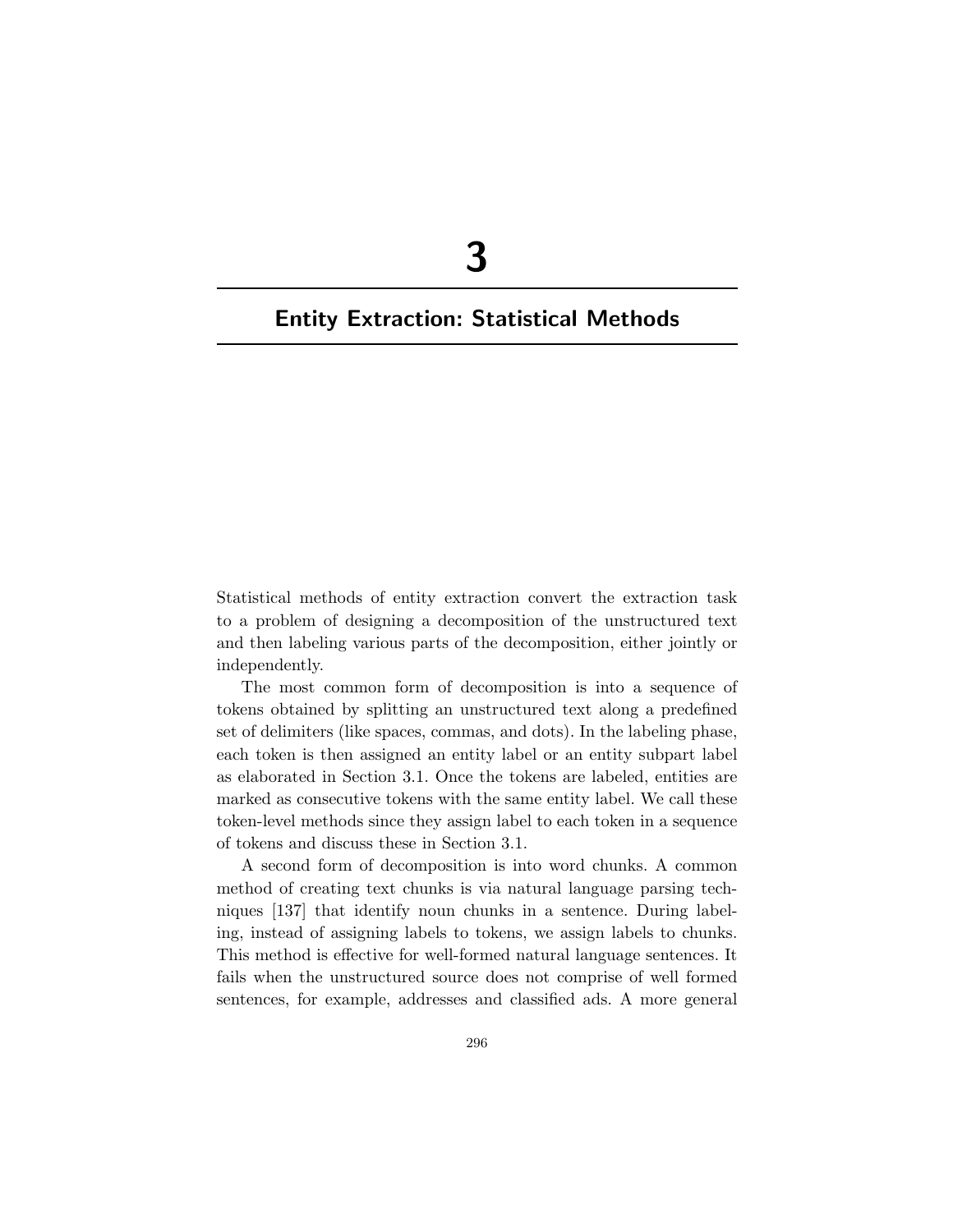method of handling multi-word entities is to treat extraction as a segmentation problem where each segment is an entity. We call these segment-level methods and discuss them in Section 3.2.

Sometimes, decompositions based on tokens or segments, fail to exploit the global structure in a source document. In such cases, context-free grammars driven by production rules, are more effective. We discuss these in Section 3.3.

We discuss algorithms for training and deploying these models in Sections 3.4 and 3.5, respectively.

We use the following notation in this section. We denote the given unstructured input as **x** and its tokens as  $x_1 \cdots x_n$ , where *n* is the number of tokens in string. The set of entity types we want to extract from **x** is denoted as E.

## **3.1 Token-level Models**

This is the most prevalent of statistical extraction methods on plain text data. The unstructured text is treated as a sequence of tokens and the extraction problem is to assign an entity label to each token. Figure 3.1 shows two example sequences of eleven and nine words each. We denote the sequence of tokens as  $\mathbf{x} = x_1 \cdots x_n$ . At the time of extraction each  $x_i$  has to be classified into one of a set  $\mathcal Y$  of labels. This gives rise to a tag sequence  $y = y_1 \cdots y_n$ .

The set of labels  $\mathcal Y$  comprise of the set of entity types  $E$  and a special label "other" for tokens that do not belong to any of the entity types. For example, for segmenting an address record into its constituent

| Here is my review of Fermat's last theorem by S. Singh |                |    |       |        |               |          |               |         |    |          |          |
|--------------------------------------------------------|----------------|----|-------|--------|---------------|----------|---------------|---------|----|----------|----------|
|                                                        |                |    | ð     |        |               |          |               |         |    |          |          |
| $\mathbf{x}$                                           | Here           | is | mv    | review | <sub>of</sub> | Fermat's | $_{\rm last}$ | theorem | bv |          | Singh    |
| $\overline{V}$                                         | $y_2$<br>$y_1$ |    | $y_3$ | У4     | $y_{5}$       | Y6       | $y_7$         | $y_8$   | Y9 | $y_{10}$ | $y_{11}$ |
| .<br><b>Contract Contract Contract Contract</b><br>.   |                |    |       |        |               |          |               |         |    |          |          |

| R. Fagin and J. Helpbern, Belief Awareness Reasoning |       |       |     |       |          |    |               |           |           |  |  |
|------------------------------------------------------|-------|-------|-----|-------|----------|----|---------------|-----------|-----------|--|--|
|                                                      |       |       |     |       |          |    |               |           |           |  |  |
| $\mathbf x$                                          | π.    | Fagin | and |       | Helpbern |    | <b>Belief</b> | Awareness | Reasoning |  |  |
|                                                      | $y_1$ | Y2    | Ψз  | $y_4$ | ¥5       | У6 | у7            | Y8        | Y9        |  |  |

Fig. 3.1 Tokenization of two sentences into sequence of tokens.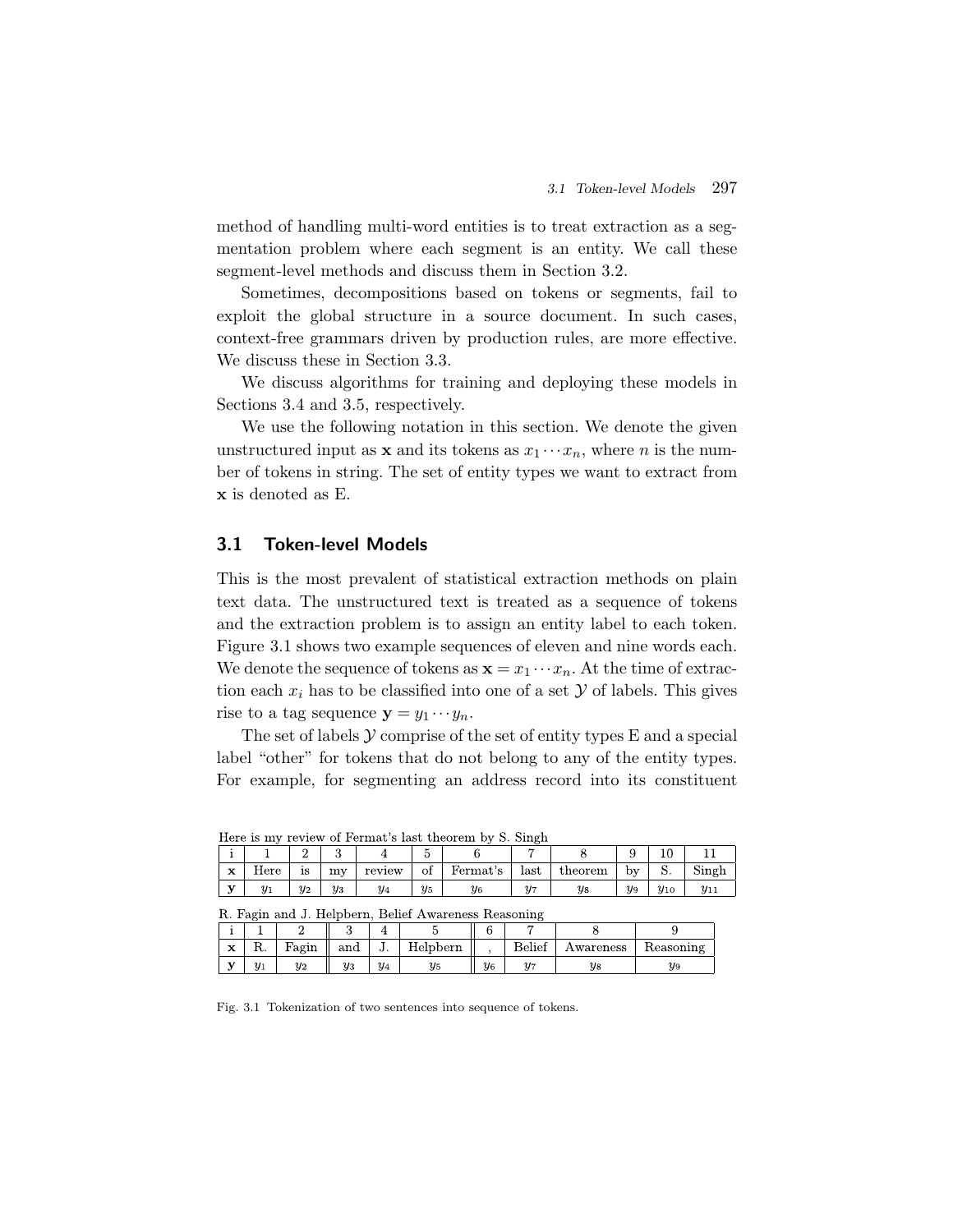fields we use  $\mathcal{Y} = \{HouseNo, Street, City, State, Zip, Country, Other\}.$ Since entities typically comprise of multiple tokens, it is customary to decompose each entity label as "Entity Begin", "Entity End", and "Entity Continue." This is popularly known as the BCEO (where B=Begin C=Continue E=End O=Other) encoding. Another popular encoding is BIO that decomposes an entity label into "Entity Begin", and "Entity Inside." We will use  $\mathcal Y$  to denote the union of all these distinct labels and  $m$  to denote the size of  $\mathcal Y$ . For example, in the second sentence the correct label for the nine tokens in the BCEO encoding is: Author Begin, Author End, Other, Author Begin, Author End, Other, Title Begin, Title Continue, Title End.

Token labeling can be thought of as a generalization of classification where instead of assigning a label to each token, we assign labels to a sequence of tokens. Features form the basis of this classification process. We present an overview of typical entity extraction features in Section 3.1.1. We then present models for predicting the label sequence given the features of a token sequence.

#### **3.1.1 Features**

A typical extraction task depends on a diverse set of clues capturing various properties of the token and the context in which it lies. Each of these can be thought of as a function  $f : (\mathbf{x}, y, i) \mapsto R$  that takes as argument the sequence  $x$ , the token position i, and the label y that we propose to assign  $x_i$ , and returns a real-value capturing properties of the ith token and tokens in its neighborhood when it is assigned label y. Typical features are fired for the *i*th token  $x_i$ , for each token in a window of  $w$  elements around  $x_i$ , and for concatenation of words in the window.

We list common families of token properties used in typical extraction tasks. We will soon see that the feature framework provides a convenient mechanism for capturing a wide variety of clues that are needed to recognize entities in noisy unstructured sources.

*Word Features*: The surface word itself is often a very strong clue for the label it should be assigned. Two examples of token features at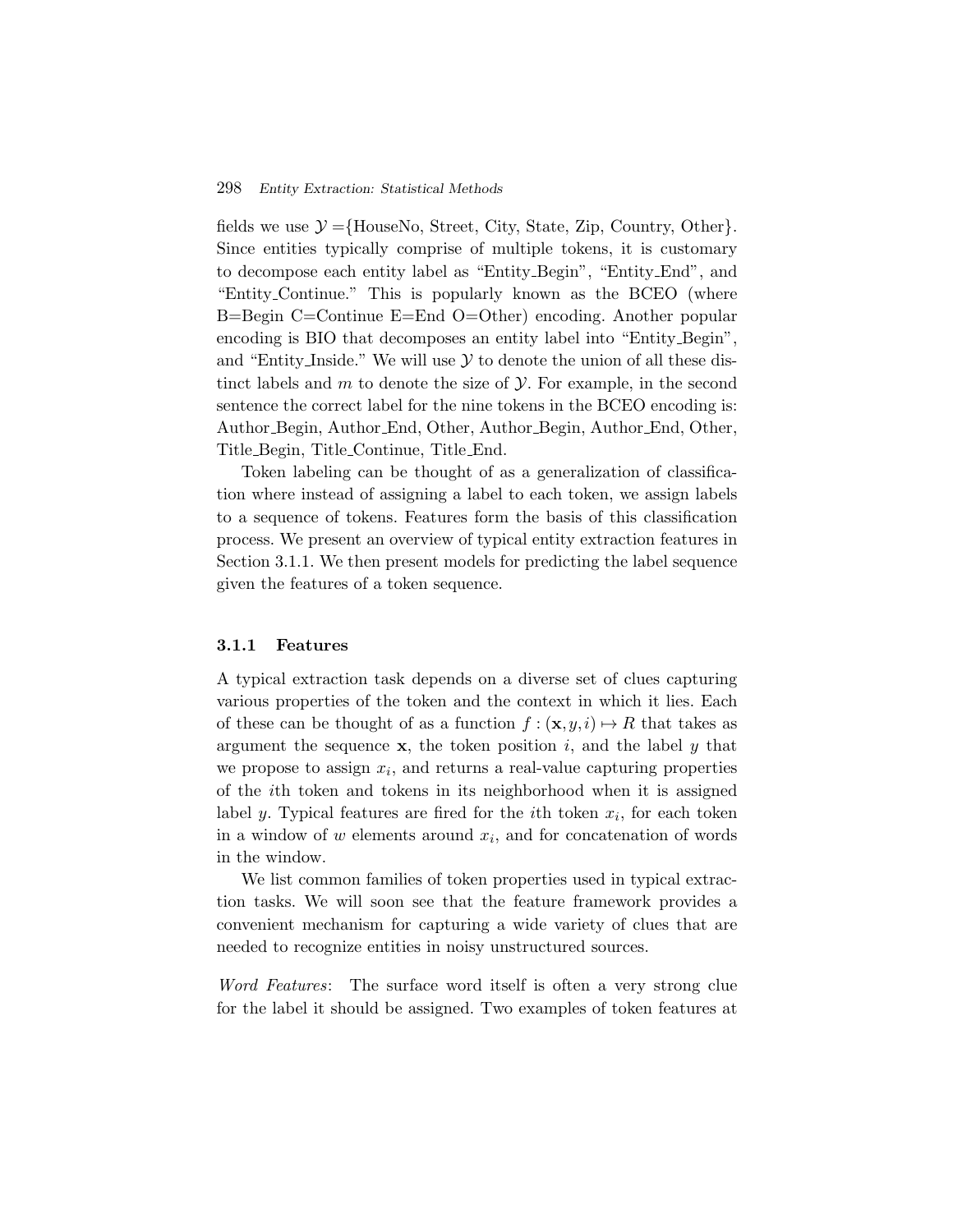position 2 of the second sequence **x** in Figure 3.1 is

$$
f_1(y, \mathbf{x}, i) = [[x_i \text{ equals "Fagin"]} \cdot [[y = \text{Author}]]
$$

$$
f_2(y, \mathbf{x}, i) = [[x_{i+1} \text{ equals "and"]} \cdot [[y = \text{Author}]],
$$

where  $||P|| = 1$  when predicate P is true and 0 otherwise.

*Orthographic Features*: Many valuable features for entity extraction are derived from various orthographic properties of the words, viz, its capitalization pattern, the presence of special symbols and alphanumeric generalization of the characters in the token.

Two examples of orthographic features are

$$
f_3(y, \mathbf{x}, i) = \llbracket x_i \text{ matches INITIAL-DOT} \rrbracket \cdot \llbracket y = \text{Author} \rrbracket
$$

$$
f_4(y, \mathbf{x}, i) = \llbracket x_i x_{i+1} \text{ matches INITIAL-DOT CapsWord } \rrbracket
$$

$$
\cdot \llbracket y = \text{Author} \rrbracket.
$$

Feature  $f_3$  fires when a token  $x_i$  is an initial followed by a dot, and it is being labeled Author. For the second sentence in Figure 3.1 this fires at position 1 and 4 and for the first at position 10. Feature  $f_4$  fires when a token  $x_i$  is labeled author and  $x_i$  is a dotted initial and the word following it is a capitalized word. This feature fires at the same positions as  $f_3$ .

*Dictionary Lookup Features*: As mentioned in Section 1.5.1, there is often a database of entities available at the time of extraction. Match with words in a dictionary is a powerful clue for entity extraction. This can be expressed in terms of features as follows:

$$
f_5(y, \mathbf{x}, i) = [x_i \text{ in Person\_dictionary}] \cdot [y = \text{Author}]
$$

$$
f_6(y, \mathbf{x}, i) = [x_i \text{ in City\_list}] \cdot [y = \text{State}].
$$

## **3.1.2 Models for Labeling Tokens**

A number of different models have been proposed for assigning labels to the sequence of tokens in a sentence. An easy model is to independently assign the label  $y_i$  of each token  $x_i$  using features derived from the token  $x_i$  and its neighbors in  $x$ . Any existing classifier such as a logistic classifier or a Support Vector Machine (SVM) can be used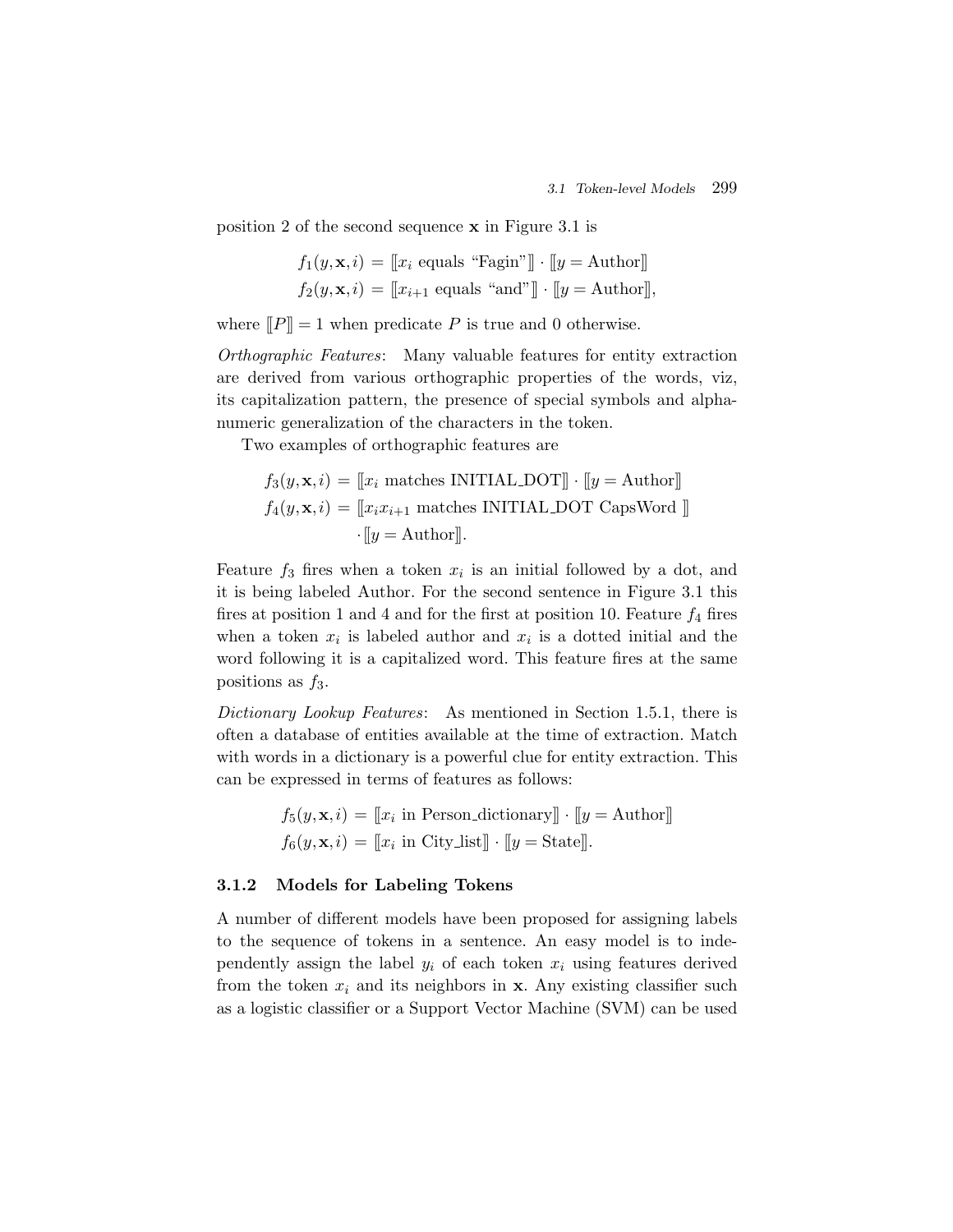to classify each token to the entity type it belongs. However, in typical extraction tasks the labels of adjacent tokens are seldom independent of each other. In the example in Figure 3.1, it might be difficult to classify "last" as being a word from a book title. However, when the word to the left and right of it is labeled a book title, it makes sense to label "last" as a book title too. This has led to a number of different models for capturing the dependency between the labels of adjacent words. The simplest of these is the ordered classification method that assigns labels to words in a fixed left to right order where the label of a word is allowed to depend on the label of the word to its left [200, 79]. Other popular choices were Hidden Markov Models (HMMs) [3, 20, 25, 171, 189] and Maximum entropy taggers [26, 177] also called maximum entropy Markov models (MEMM) [143] and conditional Markov models (CMM) [118, 135]. The state-of-the-art method for assigning labels to token sequences is Conditional Random Fields (CRFs) [125]. CRFs provide a powerful and flexible mechanism for exploiting arbitrary feature sets along with dependency in the labels of neighboring words. Empirically, they have been found to be superior to all the earlier proposed methods for sequence labeling. We elaborate on CRFs next.

*Conditional Random Fields*: A Conditional Random Field (CRF) models a single joint distribution  $Pr(y|x)$  over the predicted labels  $y = y_1 \cdots y_n$  of the tokens of **x**. The tractability of the joint distribution is ensured by using a Markov random field [119] to express the conditional independencies that hold between elements  $y_i$  of **y**. In typical extraction tasks, a chain is adequate for capturing label dependencies. This implies that the label  $y_i$  of the *i*th token is directly influenced only by the labels of tokens that are adjacent to it. In other words, once the label  $y_{i-1}$  is fixed, label  $y_{i-2}$  has no influence on label  $y_i$ .

The dependency between the labels of adjacent tokens is captured by a scoring function  $\psi(y_{i-1}, y_i, \mathbf{x}, i)$  between nodes  $y_{i-1}$  and  $y_i$ . This score is defined in terms of weighted functions of features as follows:

$$
\psi(y_{i-1}, y_i, \mathbf{x}, i) = e^{\sum_{k=1}^{K} w_k f_k(y_i, \mathbf{x}, i, y_{i-1})} = e^{\mathbf{w} \cdot \mathbf{f}(y_i, \mathbf{x}, i, y_{i-1})}.
$$
(3.1)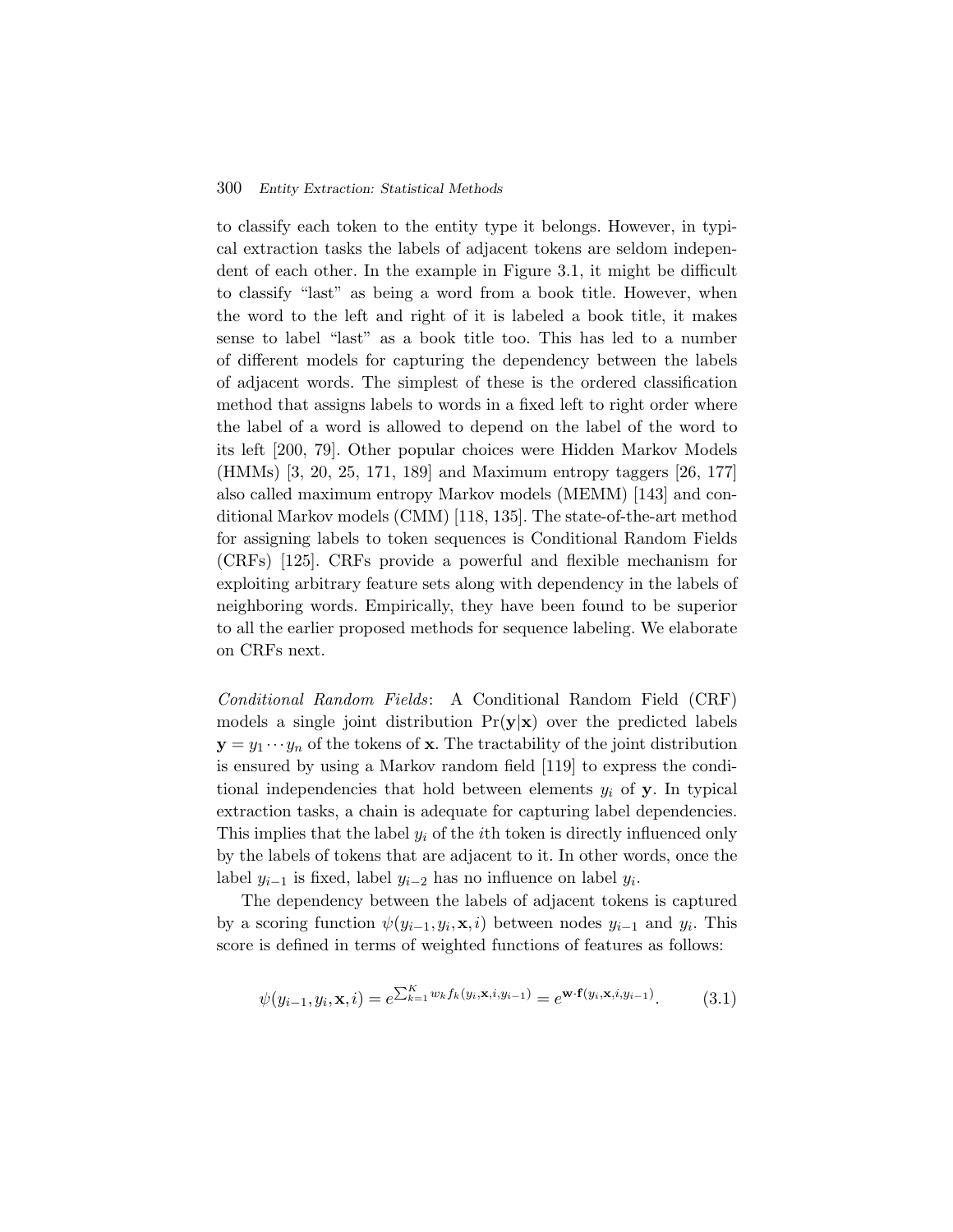With these per-edge scores, the conditional distribution of a label sequence **y** given a token **x** is given as

$$
\Pr(\mathbf{y}|\mathbf{x}, \mathbf{w}) = \frac{1}{Z(\mathbf{x})} \prod_{i=1}^{n} \psi(y_{i-1}, y_i, \mathbf{x}, i) = \frac{1}{Z(\mathbf{x})} e^{\sum_{i=1}^{n} \mathbf{w} \cdot \mathbf{f}(y_i, \mathbf{x}, i, y_{i-1})}.
$$
\n(3.2)

The term  $Z(\mathbf{x})$  is a normalizing constant and is equal to  $\sum_{\mathbf{y}} e^{\mathbf{w} \cdot \mathbf{f}(\mathbf{x}, \mathbf{y})}$ , where  $\mathbf{f}(\mathbf{x}, \mathbf{y}) = \sum_{i=1}^{n} \mathbf{f}(y_i, \mathbf{x}, i, y_{i-1})$  the sum of the feature vector over all token positions of the sequence. Some subset of these features can be simplified further to depend only on the current state and are independent of the previous state. We will refer these as *state features* and denote these by  $f(y_i, \mathbf{x}, i)$  when we want to make the distinction explicit. The term *transition features* refers to the remaining features that are not independent of the previous label.

Given m labels and a sequence **x** of length n, there can be  $O(m^n)$ possible labeling of **x**. This exponential complexity is cut down to O(nm2) by the famous dynamic programming-based *Viterbi Algorithm* that is described in Section 3.5.1. The training algorithm is more involved and we discuss these in Section 3.4.

## **3.2 Segment-level Models**

In segment-level methods, the output is a sequence of segments, with each segment defining an entity, rather than a sequence of labels as in earlier token-level models. More formally, a segmentation **s** of an input sequence of length n is a sequence of segments  $s_1 \cdots s_p$  such that the last segment ends at n, the first segment starts at 1, and segment  $s_{i+1}$ begins right after segment s<sup>j</sup> ends. Each segment s<sup>j</sup> consists of a *start position*  $l_j$ , an *end position*  $u_j$ , and a *label*  $y_j \in \mathcal{Y}$ . In Figure 3.2, we show an ideal segmentation of the second sentence in Figure 3.1. The segmentation identifies three entities: two authors and one title.

R. Fagin and J. Helpbern, Belief Awareness Reasoning

|                          |          |                 |     | 4               |       |   | -                          |  |  |
|--------------------------|----------|-----------------|-----|-----------------|-------|---|----------------------------|--|--|
| $\overline{\phantom{a}}$ | R. Fagin |                 | and | Helpbern<br>υ.  |       |   | Belief Awareness Reasoning |  |  |
| $y_j$<br>$l_1, u_2$      |          | $\Omega$<br>いいい |     | $4, 0, \Lambda$ | 6.6.C | . |                            |  |  |

Fig. 3.2 Segmentation of a sentence.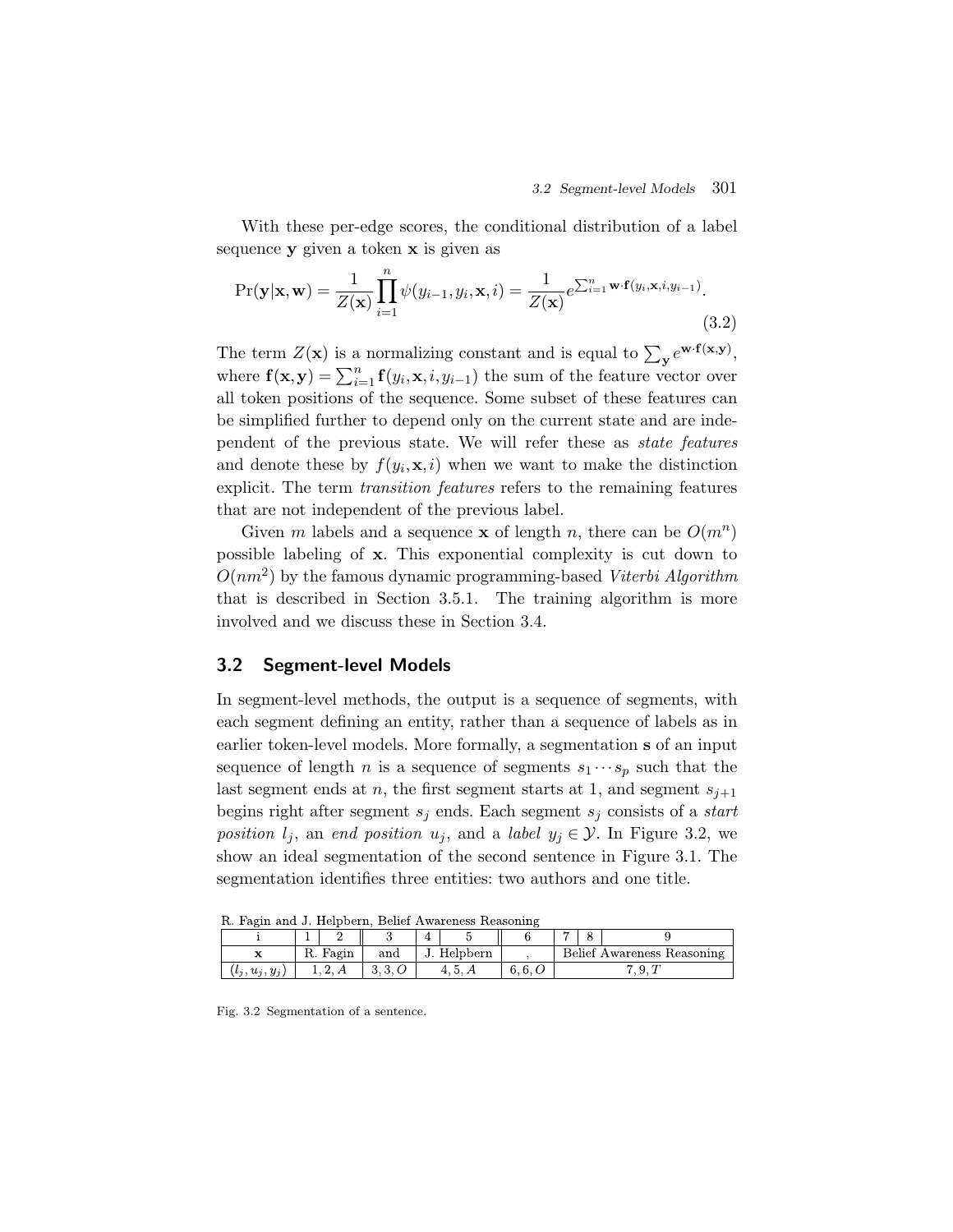In a segment-level model, features are defined over segments comprising of multiple tokens forming an entire entity string. This allows for the use of more powerful features than token-level models because features can now capture joint properties over all the tokens forming part of an entity. Like in the case of sequence models, the label of a segment depends on the label of the previous segment and the properties of the tokens comprising this segment. Thus a feature for segment  $s_j = (y_j, l_j, u_j)$  is of the form  $f(y_j, y_{j-1}, \mathbf{x}, l_j, u_j)$ .

We present examples of segment level features that cannot be expressed in the earlier token-based models. Note that in a segmentlevel model, one would include token-level features in addition to the segment-level features. For example, it is often useful to define tokenlevel features tied to the start and ending words of a segment.

## **3.2.1 Entity-level Features**

*Similarity to an Entity in the Database*: Most entities consist of multiple tokens. In sequence models, it is not possible to define a feature that measures the similarity of an entity to the entire entity in a database. For example, if we have a database of company names, and a segment of our input **s** matches one of the entries entirely, then this gives a strong clue to mark the segment as a company name. In a sequence model, we cannot enforce arbitrary segment of text to take the same label. Thus, we can define a segment-level feature of the form:

 $f(y_i,y_{i-1},\mathbf{x},3,5) = ||x_3x_4x_5$  appears in a list of journals  $\cdot$   $\llbracket y_i = \text{journal} \rrbracket$ .

In general, since unstructured data is noisy instead of defining boolean features that measure exact match, it is more useful to define real-valued features that quantify the similarity between them [65]. For example, the feature below captures the maximum TF-IDF similarity between the text span  $x_3x_4x_5$  and an entry in a list of Journal names.

$$
f(y_i, y_{i-1}, \mathbf{x}, 3, 5) = \max_{J \in \text{journals}} \text{TF-IDF-similarity}(x_3 x_4 x_5, J)
$$

$$
\cdot [y_i = \text{journal}].
$$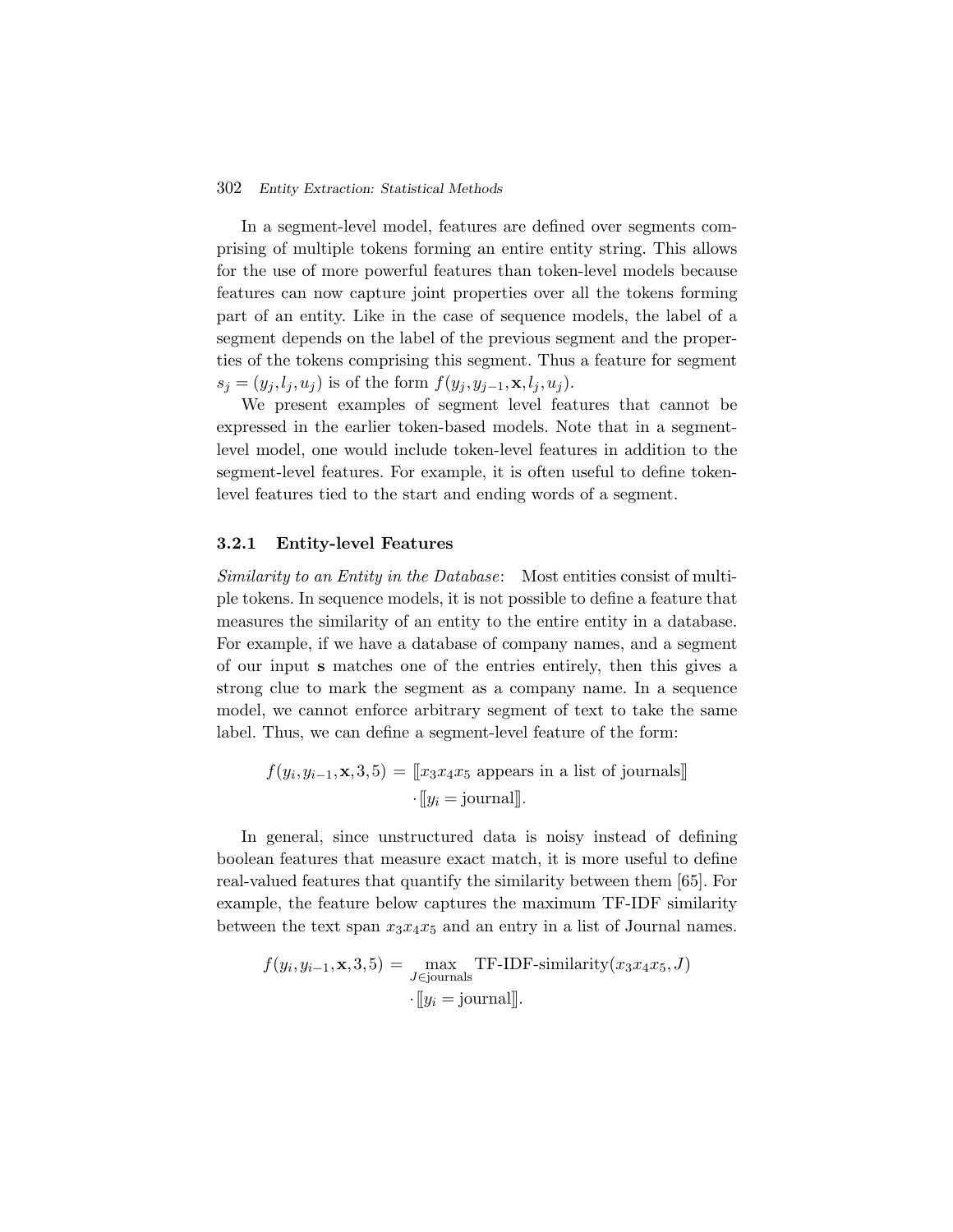*Length of the Entity Segment*: Another useful segment-level feature is its length as this helps capture typical length distributions of the entity. Thus, one can define features of the form that will be fired on all segments of length five when they are labeled as title

$$
f(y_i, y_{i-1}, \mathbf{x}, l, u) = [ [u - l = 5] ] \cdot [ [y_i = title] ].
$$

## **3.2.2 Global Segmentation Models**

As in sequence models, it is possible to define a probability distribution over different segmentation of an input **x** as follows:

$$
Pr(s|\mathbf{x}, \mathbf{W}) = \frac{1}{Z(\mathbf{x})} e^{\mathbf{w} \cdot \mathbf{f}(\mathbf{x}, \mathbf{s})},
$$
(3.3)

where **w** is a weight vector for feature vector **f**,  $f(x,s) =$  $\sum_{j=1}^{|\mathbf{s}|} \mathbf{f}(y_j, \mathbf{x}, l_j, u_j, y_{j-1}),$  and  $Z(\mathbf{x}) = \sum_{\mathbf{s}'} e^{\mathbf{w} \cdot \mathbf{f}(\mathbf{x}, \mathbf{s}')}$  is the normalization term.

During *inference*, the goal is to find a segmentation  $\mathbf{s} = s_1 \cdots s_p$  of the input sequence  $\mathbf{x} = x_1 \cdots x_n$  such that  $\mathbf{w} \cdot \mathbf{f}(\mathbf{x}, \mathbf{s})$  is maximized. It is possible to find the best segmentation efficiently using dynamic programming as we show later in Section 3.5.2.

## **3.3 Grammar-based Models**

Some entity extraction systems require a better interpretation of the structure of the source, than is possible with segmentation models [202, 213]. For example, we expect author names in a single citation to be formatted similarly; either all author first names are initialized, or all of them are in full. Such a global structure cannot be exploited in any of the earlier models that can only capture dependency in the labels of adjacent words.

A grammar-based model uses a set of production rules, like in context-free grammars of programming language, to express the global structure of the entity. The productions are defined over terminals, which in this case are tokens in the unstructured source, and nonterminals that include entity labels and other additional meta-labels to capture the grouping amongst subset of labels. For example, to capture the style homogeneity amongst author names in a citation we can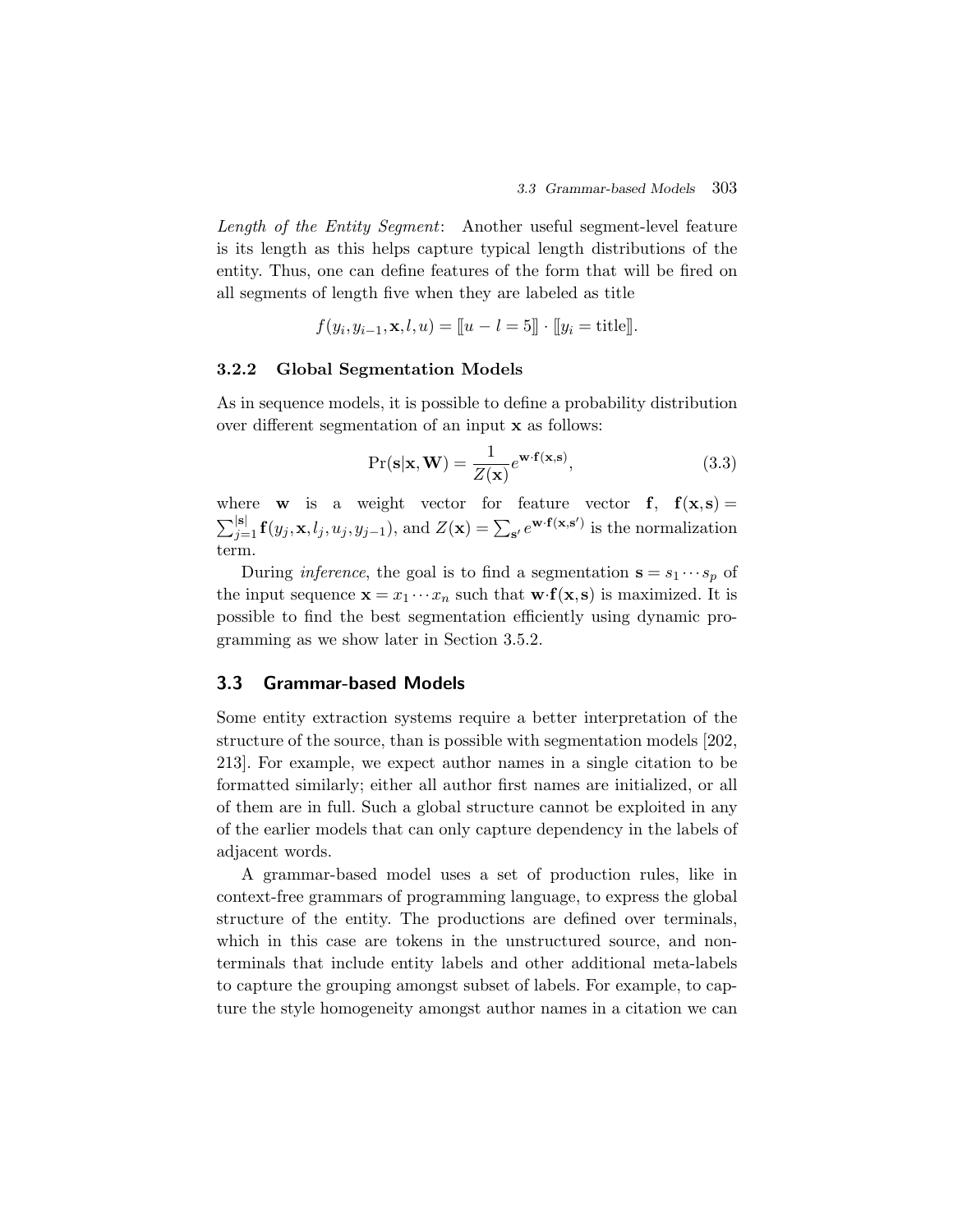define a set of production rules which along with a scoring model that we will define shortly will achieve the desired effect.

> $R: S \rightarrow \text{AuthorsLF}$  | AuthorsFL  $R0:$  AuthorsLF  $\rightarrow$  NameLF\_Separator AuthorsLF  $R1:$  Authors $FL \rightarrow NameFL$  Separator Authors FL  $R2:$  Authors  $FL \rightarrow NameFL$ R3: AuthorsLF  $\rightarrow$  NameLF  $R4: \text{NameLF\_Separator} \rightarrow \text{NameLF}$  Punctuation R5: NameFL Separator → NameFL Punctuation  $R6: \text{NameLF} \rightarrow \text{LastName First}$ . Middle R7: NameFL  $\rightarrow$  First\_Middle LastName

The output of the extraction process is a parse tree. Unlike in programming languages, there can be many valid parses for a token sequence. Each output tree is assigned a score that decomposes over the productions in the parse tree. Early methods of assigning scores were based on a generative model where each nonterminal has a multinomial probability distribution over production rules where it is the head. More recently, analogously to the shift from HMMs to discriminative learners like CRFs, grammars are also scored discriminatively. Each production of the form:  $R \to R_1R_2$  is scored as follows:

$$
s(R) = s(R_1) + s(R_2) + \mathbf{w} \cdot \mathbf{f}(R, R_1, R_2, \mathbf{x}, l_1, r_1, r_2), \quad (3.4)
$$

where  $(l_1,r_1)$  and  $(r_1+1,r_2)$  are the text spans in **x** that  $R_1$  and  $R_2$ cover, respectively. The score of a node depends on the production used at the node and the text spans that its children  $R_1$  and  $R_2$  cover. It does not depend on the subtree underneath  $R_1$  and  $R_2$ . In the base case we have terminal nodes whose score calculated as  $\mathbf{w} \cdot \mathbf{f}(R, \mathbf{x}, l, r)$  indicates the score of assigning label R to the tokens between  $l$  and  $r$ . We show an example to illustrate the scoring of a grammar-based model such as the above. Consider a string "Peter Haas, George John" of five tokens. One of the many possible parses of the string is

 $R0 \rightarrow R4 R3$  $R4 \rightarrow R6 x_3$  $R3 \rightarrow R6$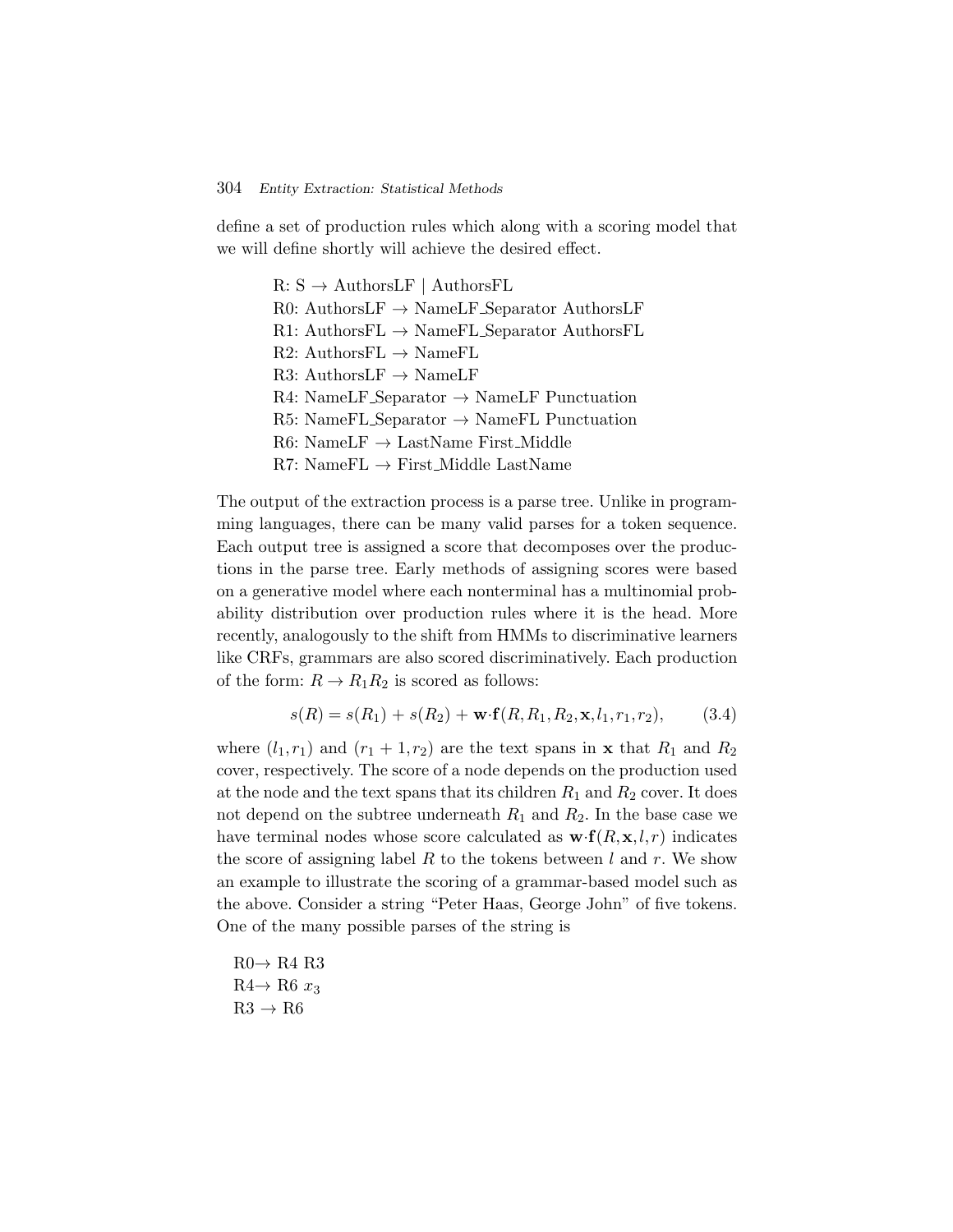$R6 \rightarrow x_1x_2$  $R6 \rightarrow x_4x_5$ 

The total score of this tree  $\mathbf{w} \cdot \mathbf{f}(R0,R4,R3,\mathbf{x},1,3,5) + \mathbf{w} \cdot \mathbf{f}(R4,R6,$  $P$ unctuation, **x**, 1, 2, 3) + **w**·**f**(R3, R6,  $\phi$ , **x**, 1, 2, 2) + **w**·**f**(R6, **x**, 1, 2) + **w**.  $f(R6, x, 3, 4)$ . In this method of scoring, any arbitrary set of features can be used to capture the affinities between tokens and their labels. For example, we can use any of the features described in Section 3.1.1 to score labeling tokens "George John" as a name where the last name appears first.

The above method of scoring makes it possible to find the highest scoring parse tree in polynomial time. We present the inference algorithm in Section 3.5. Grammar-based models, although more expressive, are not as popular as the other methods because of the high cost of finding an optimal parse tree.

## **3.4 Training Algorithms**

We now discuss training algorithms that apply to the different featurebased models introduced in Sections 3.1 through 3.3.

This section and the next, which cover the details of training and inference, can be involved for someone not already familiar with similar machine learning topics. We refer the reader to this text book [119] for a gentler introduction.

The model outputs a **y** for which the score  $s(y) = \mathbf{w} \cdot f(\mathbf{x}, y)$ is maximum where  $f(x,y)$  is a feature vector defined jointly over the output **y** and input **x**. Models differ in the form of the output **y** and the feature vector. For sequence models, **y** refers to a sequence of labels, for segment-level models **y** is a segmentation of **x**, for grammar-based models **y** is a parse tree.

Let  $D = \{(\mathbf{x}_{\ell}, \mathbf{y}_{\ell})\}_{\ell=1}^{N}$  denote the labeled training set. Broadly there are two types of methods for training:

- (1) Likelihood-based training discussed in Section 3.4.1.
- (2) Max-margin training discussed in Section 3.4.2.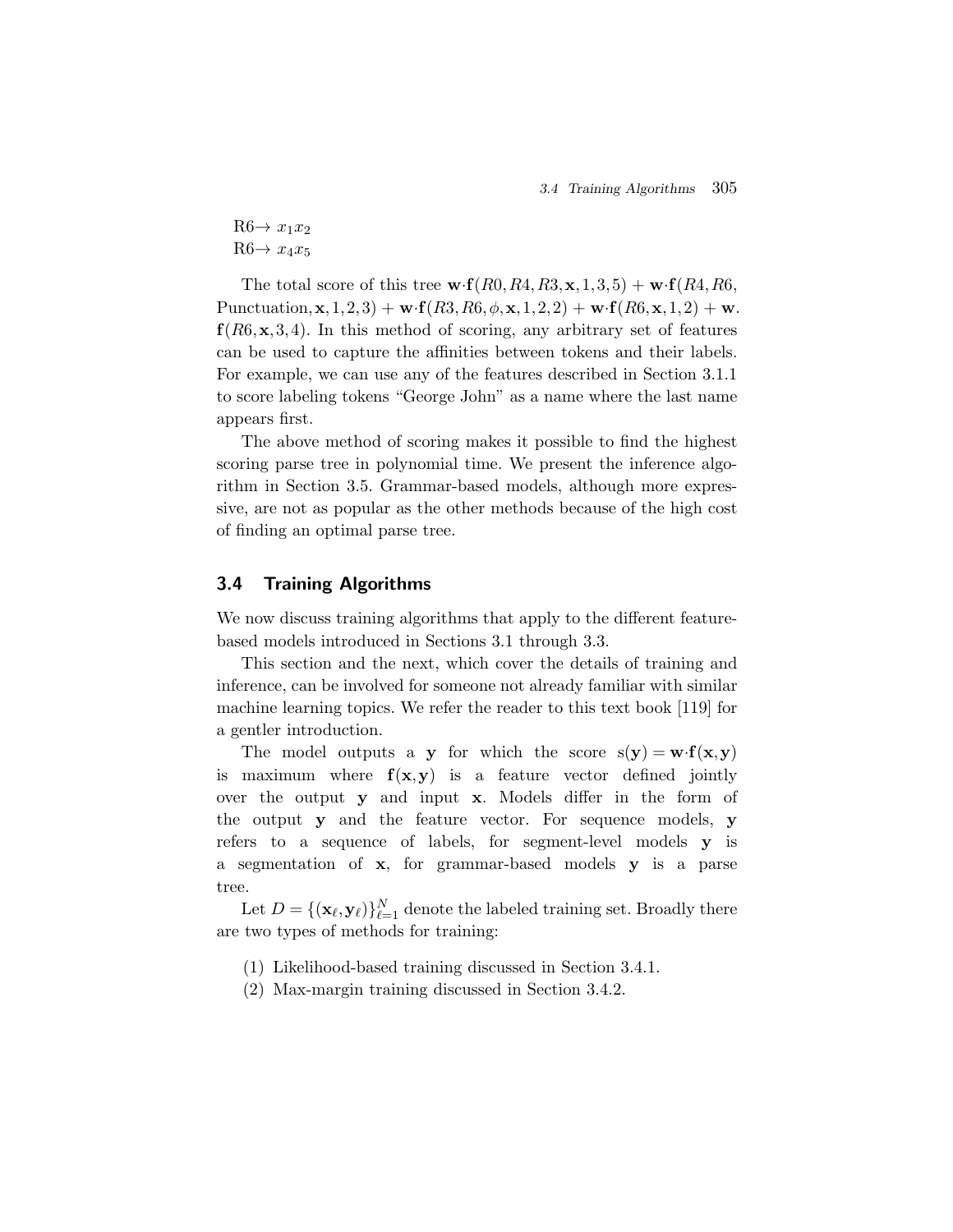## **3.4.1 Likelihood Trainer**

This method is applicable when  $\mathbf{w} \cdot \mathbf{f}(\mathbf{x}, \mathbf{y})$  is used to impose a probability distribution on the output **y** as follows:

$$
Pr(\mathbf{y}|\mathbf{x}) = \frac{1}{Z(\mathbf{x})}e^{\mathbf{w} \cdot \mathbf{f}(\mathbf{x}, \mathbf{y})}
$$
(3.5)

where  $Z(\mathbf{x}) = \sum_{\mathbf{y}} e^{\mathbf{w} \cdot \mathbf{f}(\mathbf{x}, \mathbf{y})}$ . The goal during training is to choose a weight vector **w** such that probability of the correct output as given in the training data is maximized. Let  $L(\mathbf{w})$  denote the log of the probability of the training data when the weight vector is **w**. We can write it as:

$$
L(\mathbf{w}) = \sum_{\ell} \log \Pr(\mathbf{y}_{\ell} | \mathbf{x}_{\ell}, \mathbf{w}) = \sum_{\ell} (\mathbf{w} \cdot \mathbf{f}(\mathbf{x}_{\ell}, \mathbf{y}_{\ell}) - \log Z_{\mathbf{w}}(\mathbf{x}_{\ell})).
$$

Routinely, a term such as  $-\frac{\|\mathbf{w}\|^2}{C}$  is added to prevent overfitting by penalizing large swings in the parameter values. This term has the effect of performing a soft form of feature selection. Ideally, we would like to maximize accuracy while using the smallest number of features. Since this leads to a difficult discrete optimization problem we instead use  $||\mathbf{w}||^2$  weighted by a user-provided constant  $1/C$ . The training objective can then be expresssed as

$$
\max_{\mathbf{w}} \sum_{\ell} (\mathbf{w} \cdot \mathbf{f}(\mathbf{x}_{\ell}, \mathbf{y}_{\ell}) - \log Z_{\mathbf{w}}(\mathbf{x}_{\ell})) - ||\mathbf{w}||^2 / C.
$$

The above equation is concave in **w**, and can thus be maximized by gradient ascent type of methods that iteratively move toward the optimum **w**. At each iteration they require the computation of the gradient  $\nabla L(\mathbf{w})$  of the objective which can be calculated as:

$$
\nabla L(\mathbf{w}) = \sum_{\ell} \mathbf{f}(\mathbf{x}_{\ell}, \mathbf{y}_{\ell}) - \frac{\sum_{\mathbf{y}'} \mathbf{f}(\mathbf{y}', \mathbf{x}_{\ell}) e^{\mathbf{w} \cdot \mathbf{f}(\mathbf{x}_{\ell}, \mathbf{y}')} }{Z_{\mathbf{w}}(\mathbf{x}_{\ell})} - 2\mathbf{w}/C
$$

$$
= \sum_{\ell} \mathbf{f}(\mathbf{x}_{\ell}, \mathbf{y}_{\ell}) - E_{\Pr(\mathbf{y}'|\mathbf{w}, \mathbf{x}_{\ell})} \mathbf{f}(\mathbf{x}_{\ell}, \mathbf{y}') - 2\mathbf{w}/C.
$$

The first term is easy to compute. However, the second term that involves a summation over exponentially many outputs **y'** require special algorithms that exploit the decomposability of the feature vector.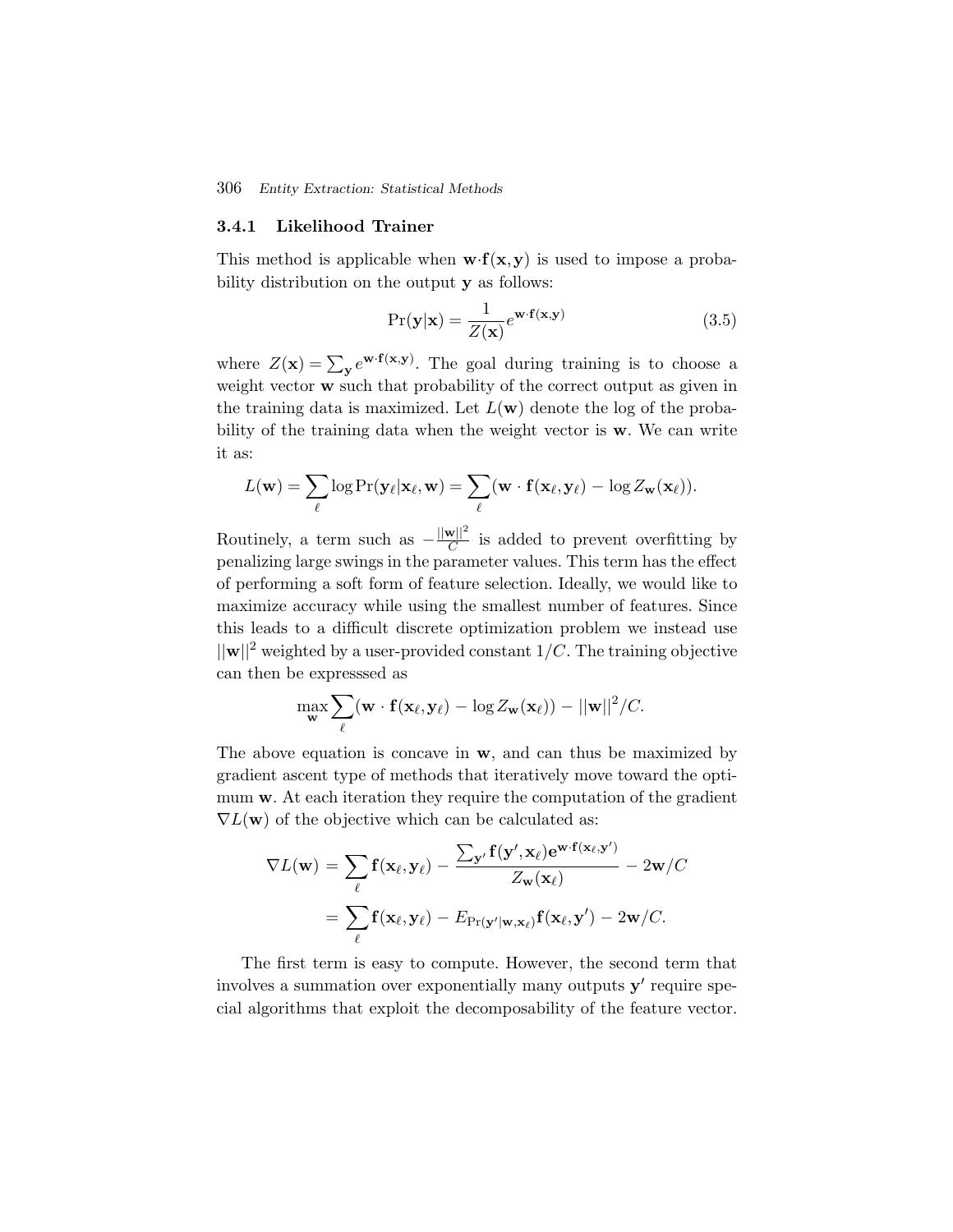We will show how these are computed in Section 3.5 where we discuss inference algorithms.

The overall training algorithm appears in Figure 3.1. The running time of the algorithm is  $O(INn(m^2 + K))$ , where I is the total number of iterations. This basic algorithm has been improved substantially and now there are many faster variants like semi-Newton methods [132, 136] and stochastic gradient methods [27, 214].

**Algorithm 3.1.** Train $(D = \{(\mathbf{x}_{\ell}, \mathbf{y}_{\ell})\}_{\ell=1}^N$ ,  $\mathbf{f} : f_1 \cdots f_K)$ 

- 1. **Output:**  $\mathbf{w} = \arg \max \sum_{\ell=1}^{N} (\mathbf{w} \cdot \mathbf{f}(\mathbf{x}_{\ell}, \mathbf{y}_{\ell}) \log Z_{\mathbf{w}}(\mathbf{x}_{\ell})) ||\mathbf{w}||^2/C$ 2. **Initialize**  $w^0 = 0$ 3. for  $t = 1 \cdots$  max<sup>Iters</sup> do 4. **for**  $\ell = 1 \cdots N$  **do** 5.  $g_{k,\ell} = f_k(\mathbf{x}_{\ell}, \mathbf{y}_{\ell}) - E_{\Pr(\mathbf{y}'|\mathbf{w}, \mathbf{x}_{\ell})} f_k(\mathbf{x}_{\ell}, \mathbf{y}') k = 1 \cdots K$ 6.  $g_k = \sum_{\ell} g_{k,\ell} \; k = 1 \cdots K$
- 7.  $w_k^t = w_k^{t-1} + \gamma_t (g_k 2w_k^{t-1}/C)$   $k = 1 \cdots K$  ( $\gamma_t$  = learning rate)

8. **Exit** if 
$$
||\mathbf{g}|| \approx zero
$$

## **3.4.2 Max-margin Training**

Max-margin trainers [201, 208] are an extension of support vector machines for training structured models. They are more generally applicable because they require only the computation of the output with the highest score. In contrast, for likelihood trainers it is necessary to compute the expected value of features, which is sometimes difficult.

The goal during max-margin training is to find a **w** such that the score  $\mathbf{w} \cdot \mathbf{f}(\mathbf{x}_\ell, \mathbf{y}_\ell)$  of the correct labeling  $\mathbf{y}_\ell$  has a margin of at least  $err(\mathbf{y}, \mathbf{y})$  more than the score of a labeling **y**, where  $err(\mathbf{y}, \mathbf{y})$  is a user-provided error function that indicates the penalty of outputting **y** when the correct label is  $y_{\ell}$ . An example of an error function is the Hamming error that measures the number of tokens where the label is incorrect. The max-margin objective can be formulated as a constrained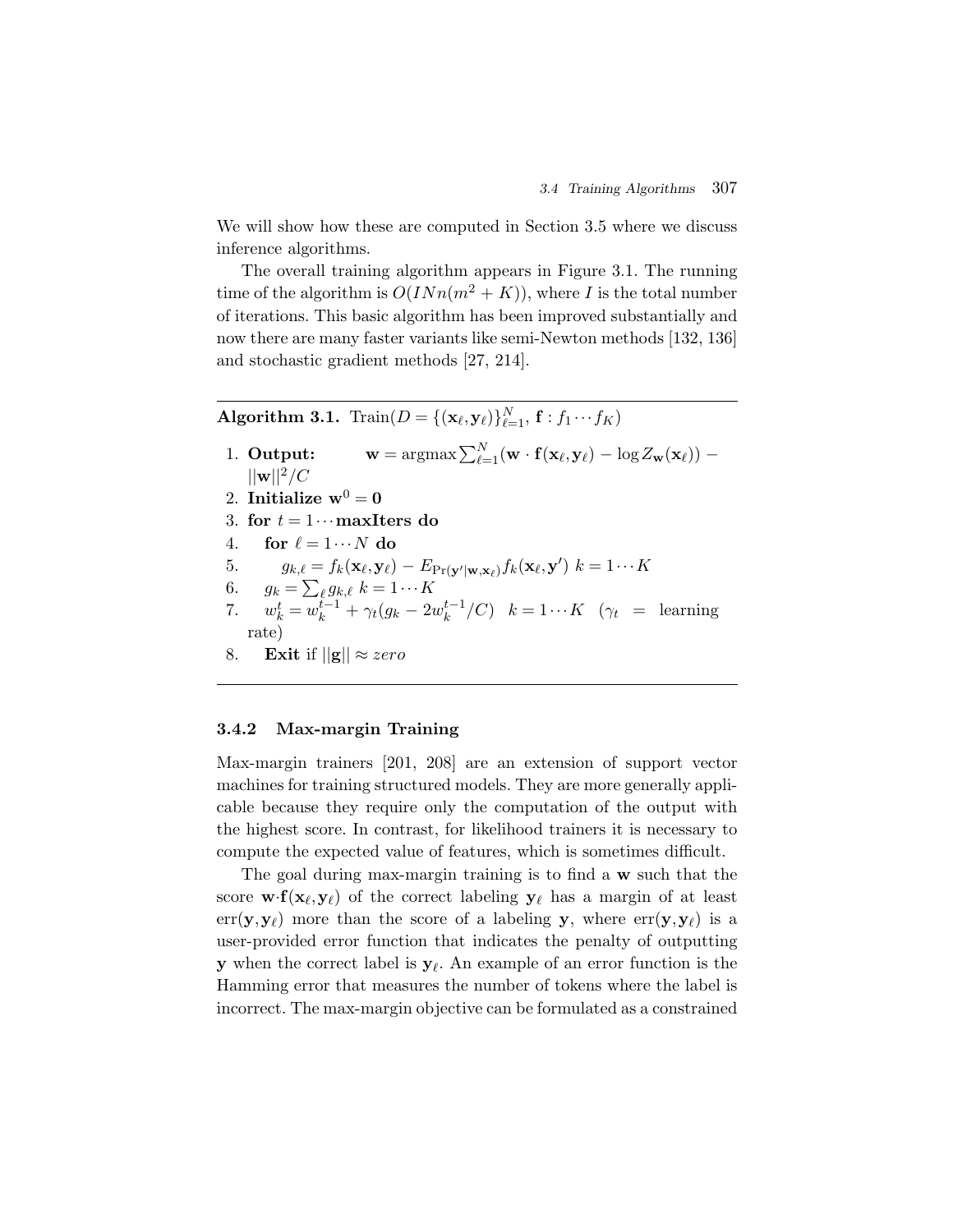optimization problem as follows:

$$
\min_{\mathbf{w}, \xi} C \sum_{\ell=1}^{N} \xi_{\ell} + \frac{1}{2} ||\mathbf{w}||^{2}
$$
\n
$$
\text{s.t. } \mathbf{w} \cdot \mathbf{f}(\mathbf{x}_{\ell}, \mathbf{y}_{\ell}) \ge \text{err}(\mathbf{y}, \mathbf{y}_{\ell}) + \mathbf{w} \cdot \mathbf{f}(\mathbf{x}_{\ell}, \mathbf{y}) - \xi_{\ell} \quad \forall \mathbf{y} \ne \mathbf{y}_{\ell}, \ell : 1 \cdots N
$$
\n
$$
\xi_{\ell} \ge 0 \quad \ell : 1 \cdots N \tag{3.6}
$$

The variables  $\xi_{\ell}$  capture the gap between the desired margin and the margin achieved by the current values of **w**. The training objective is to minimize this gap. The above program is convex in  $w, \xi$ , so a local minima is the global minima. But the number of constraints is exponential in the length of each sequence. Clearly, any method that explicitly enumerates these constraints cannot be practical. A cutting plane algorithm is used to find the best **w** iteratively. A sketch of the algorithm appears in Figure 3.2.

**Algorithm 3.2.** Train $(D = \{(\mathbf{x}_{\ell}, \mathbf{y}_{\ell})\}_{\ell=1}^N$ , **f** :  $f_1 \cdots f_K$ , *C* 1. **Output:**  $\mathbf{w} = \operatorname{argmin}_{\frac{1}{2}} ||\mathbf{w}||^2 + C \sum_{\ell=1}^{N} \max_{\mathbf{y}} (\operatorname{err}(\mathbf{y}, \mathbf{y}_{\ell}) +$  $\mathbf{w} \cdot \mathbf{f}(\mathbf{x}_{\ell}, \mathbf{y}) - \mathbf{w} \cdot \mathbf{f}(\mathbf{x}_{\ell}, \mathbf{y}_{\ell}))$ 2. **Initialize**  $w^0 = 0$ , Active constraints = Empty. 3. **for**  $t = 1 \cdots$  maxIters **do** 4. **for**  $\ell = 1 \cdots N$  do 5.  $\hat{\mathbf{y}} = \arg\max_{\mathbf{y}} (\text{err}(\mathbf{y}, \mathbf{y}_{\ell}) + \mathbf{w} \cdot \mathbf{f}(\mathbf{x}_{\ell}, \mathbf{y}))$ 6. **if**  $\mathbf{w} \cdot \mathbf{f}(\mathbf{x}_{\ell}, \mathbf{y}_{\ell}) < \text{err}(\hat{\mathbf{y}}, \mathbf{y}_{\ell}) + \mathbf{w} \cdot \mathbf{f}(\mathbf{x}_{\ell}, \hat{\mathbf{y}}) - \xi_{\ell} - \epsilon \text{ then}$ 7. Add  $(\mathbf{x}_{\ell}, \hat{\mathbf{y}})$  to the set of constraints. 8.  $\mathbf{w}, \xi = \text{solve QP with active constraints.}$ 

9. **Exit** if no new constraint added.

The two time consuming steps in the above algorithms are

• Step 5 that finds the most violating constraint. To solve this efficiently, the  $err(.,.)$  function is assumed to be decomposable, in the same manner as the features themselves. A typical decomposable err function is the Hamming error, which just counts the number of positions in **y** and  $y_\ell$  that are different.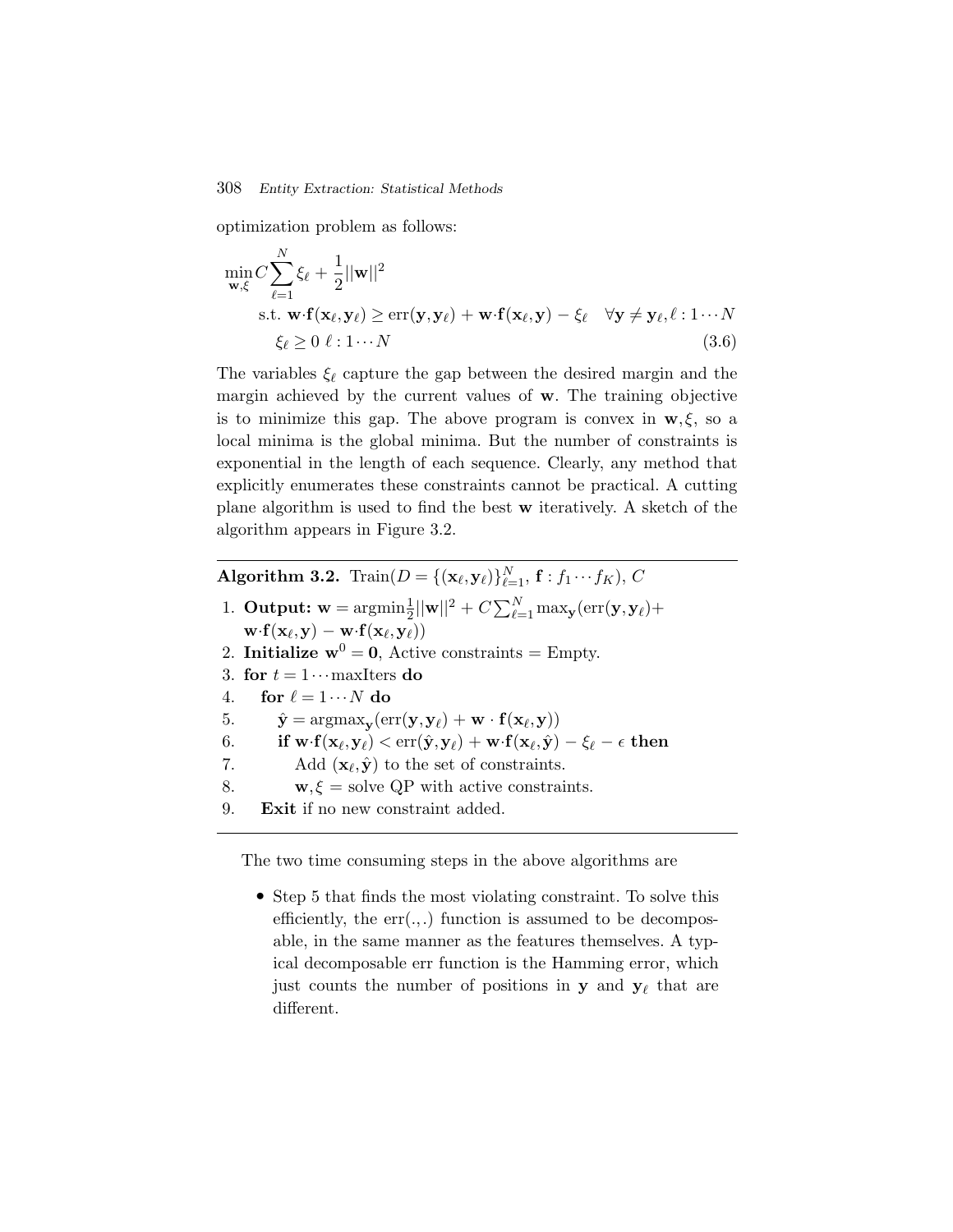• Step 8 that solves the constrained quadratic program to find the new values of the variables. Many methods are available to solve this efficiently. A popular method is to solve a dual of the program that turns out to be simpler than the primal [208]. Recently, other methods have been proposed including stochastic online methods [24], and extra-gradient methods [203].

## **3.5 Inference Algorithms**

We encountered two kinds of inference queries when training and deploying the different models.

- Highest scoring (MAP) labeling: Find **y**<sup>∗</sup> = argmax**<sup>y</sup>**  $\mathbf{w} \cdot \mathbf{f}(\mathbf{x}, \mathbf{y}).$
- Expected feature values: Find  $\sum_{\mathbf{y}} \mathbf{f}(\mathbf{x}, \mathbf{y}) \Pr(\mathbf{y}|\mathbf{x})$ , where  $\Pr(\mathbf{y}|\mathbf{x}) = \frac{1}{Z(\mathbf{x})}e^{\mathbf{w}\cdot\mathbf{f}(\mathbf{x},\mathbf{y})}.$

The key to solving both these efficiently, in spite of the exponential number of possible values of **y**, is that the feature vector  $f(x, y)$  decomposes over finer substructures in **y**. This enables us to design a dynamic programming algorithm based on the following general principle. Let  $S_1$  and  $S_2$  be a disjoint decomposition of the entire output S that is,  $S = S_1 \cup S_2$  and  $S_1 \cap S_2 = \phi$ . Let  $S_3 \subset S_1$  be the smallest part of  $S_1$ such that all features spanning  $S_1$  and  $S_2$  involve only the subset in  $S_3$ . That is, there are no features involving a label in  $S_2$  and a label from  $S_1 - S_3$ .

We can find the MAP score  $V(S)$  over S recursively as:

$$
\mathcal{V}(S) = \max_{\text{label } \mathbf{y'} \text{ of } S_3} \mathcal{V}(S_1 | S_3 = \mathbf{y'}) + \mathcal{V}(S_2 | S_3 = \mathbf{y'}). \tag{3.7}
$$

As long as the number of possible labelings of the common part  $S_3$ is small, this equation will be efficient. The same principle holds for finding the expected values.

Sections 3.5.1, 3.5.2, and 3.5.3 elaborate on MAP labeling for the special cases of sequential labeling, segmentation, and parsing, respectively. Section 3.5.4 elaborates on computing expected features values for sequence models.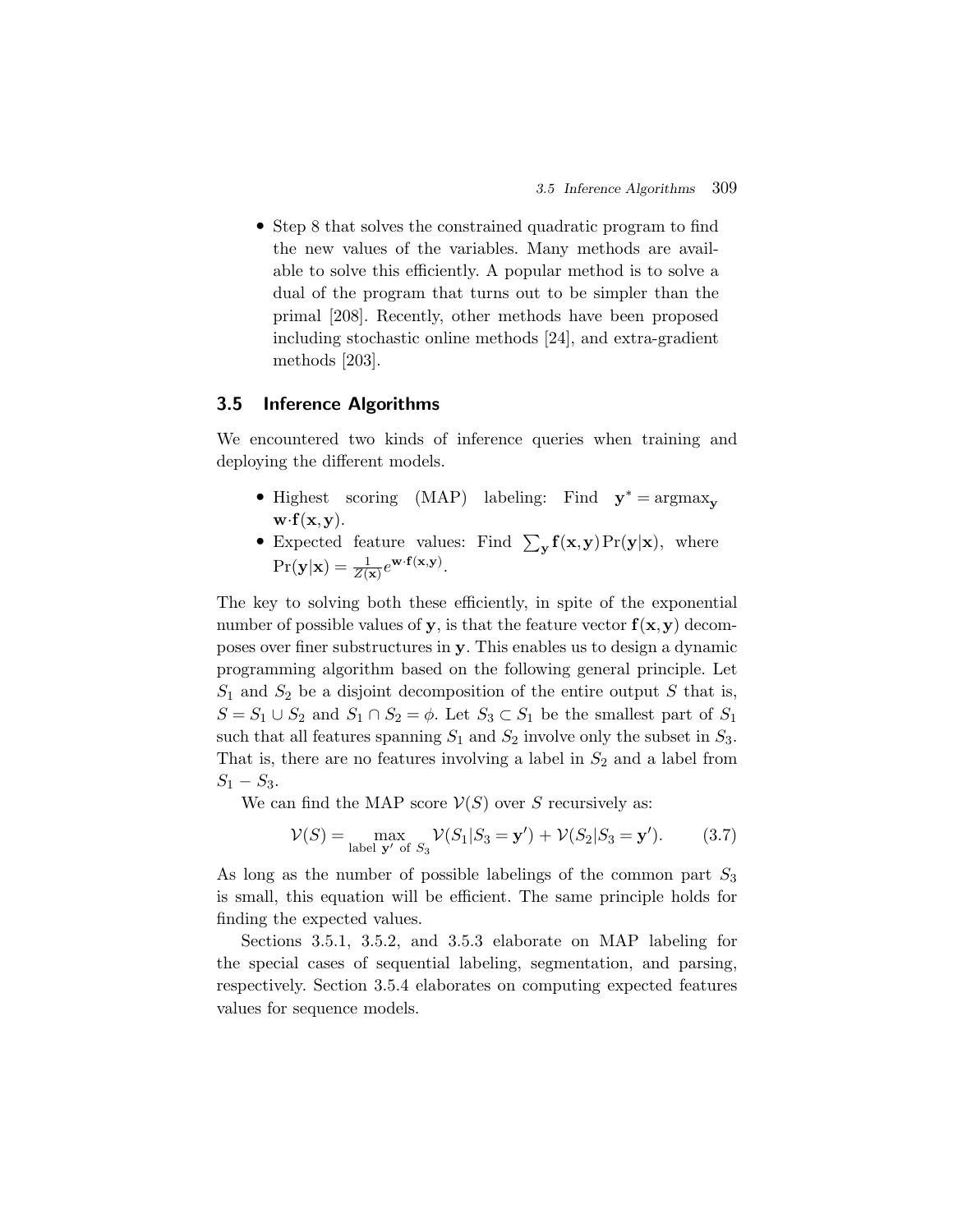## **3.5.1 MAP for Sequential Labeling**

In sequence labeling the feature vector decomposes over labels of adjacent positions, that is,  $f(x,y) = \sum_{i}^{|x|} f(y_i, x, i, y_{i-1})$ . Let  $V(i|y)$  denote the best score of the sequence from 1 to  $i$  with the *i*th position labeled  $y$ . We can express its value using dynamic programming as follows:

$$
\mathcal{V}(i|y) = \begin{cases} \max_{y'} \mathcal{V}(i-1,y') + \mathbf{w} \cdot \mathbf{f}(y,\mathbf{x},i,y') & \text{if } i > 0\\ 0 & \text{if } i = 0. \end{cases}
$$
 (3.8)

The best label then corresponds to the path traced by  $\max_{y} \mathcal{V}(n|y)$ , where  $n$  is the length of  $x$ . The running time of this algorithm is  $O(nm^2)$ , where m is the number of labels. This is well-known as the Viterbi algorithm.

## **3.5.2 MAP for Segmentations**

In segmentation tasks, **y** denotes a segmentation of **x**. Let  $\mathbf{y} = s_1 \dots s_p$ , where each  $s_j = (t_j, u_j, y_j)$  with  $t_j$  = segment start position,  $u_j$  = segment end position, and  $y_i$  = segment label. The feature vector decomposes over segments and the label of its previous segment as  $f(x,y) = \sum_{j=1}^{p} f(x,s_j,y_{j-1})$ . Let  $V(i|y)$  denote the best score of segmentations ending at  $i$  with label  $y$ .

$$
\mathcal{V}(i|y) = \begin{cases} \max_{y'} \max_{i'=i-L\cdots i-1} \ \mathcal{V}(i'|y') + \mathbf{w} \cdot \mathbf{f}(\mathbf{x}, y, i'+1, i, y') & \text{if } i > 0 \\ 0 & \text{if } i = 0 \\ -\infty & \text{if } i < 0, \end{cases}
$$

where  $L$  is the size of the largest segment. The best segmentation then corresponds to the path traced by  $\max_y \mathcal{V}(n|y)$ . This runs in time  $O(nLm^2)$ .

In entity extraction, segmentation models use a mix of token-level and segment-level features with the former comprising a much larger fraction of the total feature set. In such cases it is possible to make inference over segmentation models comparable to that over sequence models as shown in [186].

#### **3.5.3 MAP for Parse Trees**

In this case, the output **y** denotes a parse tree. Each internal node j of the tree denotes a rule  $R_j$  and the span of text  $(t_j, u_j)$  on which it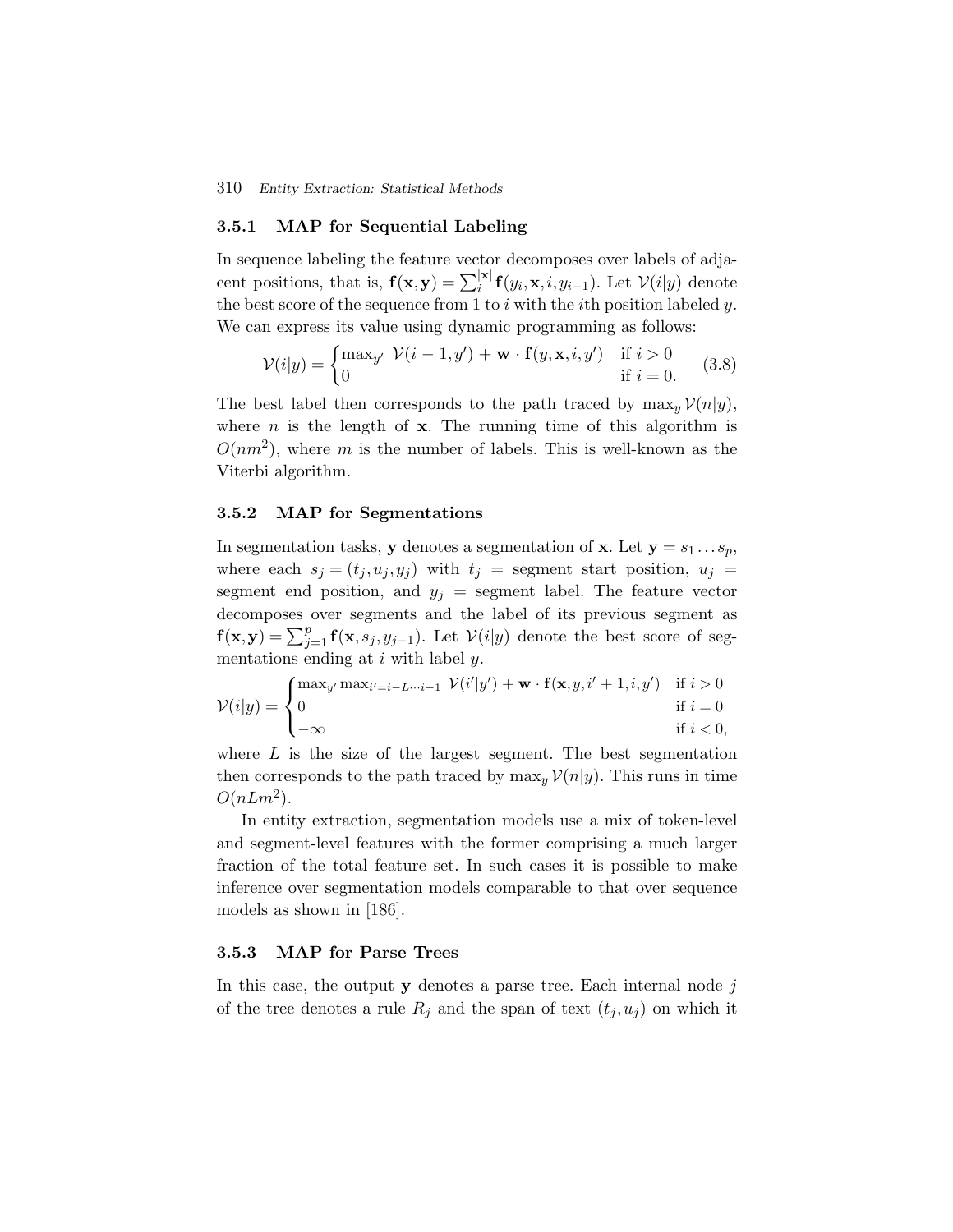applies. The feature vector  $f(x, y)$  decomposes over the nodes in tree **y** and spans of its immediate children. We assume trees are binary for simplicity and denote the children of  $R_j$  as  $R_{j1}$  and  $R_{j2}$ . Thus,  $f(\mathbf{x}, \mathbf{y}) = \sum_{\text{node } j \in \mathbf{y}} f(\mathbf{x}, R_j, R_{j1}, R_{j2}, t_j, u_j, u_{j1}),$  where  $u_{j1}$  denotes the ending position of the first child of the node. Let  $\mathcal{V}(i,j|y)$  denote the score of the best tree rooted at nonterminal y over text span  $(i, j)$ .

$$
\mathcal{V}(i,j|y) = \begin{cases} \mathbf{w} \cdot \mathbf{f}(\mathbf{x}, y, i, j) & \text{if } y \text{ is terminal} \\ \max_{i < i' < j} \max_{R': y \mapsto R_1 R_2} \mathcal{V}(i, i'|R_1) \\ \quad + \mathcal{V}(i' + 1, j|R_2) + \mathbf{w} \cdot \mathbf{f}(\mathbf{x}, R', R_1, R_2, i, j, i') \end{cases}
$$

The best tree is  $\max_y \mathcal{V}(1,n,y)$ , where y goes over all possible nonterminals. The running time is  $O(n^3m')$ , where m' denotes the total number of nonterminals and terminals.

#### **3.5.4 Expected Features Values for Sequential Labelings**

Consider first the simpler problem of computing  $Z(\mathbf{x}) = \sum_{\mathbf{y}} e^{\mathbf{w} \cdot \mathbf{f}(\mathbf{x}, \mathbf{y})}$ . Again, we exploit the decomposability of  $f(x, y)$  to define a dynamic program over partial solutions. Let  $\alpha(i, y)$  denote the value of  $\sum_{\mathbf{y}' \in \mathbf{y}_{i:y}} \mathbf{e}^{\mathbf{w} \cdot \mathbf{f}(\mathbf{x}, \mathbf{y}')},$  where  $\mathbf{y}_{i:y}$  denotes all label sequences from 1 to i with the *i*th position labeled y. For  $i > 0$ , this can be expressed recursively as

$$
\alpha(i, y) = \sum_{y' \in \mathcal{Y}} \alpha(i - 1, y') e^{\mathbf{w} \cdot \mathbf{f}(y, \mathbf{x}, i, y')}
$$

with the base cases defined as  $\alpha(0, y) = 1$ . The value of  $Z_w(\mathbf{x})$  can then be written as  $Z_{\mathbf{w}}(\mathbf{x}) = \sum_{y} \alpha(n, y)$ .

A similar approach can be used to compute the expectation  $\sum_{\mathbf{y}'} \mathbf{f}(\mathbf{x}, \mathbf{y}') e^{\mathbf{w} \cdot \mathbf{f}(\mathbf{x}, \mathbf{y}')}$ . For the kth component of **f**, let  $\eta^k(i, y)$  be the value of the sum  $\sum_{\mathbf{y}' \in \mathbf{y}_{i:y}} f_k(\mathbf{x}, \mathbf{y}') e^{\mathbf{w} \cdot \mathbf{f}(\mathbf{x}, \mathbf{y}')}$ , restricted to the part of the label ending at position  $i$ . The following recursion can then be used to compute  $\eta^k(i, y)$ :

$$
\eta^k(i,y) = \sum_{y' \in \mathcal{Y}} (\eta^k(i-1,y') + \alpha(i-1,y')f_k(y,\mathbf{x},i,y'))e^{\mathbf{w}\cdot\mathbf{f}(y,\mathbf{x},i,y')}.
$$

Finally, we let  $E_{\Pr(\mathbf{y}'|\mathbf{w})} f_k(\mathbf{x}, \mathbf{y}') = \frac{1}{Z_{\mathbf{w}}(\mathbf{x})} \sum_y \eta^k(n, y)$ .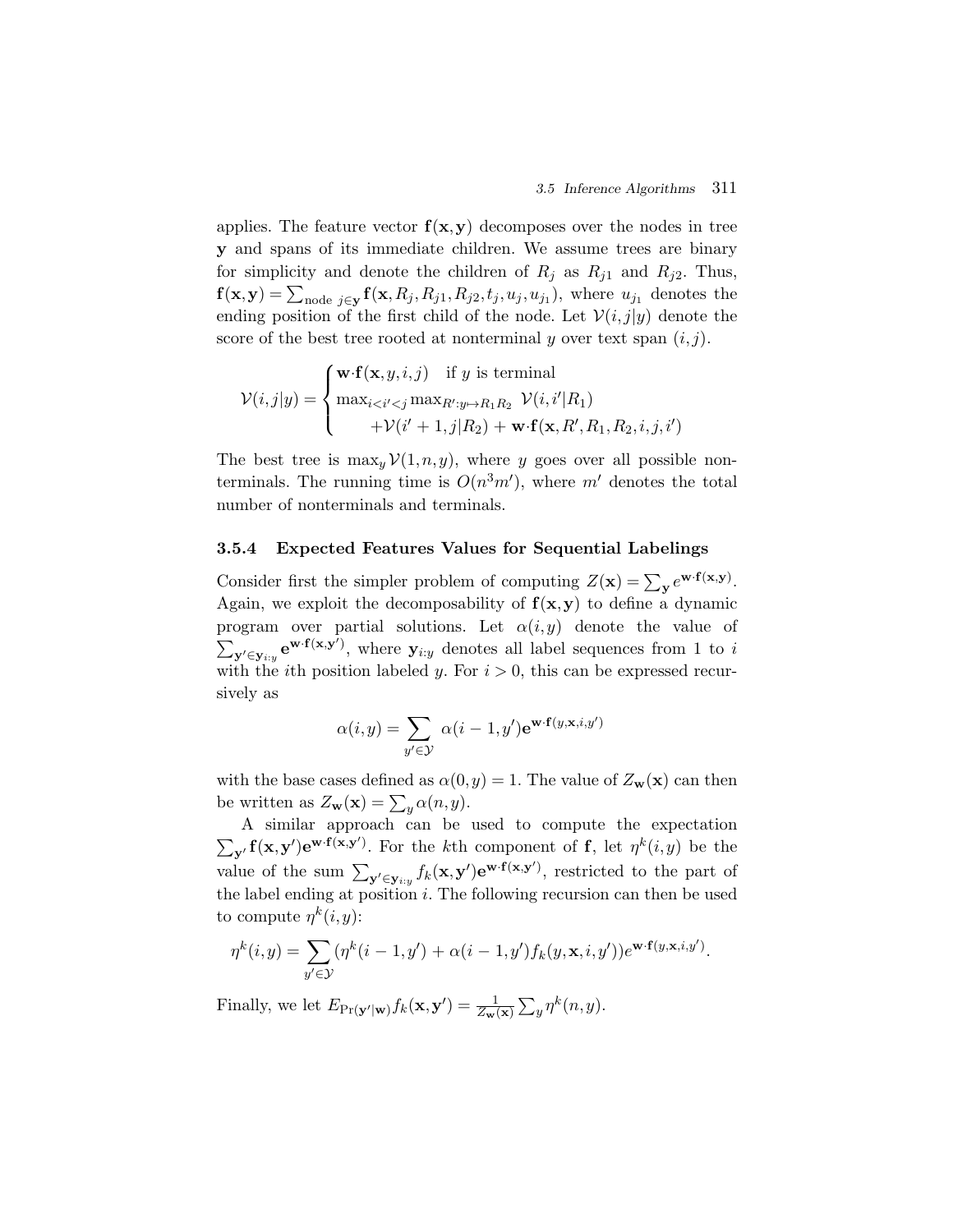The space requirements here can be reduced from  $Km + nm$  to  $K +$  $nm$ , where K is the number of features, by using a backward recursion to computing an appropriate set of  $\beta(i, y)$  values defined, analogously to the  $\alpha$  terms, as  $\beta(i, y) = \sum_{\mathbf{y}' \in B_{i:y}} \mathbf{e}^{\mathbf{w} \cdot \mathbf{f}(\mathbf{y}', \mathbf{x})}$ , where  $B_{i:y}$  denotes all label sequences from  $i + 1$  to n with the *i*th position labeled y.

$$
\beta(i,y) = \sum_{y' \in \mathcal{Y}} \beta(i+1,y') e^{\mathbf{w} \cdot \mathbf{f}(y',\mathbf{x},i+1,y)}.
$$

Now, the expected value of a feature  $f_k$  can be computed more simply as:

$$
E(f_k(y, \mathbf{x}, i, y')) = \alpha(i - 1, y')e^{\mathbf{w} \cdot \mathbf{f}(y, \mathbf{x}, i, y')} \beta(i, y).
$$

## **Summary**

In this section, we studied models for entity extraction using statistical models. There is a long history behind the development of such models and many different models have been proposed over the years. The most prominent of these are Maximum entropy taggers or Conditional Markov Models (CMMs), Hidden Markov Models (HMMs), and Conditional Random Fields (CRFs). CRFs are now established as the state-of-the-art methods and have shown clear advantages over CMMs and HMMs both theoretically and empirically [118, 163] because of the ease with which diverse set of clues can be exploited as features. There are many existing implementations of CRFs [92, 146, 185] that can be easily customized by modifying only the feature set. Segmentlevel models and the grammar-based models provide all the flexibility of CRFs and more, but they are not as popular because of the increased overheads of inference and training.

## **Further Readings**

The topic of statistical learning for information extraction is relatively new and there continues to be much active research on many different aspects that we have not covered in this section. We present a brief overview of some of these.

*Active Learning*: The accuracy of a statistical model crucially depends on finding adequate amount of labeled data for training the model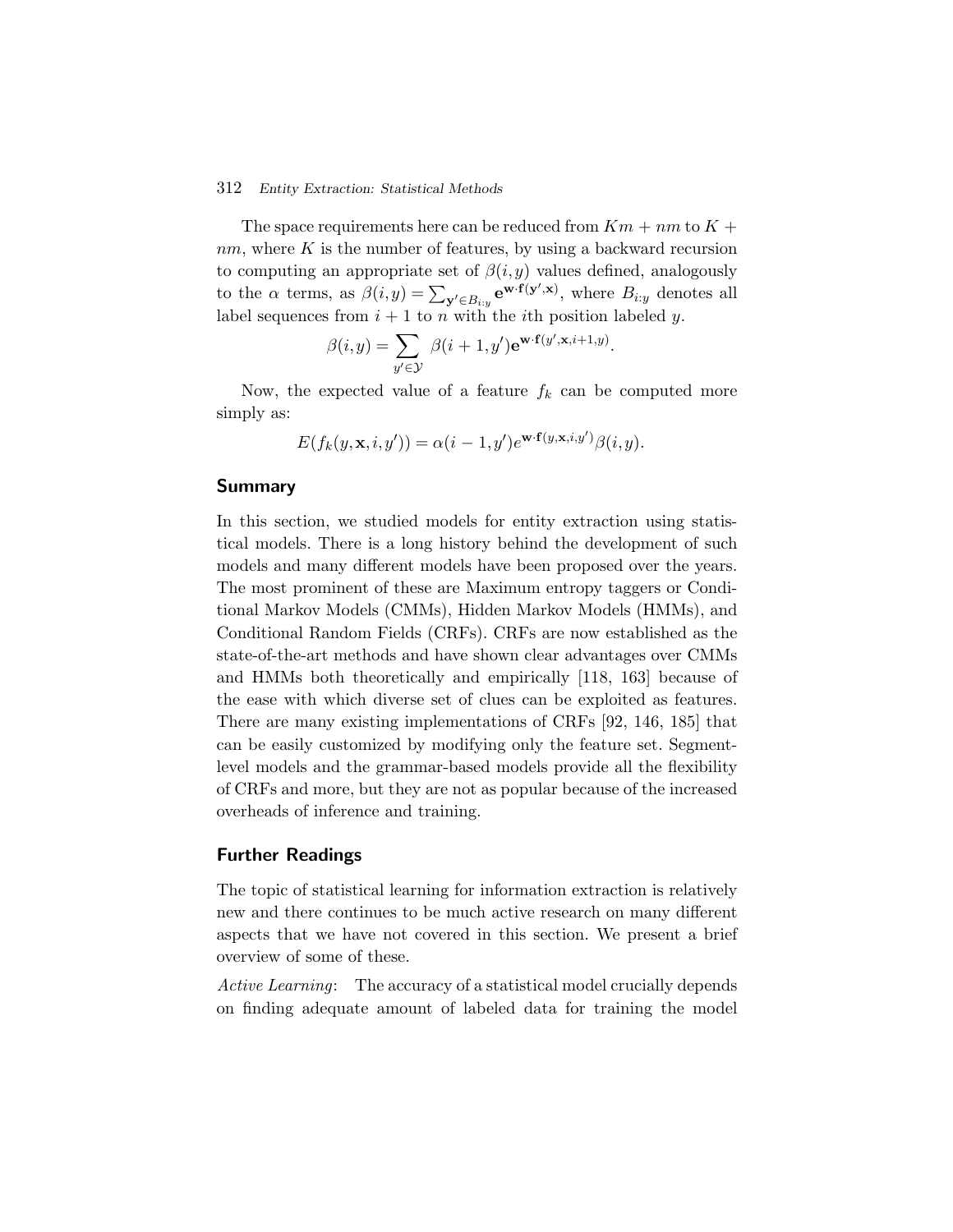parameters. Since collecting training data often requires painstaking manual effort, there has been much work on reducing this effort. Active learning is one technique for reducing labeling effort that is used with a limited labeled and a large unlabeled pool of instances. The labeled set forms the training data for an initial preliminary classifier. The active learner seeks out from the unlabeled pool those instances which when labeled will help strengthen the classifier at the fastest possible rate. This is an important conceptual problem in machine learning and there is much ongoing work on developing theoretically sound methods for active learning [12, 13, 66, 76, 95]. Specifically, for information extraction studies [68, 155, 169, 205] have shown that active learning can significantly reduce the number of examples that need to be manually labeled.

*Bootstrapping from Structured Data*: Another practical method of addressing the problem of limited training data is to bootstrap models from existing structured entities, which are often readily available. This requires very careful handling, particularly when unstructured labeled is available along with structured databases. When there is only structured data at one's disposable, the technique proposed in [3] would be useful. Methods of training with a mix of structured and unstructured data for HMMs are discussed in [189], for CRFs are discussed in [138], and for rule-based systems are discussed in [99].

*Transfer Learning and Domain Adaptation*: Statistical learning techniques crucially depend on the training data being representative of the distribution on which the trained model is deployed. This assumption often does not hold when extraction systems get deployed on a large scale. A topic of much recent interest now is domain adaptation [23, 108, 188] where labeled data from some domain is used to train a model that maximizes accuracy in a target domain for which we only have unlabeled data available. Another related variant is transfer learning [9, 52, 77, 129] where the goal is to use training data from a related domain, along with training data from the target domain, to train the target classifier. A popular technique is to use the classifier in the related domain to define a prior [9, 52, 129] for the classifier trained using the in-domain data.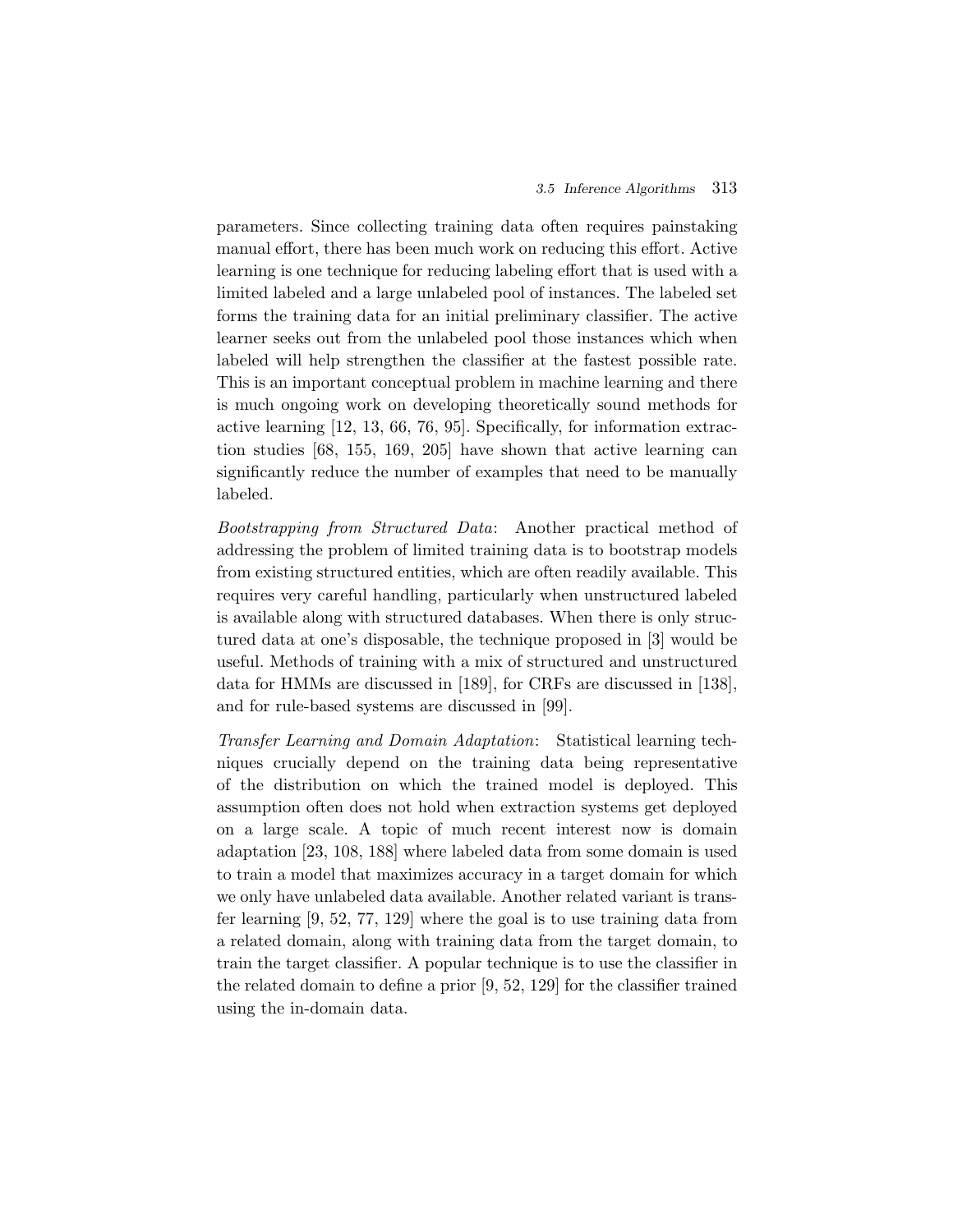*Collective Inference*: Most information extraction (IE) models are based on sequential models that capture the dependency between labels of words. Recently, several researchers [31, 93, 101, 120, 199] have reported increased accuracy of collectively labeling repeated words within a document or across multiple documents. In the corresponding graphical model this leads to additional edges between non-adjacent positions that share a word.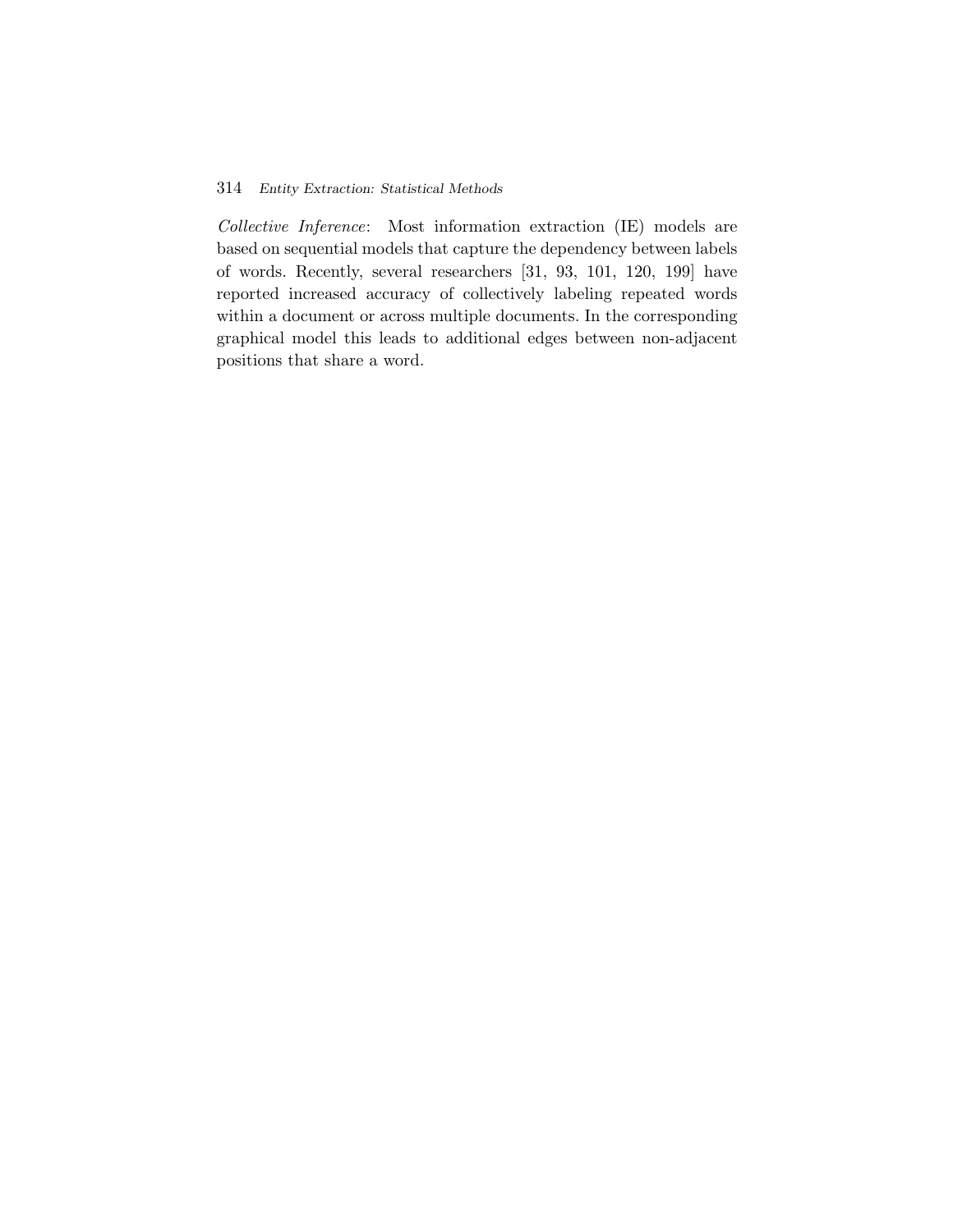# **4**

## **Relationship Extraction**

In many extraction tasks, there is an explicit need to relate the extracted entities because the unstructured source is not naturally partitioned into records. For example, it is not just enough to find occurrences of company names and people names in a news article but also to identify if there is a "is acquired by" relationship between pairs of companies, or, a "is appointed CEO of" relationship between a person and company, or "is employee of" relationship between a person and an organization. Figure 1.1 shows instances of the extraction of two relationships from a news article.

The problem of relationship extraction has been studied extensively on natural language text, including news articles [1], scientific publications [166], Blogs, emails [113], and sources like Wikipedia [196, 197] and the general web [4, 14]. As in entity extraction, much of the impetus to relationship extraction research was provided by the various competitions: starting with the MUC competitions [57, 100], and later the ACE task [1] and the BioCreAtIvE II Protein–Protein Interaction tasks [22, 209]. For example, the ACE task defines five top-level relations: "located at", "near", "part", "role", and "social" over pairs from five top-level entity types "person", "organization", "facility", "location", and, "geo-political entity." The "located at" relation relates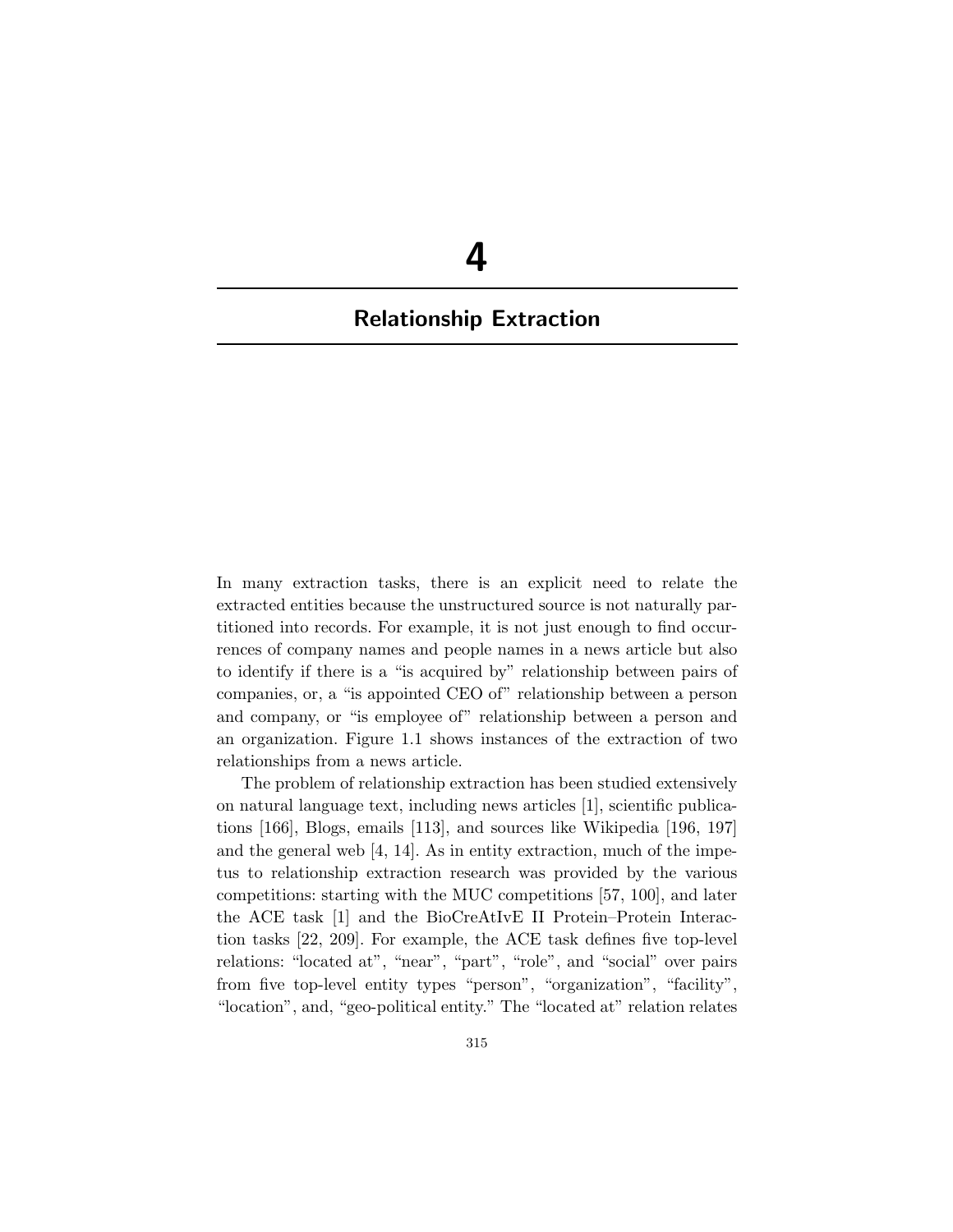"person" or "organization" with "location". The "role" relation links a "person" to an "organization", and so on. In the Bio-medical literature three kinds of relationship extractions are common: gene-disease relations, protein–protein interaction, and subcellular regularizations. The NAGA knowledge base [196, 197] comprises of 26 relationships such as isA, bornInYear, establishedInYear, hasWonPrize, locatedIn, politicianOf, actedIn, discoveredInYear, discoveredBy, and isCitizenOf extracted from sources such as Wikipedia.

In this section, we concentrate on the extraction of binary relationships, although in general relationships can be multi-way involving three or more entities. Two popular examples of multi-way relationships are: Event Extraction and Semantic Role Labeling [124]. Another term for multi-way relationship extraction is record extraction. We will present a brief overview of techniques for multiway relations at the end of this section.

The binary relationship extraction problem can be posed at three different levels. The first case is where entities are preidentified in the unstructured text, and for a given fixed pair of entities we need to find out the type of relationship that exists between the pair. The second case is when we are given a relationship type  $r$  and an entity name e, and our goal is to extract the entities with which e has relationship r. The third case is where the unstructured corpus is large and open-ended like the web where we cannot assume that entity pairs are marked. Given a fixed relationship type r, our goal is to extract all instances of entity pairs that have relationship  $r$  between them through appropriate filtering and recognition techniques. Most of the early work in relationship extraction has been on the first case and we review the main ideas that have emerged in Section 4.1. In Section 4.2, we present techniques for relationship extraction in the third case. This is a more recent topic that has emerged in the context of building knowledge bases from open domains like the web.

## **4.1 Predicting the Relationship Between a Given Entity Pair**

Given a fixed set  $R$  of relationship types each involving a pair of entity types, our goal is to identify all occurrences of the relationships in  $R$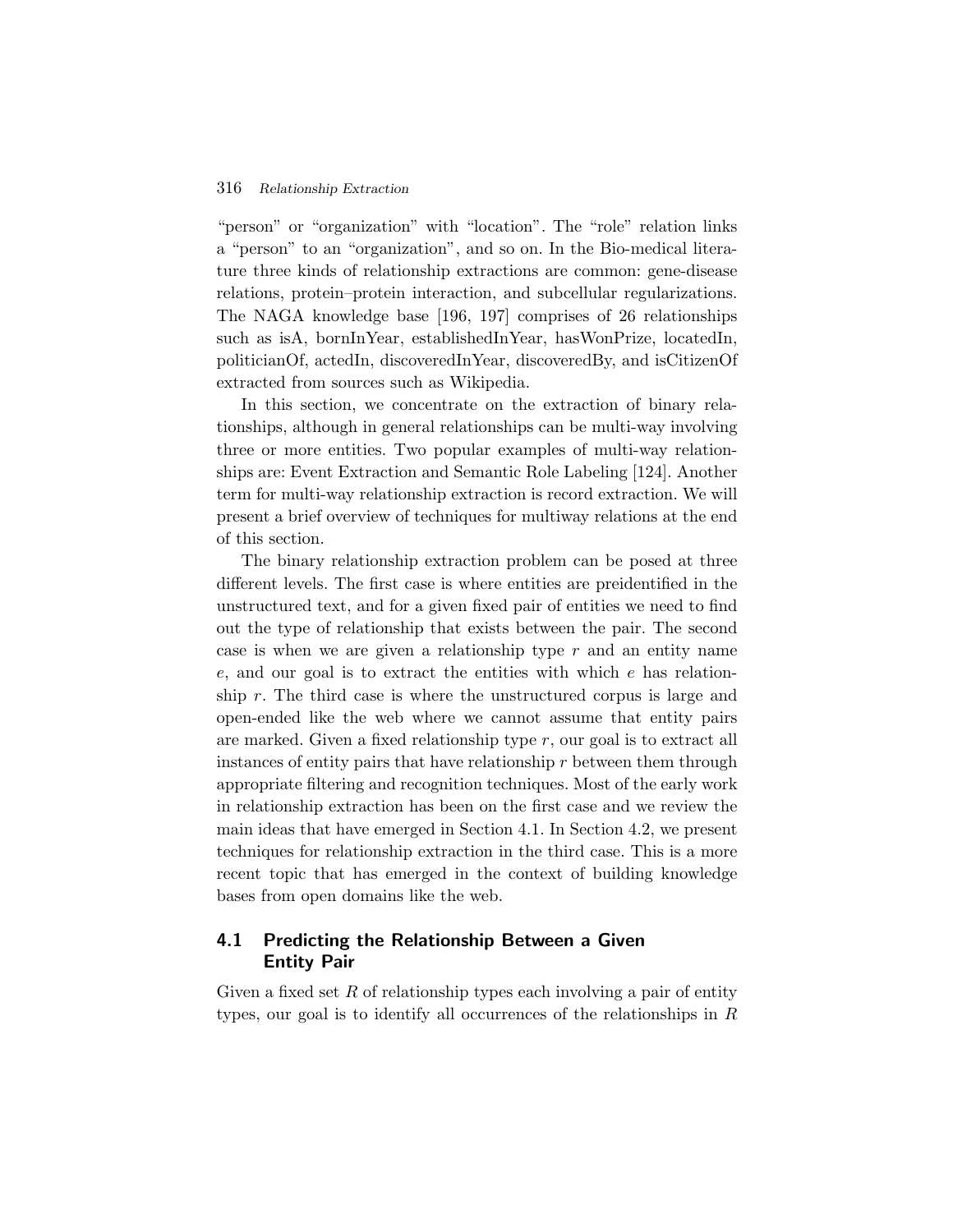in an input natural language document where all entities have been marked. Typically, in relationship extraction from natural language text it is assumed that the two argument entities are within a close proximity of each other, or are part of the same sentence. So, the basic recognition problem is as follows: given a text snippet **x** and two marked entities  $E_1$  and  $E_2$  in **x**, identify if there is any of the relationships  $\mathcal{Y}$ between  $E_1$  and  $E_2$ . The set  $\mathcal Y$  indicates all relationship types R and a special member "other" for the case when none of the relationships applies to this entity pair.

This prediction problem is simpler than the one that arises in entity extraction because here we only need to make a scalar prediction, instead of a vector of predictions. However, relationship extraction is considered a harder problem than entity extraction because relating two entity words in a sentence requires a skillful combination of local and nonlocal noisy clues from diverse syntactic and semantic structures in a sentence. We review the most common types of resources that are useful for relationship extractions.

*Surface Tokens*: The tokens around and in-between the two entities often hold strong clues for relationship extraction. For example, a "is situated" relationship between a Company entity and a Location entity is strongly indicated by the presence of unigram token "located" and bigram token "located in" between the two entities, as in

> $\langle \text{Compary} \rangle$  Kosmix  $\langle \text{Compary} \rangle$  is located in the  $\langle$ Location $\rangle$  Bay area  $\langle$ /Location $\rangle$ .

Similarly, an "outbreak" relationship between a disease and location is strongly indicated by the presence of words like "epidemic".

> The Centers for Disease Control and Prevention, which is in the front line of the world's response to the deadly  $\langle$ Disease $\rangle$  Ebola  $\langle$ /Disease $\rangle$  epidemic in  $\langle$ Location $\rangle$  Zaire  $\langle$ /Location $\rangle$ .

Often, a token is generalized or stemmed to its morphological root. For example, "located" is stemmed to "locate."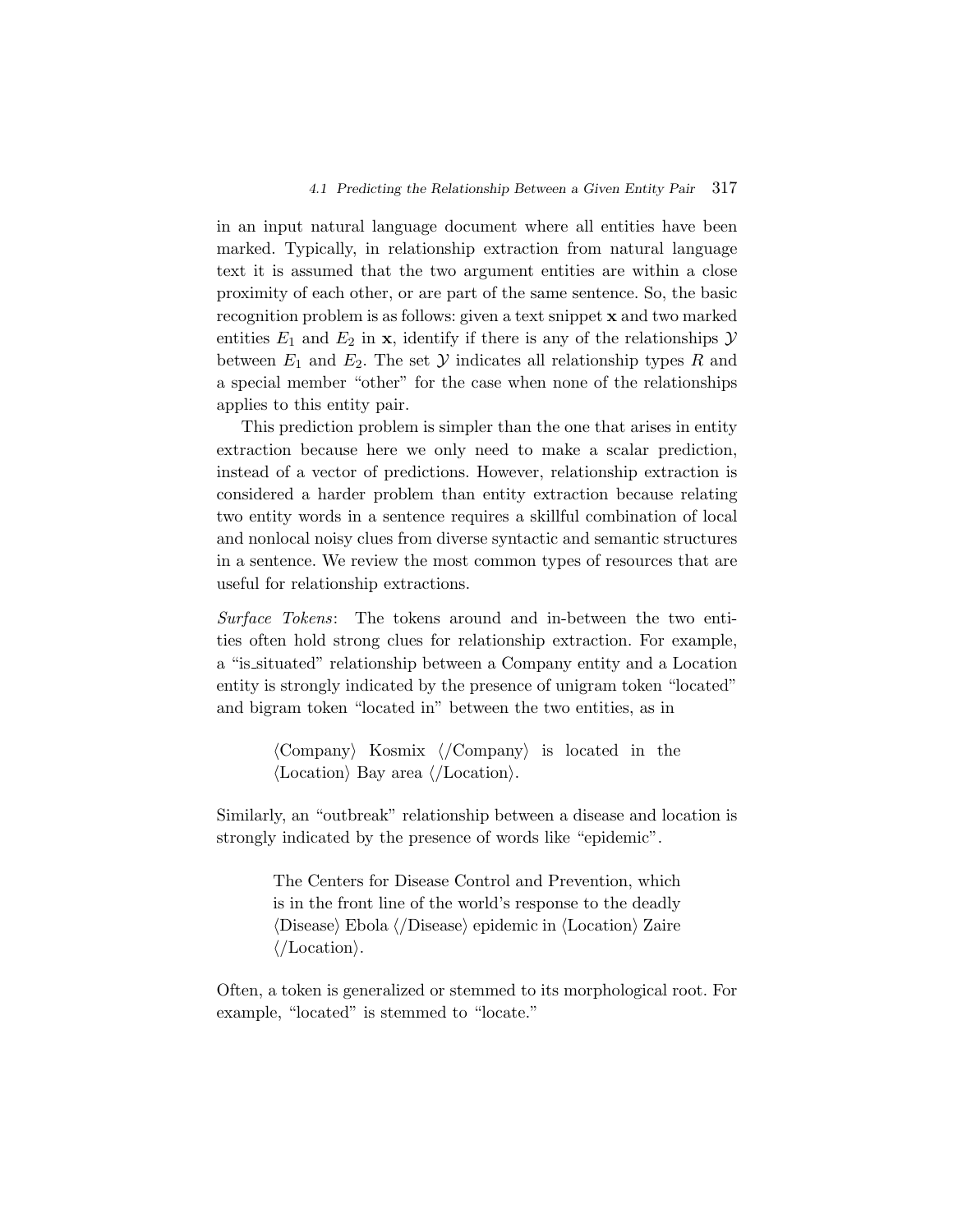*Part of Speech Tags*: Part of speech (POS) tags play a more central role in relationship extraction than in entity extraction. Verbs in a sentence are key to defining the relationship between entities, that are typically nouns or noun phrases. For example, in the sentence,

> $\langle$ Location $\rangle$  The University of Helsinki  $\langle$ /Location $\rangle$  hosts  $\langle$ Conference $\rangle$  ICML  $\langle$ /Conference $\rangle$  this year.

more reliable extraction of the "held in" relationship between conferences and locations is possible if the word "hosts" is tagged as a verb (VBZ) instead of a noun as shown below.

> The/DT University/NNP of/IN Helsinki/NNP hosts/VBZ ICML/NNP this/DT year/NN.

*Syntactic Parse Tree Structure*: A parse tree groups words in a sentence into prominent phrase types such as noun phrases, prepositional phrases and verb phrases, and thus is significantly more valuable than POS tags in understanding the relationship between the entities in a sentence. For example, in the sentence

> $\langle$ Location $\rangle$  Haifa  $\langle$ /Location $\rangle$ , located 53 miles from  $\langle$ Location $\rangle$  Tel Aviv  $\langle$ /Location $\rangle$  will host  $\langle$ Conference $\rangle$ ICML  $\langle$ /Conference $\rangle$  in 2010.

"Tel Aviv, ICML" is likely to be preferred over "Haifa, ICML" as an instance of the "held in" relationship based on its relative proximity to ICML. But consider the parse tree of the sentence in Figure 4.1. This tree brings "ICML" closer to "Haifa" than "Tel Aviv" because "Haifa" is the head of the noun phrase "Haifa, located 53 miles from Tel Aviv" which forms the subject of the verb phrase "will host ICML in 2010."

*Dependency Graph*: Full parse trees are expensive to create. A dependency graph that links each word to the words that depend on it, is often found to be just as adequate as a parse tree. For example, for the sentence above the dependency graph is shown in Figure 4.2. In the graph it is clear that the verb "host" is linked to by both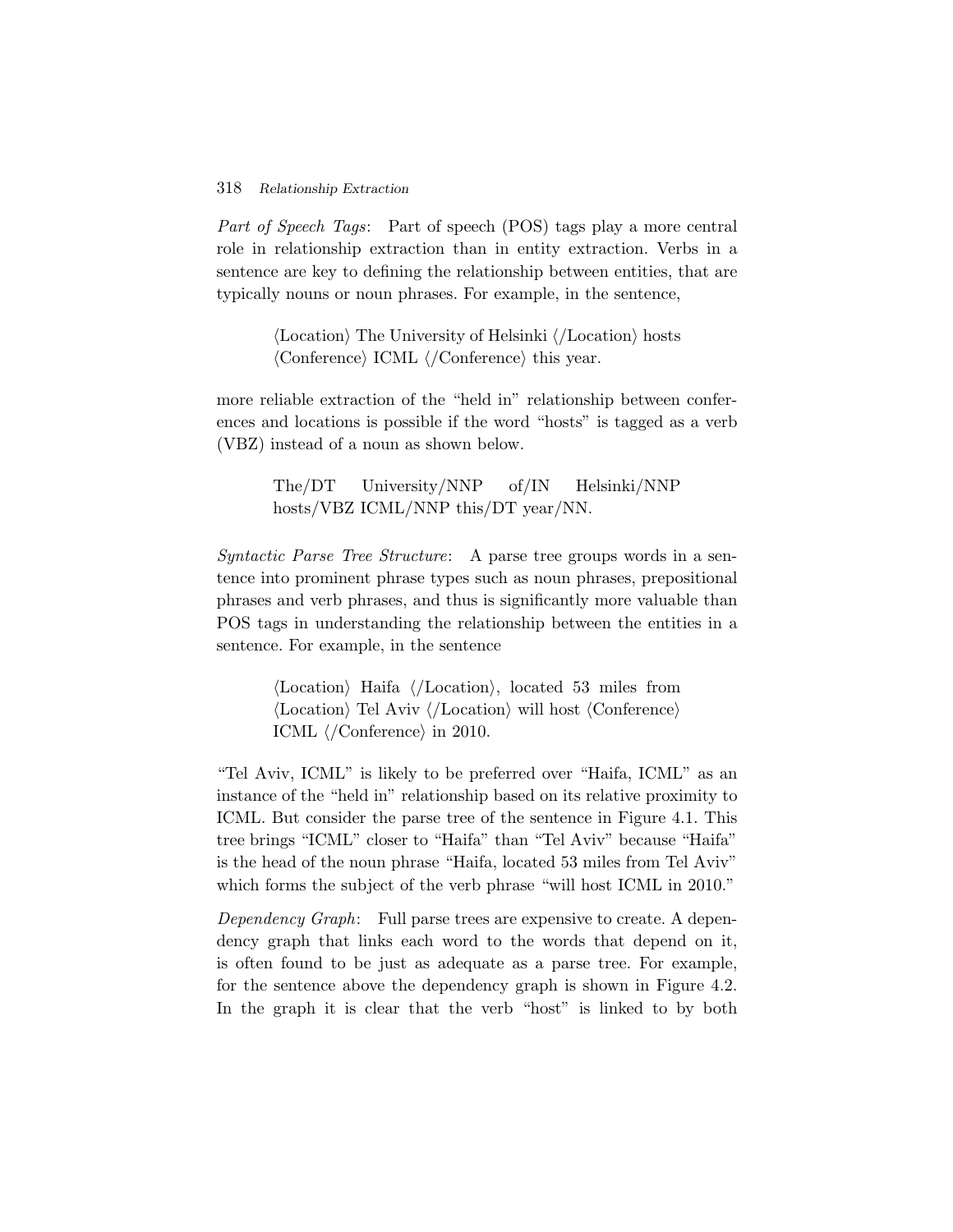*4.1 Predicting the Relationship Between a Given Entity Pair* 319

```
(R00T
(S)(NP)(NP (NNP Haifa))
    (VP (VBN located)
      (PP)(NP (CD 53) (NNS miles))(IN from)
        (NP (NNP Tel) (NNP Aviv)))))(VP (MD will)
    (VP (VB host)
      (NP)(NP (NNP ICML))(PP (IN in)(NP (CD 2010))))) ))
```
Fig. 4.1 Parse tree of a sentence.



Fig. 4.2 Dependency parse of a sentence.

"Haifa" a location entity and "ICML" a conference entity. This directly establishes a close connection between them. In contrast, the path between ICML and Tel Aviv goes through "Haifa" and "Located."

We next present methods that use the above clues in different ways for classifying an input  $(\mathbf{x},E_1,E_2)$  into one of the  $\mathcal Y$  classes. Assume we are given N training examples of the form  $(\mathbf{x}^i, E_1^i, E_2^i, r^i) : i = 1 \cdots N$ , where  $r^i \in \mathcal{Y}$  denotes the relationship that exists between entities  $E_1^i$ and  $E_2^i$  in the sentence  $\mathbf{x}^i$ .

The main challenge is handling the diversity of structural forms that the different inputs represent. For example, the tokens and part of speech tags form a sequence, the parse information is a tree, and the dependency structure is a graph. Further, there could be errors in any of the input clues since the linguistic libraries used for these tasks are not perfect. While redundancy provides robustness to errors, too much redundancy brings in noise and increases running time.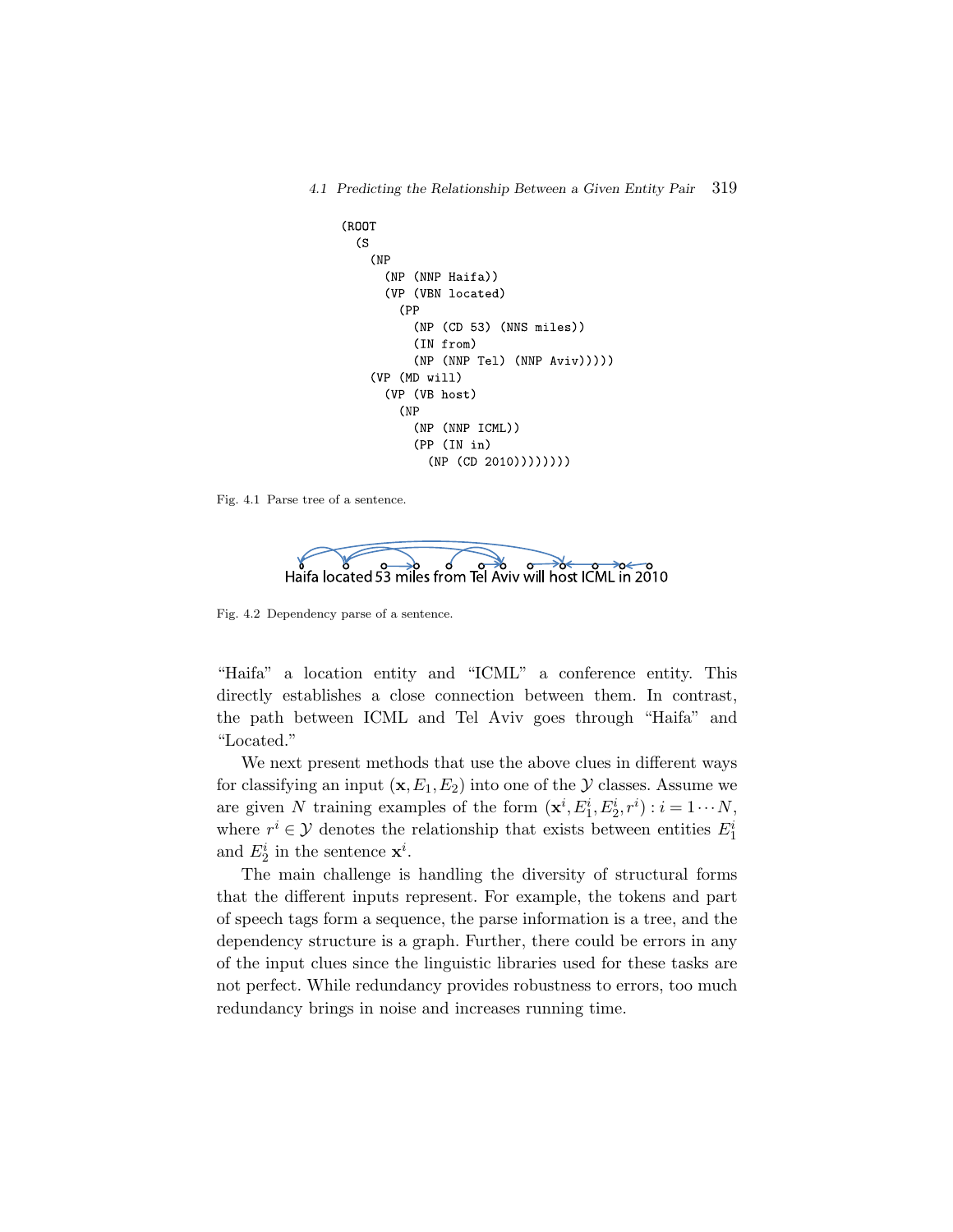The methods used for relationship extraction can be categorized into one of three main types:

- Feature-based methods that extract a flat set of features from the input and then invoke an off the shelf classifier like a decision tree or a SVM. (Section 4.1.1)
- Kernel-based methods that design special kernels to capture the similarity between structures such as trees and graphs. (Section 4.1.2)
- Rule-based methods that create propositional and first order rules over structures around the two entities. We refer the reader to [7, 147, 113, 190] for examples of various rulebased relationship extraction systems. Many of the issues in using rule-based system for relationship extraction are similar to the ones that arise in entity extraction covered in Section 2.

## **4.1.1 Feature-based Methods**

A diverse set of methods have been used to convert the extraction clues in structures such as sequences, trees, and graphs to a flat set of features for use by conventional classifiers. Jiang and Zhai in [114] present a systematic method of designing such features, while also capturing most of the earlier proposed methods of feature-based relationship extraction [115, 196].

Let **x** denote the input sentence where  $x_i$  denotes the word at position i and  $E_1, E_2$  denote the segments in **x** corresponding to the two entities whose relationship we wish to predict. For simplicity assume that  $E_1$  and  $E_2$  consist of single words each. Each word  $x_i$  is associated with a set of properties  $p_1 \cdots p_k$  much like the features used in entity extraction. Examples of such properties include the string form of  $x_i$ , the orthographic type of  $x_i$ , the class of  $x_i$  in a given ontology, entity label of  $x_i$ , and the POS tag of  $x_i$ .

The first set of features are obtained by taking all possible conjunctions of the properties of the two tokens representing the two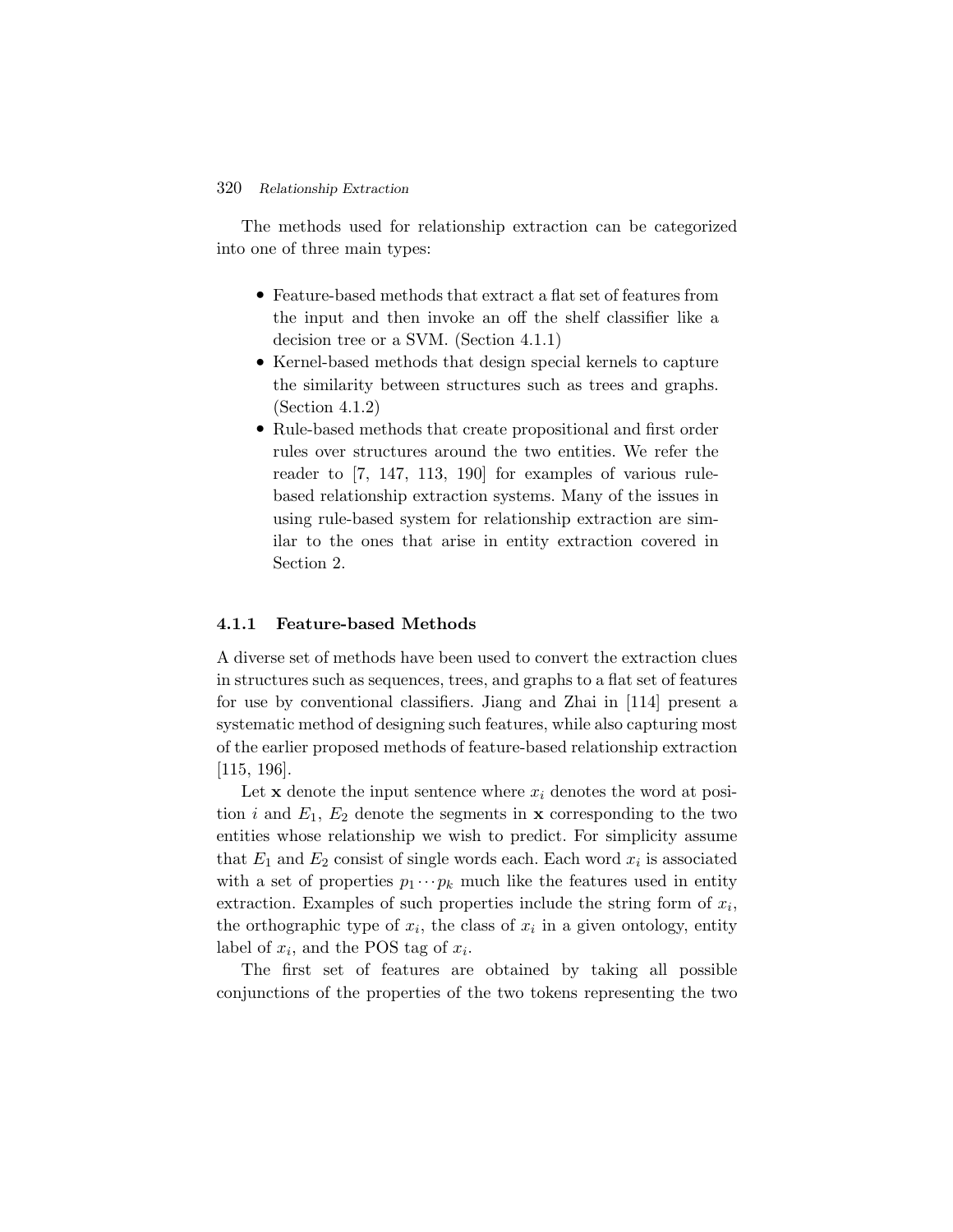entities  $E_1$  and  $E_2$ . Examples of such features are:

[Entity label of  $E_1$  = Person, Entity label of  $E_2$  = Location]]. [String  $E_1$  = "Einstein" and Orthography type of  $E_2$  = 4-digits]].

The first feature could be useful for the "resides in" relationship when the first entity in the sentence is a Person and the second marked entity is a Location. The second feature that could be useful for the "born" relationship when the string at  $E_1$  is "Einstein" and  $E_2$  consists of four digits.

Next, we present how to extract features from the structural inputs that captures the relationships among the words in the sentence. We have three kinds of inputs: sequences, parse trees, and dependency graphs. To unify the feature generation step from these inputs, we view each of them as a graph where the nodes are words, and in the case of parse trees also the nonterminals such as NNP, VP, etc. Each word node is associated with the set of k properties  $p_1, \ldots, p_k$ . In addition there is a special flag attached to each node that takes four possible values: 1 when it subsumes  $E_1$ , 2 when it subsumes  $E_2$ , "both" when it subsumes both, and "none" when it subsumes neither. Features are derived from properties of individual nodes, pairs of nodes connected by an edge, or triplets of nodes connected by at least two edges, and for each combination of values of the flag attached to the nodes. We explain this with examples from the sentence **x** with  $E_1 = \text{Haifa}$  and  $E_2 = \text{ICML}.$ 

> $\langle$ Location $\rangle$  Haifa  $\langle$ /Location $\rangle$ , located 53 miles from  $\langle$  Location $\rangle$  Tel Aviv  $\langle$  /Location $\rangle$  will host  $\langle$  Conference $\rangle$ ICML  $\langle$ /Conference $\rangle$  in 2010.

*Features from Word Sequence*: We first give examples of features for the sequence graph formed out of the ten words between  $E_1$  and  $E_2$ . In this case, the only edges are between adjacent words. Each node has  $k$ properties and one of three possible flag values (1, 2, none). Example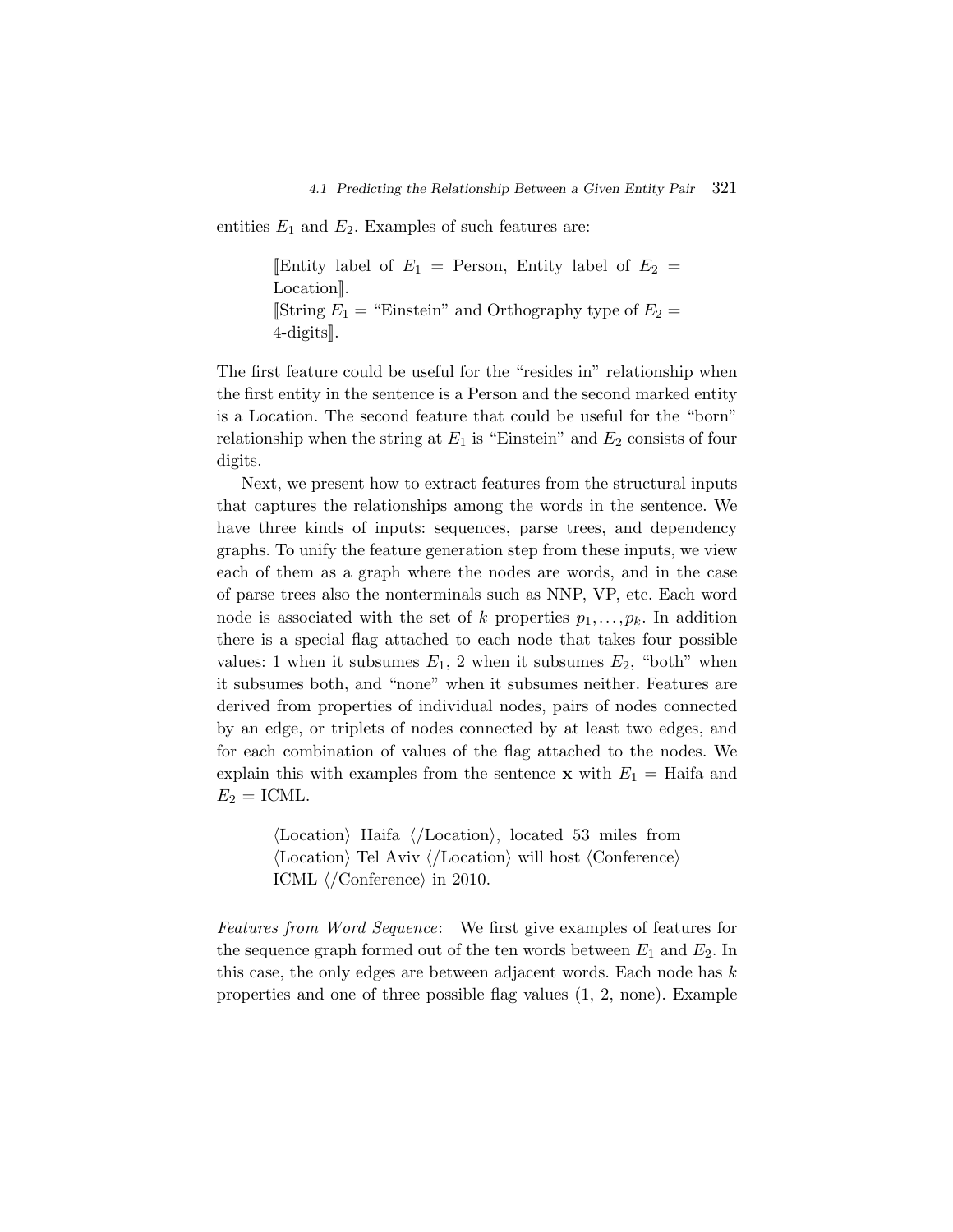unigram features are

 $[\text{String} = \text{``host''}, \text{flag} = \text{``none''}]$ [Part of speech = Verb,  $flag = "none"$ ].

Example bigram features are:

 $[Strings = "(host, ICML)", flags = "(none,2)", type =$ "sequence"]] [Part of speech = (Verb, Noun) flag = "(none, 2)", type  $=$  "sequence"  $[(String = "host", Part of speech = Noun), flag =$ "(none,2)", type  $=$  "sequence"].

Example trigram features are:

[[Strings = "(will, host, ICML)", flags = "(none,none,2)", type = "sequence"]] [[Part of speech = (Modifier, Verb,Noun) flag = "(none,none,2)", type = "sequence"]].

Using this template we can easily calculate the maximum number of features of each type. Let  $d(p_i)$  denote the number of possible values that property *i* can take and let  $d = \sum_{i=1}^{k} d(p_i)$  denote the sum of the sizes of all properties. Then the number of unigram features is  $3d$ , the bigram features is  $3^2d^2$ , and the trigram features is  $3^3d^3$ . In practice, the number of features is much smaller because during training only the combination of properties present in at least one training instance are included.

*Features from Dependency Graph*: Next, consider the dependency graph in Figure 4.2. Since the set of nodes is the same as in sequences, we do not need to generate any more unigram features. The edges in the graph gives rise to many new bigram and trigram features. Here are some examples:

> $[$ (Entity label = Location, Part of speech = Verb), flag  $=$  " $(1, none)$ ", type  $=$  "dependency"].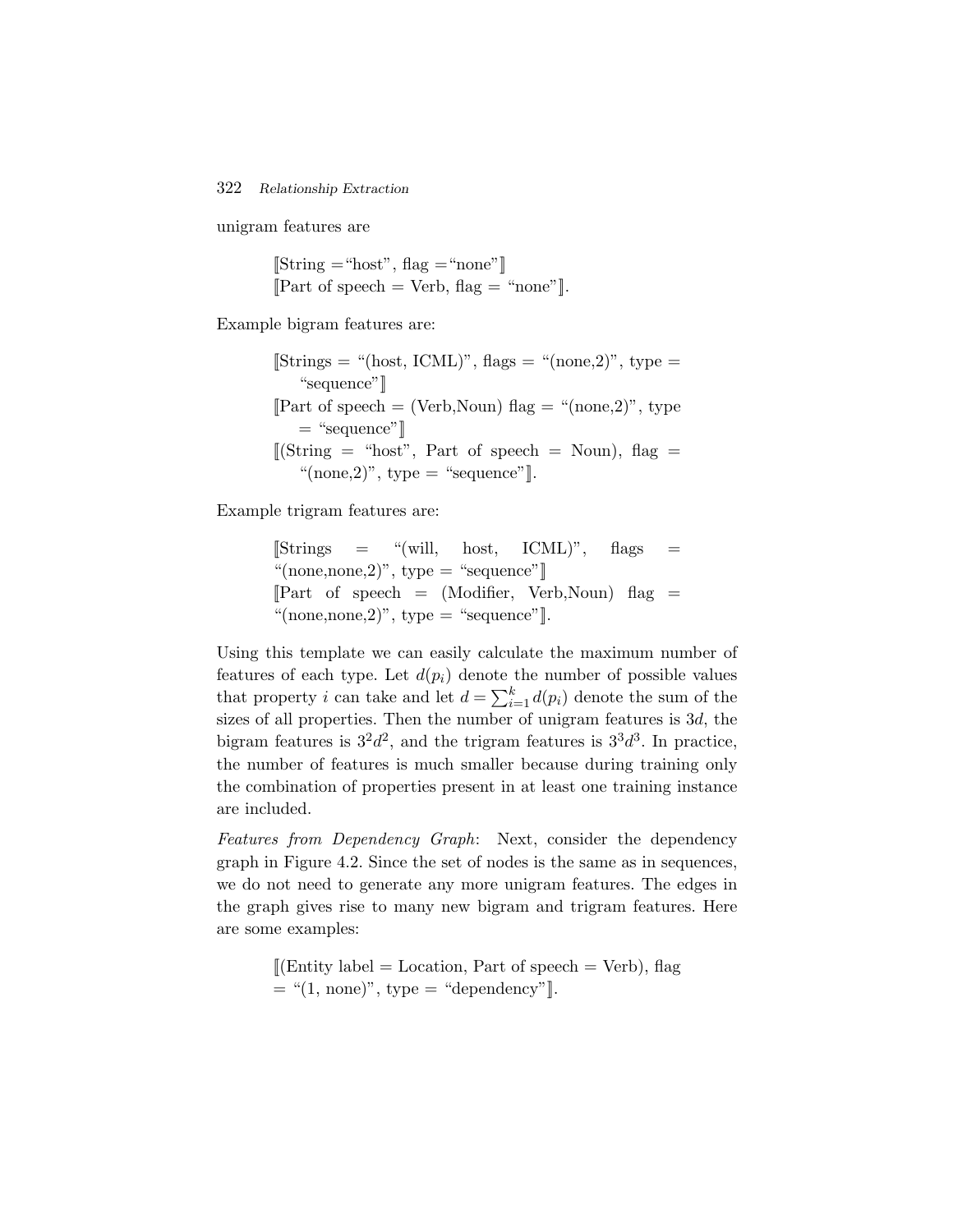This feature fires on node pair "(Haifa, host)" connected as "host  $\leftarrow$ Haifa" in the dependency graph. A useful trigram feature that we get out of the dependency graph is

> $[(POS = (noun, verb, noun), flag = ((1,none,2))$ <sup>n</sup>, type = "dependency"]].

This feature fires on the nodes "(Haifa, host, ICML)" because of the edge pattern: "Haifa  $\rightarrow$  host  $\leftarrow$  ICML."

*Features from Parse Trees*: The node set in parse trees consists of the word nodes at the leaf and the internal nodes. This gives rise to new unigram features of the form:

$$
[\text{Node} = \text{``VP"}\text{, flag} = \text{``2"}].
$$

Also, some of the internal nodes that subsume both the entity nodes  $E_1$ and  $E_2$  can now have a flag value of "both". For example, in Figure 4.1, the "S" node subsumes both the entities and is associated with a flag of "both." In addition, using the parent to child edges in the parse tree we can define bigram and trigram features as in the case of dependency graphs.

Jiang and Zhai [114] report that on eight relationship extraction tasks on the ACE corpus, the accuracy obtained with these simple features derived from unigram, bigram, and trigram units of input graphs is competitive with other methods that interpret the structure more globally.

## **4.1.2 Kernel-based Methods**

Kernels provide a natural alternative to classification using graphs because then, instead of worrying about how to convert each graph into a flat set of features, one just needs to encode the similarity between the two graphs as a kernel function. Feature-based methods give rise to a very high dimensional decision space, whereas a suitable kernel in conjunction with a sparse trainer like SVM can significantly reduce the effective dimensionality of the space. All that is needed is to define over pairs of instances, a Kernel function  $K(X, X')$  that roughly captures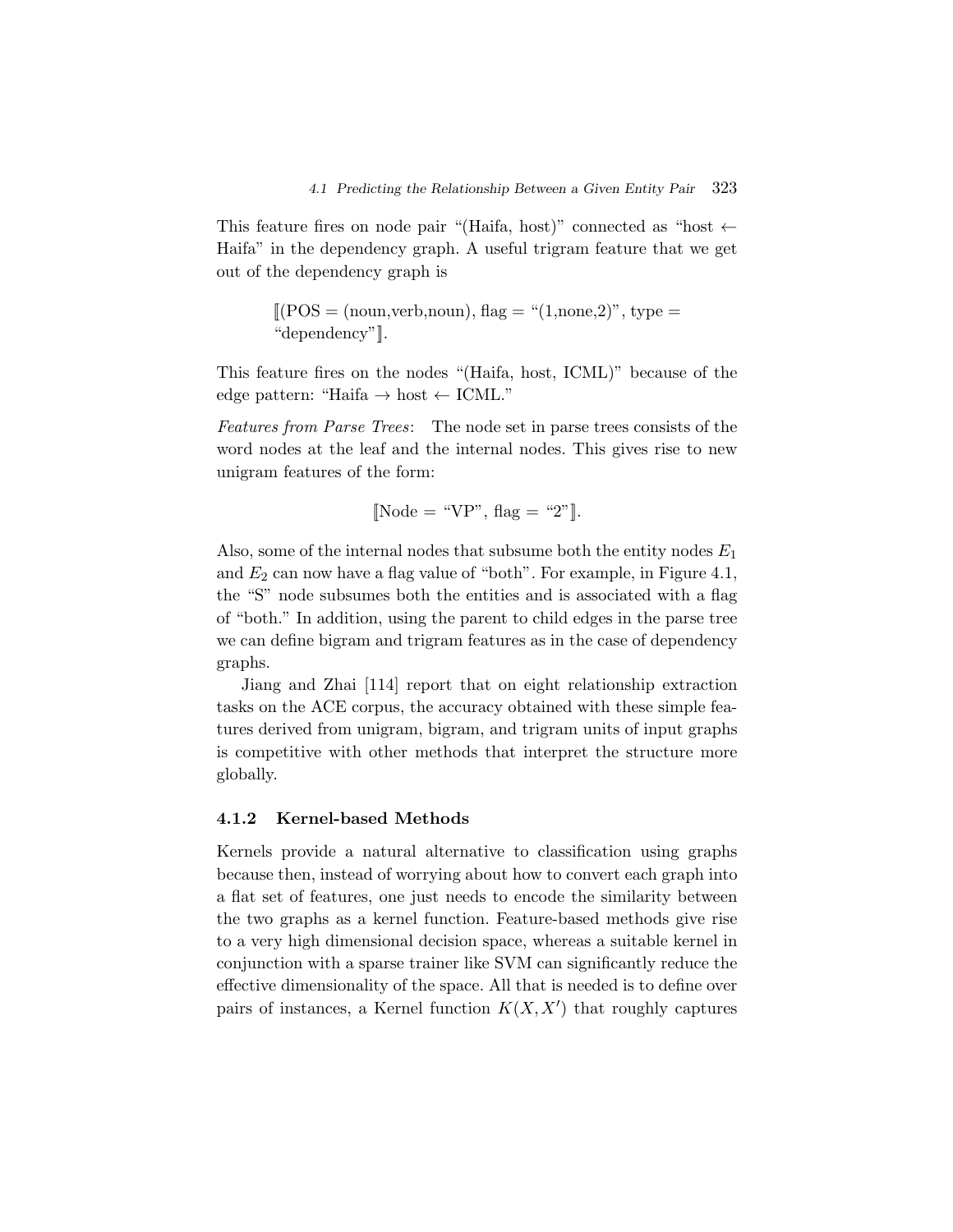the similarity between two structures  $X$  and  $X'$ . Then, any method like a Support Vector Machine (SVM) classifier can be used to predict the relationship type as follows:

An SVM associates each training instance i and relationship type r with a weight  $\alpha_{ir}$ . Recall our training data is of the form  $(\mathbf{x}^i, E_1^i, E_2^i, r^i)$ :  $i = 1, \ldots, N$ . We use  $X_i$  to denote  $(\mathbf{x}^i, E_1^i, E_2^i)$ . Given a new instance  $X = (\mathbf{x}, E_1, E_2)$  the predicted relationship type  $\hat{r}$  is defined as:

$$
\hat{r} = \underset{r \in \mathcal{Y}}{\operatorname{argmax}} \sum_{i=1}^{N} \alpha_{ir} K(X_i, X).
$$

The values of  $\alpha_{ir}$  are estimated during training. Details of training are not relevant to our discussion here and can be found in [208]. We discuss instead how to define meaningful kernel functions over the various kinds of structural inputs to a relationship extraction task.

Many kernel functions that apply either to parse trees or the dependency graph [33, 69, 215, 223, 224, 225] or a composition of the two have been proposed. Of these, kernels over dependency graphs are most popular. We describe a shortest path based kernel on dependency graphs that has been proposed in [33]. Let T and  $T'$  represent the dependency trees of two different training instances  $X = (\mathbf{x}, E_1, E_2)$  and  $X' = (\mathbf{x}', E'_1, E'_2)$ , respectively. The kernel function  $K(X, X')$  is defined as follows. Let the unique shortest path connecting the entities  $(E_1, E_2)$ in T be P and in T' be P'. Along each node of the path we have associated a set of properties of type  $p_1, \ldots, p_k$  as described in the previous section on feature-based methods. Two nodes are considered similar if the value of many of these  $k$  properties are common. The node similarities are used to define the kernel function as follows:

$$
K(P, P') = \begin{cases} 0 & \text{if } P, P' \text{ have different lengths} \\ \lambda \prod_{k=1}^{|P|} \text{CommonProperties}(P_k, P'_k) & \text{otherwise,} \end{cases}
$$
(4.1)

where CommonProperties  $(P_k, P'_k)$  measures the number of properties common between the  $k$ <sup>th</sup> node along the paths  $P$  and  $P'$ , respectively. Thus, the kernel value is high when the length of the shortest path between the two entities is the same in both sentences and the nodes along the path share many common properties.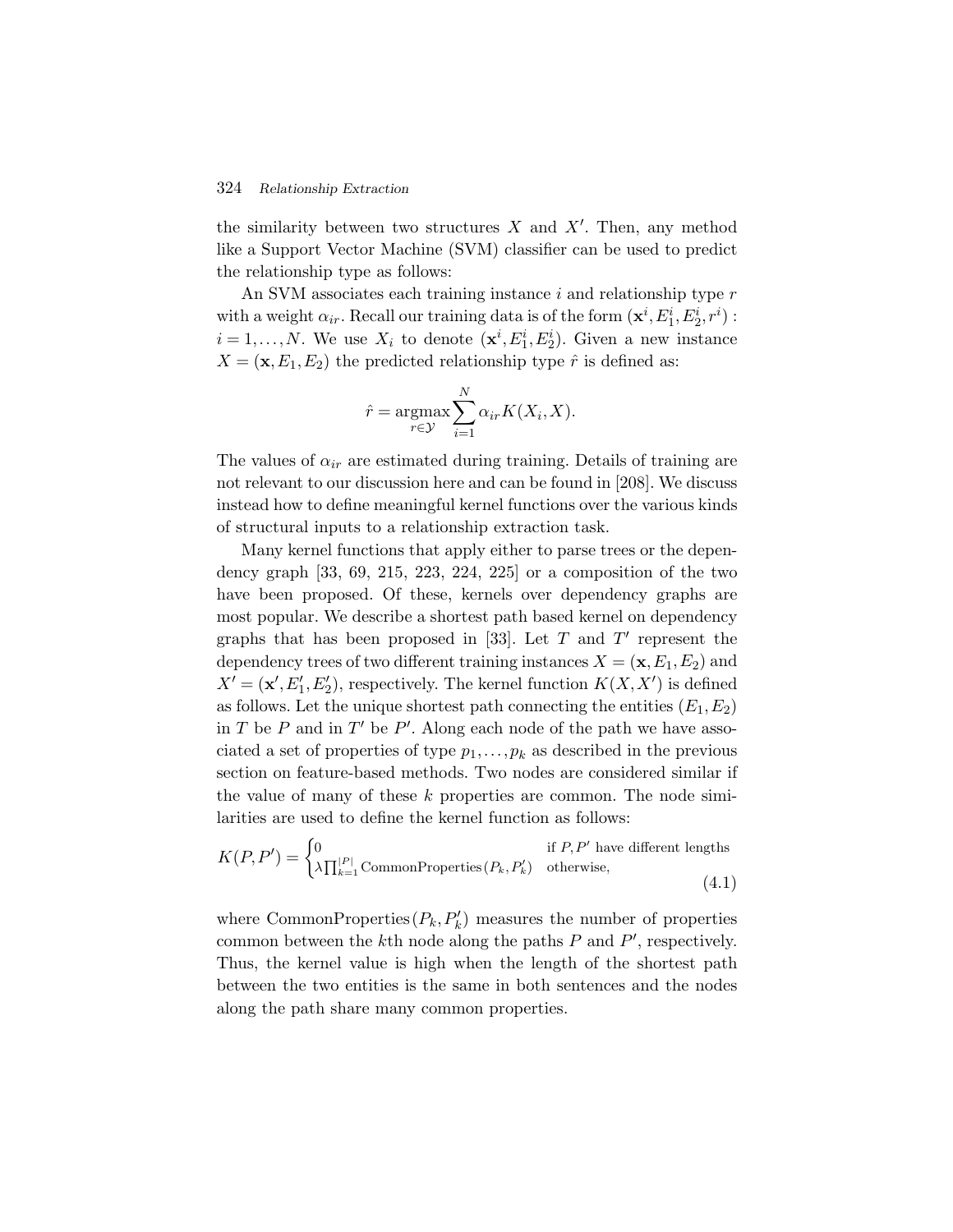A shortcoming of the above kernel is that it assigns zero similarity to paths of different lengths. A more thorough method of capturing the similarity between two paths is to use convolution kernels, defined originally for strings but later generalized to trees. A follow-up work in [224] reports slightly better performance with using convolution kernels on parse trees. Kernels have also been proposed to combine the similarity along different kinds of input clues including sequences, parse trees, and dependency graphs [224].

## **4.2 Extracting Entity Pairs Given a Relationship Type**

In the previous section, our task was predicting the type of relationship between two marked entities in an input text. An alternative scenario is where we are given one or more relationship types, and our goal is to find all occurrences of those relationships in a corpus [2, 4, 14, 30, 182, 192, 211]. Most work in this area has been on open document collections such as the web, where one cannot assume that the entities are already marked. Typically, there is no labeled unstructured data for training unlike what we assumed in the previous section. Instead, the seeding of these systems is done by specifying for each relationship type  $r$  the following kinds of inputs

- The types of the entity pair that form the argument of  $r$ . The type of the entity is often specified at a high level, for example, if the entity argument is a proper or a common noun or a numeric such as year or currency. More specific types like "Person name" and "Company names" make sense only if they are accompanied by patterns that be used to recognize them in the unstructured text.
- A seed database S of pairs of entities that exhibit the relationships. In rare cases, negative examples of entity pairs that do not satisfy the relationship are also given.
- Sometimes, a seed set of manually coded patterns are also available. This is particularly easy for generic relationship types such as hypernym relationship (Parrot is a bird), or part-of or meronym relationship (steering wheel is a part of a car). For example, for extracting hypernym relationships,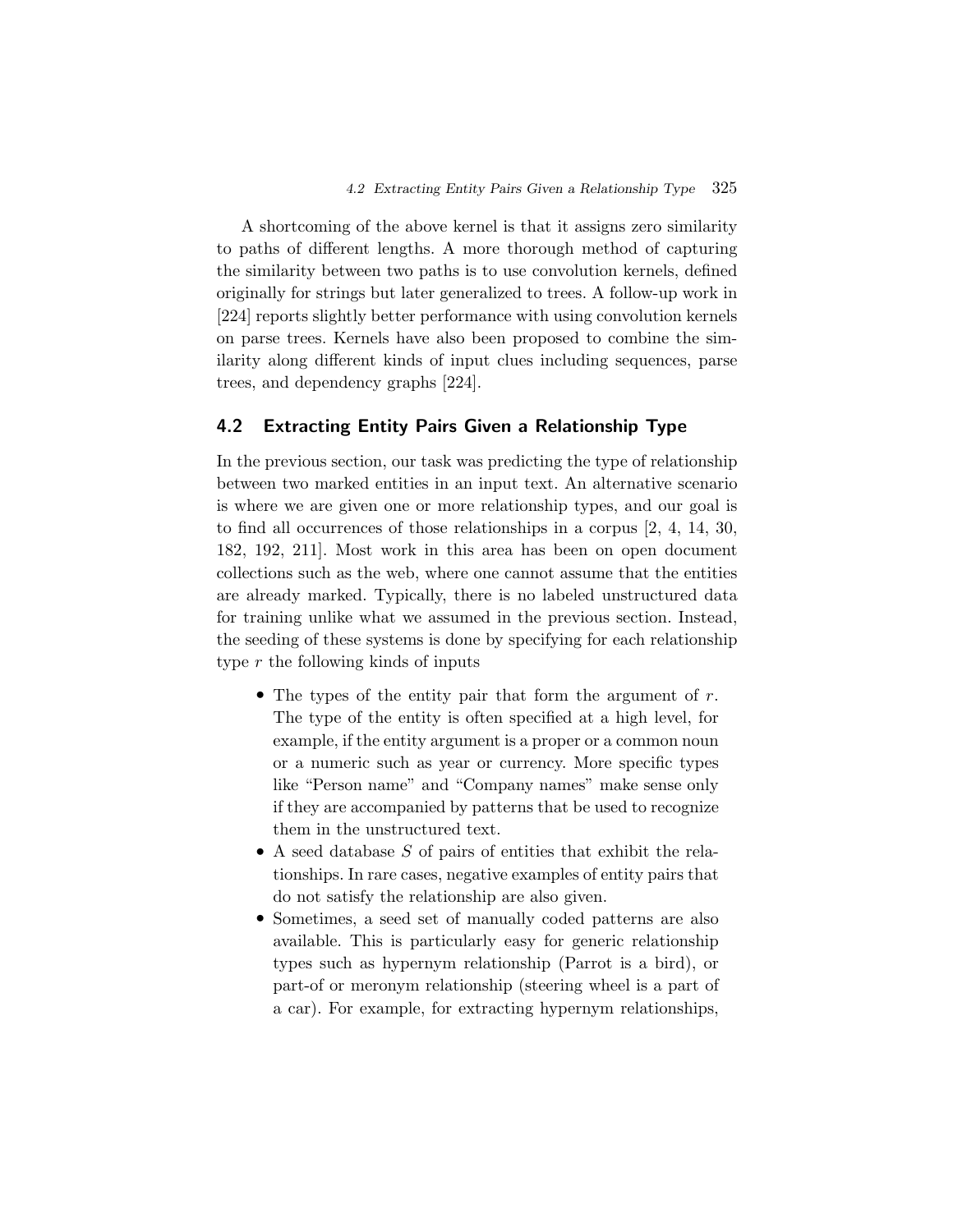Hearst et al. [105], propose patterns of the form: " $\langle \text{Noun} \rangle$ such as  $\langle$ List of Noun phrases $\rangle$ ."

There are three steps to solving the problem of relationship extraction starting from the above input. We are given a corpus  $D$ , set of relationship types  $r_1, \ldots, r_k$ , entity types  $T_{r1}, T_{r2}$  forming arguments of relationship type  $r$ , and a seed set  $S$  of examples of the form  $(E_{i1},E_{i2},r_i)$   $1 \leq i \leq N$  indicating that  $E_{i1}$  has relationship  $r_i$  with  $E_{i2}$ . Optionally, some of these might be marked as negative examples. An example of the seed input for two relationship types: "IsPhDAdvisorOf" and "Acquired" appears below. The entity type arguments for the first relationship is "(Person, Person)" and the second is "(Company, Company)".

| $E_1$        | $E_2$             | r                     | Polarity |
|--------------|-------------------|-----------------------|----------|
| Donald Knuth | Andrei Broder     | <b>IsPhDAdvisorOf</b> | $^{+}$   |
| Alon Halevy  | Anhai Doan        | <b>IsPhDAdvisorOf</b> | $^{+}$   |
| Jeff Ullman  | Surajit Chaudhari | <b>IsPhDAdvisorOf</b> | $^{+}$   |
| Alon Halevy  | Dan Suciu         | <b>IsPhDAdvisorOf</b> |          |
| Google       | You Tube          | Acquired              | $\, +$   |
| Google       | Yahoo!            | Acquired              |          |
| Microsoft    | Powerset          | Acquired              |          |

The first step is to use the given seed database  $S$  of entity pairs to learn extraction patterns M. The second step is to use a subset of the patterns to create from the unstructured corpus D candidate triplets  $(E_i, E_j, r_{ij})$  indicating that entity  $E_i$  has relationship  $r_{ij}$  with entity  $E_i$ . A final validation step is to select only a subset of these candidates as true entity-relationship triplets based on additional statistical tests. We elaborate on each of these steps next.

## **4.2.1 Learn Patterns from Seed Triples**

For each relationship type r we are given several entity pairs  $(E_1, E_2)$ indicating that  $E_1$  and  $E_2$  are related by relationship r. Optionally, an example might be marked as being a negative example for that triplet. There is an implicit assumption in this task that a given entity pair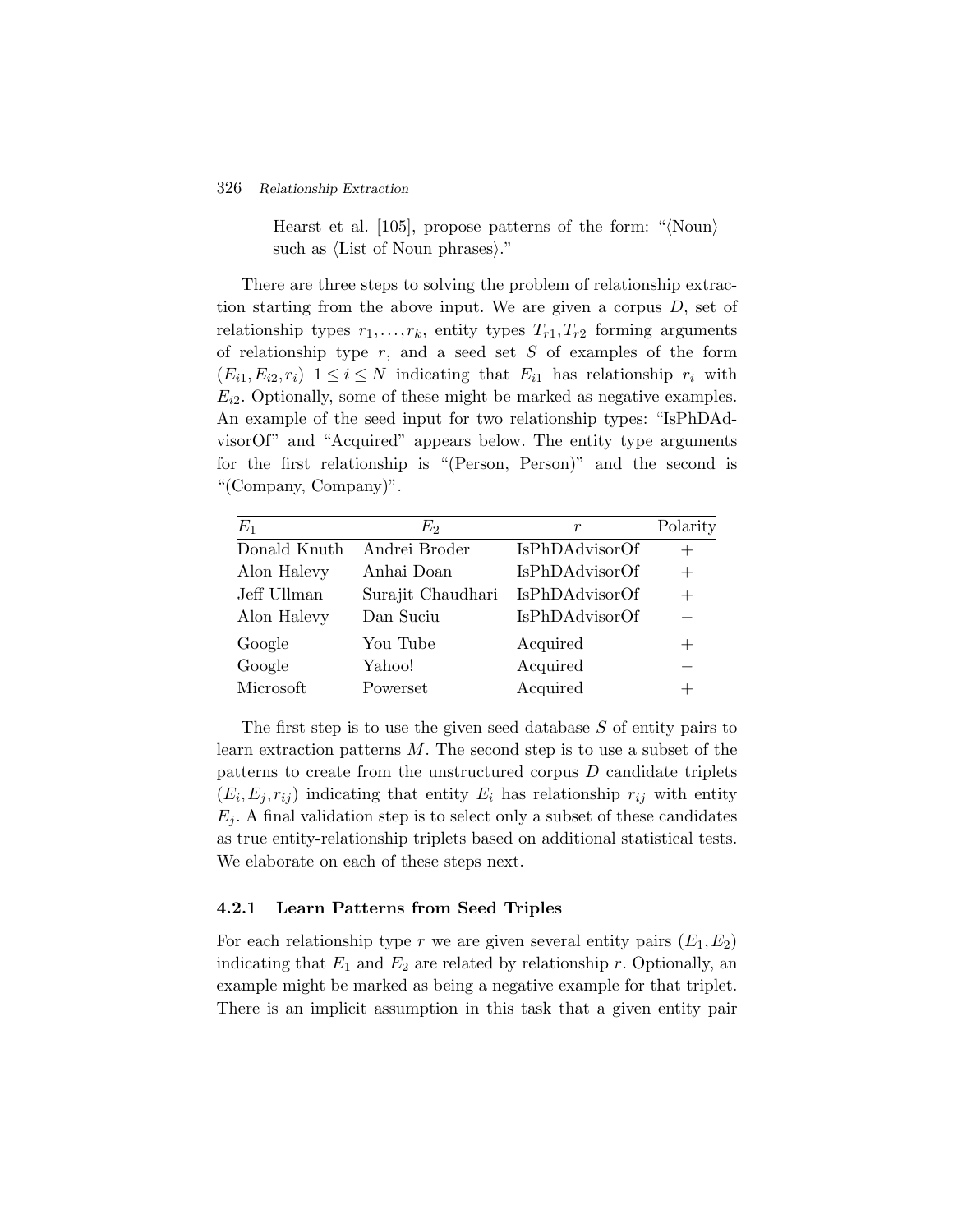cannot be in more than one relationship with each other. Therefore, all entity pairs of a relationship  $r$  can serve as negative examples for relationship of a different type  $r'$ . A special case is when there is only one relationship type and there are no negative examples for that type. We do not consider this case and refer the reader to [211] for a customized method of extracting high frequency patterns using only positive seed examples of one relationship type.

The learning of patterns proceeds in three steps that we elaborate next.

*Query Corpus to Find Sentences Containing an Entity Pair* : The first step in learning the patterns, is to query the corpus to find text snippets containing both the entities. Typically, a query of the form  $E_1$ NEAR  $E_2$ " is posed for each example triple of the form  $(E_1, E_2, r)$ . For example, the seed database above would give rise to seven queries of the form "Donald Knuth NEAR Andrei Broder", "Alon Halevy NEAR Anhai Doan", and so on. The NEAR predicate can be made more specific so as to retrieve only documents where the distance is less than a user-provided threshold [30, 211]. Most systems only consider text snippets that form a complete sentence. This yields for each entity pair  $(E_1,E_2)$  a bag of sentences  $s_1,s_2,\ldots,s_n$  such that both entities appear in the sentence. Lightweight linguistic processing on the sentence is used to filter away sentences where  $E_1$  and  $E_2$  do not match the stated entity types  $T_{r1}, T_{r2}$  of relationship r.

*Filter Sentences Supporting the Relationship*: Not all sentences containing the entity pair necessarily support the relationship type. For example, if we start with a seed triple (Donald Knuth, Andrei Broder, isPhDAdvisorOf) and get two sentences:

> Broder completed his doctoral thesis under the supervision of Donald Knuth The invited speakers for the conference are A. Broder, R. Karp, and D. Knuth.

then, only the first sentence is a positive example of the relationship. Automatic filtering of positive sentences is challenging because there is no labeled data to go by. Banko et al. [14] propose a simple heuristic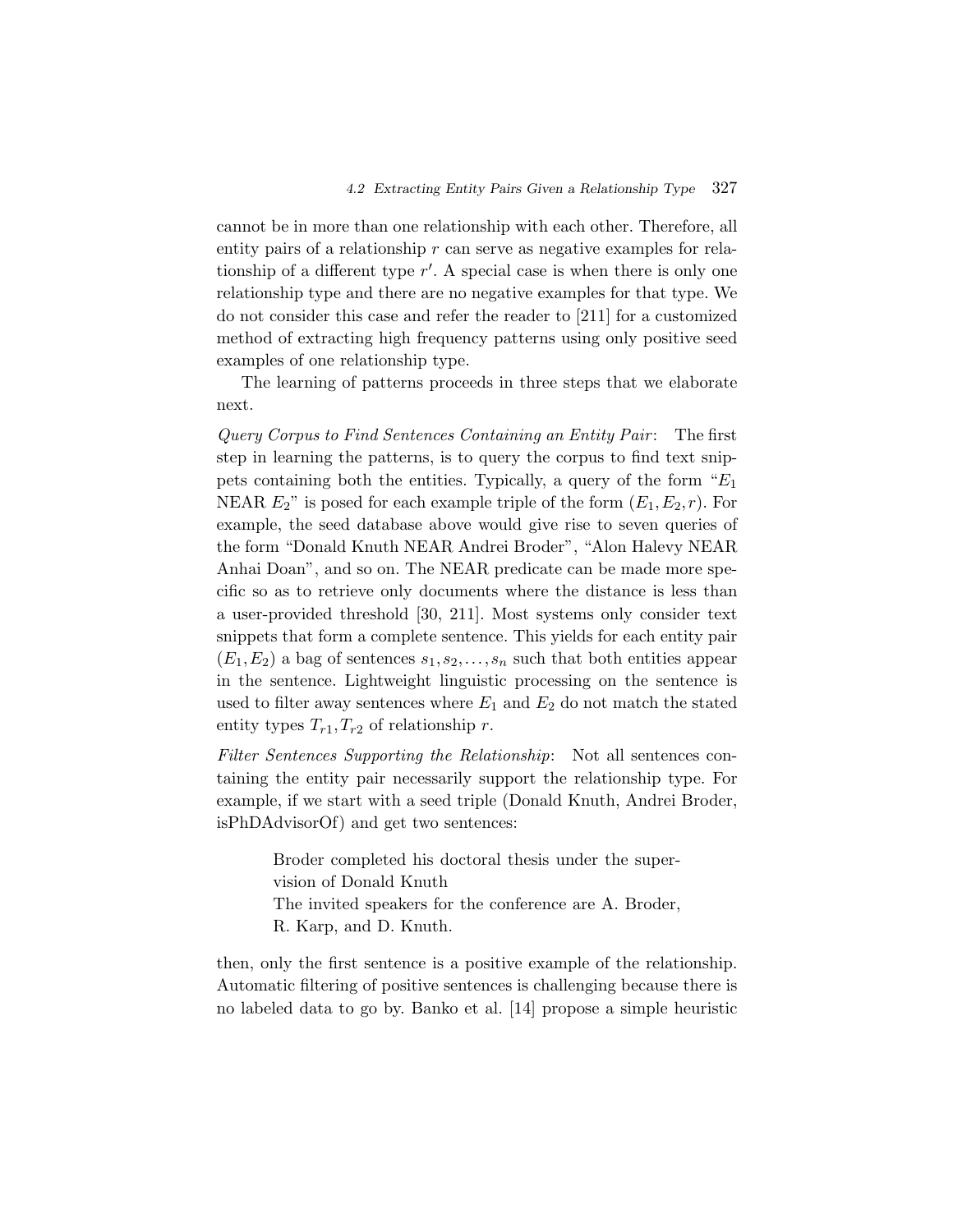for filtering based on dependency trees. They propose to first perform a dependency parse of the sentence and retain only those sentences as positive examples where the length of the dependency links between the occurrences of  $E_1$  and  $E_2$  in the sentence is no more than a certain length. This will not always work. In the two sentences above, the "and" in the second sentence makes "Knuth" directly connected to "Broder".

*Learn Patterns from Entity Pairs and Sentences*: Now the learning problem reduces to that of Section 4.1 where we have labeled data in the form of a set of sentences with marked entity pairs and a named relationship type between the pair. We can then formulate it as a standard classification problem where given an entity pair marked in a sentence, we need to predict the relationship between the two entities. There are two practical problems to training a model by treating each sentence as an independent training example.

First, in spite of the filtering there is no guarantee that all sentences are indeed positive examples for the relationship of interest. To address this problem, Bunescu and Mooney [30] explored the possibility of casting this as a multi-instance learning problem. In multi-instance learning, each positive example is associated with a bag of instances where at least one of them is guaranteed to be positive but it is not known which one. However, they obtained better results by treating each sentence as an independent training instance and invoking a high performing classifier such as an SVM.

A second difference from the setup in Section 4.1 is that typically for each entity pair, say (Alon Halevy, Anhai Doan) many sentences will contain that pair of entities. When the set of seed pairs in the database is small, the classifier might include features that are specific to particular entity pairs. For example, words like "Schema", "Integration" might surface as significant features because they appear in many positive sentences corresponding to Alon Halevy, Anhai Doan, isPhDAdvisorOf. But, these features do not generalize for the "isPhDAdvisorOf" relationship prediction task. Bunescu and Mooney [30] propose to solve this problem by down-weighting terms that have a strong correlation with the words in the entity pair.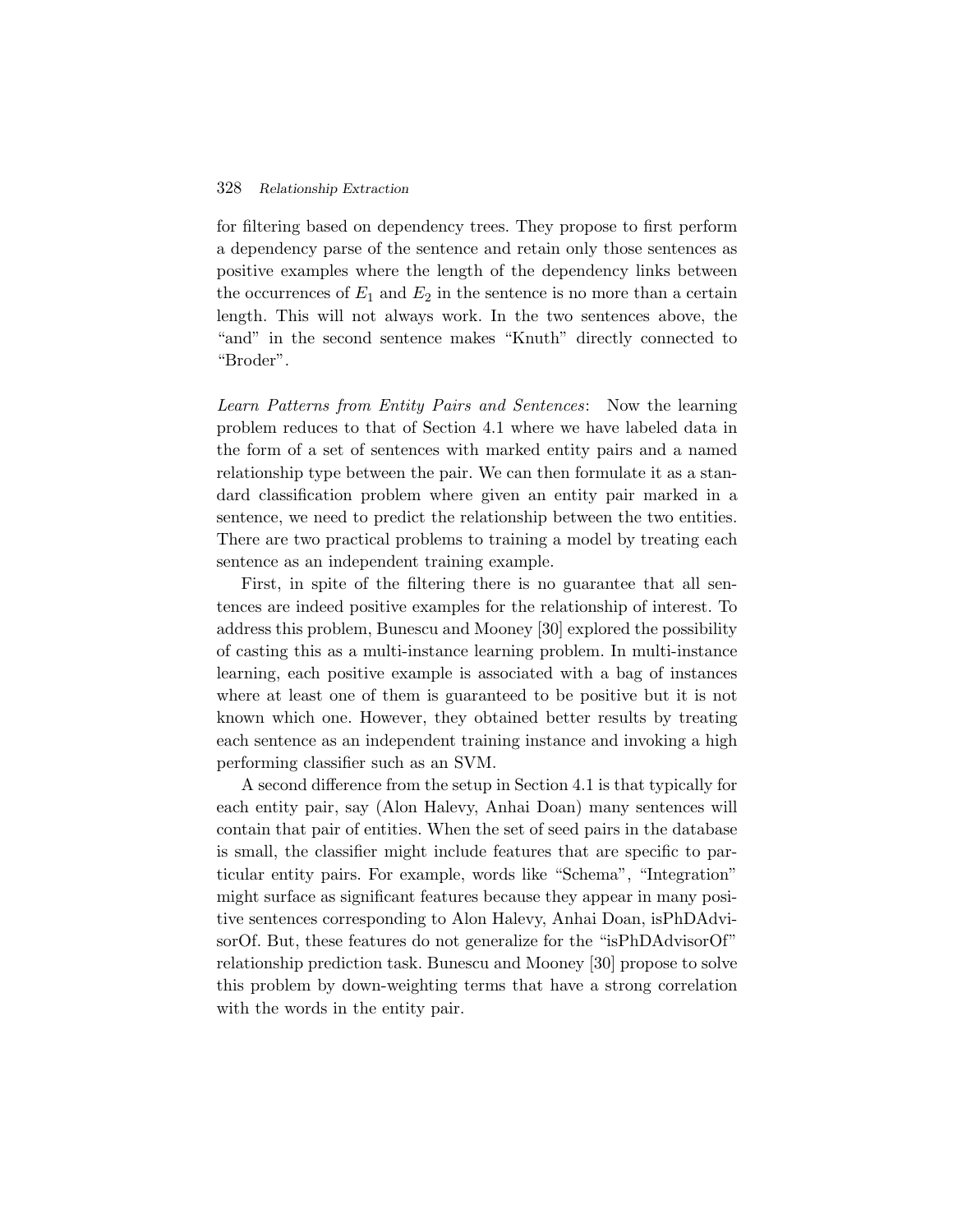## **4.2.2 Extract Candidate Entity Pairs**

Now we get to the actual task of finding all entity pairs in the corpus D that support the given relationship types. Let  $M$  denote the relationship extraction model learnt in the previous section. This model takes as input a sentence **x** and two entities in it  $E_1$  and  $E_2$  and predicts the relationship type between  $E_1$  and  $E_2$ . So, a straightforward method to find all entities in  $D$  is to make a sequential pass over  $D$ , for each sentence find if it contains two entities of types  $T_{r1}$  and  $T_{r2}$  for each relationship type r, and if yes, invoke model  $\mathcal M$  to get the right prediction. This approach would work for small to medium sized collections such as Wikipedia, or if an enterprise like a large search engine chooses to integrate relationship extraction as a part of its processing pipeline of during offline crawling.

When a sequential scan is not feasible but an index on the corpus exists, it makes sense to retrieve only relevant sentences based on keyword search patterns, and apply  $\mathcal M$  on the fetched subset. The problem of finding the sequence of queries so as to provide the right tradeoff of cost, recall, and precision raises interesting research challenges particularly in webscale corpora with all its attendant noise and redundancy. Existing methods are of two types.

*Pattern-based*: The first type depend on a set of manually coded phrase patterns that match sentences which contain the relationships. For example, Is–a–E relationships where E is an entity type are extracted by phrase searches of the form "E such as", "or other E", "such E as", "E like" and so on  $[86, 105, 211]$ . Hearst et al.  $[105]$  first proposed patterns of the form: " $\langle Noun \rangle$  such as  $\langle List$  of Noun phrases)." These patterns have since been enriched and deployed in projects like KnowITAll project [86] for extracting instances of a given type from the web. For part-of relationships, patterns like "Y's X" and "X of the Y" have been proposed in [18]. Similarly, it is easy for a human expert to provide patterns of the form "PhD under supervision", "PhD NEAR Advisor" for collecting instances of "isPhDAdvisorOf" relationship.

*Keyword-based*: The second type depend on keyword matches to perform subject-level filtering of documents. For example, filters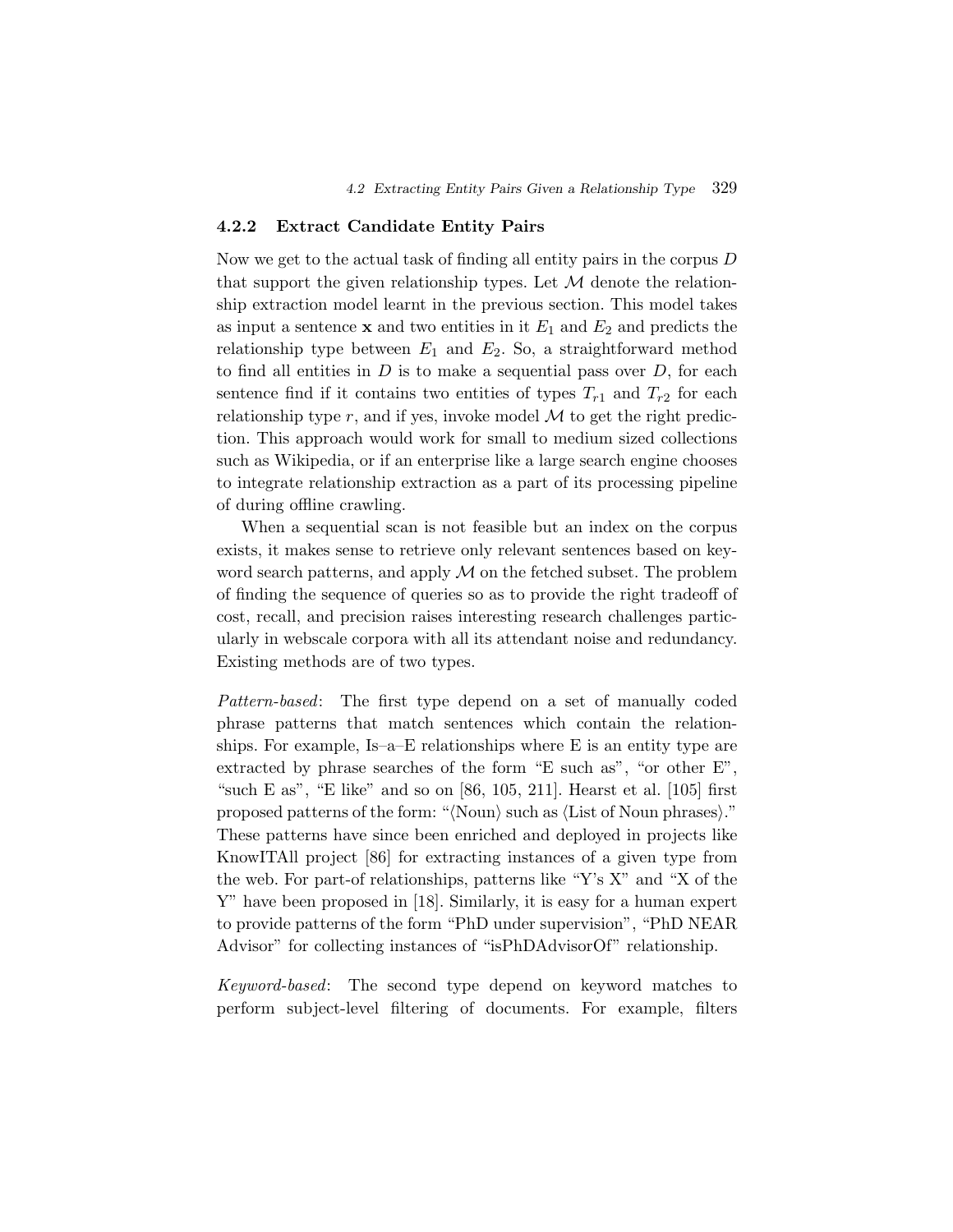on keywords "vaccine" and "cure" are used to subset documents containing disease outbreaks in [99]. This raises questions about selecting the right sequence of words to ensure that the result of each successive query provides the largest set of relevant documents containing entities not already present in the database. Agichtein and Gravano [2, 5] give an iterative solution to the problem. The basic premise of the method is that documents that contain relevant entities are implicitly linked by shared keywords. Therefore, by starting from a seed set of entities, it is possible to fetch, using keyword searches alone, all documents that contain relevant relationships. The problem is broadly applicable even for generic information retrieval queries. Flake et al. [94] and others in the IR community have addressed the problem of generating a sequence of keywords based on a user's feedback on relevant and irrelevant documents. The main difference with the IR setting is in the notion of relevance of a document. In extraction, relevance is defined based on whether an entity was found in a newly fetched page. In IR, relevance is judged by a user providing feedback.

#### **4.2.3 Validate Extracted Relationships**

The lack of proper training data often results in high error rates in extractions of the previous step. Many systems deploy an additional validation phase that depends on more expensive aggregate statistics on the entire corpus to prune away candidates with low support. For large corpora such as the web, the same relationship instance will be extracted from many different sentences, typically coming from many independent sources. The number of occurrences of a relationship can therefore be used to derive a probability that the given extraction is correct as proposed in [82]. We elaborate on how such probabilities are calculated in Section 5.4.3. Even when a particular relationship instance is rare, the contextual pattern in which it occurs is likely to be frequent and these can be exploited to extract only high confidence relationships [83]. An alternative method is proposed in [182] based on the observation that a major cause of error in relationship extraction is errors in marking the boundaries of entities. They correct this error under the premise that the entity with the correct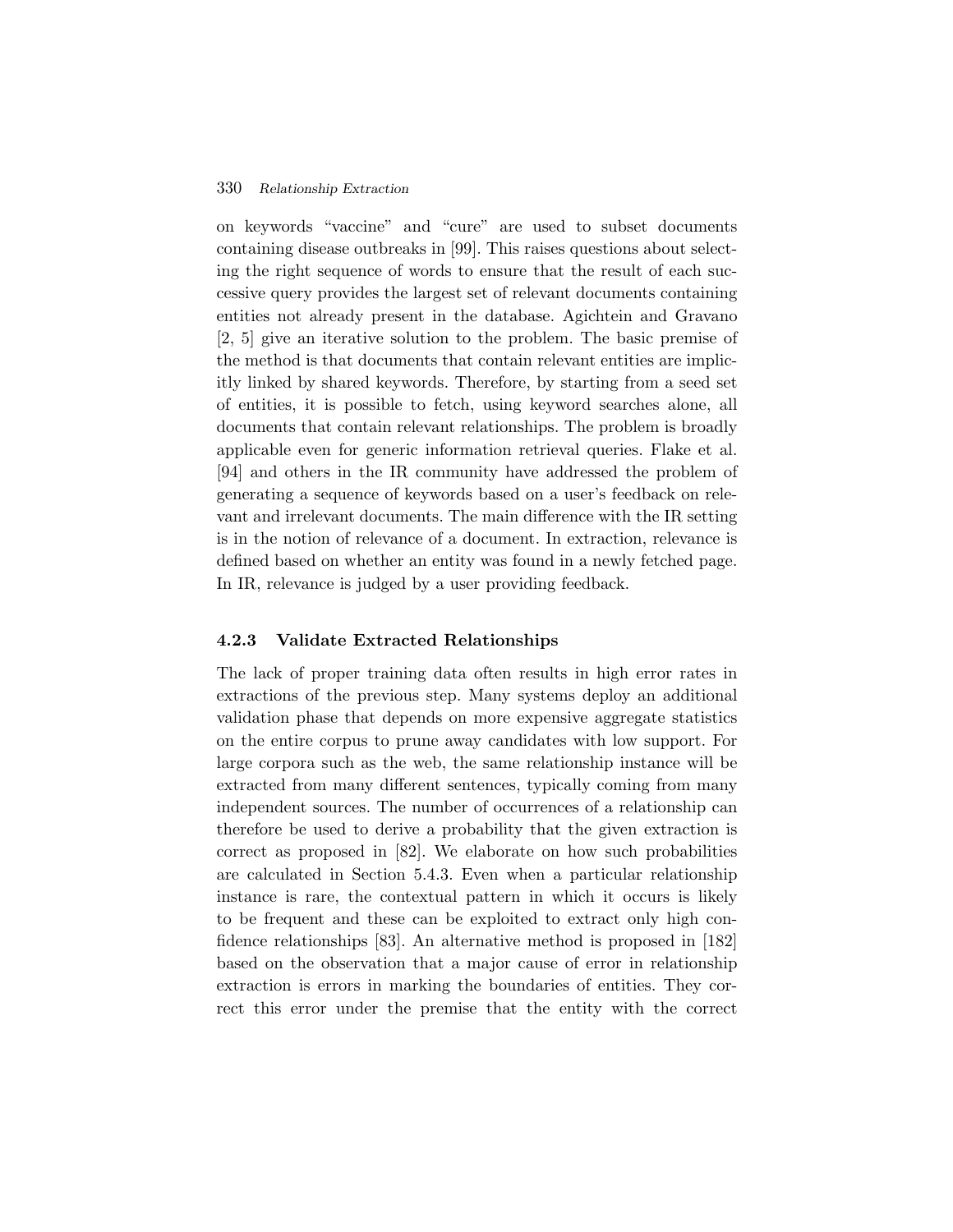boundary will be significantly more frequent than either its subset or superset.

## **Summary**

In this section, we covered the problem of relationship extraction under two settings. The first setting is where we needed to classify the types of relationships that exist between entities that are already marked in an unstructured text. We presented feature-based and kernel-based methods for combining clues from diverse structures such as the word sequence, parse tree, and dependency graph for the classification task. For this part, we assumed that the training data consists of a document collection with labeled relationship types between entity pairs. The second setting is where we needed to find entity pairs in a corpus that exhibit a given set of relationship types. In this setting, we do not have labeled unstructured data, just a seed database of entity pairs exhibiting the relationships. We discussed a number of techniques for creating a relationship extraction model by bootstrapping from such seed databases. We then discussed how a pre-existing index can be used to filter only relevant subsets likely to exhibit the relationship.

In spite of the extensive research on the topic, relationship extraction is by no means a solved problem. The accuracy values still range in the neighborhood of 50%–70% even in closed benchmark datasets such as ACE. In open domains like the web the state-of-the-art systems still involve a lot of special case handling that cannot easily be described as principled, portable approaches.

## **Further Readings**

In this section, we concentrated on the extraction of binary relationship. A natural extension is to the extraction of records involving multi-way relationships. Record extraction is significantly more complicated since binary relations are assumed to be at sentence level, whereas multiway relationships span sentences. On natural language text this makes it necessary to perform cross sentence analysis involving co-reference resolution and discourse analysis. We refer the reader to [148, 218] for existing work on this topic.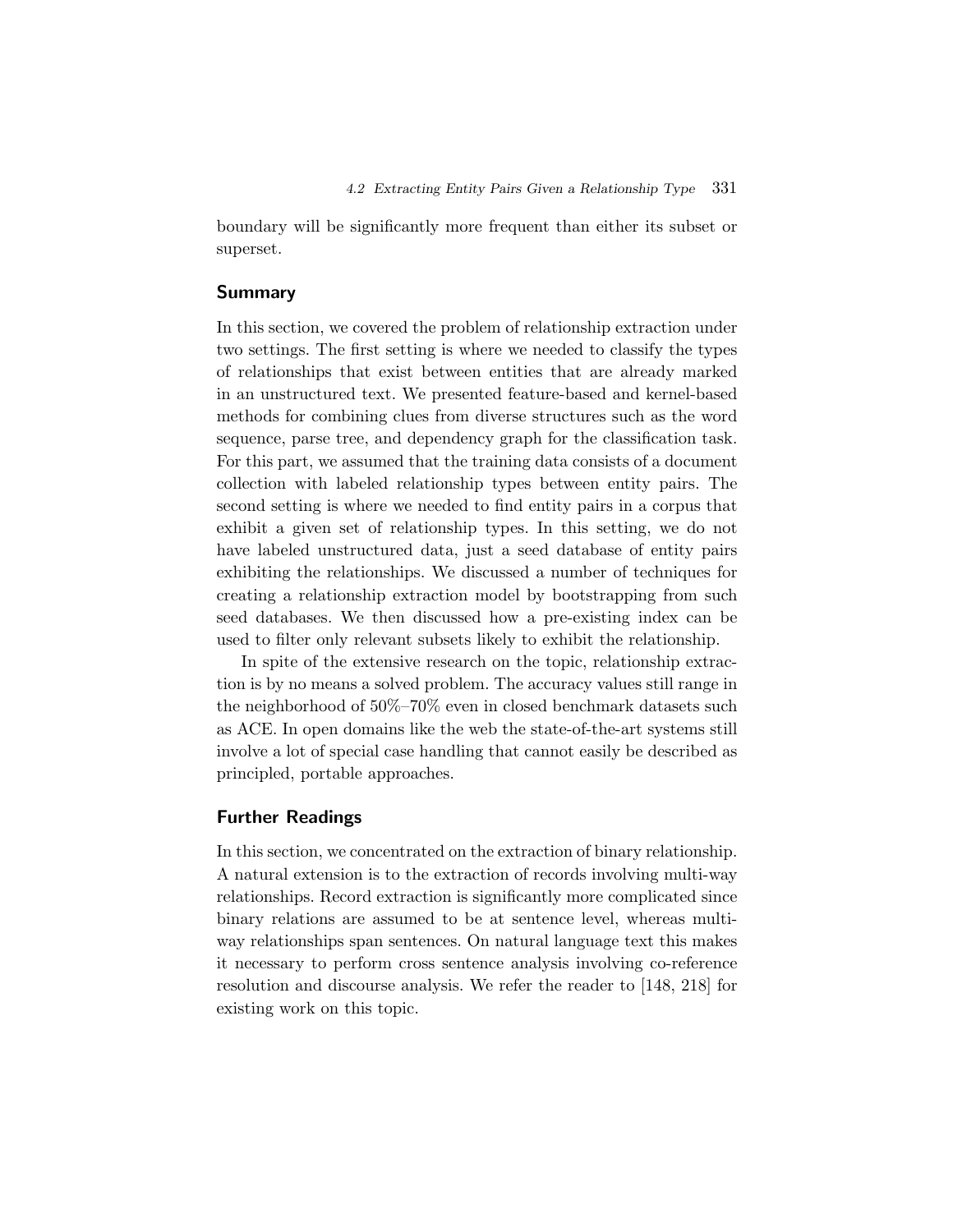We assumed here that the set of relationship types is known in advance. As extractions systems start getting deployed in more openended settings, for example, the web and Wikipedia, it is not possible to define the set of relationships in advance. Instead, a part of the extraction process is automatically discovering relevant relationship types. Early work on automatic relationship discovery appears in [14, 39, 192, 211].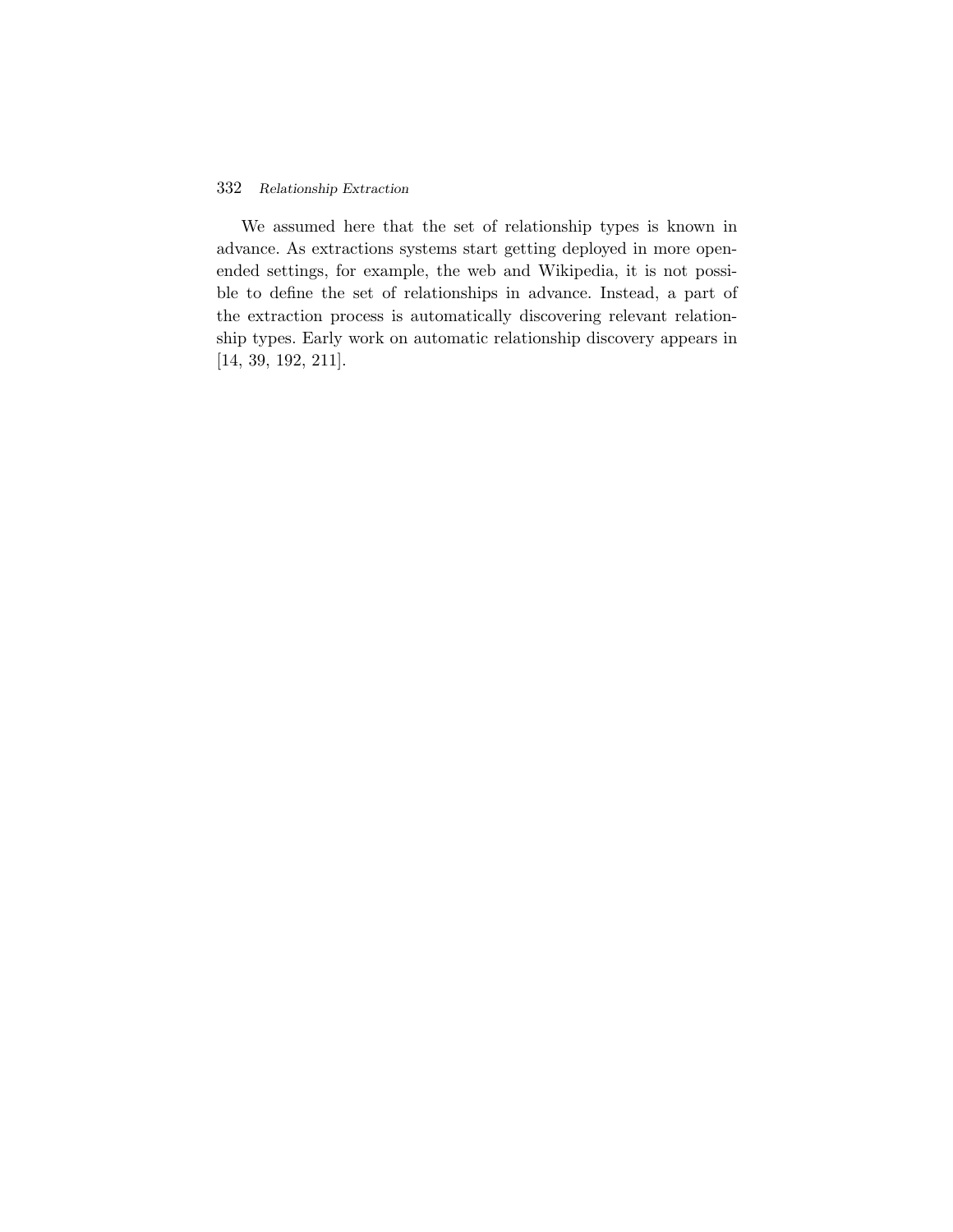# **5**

# **Management of Information Extraction Systems**

In the previous sections we presented a number of different models and algorithms for various kinds of extraction tasks. Real-life deployment of these extraction techniques in the context of an operational system raises many practical engineering, performance, and usability issues: How scalable are these techniques? How to integrate the structures extracted with existing data? Since extractions are not guaranteed to be error-free, how does the storage and querying model adapt to erroneous sources? As the unstructured source evolves, how does the extraction model detect the change and adapt to it?

We devote this section to addressing these issues. We first discuss performance-related issues in Section 5.1 which includes topics like the design and use of indices to filter relevant unstructured sources, efficient lookup of large structured databases during entity extraction and optimization of extraction pipelines.

Next, in Section 5.2 we discuss issues related to handling dynamically changing unstructured sources. We discuss techniques for optimizing the incremental process of extraction, detecting when data drift causes extractors to fail, and repairing extractors to work with the modified data.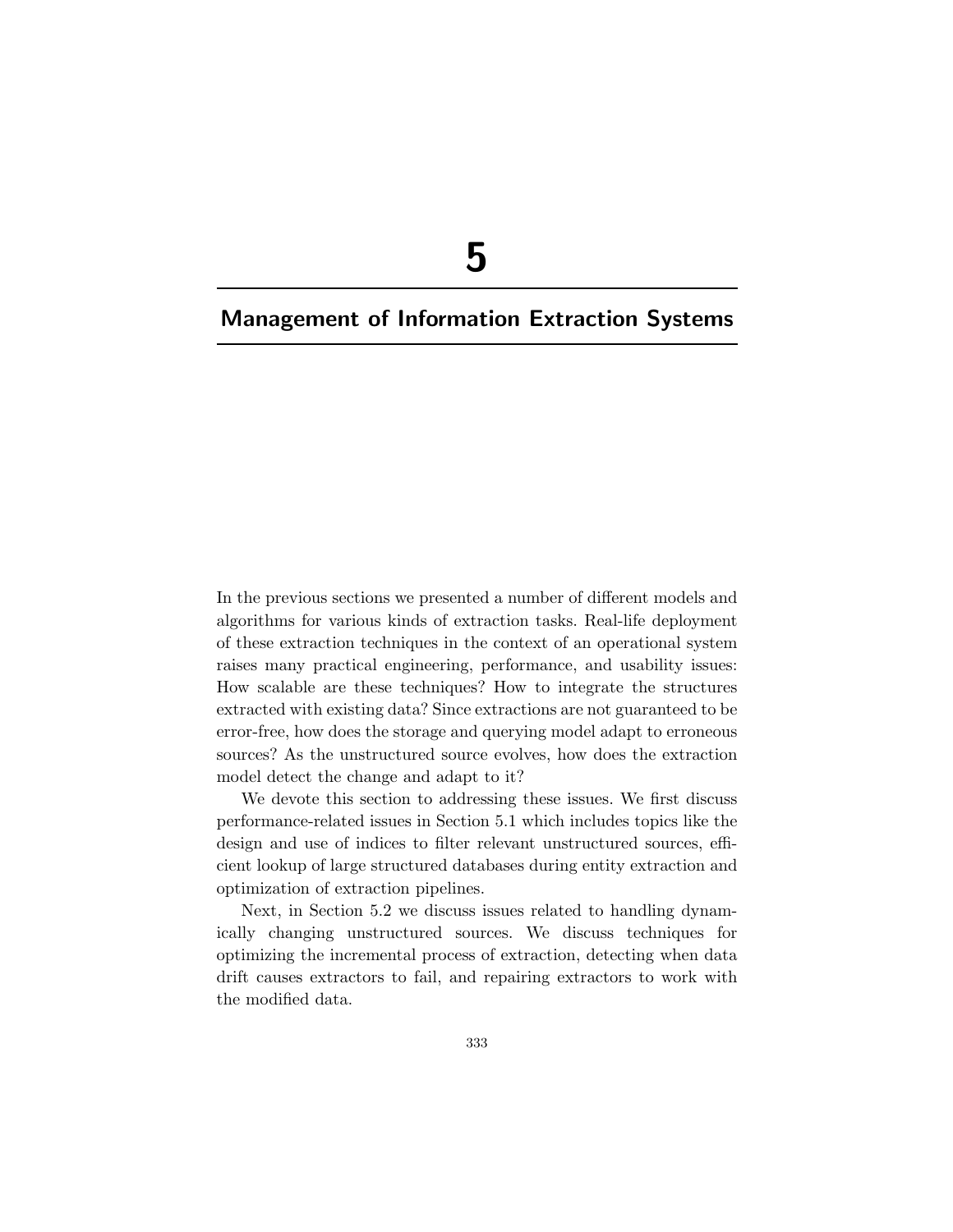In Section 5.3, we discuss issues related to the integration of extracted entities with existing entities in the database and with repeated occurrences of that entity in the unstructured source. This is a challenging problem that has been extensively researched under various names like deduplication, coreference resolution, record linkage and so on.

In Section 5.4, we review techniques for managing errors that arise in the extraction process. There is much interest in the management of imprecise data, however the imprecision of information extraction models raises its own set of challenges. It is not obvious how to assign numerical confidence values with each extraction and choose an efficient imprecise data model for storing extraction results.

# **5.1 Performance Optimization**

While many extraction systems have been in operation both commercially and as research prototypes, published research addressing the various performance aspects of extraction is only starting to appear.

Extraction systems can be deployed in two modes. In one mode the unstructured source is naturally available, for example in closed systems like a data warehouse or a complaint processing center. In the second mode, the unstructured source is open-ended and large, like the web, and a part of the extraction process is also selecting the relevant subset of documents. Typically, in the first mode the user is interested in annotating all occurrences of the entities/relationships in the unstructured source, whereas in the second mode, the user's interest is in creating a repository of structured entities. Therefore, only documents that are likely to contain new entities need to be processed. We consider optimizations that have been proposed for making such selections efficient in Section 5.1.1.

This is followed by a phase of within document filtering where we zoom to the right sections of the document. For example, in a citation system it is necessary to design quick tests to locate the paper headers and reference sections of papers. Existing solutions here are domainspecific, and we do not have anything general-purpose to discuss.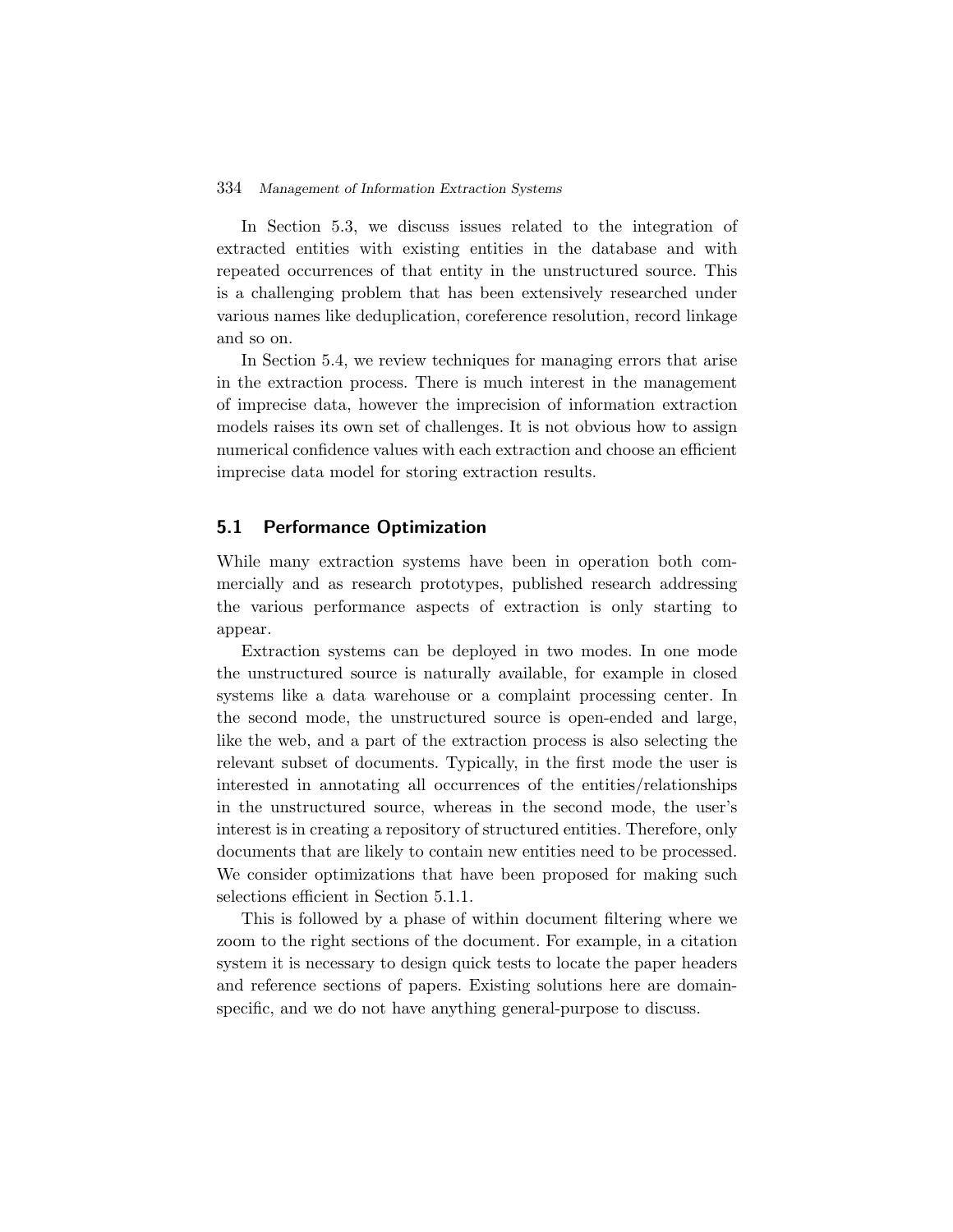# *5.1 Performance Optimization* 335

Finally, on selected subset of documents the extractors are deployed. Most extraction algorithms scale linearly with the length of the input. Even so, there is a need to optimize their performance because the pre-processing and feature generation steps tend to be expensive. Existing pattern-based extraction systems are almost always CPU-bound; I/O figures only when finding matches to existing database of entities. Both rule-based and statistical methods depend on features of the text for recognizing entities and relationships. Features have varying costs of evaluations. Some of these, for example if a word is capitalized, are cheap to evaluate, whereas others, for example that check whether a span has a large match to a database of entities, are expensive. In Section 5.1.2, we present techniques for efficiently evaluating such expensive matches on large databases. In Section 5.1.3, we present optimizations that apply during extractions that depend on a mixture of cheap and expensive features.

# **5.1.1 Document Selection Strategies**

When the source is really large, there is no alternative to manually restricting the set through a list of addresses or address domains. For example, DBLife [78] uses a listing of URLs pointing to database researchers' homepages, conference web sites, and mailing lists like DBWorld. When such manual subsetting is not possible, there is a need for additional levels of pruning and two solutions have been proposed. The first one, applicable only for hyperlinked sources is to perform some form of focused crawling [47]. The second option is exploiting pre-existing indices on the unstructured source to fetch only the documents of interest. This raises issues on how to search the index and how to design appropriate indices for extraction that we discuss in the later part of this section. Even after a document is fetched, the cost of running the full-fledged extraction algorithm on the entire document is often expensive. It might be possible to design more sophisticated tests, such as a statistical whole-document classifier as a second-level filter of relevance [2].

In general, there is an interesting trade off between recall and time among these three options of selecting documents: focused crawling,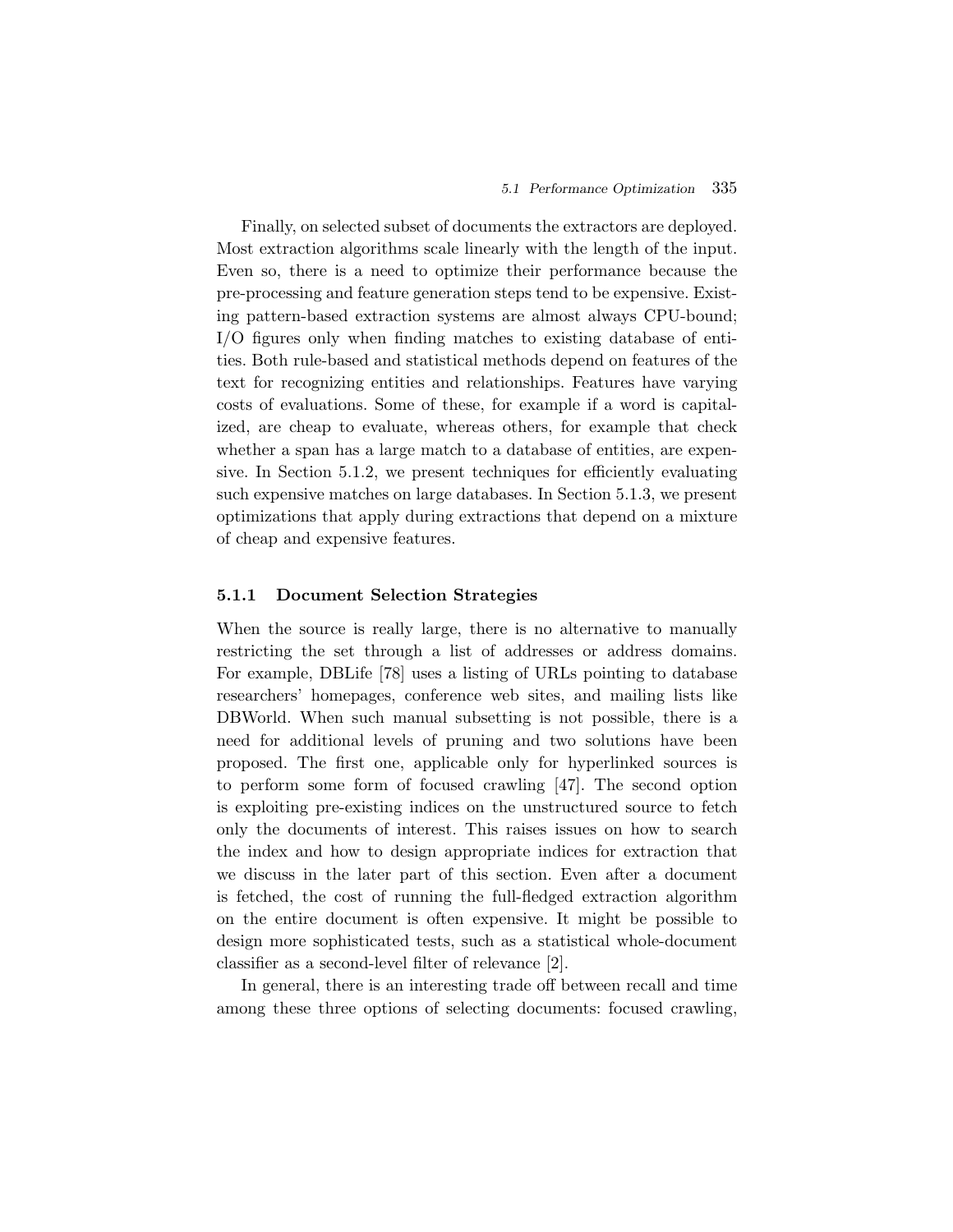searching via keywords, and filtering documents after fetching them using a classifier. This is captured as an optimization problem in [110]. One of the contributions of the work is providing a detailed estimation procedure for recall and running time of various options.

*Index Search Techniques*: Depending on the richness of the index, queries can be of two types: standard IR-style keyword queries and pattern queries for entity-level filtering.

The keyword mode of access is typically used to perform only a crude subject-level filtering of documents. For example, filters on keywords "vaccine" and "cure" are used to subset documents containing disease outbreaks in [99]. More discussion of this topic appears in the context of relationship extraction in Section 4.2.2.

Pattern queries offer a finer grained filtering of only the entities of interest from the corpus. As we saw in earlier sections, entity recognition is more often driven by patterns capturing orthographic properties of text than keywords. For example, to retrieve mentions of person names in an indexed document collection, it is not possible to depend on keyword queries alone. Regular expression queries such as "[Mr.| Dr. | Mrs.] Initial Dot Capitalized Word" could be more useful. Similarly, the pattern query "Thomas w+ Edison" will be more useful to extract the middle name of Thomas Edison instead of the IR query "Thomas NEAR Edison." Specialized indices and search algorithms are needed to support pattern-level queries, particularly if they are to support character-level pattern queries such as "<a href=.\* ˙mp3>".

Some strategies for searching an inverted index with regular expressions are proposed in [58, 172]. An interesting challenge is deploying an index to retrieve entities for statistical models. An example of such an index for extracting entity names using patterns involving various features like part of speech tags, or orthographic patterns appears in [37].

*Index Design for Efficient Extraction*: The use of indices in filtering for information extraction, raises many engineering questions, which have not been sufficiently addressed. In general, the index should provide efficient support for proximity queries, regular expression patterns, and allow efficient storage of tags like POS, phrase tags, common entity tags like person and company names, and tags from standard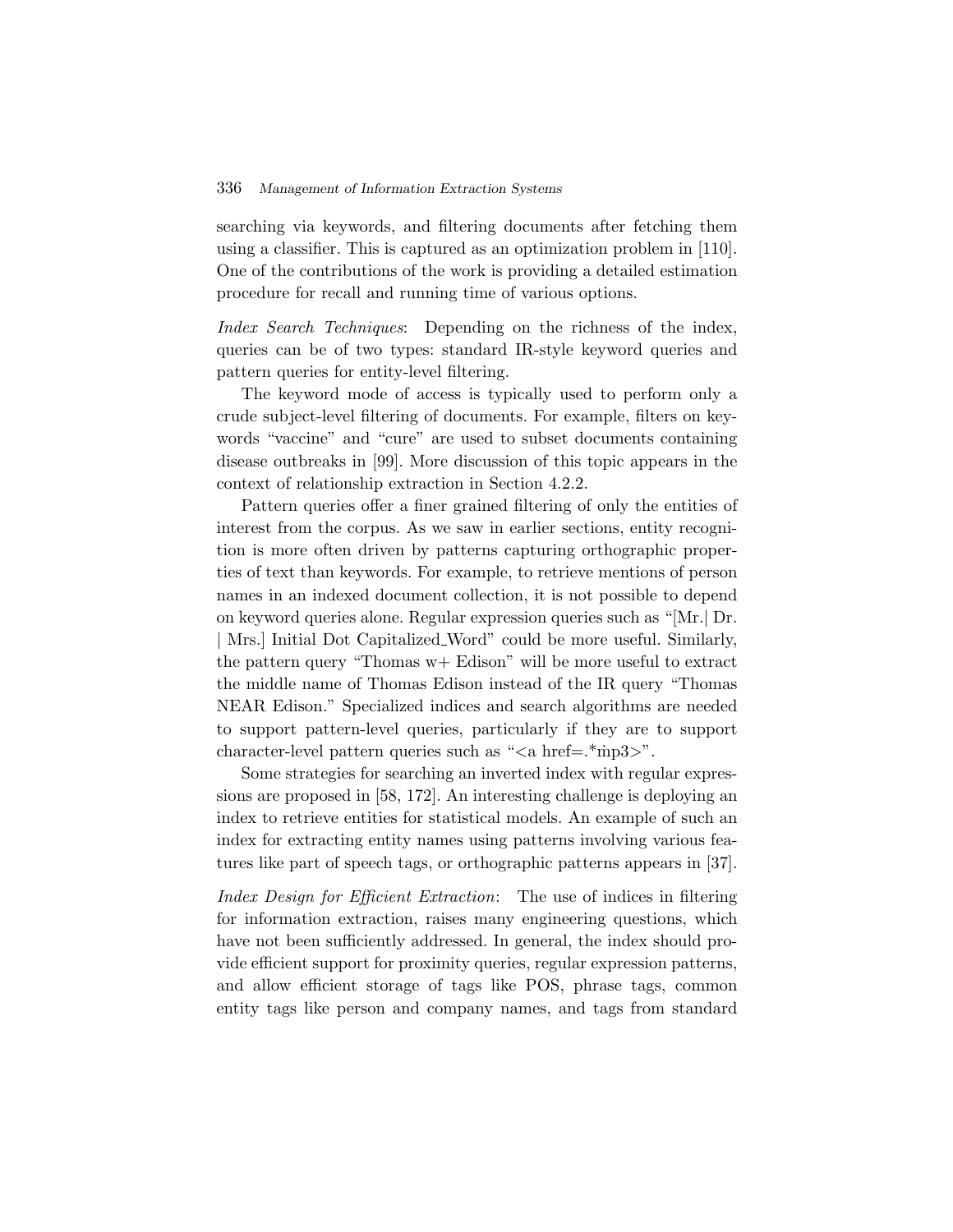ontologies such as WordNet [180]. Cafarella and Etzioni [38], for example, suggest that the standard inverted index for keyword searches be augmented to neighborhood tag information along with each (document, position) entry in an inverted list. While this makes it efficient to answer queries of the form "cities such as NP", the storage overhead is huge. Chakrabarti et al. [48] discuss how to efficiently search an index where the query contains tags coming from a hierarchy. It also addresses workload-driven strategies for selecting the subset of tags in a hierarchy that should be directly indexed, instead of being computed at query time by ORing inverted lists of tags below it.

In order to efficiently support queries involving regular expressions at the level of characters, it will be necessary to go beyond existing word-level inverted indices. Two options are suffix trees and  $q$ -gram indices. Suffix trees are the classical solution for pattern search queries but they are too space intensive, and are not a scalable option for large amounts of data. Inverted indices are the *de facto* choice for large scale keyword searches. One option to support character-level searches on inverted indices it to index  $q$ -grams, and possibly variable length q-grams as explored in [117].

# **5.1.2 Efficient Querying of Entity Databases for Extraction**

As we discussed in Sections 2 and 3, a valuable feature to an entity extraction system is the degree of similarity of a candidate entity to an existing entity database. For example, for extracting book titles from Blogs, a very strong clue is provided by a close match with a book title in a database of published books. However, in order to be able to use these features we have to find the similarity of each possible text span in the unstructured source to the database of entities. This is an expensive operation that needs to be optimized separately from other generic pattern matching operations [49, 179, 190]. Since extraction decisions depend on a diverse set of patterns, only one of which could be the degree of match with an existing database, in general one needs to find match values for each possible span in an input document. Also, it is meaningless to look for exact match between an input unstructured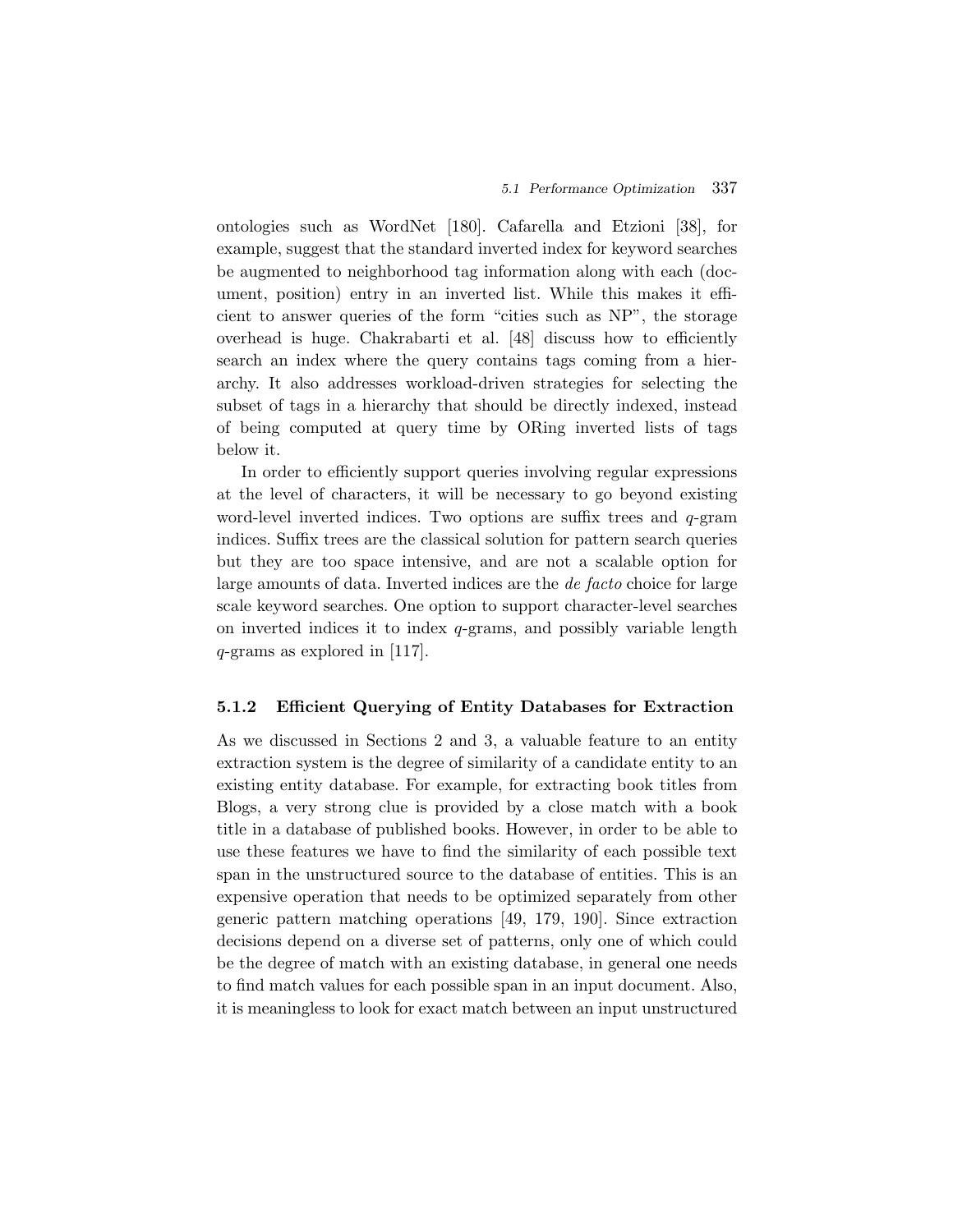source and an entity database given that slight mismatch in forms is inevitable in real-data.

We formalize the problem as follows: We are given an input token sequence **x** and a large database of entities D. Our goal is to find each possible segment in  $\bf{x}$  whose similarity to an entry in  $\bf{D}$  is greater than a threshold  $\epsilon$ . We call this the Batch-Top-K search problem. We concentrate on the TF–IDF similarity score, which has been found to be highly effective in text searches. The TF–IDF similarity between two text records  $r_1$  and  $r_2$  is defined as follows:

TF-IDF(r<sub>1</sub>,r<sub>2</sub>) = 
$$
\sum_{t \in r_1 \cap r_2} V(t, r_1) V(t, r_2)
$$
(5.1)  

$$
V(t,r) = \frac{V'(t,r)}{\sum_{t' \in r} V'(t',r)^2}
$$
  

$$
V'(t,r) = \log(\text{TF}(t,r) + 1) \log(\text{IDF}(t)).
$$

In the above, the IDF term makes the weight of a token inversely proportional to its frequency in the database and the TF term makes it proportional to its frequency in the record. Intuitively, this assigns low scores to frequent tokens (stop-tokens) and high scores to rare tokens.

The basic Top-K search problem with the TF–IDF similarity measure is extensively researched [51, 88, 204, 219] in the information retrieval and database literature. Thus, a simple mechanism of solving our Batch-Top-K problem is to invoke the basic Top-K algorithm for each segment in the input sequence. However, since segments have overlapping tokens there is scope for significant gains by batching their computations. The state-of-the-art Top-K algorithms are highly optimized to balance the number of tidlist<sup>1</sup> fetches with record fetches via lower and upper bound score estimates. Utilizing these optimizations along with effectively sharing the partial and final results of one sub-query in the evaluation of another is a challenging problem. Chandel et al. [49] present an algorithm for optimizing such evaluations and report significant runtime reductions by designing special purpose index lookups for entity extraction tasks.

<sup>1</sup> Tidlist refers to list of tuple-ids containing a given token. This is analogous to document-id list in an inverted-word index used in IR applications.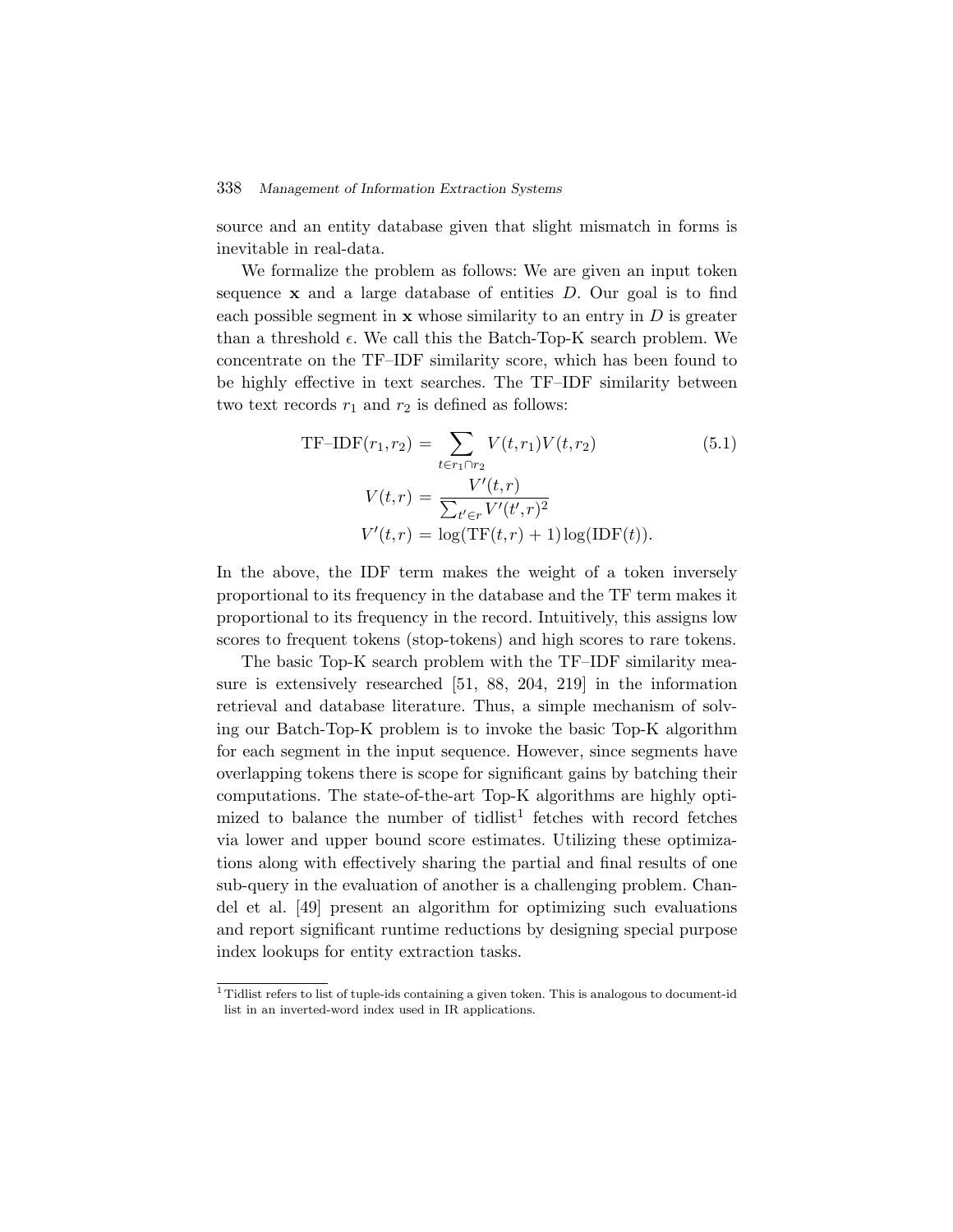# **5.1.3 Optimizations for Patterns of Variable Cost**

Patterns that depend only on the surface properties of a text span are cheaper than patterns that require external resources like match with a database, or expensive operations like inferring the part of speech of tokens in the span. In rule-based systems where a rule contains a conjunction of such patterns, it is possible to use tricks from expensive predicate evaluation in relational systems to reorder predicates based on the selectivity and cost estimates of each pattern as suggested in [179, 190].

In statistical systems where hard predicates are missing, the steps required to minimize the evaluations of expensive patterns are more involved. Consider entity extraction based on a log-linear model where the score of assigning a particular entity label to a text span is a weighted sum of features of the span, a subset of which are expensive. Chandel et al. [49] show how to minimize the exact evaluations of the expensive features by exploiting cheap upper and lower bounds on the values of the expensive features.

In general, both for rule-based and statistical systems an interesting, unexplored problem is to design rules or models which explicitly account for the cost of evaluating features. The goal during training then becomes not just accuracy, but also cost minimization during model deployment. Many techniques exist for cost-based learning in the ML literature [80, 210, 221], but these have not been deployed on extraction models.

# **5.1.4 Optimization Frameworks: Relational Style**

Recently, relational engine style frameworks have been proposed for optimizing the evaluation of rule-based systems for entity and relationship extraction [179, 190]. In rule-based systems, a typical extraction consists of the following operations:

- Predicates that can be evaluated independently on text spans.
- Predicates on text spans that depend on expensive database lookups.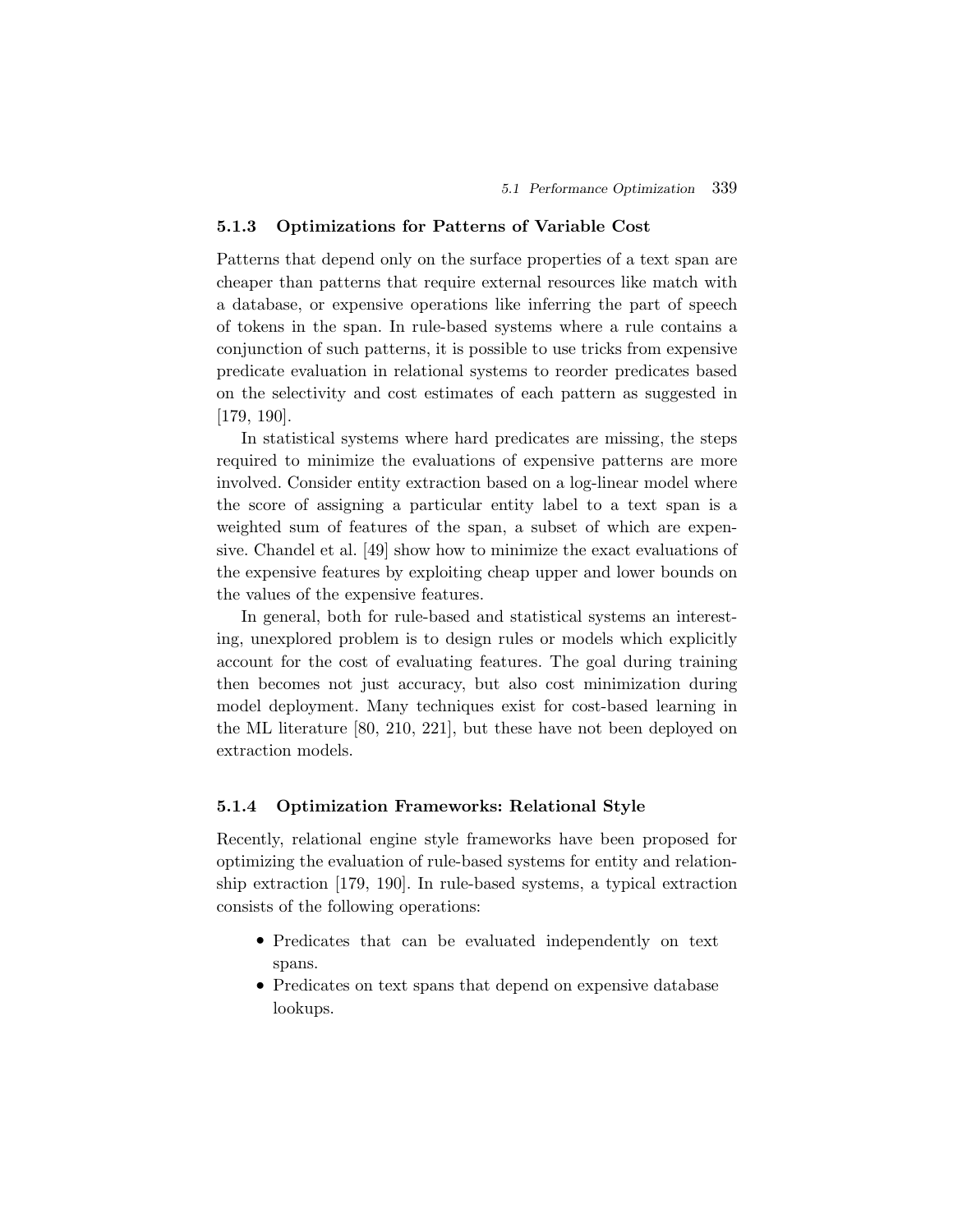• Predicates that involve two text spans. Typically, these are proximity predicates that control the gap between text spans that form different attributes of a single entity. For example, the title and abstract of a paper should not be separated by more than 10 words.

These operations can be cast as select and join predicates of varying costs operating over document streams. The order of evaluation of these predicates could have a big impact on running time. For example, the last operation could be viewed as a join over two streams of text spans: the first that extracts titles and the second that extracts abstracts. There are three options for evaluating it: find title spans first and then check if there is an abstract within 10 words to the right, find abstracts first and check if there is a title 10 words to the left, or independently find all title and abstract spans and join to retain pairs that satisfy the distance constraint. The selection of the right order can be cast as a relational plan selection problem when proper statistics of selectivity and running time is attached with each predicate as shown in [179, 190].

# **5.2 Handling Change**

In an operational setting where extractors are deployed repeatedly on changing sources, there is a scope for improving performance by reusing work from previous extractions on the same page. We discuss the limited work that exists on this topic in Section 5.2.1. A related issue with dynamic data is detecting when an extraction model, trained or manually tuned, no longer works on newly evolved pages. This issue has been addressed in the context of generating wrappers for web pages [56, 122, 128, 176]. In Section 5.2.2, we discuss one representative work in this area [128].

# **5.2.1 Incremental Extractions on Changing Sources**

An easy optimization, with clear scope for performance boost, is to run the extractor only on the changed portions of a page, instead of the entire page. The success of this optimization rests on being able to efficiently detect the regions of the page that have remained unchanged. This is a well-explored problem and there are standard tools like Unix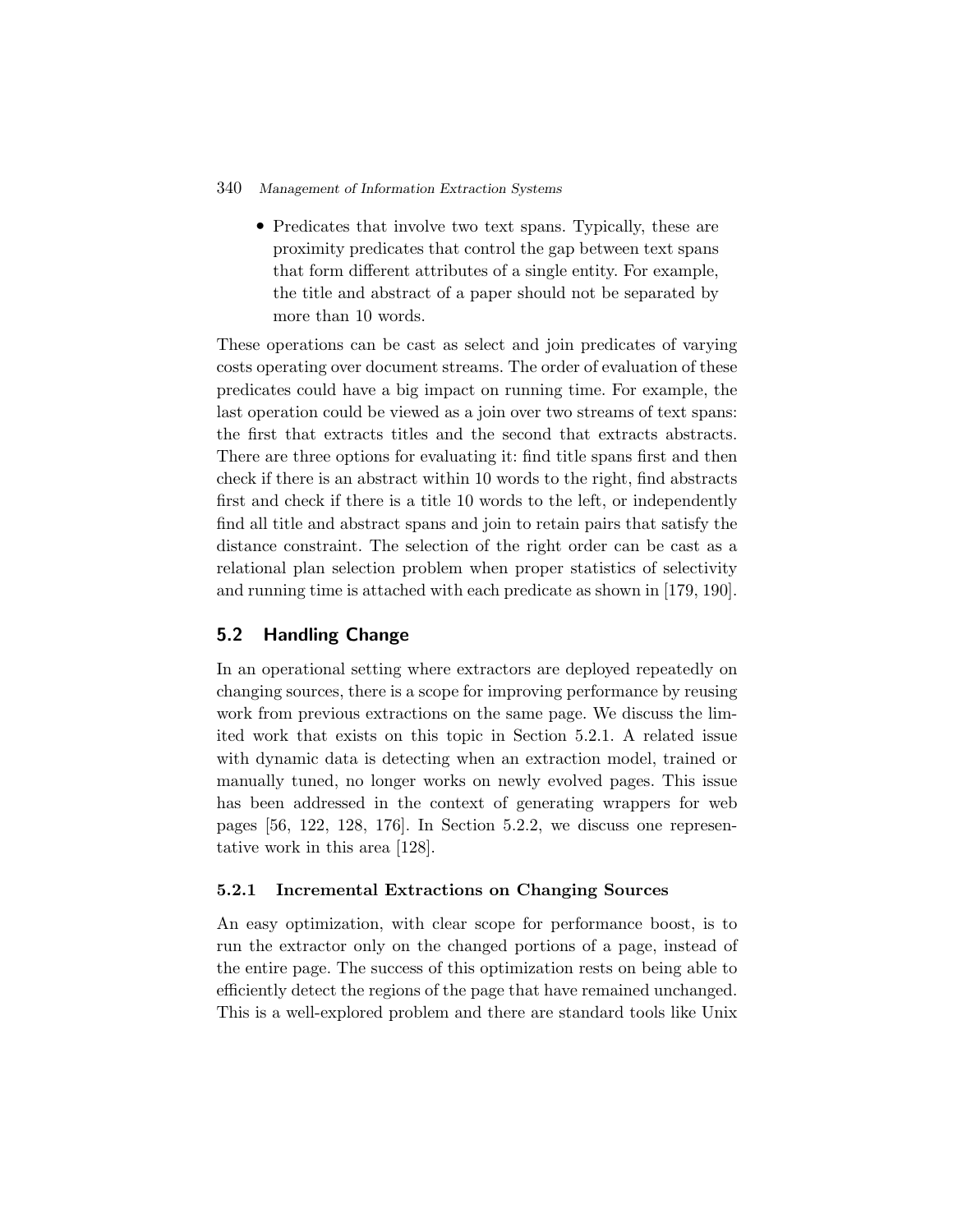Diff for flat documents. Formatted documents like web pages which follow hierarchical layouts present somewhat different issues. These have been explored in the context of fragment-level caching in [174, 175]. Specially for extraction, Chen et al. [53] evaluate the option of detecting regions of change using Unix diff and suffix trees. Their results show that both these options are comparable in reducing running time beyond running the extractor afresh.

### **5.2.2 Detecting When Extractors Fail on Evolving Data**

We discuss the method proposed in [128] on detecting when a set of pages have changed enough to cause an extractor to return incorrect results. The problem is challenging because we need to detect when the extractor fails even though the content of the source keeps changing. For example, consider an extractor for locating product names and price from an auctioning web site. The only change that we are interested in flagging is when the pattern used for extracting product names and price changes, not in any change of the content or layout of the page.

Let  $S$  be a set of documents on which an extractor  $E$  is known to produce correct structured data  $D$ . Let  $S'$  be the new version of the documents.  $S'$  might not contain necessarily the same set of pages as S, as some pages might have been deleted, and new pages might be added. Let  $D'$  be the data extracted by applying E on  $S'$ .

The first step is to derive from  $D$  a set of data characteristics  $\mathcal F$ that capture certain key generalizable properties of the data. With the change from S to S', recalculate the characteristics  $\mathcal{F}'$  of D'. The extractor E is declared to be wrong when  $\mathcal F$  and  $\mathcal F'$  differ drastically. We first describe how to calculate generalizable characteristics of a dataset so that we can detect if two datasets  $D$  and  $D'$  represent entities of the same type in spite of differences in their content. Next, we will describe how to quantify such differences.

*Defining Characteristic Patterns*: The main challenge in capturing a set of characteristics of  $D$  is that at the time we capture these characteristics we do not have any other reference dataset that could be used as a negative example. Most pattern learning algorithms require both positive and negative examples. In the absence of negative examples,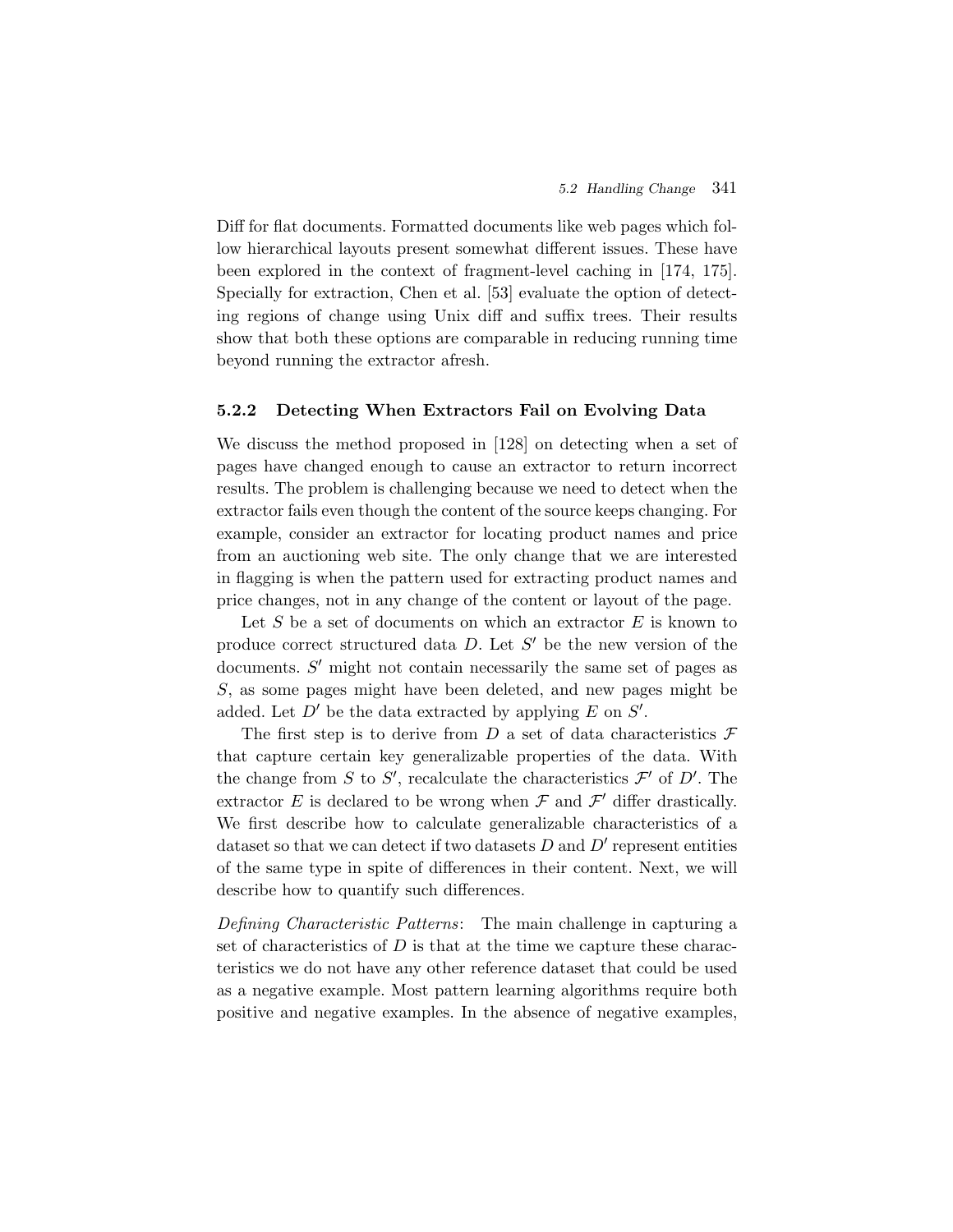one idea for ensuring generalizability is to ensure that the chosen data characteristics apply to a large number of instances in the dataset D. The algorithm, DataProg proposed in [128] captures data characteristics as a set of patterns where a pattern is selected only if its frequency is statistically significant vis-a-vis frequencies of subsets of the pattern. Another design decision in DataProg to avoid choosing very specific patterns is to define patterns over either the beginning or the end of the data records, instead of the entire record.

We repeat the toy example from [128] to illustrate the kind of patterns that DataProg finds. The dataset  $D$  is the list of the following five street addresses:

4676 Admiralty Way 10924 Pico Boulevard 512 Oak Street 2431 Main Street 5257 Adams Boulevard

and the two patterns that comprise the characterizing set  $\mathcal F$  of  $D$  are:

P1: Number UpperCaseWord Boulevard

P2: Number UpperCaseWord Street

The patterns  $P_1$  and  $P_2$  jointly cover four of the five addresses above. We do not include a pattern such as "Number UpperCaseWord Way" because that would cover too few addresses in this set and possibly would not generalize.

The algorithm for finding such patterns follows a top-down pattern growth procedure and we refer the reader to the paper [128] for its details.

*Detecting Significant Change*: Let  $P_1 \cdots P_m$  be m characteristic patterns discovered in the previous section. Let  $F_i$  be the total count of each pattern *i* in  $(D, S)$  and  $F'_i$  be the count in the modified version  $(D', S')$ . The distribution represented by  $F'_i$  is said to be statistically different from  $F_i$ , if the expected values  $e'_i$  of counts in  $(D', S')$  obtained by extrapolated from  $F_i$ , differs a lot from  $F'_i$ . The expected value  $e'_i = F_i \frac{N'}{N}$ , where N' is the size of S' and N is the size of S. The check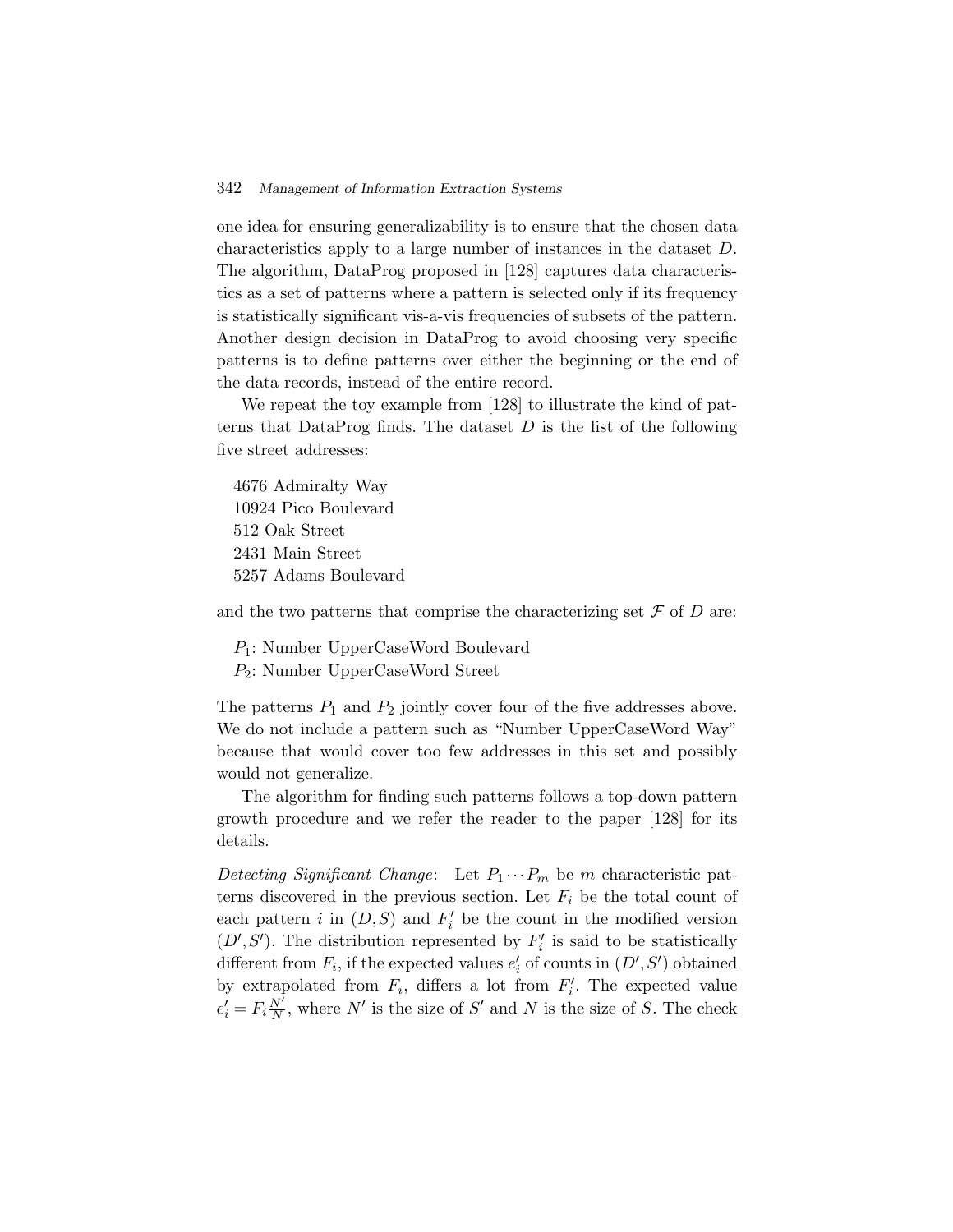of whether  $e'_i$  is different enough from  $F'_i$  is performed using the  $\chi^2$ statistic

$$
\sum_{i=1}^{m} \frac{(F_i' - e_i')^2}{e_i'}.
$$
\n(5.2)

The above statistic is reliable only when the m patterns are independent of each other. It is observed in [128] that patterns derived from both the start and end parts of data performed worse than those derived from just the starting parts of data because of high correlation among the two pattern types. Also [128] proposes a number of other user-defined simple aggregate features derived from the pages  $S$  and  $S'$ instead of restricting to the extracted datasets  $D$  and  $D'$ .

# **5.3 Integration of Extracted Information**

As entities and relationships are extracted from the unstructured source, they need to be integrated with existing databases and with repeated mentions of the same information in the unstructured source. The main challenge in this task is deciding if two strings refer to the same entity in spite of the many noisy variants in which it appears in the unstructured source. This problem is variously called deduplication, coreference resolution, record linkage and so on and has been extensively studied in many different communities [8, 21, 61, 64, 90, 145, 187, 217].

When data integration is performed on automatically extracted information, a number of design alternatives arise. Ideally, extraction of all repeated mentions should be done simultaneously and jointly with integration with existing sources. However, this increases complexity and running time. Existing methods of data integration in the context of extraction can be categorized under three scenarios depending on the sequence in which the different tasks are scheduled.

### **5.3.1 Decoupled Extractions and Integration**

In this case each extraction decision is taken independently of any subsequent data integration steps and independent of the extraction of other repeated mentions. The task during integration is to decide if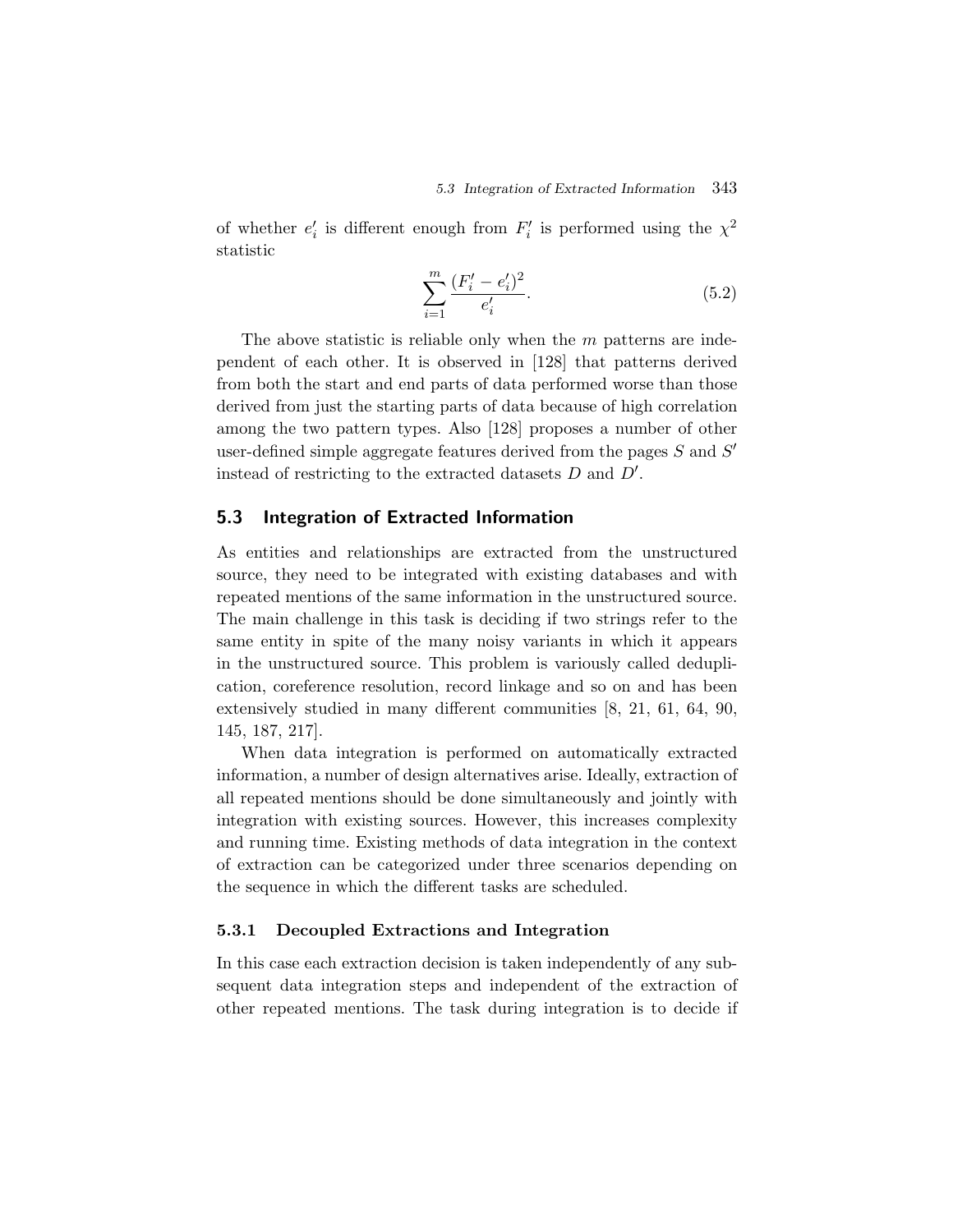a given extracted record is the same as any of the existing database entries, or if it is a new record. This is a basic de-duplication problem that is solved by reducing to a binary classification problem as follows:

The classifier takes as input a pair of records and outputs a binary decision of whether the records in the pair are duplicates of each other or not. The input features to the classifier are string similarity functions such as cosine similarity, edit distance, Jaccard similarity, and Soundex. Some of these similarity functions could be domain dependent. For example, for comparing page numbers in scientific publications, a user could define a special purpose similarity function that makes "408–11" look similar to "pp. 408–411." The classifier could be either a set of manually defined rules on the similarity functions or an automatically trained classifier such as a SVM or a decision tree. An example of a decision tree created on similarity functions defined over various fields of citation records appears in Figure 5.1.

The integration of an extracted record  $r$  happens as follows. For each entry  $e$  in the existing database  $D$ , we apply the above classifier on the pair  $(r, e)$  and get a "yes/no" verdict on whether r is a duplicate of e. If the answer is no for all entries, r is inserted as a new entry. Otherwise, it is integrated with the best matching entry e. This sequential process can be sped up considerably through index lookups for efficiently finding



Fig. 5.1 An example decision tree for resolving if two citation records are duplicates of each other or not. Each internal node is a similarity function on one or more attributes of the record.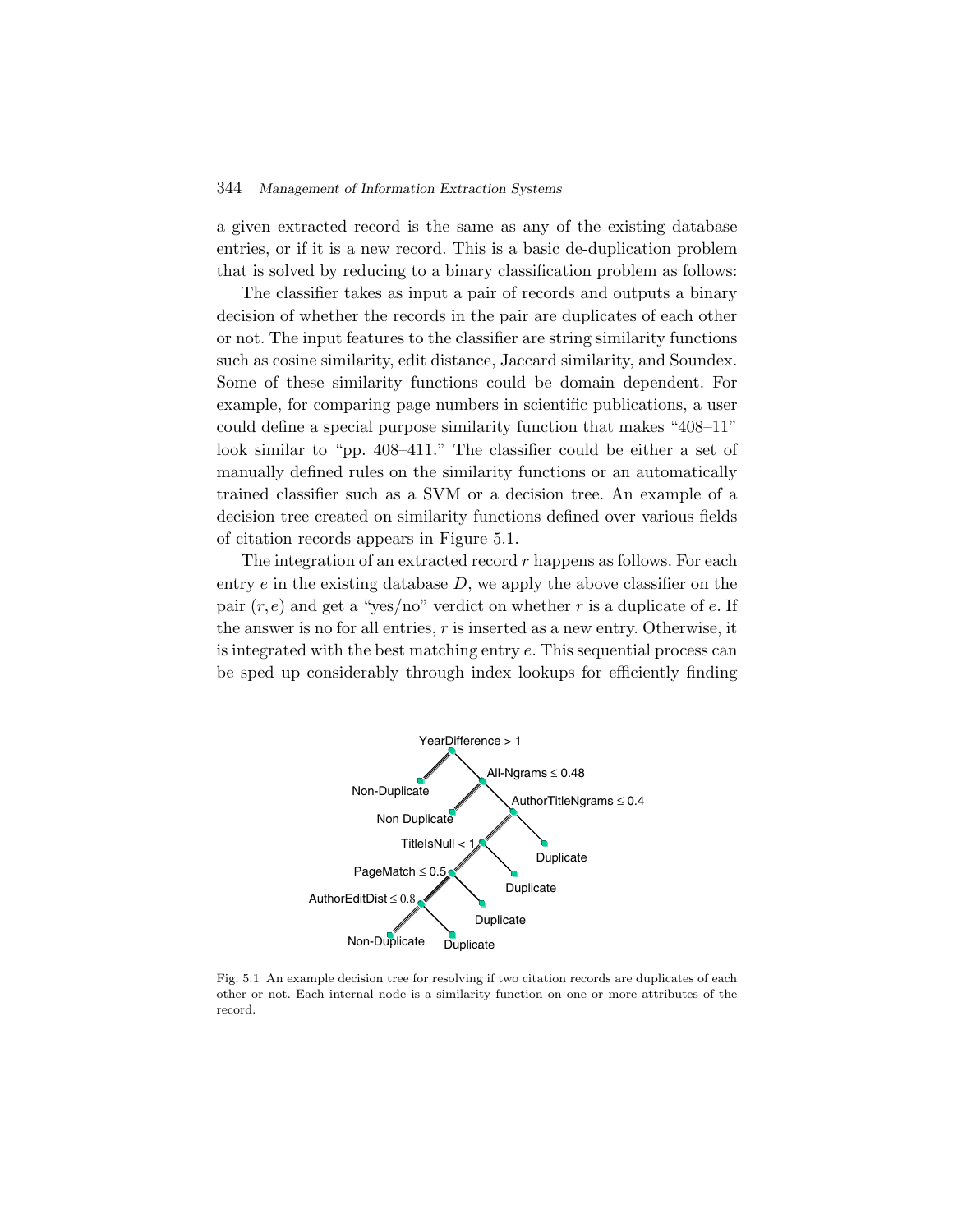only likely matches. For example, an inverted index on the entries in the database  $D$  can be used to efficiently retrieve only those records that contain more than a threshold number of common words with the extracted record  $r$ . Word-based indices may not be adequate when spelling mistakes are common and the text records are short. In such cases, an index on the sliding window of q-grams in the text is more useful. In general, a hybrid of the two approaches might yield the best results as proposed in [51].

### **5.3.2 Decoupled Extraction and Collective Integration**

Typically when the same entry is extracted from multiple locations, more accurate integration is possible if all mentions are collectively grouped into entities instead of integrating one entry at a time. As an example, consider three records extracted in the order R1, R2, R3.

- R1. Alistair MacLean R2. A Mclean
- R3. Alistair Mclean

Before seeing R3, it is unlikely that R1 will be classified as a duplicate of R2 because the last names of R1 and R2 do not match exactly and the first name is abbreviated. However, after seeing R3, R2 and R1 start looking similar because of the transitivity of the duplicate-of relation. This insight is used to cast the collective integration of multiple records as a graph partitioning problem as follows:

The nodes of the graph are the records. An edge is drawn between record pairs  $e_i$  and  $e_j$  weighted with a score  $w_{ij}$ . The sign of the score denotes if the pair is likely to be a duplicate or a nonduplicate, and the magnitude denotes the confidence in this outcome. All pairs with no edges between them are assumed to be connected with a large negative weight. Such scores can be obtained through a number of means: hand tuned weighted combination of the similarity between the record pairs, log probability of the confidence value of a binary probabilistic classifier such as a logistic regression, scores from a binary SVM classifier, and so on.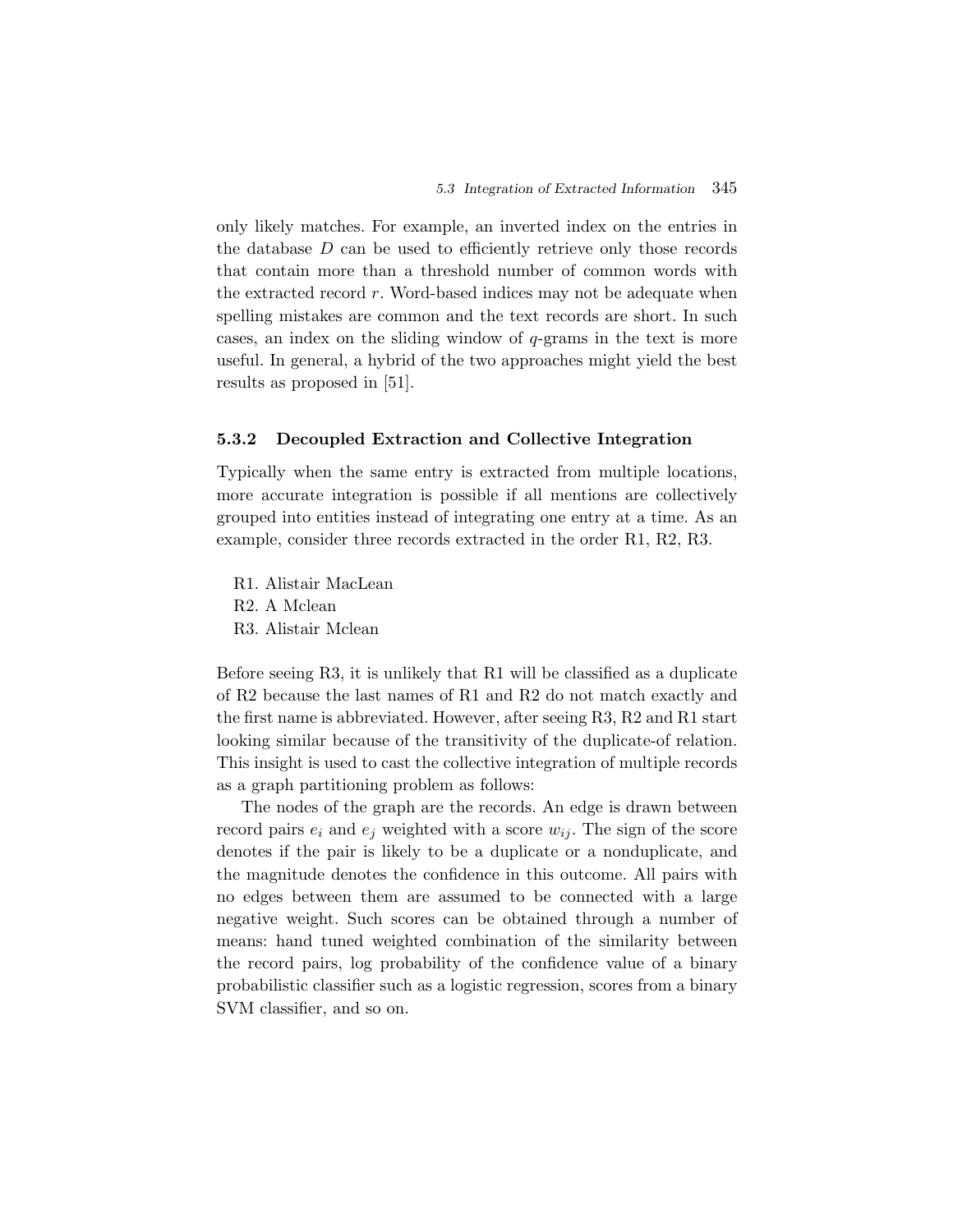In joint deduplication, the goal is to harden the scores to consistent  $0/1$  labels on all edges. A label assignment is consistent if it satisfies the transitivity of the is-duplicate-of relation. That is, if the output label on the edge between  $e_i, e_j$  is 1 and between  $e_j, e_k$  is 1, then the output on  $e_i, e_k$  also has to be 1. Such an output can also be thought of as a disjoint partitioning of the nodes of the graph such that each partition denotes a distinct entity. All the edges within a partition are ones and across partitions are zeros. Our goal is to generate a consistent edge label assignment that minimizes the scores of the positive edges across partitions and negative edges within partitions. This is called the Correlation Clustering (CC) problem in [15]. As an example, consider Figure 5.2 which shows a toy weighted graph, the inconsistent solution obtained by independently classifying each pair, and the optimal consistent solution. However, for general graphs finding such optimal solutions is NP-hard. Charikar et al. [50] provide a linear programming (LP) formulation of a relaxed version of the problem. Such LP based approaches are not likely to be practical because for each of the cubic triples  $(e_i, e_j, e_k)$  of records, the LP requires a constraint to enforce transitivity. A practical alternative is to depend on well-known clustering algorithms, such as bottom-up agglomerative, or top-down divisive where the criteria for each greedy step is modified to be the reduction of the correlation clustering objective as shown in [54].



Fig. 5.2 An example of correlation clustering. The leftmost figure is the starting weighted graphs. The middle graph shows an inconsistent partitioning obtained by retaining only the positive edges. The rightmost graph is the optimal consistent partitioning.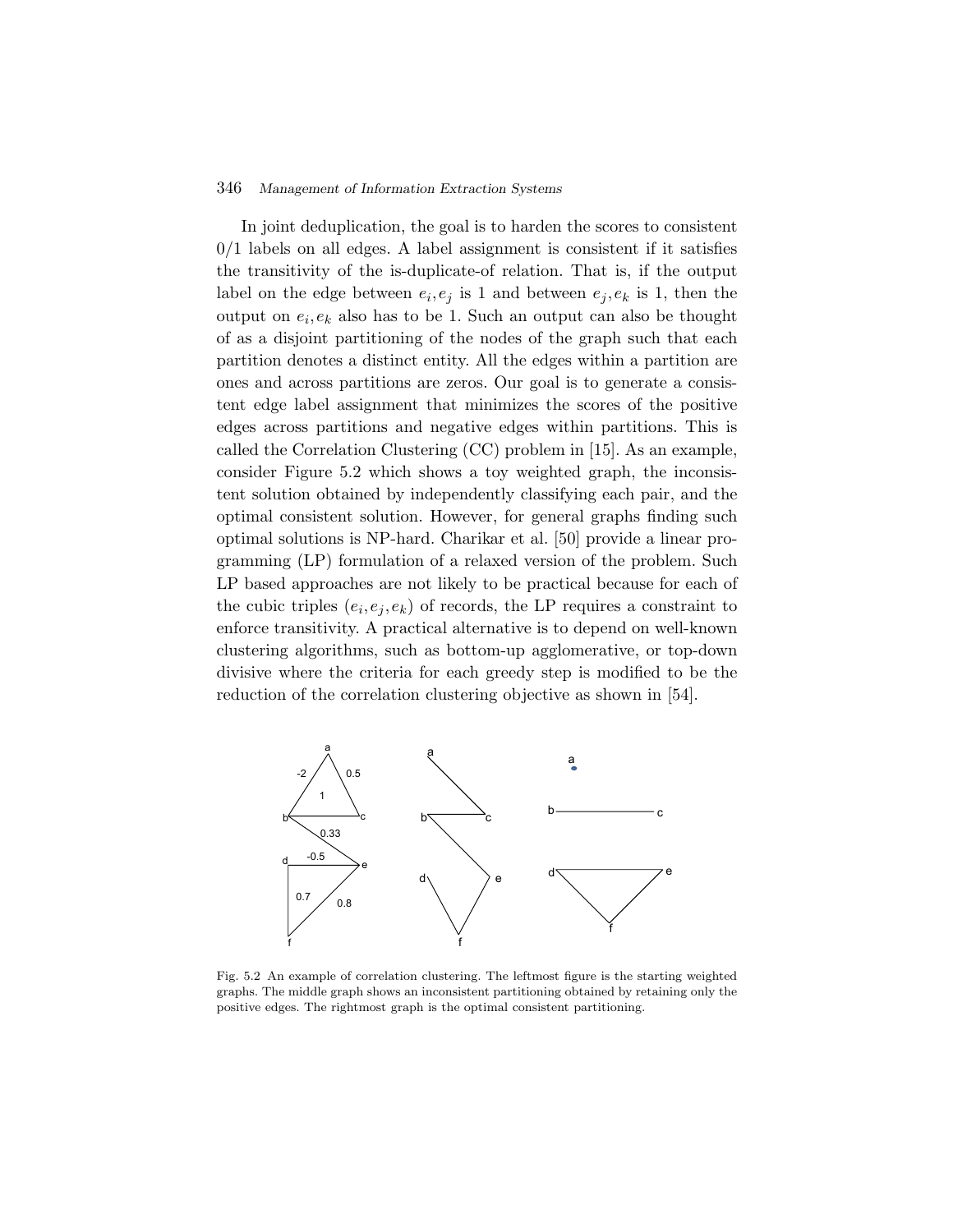*Collective Multi-attribute Integration*: When the information extracted spans multiple columns, instead of a single column, collective integration can have even a greater impact. Consider the four citation records below (from [161]).

| ЪI | Title                           | Author          | Venue      |
|----|---------------------------------|-----------------|------------|
| b1 | Record Linkage using CRFs       | Linda Stewart   | KDD-2003   |
| b2 | Record Linkage using CRFs       | Linda Stewart   | 9th SIGKDD |
| b3 | Learning Boolean Formulas       | Bill Johnson    | KDD-2003   |
| b4 | Learning of Boolean Expressions | William Johnson | 9th SIGKDD |

The similarity between b1 and b2 could be easy to establish because of the high similarity of the title and author fields. This in turn forces the venues "KDD-2003", "9th SIGKDD" to be called duplicates even though intrinsic textual similarity is not too high. These same venue names are shared between b3 and b4 and now it might be easy to call b3 and b4 duplicates in spite of not such high textual similarity between the author and title fields. In fact, such an iterative scheme can be shown to provably converge to the optimal decisions about pairs being duplicates of each other. Alternately, the best pairwise labeling of attributes and record pairs being duplicates or not can be found efficiently using a minimum cut-based algorithm as discussed in [194]. However, the optimal pairwise decisions may not satisfy transitivity. So, a second step is needed to convert the pairwise decisions obtained here to consistent decisions that correspond to an entity-level partitioning of the data.

# **5.3.3 Coupled Extraction and Integration**

When extraction is performed in the presence of a large database of existing entities, we already discussed how to improve extraction accuracy by adding features such as the maximum similarity of a text segment to the existing entities. When our goal is also to resolve which of the existing entities is the same as the entity extracted, a question that arises is if performing the two steps jointly instead of independently can improve accuracy. We believe that there is little to be gained out of joint extraction and integration when the database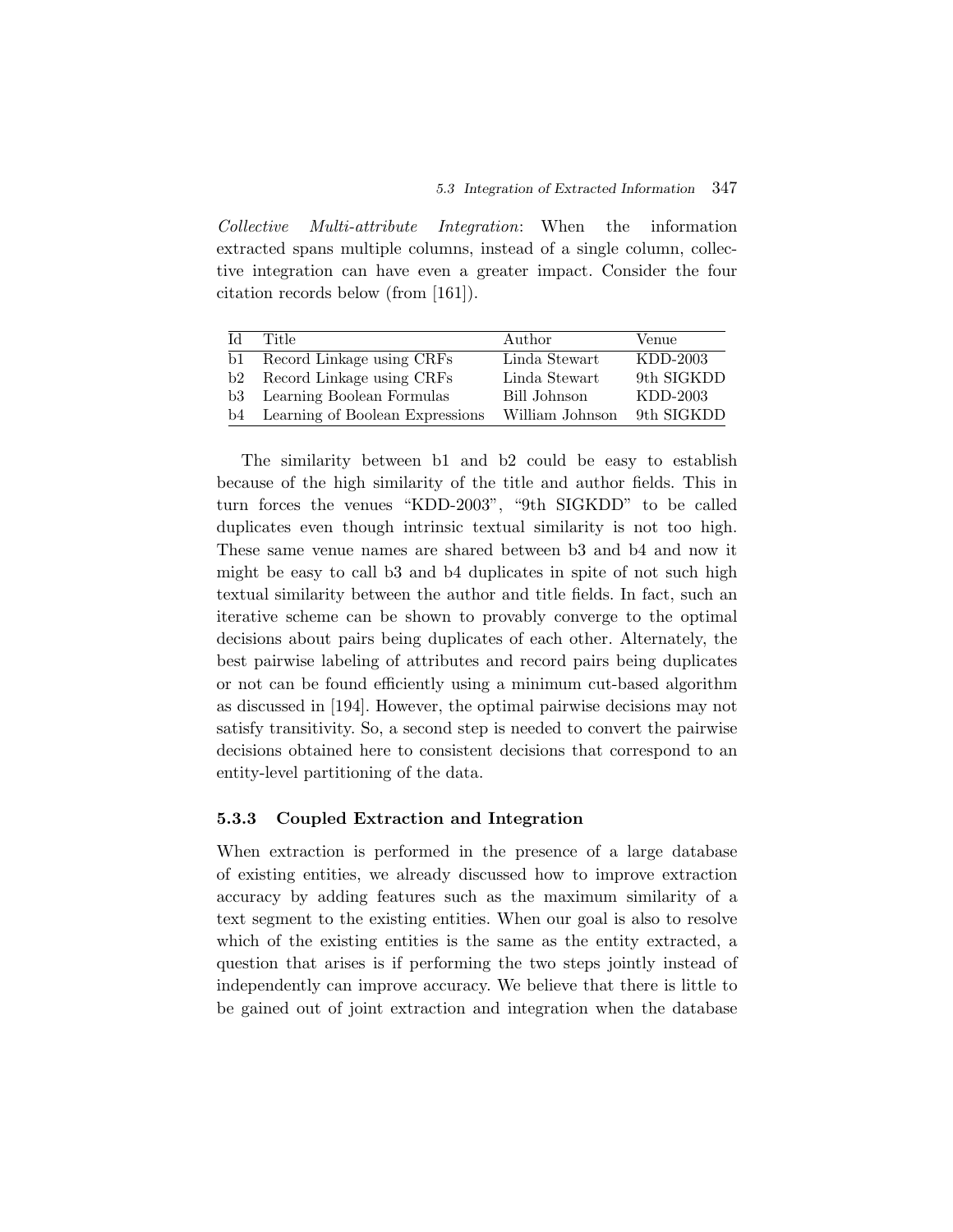is not guaranteed to be complete, and when we are extracting single entities at a time. In contrast, when extracting records or multi-way relationships consisting of multiple entity subtypes, it is possible to boost accuracy by coupling the two steps. Consider, an example string:

"In his foreword to Transaction Processing Concepts and Techniques, Bruce Lindsay"

Suppose we have an existing Books database consisting of the following three tables:

- Book names where one of the entries is "Transaction Processing: Concepts and Techniques."
- People names consisting of entries like "A. Reuters", "J. Gray", "B. Lindsay", "D Knuth", and so on.
- Authors table linking the book titles with the people who wrote them.

If we try to independently extract and integrate, it is quite likely that the string "Transaction Processing: Concepts and Techniques" will be extracted as a book title because of the strong similarity to the entry in the booknames table. Similarly, "Bruce Lindsay" is likely to be extracted as the author because the string "Bruce Lindsay" matches an entry in the people names tables and because of its placement next to the string marked as book title. After the extraction, when we try to integrate the results with the database entries we will fail because of inconsistency with the existing author names in the database. In contrast, combined extraction and integration will avoid the error during extraction itself. However, modifying the inference algorithms used for extraction to handle such database imposed constraints raises new challenges. We refer the readers to [151, 217], and [138] for three different mechanisms in which such constraints are handled.

# **5.4 Imprecision of Extraction**

Errors in extractions are inevitable, particularly in open domain unstructured sources where it is impossible to foresee all different patterns of noise. In many cases users of automatically extracted databases have come to live with erroneous outputs. For example, users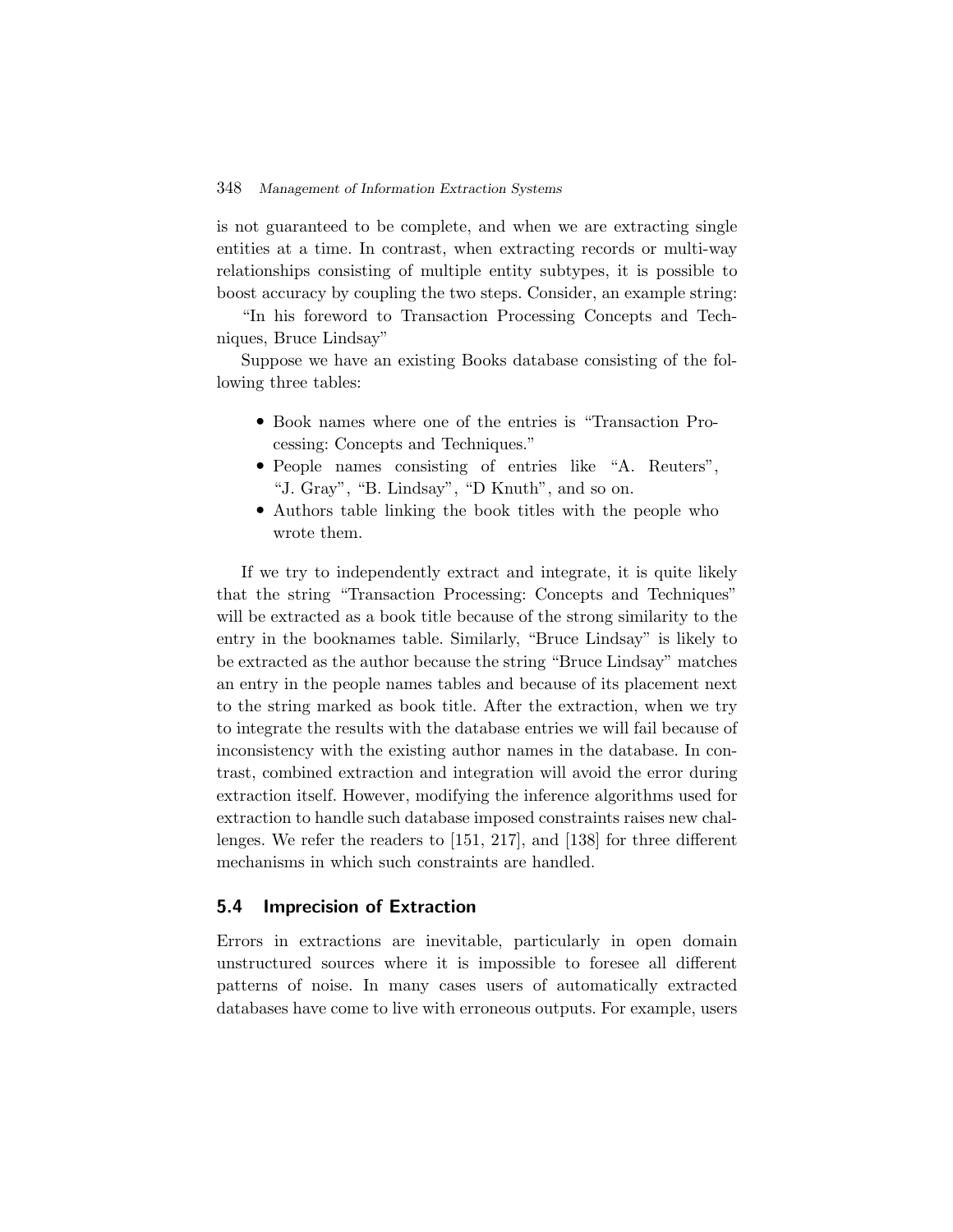of automatically curated citation databases such as the Google Scholar and Citeseer, are aware that a Bibtex entry on these sites is to be trusted less than that obtained from manually curated web sites such as the ACM Digital library. The automatically extracted databases still serve their role in terms of providing a more comprehensive, but by no means error-free, list of forward citations.

As the scope of extraction based systems expands to business critical situations, there is increasing research interest in more formally capturing the errors of extraction as an imprecise data model so that the answers of queries can be associated with correctness indicators. Many imprecise data models are being actively explored in the database research community. A top-level characterization is based on whether imprecision is represented quantitatively as a probability distribution, or not. In the probabilistic approach each possible world has a probability value associated with it, whereas in a nonprobabilistic approach there is a hard notion of whether a particular combination of values is possible. Such constraints are often provided as logical predicates attached to rows, columns, or entire tables in the database. We will consider the probabilistic approach for the rest of the discussion.

We concentrate on the problem of how to populate a probabilistic database so as to faithfully represent the uncertainty of extraction. We consider only simple models based on row and column uncertainties because the cost of query processing on more complicated probabilistic models could get prohibitively high. We give an overview of existing work under three different scenarios.

# **5.4.1 Confidence Values for Single Extractions**

Consider the simplest setting where we are performing independent extractions of some structured entity, say list of Protein names, or book titles. We can represent the imprecision of this extraction in one of two possible ways. The first is to associate each extracted information with a probability value. The second method extends the first approach to output multiple possible extractions instead of a single extraction. For a given source string, the sum of the probability of the different possibilities is one. For example, the output of an extraction of book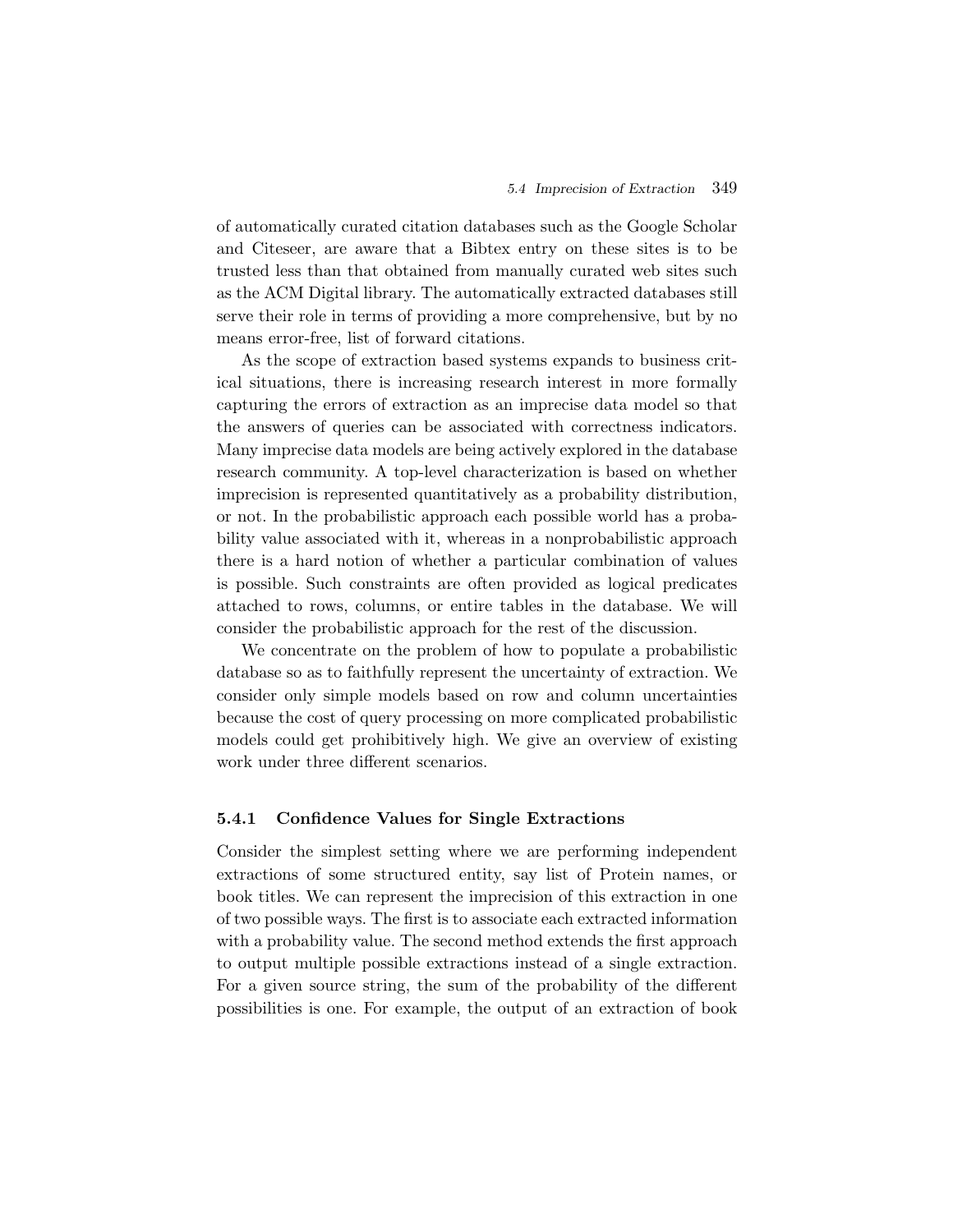titles from sentences could look like this:

| -Id | Title                                             |      |
|-----|---------------------------------------------------|------|
|     | Last Theorem                                      | 0.5  |
|     | Fermat's Last Theorem                             | 0.3  |
|     | The Fermat's Last Theorem                         | 0.2  |
|     | "Transaction Processing: Concepts and Techniques" | 0.95 |
|     | <b>Transaction Processing</b>                     | 0.05 |

The above example shows that the first option of keeping only the highest scoring extraction would miss the second correct extraction from the first source.

Surprisingly, it is very difficult to get such probability estimates from typical extraction models. The reason is that the probability values convey more than just vague notions of correctness. There is a specific interpretation of the probability estimates with regard to what they tell us about the correctness of the results. Suppose, we have a ground truth database using which we can find out which of the extractions are correct and which are wrong. If the probability estimates are sound, then we expect that roughly  $p$  fraction of the entries marked with probabilities between  $p - \epsilon$  and  $p + \epsilon$  are correct. Many well-known entity recognition methods such as rules, decision trees, statistical classifiers such as SVMs, and naive Bayes classifiers, while adequate for outputting a single most preferred entity, fail badly when used to associate confidence values with their outputs.

A study that compared different classifiers on the goodness of the confidence scores that they output is reported in [158]. A useful visual tool to measure the soundness of the probabilities output by a classifier is a reliability plot. The X-axis of a reliability plot are binned probabilities output by a classifier and the Y -axis is the fraction of test instances in that probability bin whose predictions are correct. Two examples of reliability plots for extractions using a CRF-based extractor (Section 3.1.2) are shown in Figure 5.3. The closer the bin heights are to the 45 degree line, the better calibrated are the probability estimates of the classifier. The study concluded that popular methods such as decision tree classifiers, naive Bayes classifiers, and, SVMs provide really poor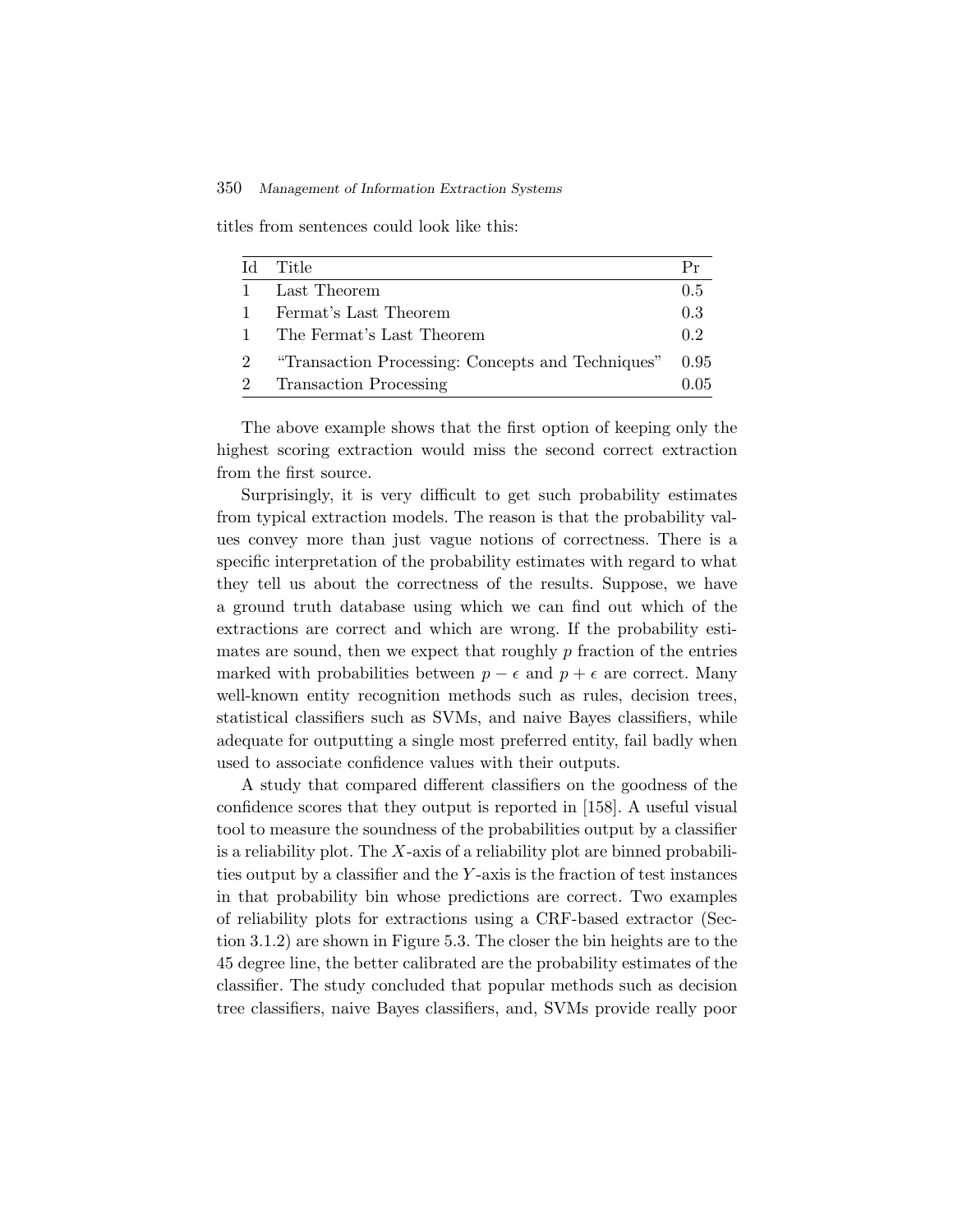

Fig. 5.3 Reliability plots for two datasets. The diagonal line denotes the ideal ending points of the bars.

probability values. In contrast, classifiers like logistic regressions and neural networks provide very sound estimates. CRFs are a generalization of logistic regression classifiers, and HMMs are a generalization of naive Bayes classifiers. So, we expect similar conclusions to hold for the relative performance of these two entity extraction models.

It is easy to extend sequence models like CRFs to return a set of k highest probability extractions instead of a single most likely extraction. We only need to change the Viterbi algorithm discussed in Section 3.5.1 to maintain top-k highest scoring solution at each position.

Uncertainty management in rule-based models is more difficult than for statistical models that are rooted in probabilistic modeling to start with. Many rule-learning systems associate each rule with a precision value that indicates for all firings of the rule condition, the fraction of cases where the action associated with the rule is correct. However, there is little principled work on obtaining sound probabilities when an extraction is due to the combined application of many rules, or when the firings of multiple rules overlap. Even for a single rule, obtaining confidence estimates is not easy as evidenced by the poor performance of decision tree classifiers in the evaluation conducted in [158].

# **5.4.2 Multi-attribute Extractions**

We now consider the case where we are extracting multiple attributes of an entity from a single source string. Examples include the extraction of fields like House number, Area, City, and Zipcode from address strings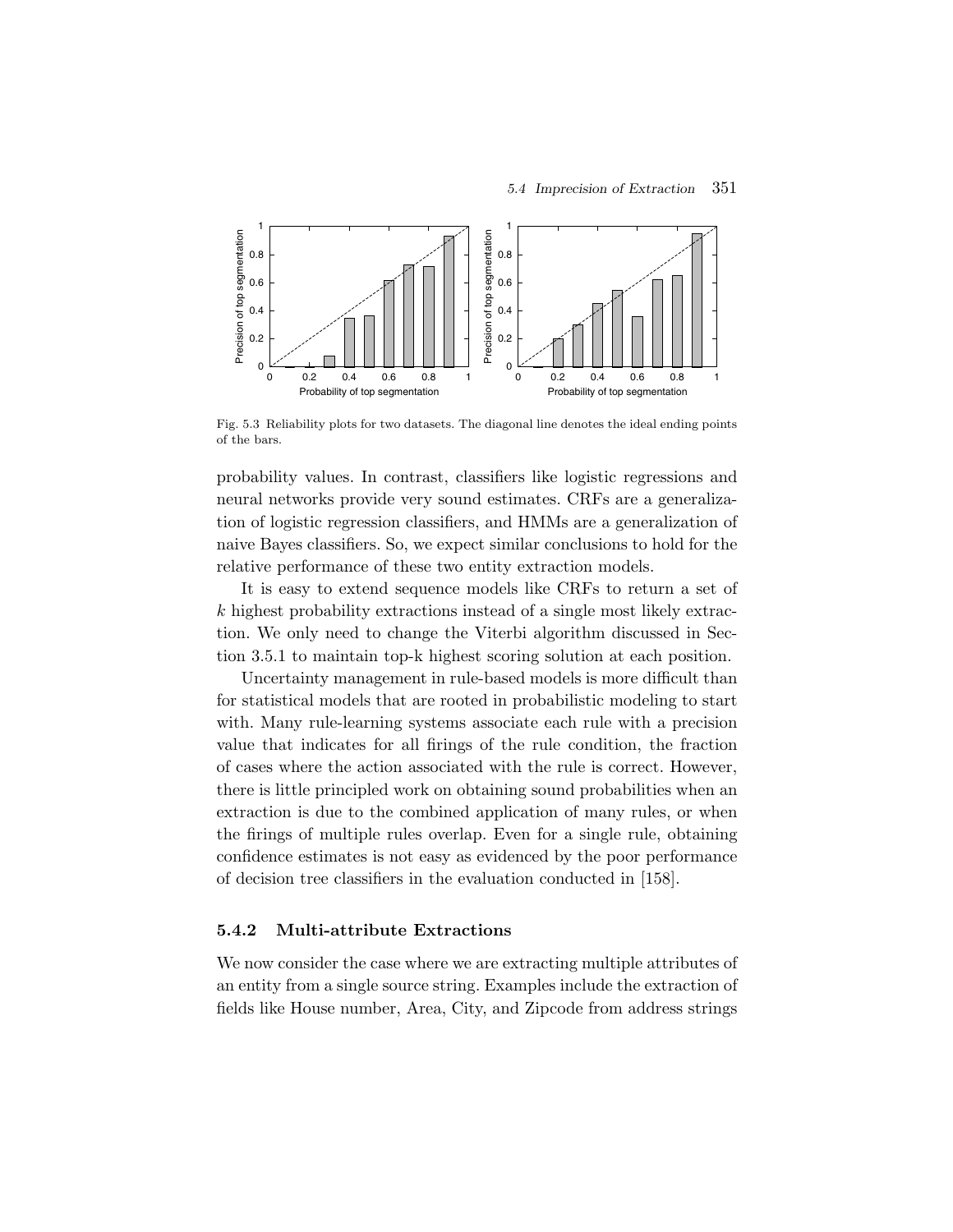and the extraction of model name, make, number of doors and price from car sales ads. Unlike in the previous case we cannot assume that the different attributes extracted are independent of each other.

Assume that the results of these extractions are stored as multiple columns of a single database table. A simple extension of the previous multi-row imprecision model is to maintain with each row a probability value exactly as in the single column case. An example for the case of address strings is given below where we show four possible extractions of the fields of an address from the string "52-A Goregaon West Mumbai 400 076." Again, these four rows together provide a more informative summary of the imprecision in the data than possible with the highest probability row alone.

| Id | House_no Area |                      | City                | Pincode Prob |     |
|----|---------------|----------------------|---------------------|--------------|-----|
|    | .52           | Goregaon West Mumbai |                     | $400062$ 0.1 |     |
|    | $52-A$        | Goregaon             | West Mumbai         | 400 062      | 0.2 |
|    | $52-A$        | Goregaon West Mumbai |                     | 400 062      | 0.5 |
|    | 52            | Goregaon             | West Mumbai 400 062 |              | 0.2 |

However, for multi-attribute data, another possible method of representing uncertainty is through a probability distribution attached to each column. An example is shown below:

| Id | House_no     | Area             | City           | Pincode |
|----|--------------|------------------|----------------|---------|
|    | 52(0.3)      | Goregaon         | Mumbai $(0.6)$ | 400 062 |
|    | 52-A $(0.7)$ | West $(0.6)$     | West Mumbai    | (1.0)   |
|    |              | Goregaon $(0.4)$ | (0.4)          |         |

In the above, each column stores a distribution of the possible values that it can take. The probability of any specific combination of values is obtained by multiplying the probability of the corresponding values from each column. This representation is more compact than explicitly storing the probability for each possible combination at the row-level. However, a downside of the method is that it may not faithfully capture the probabilities of the original extraction output. [102] proposes a hybrid method of keeping both row and column level distributions and an example is shown below.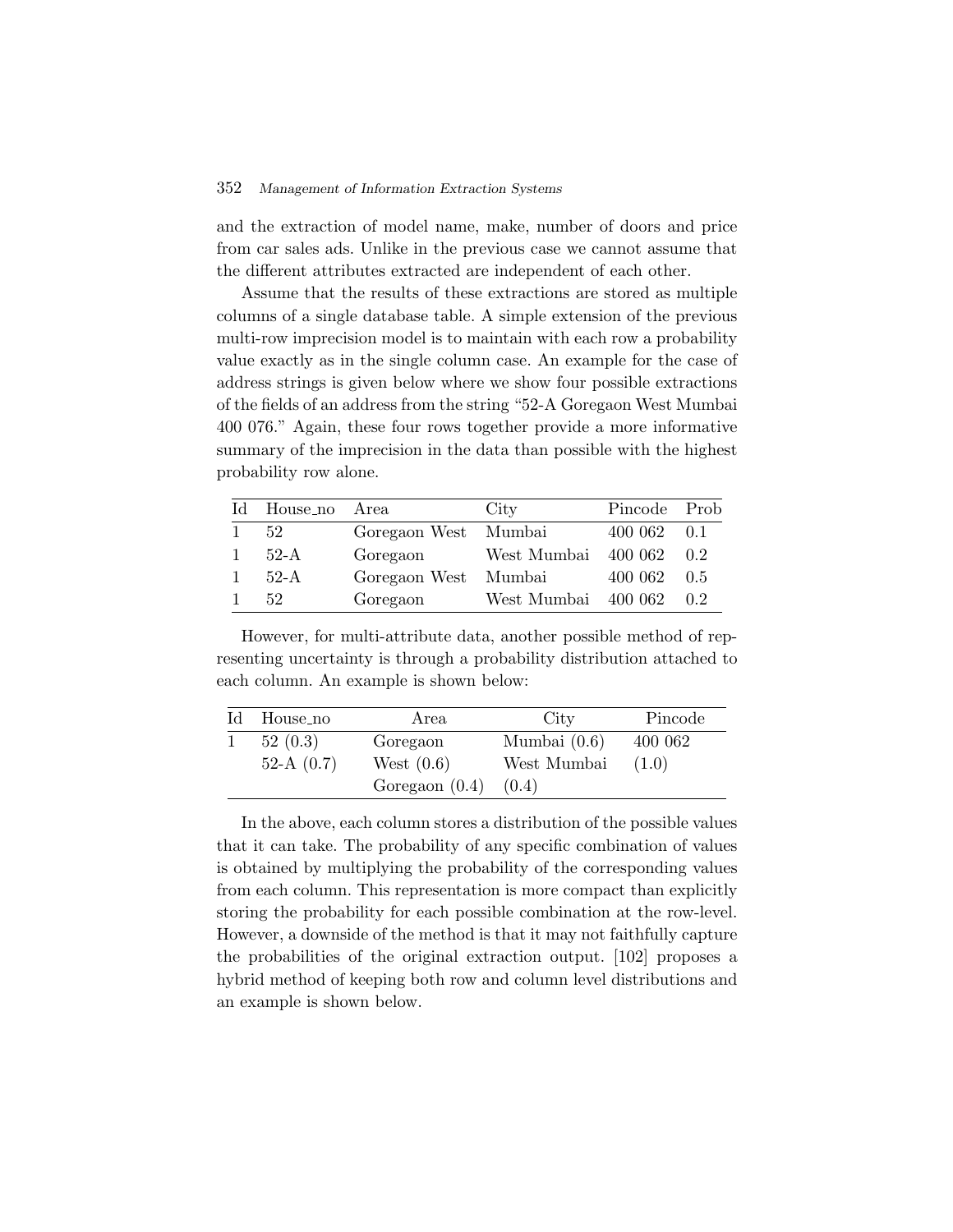| Id | House_no       | Area             | City                 | Pincode | Prob |
|----|----------------|------------------|----------------------|---------|------|
|    | 52(0.167)      | Goregaon         | Mumbai (1.0) 400 062 |         | 0.6  |
|    | 52-A $(0.833)$ | West $(1.0)$     |                      | (1.0)   |      |
|    | 52(0.5)        | Goregaon $(1.0)$ | West                 | 400 062 | 0.4  |
|    | 52-A $(0.5)$   |                  | Mumbai $(1.0)$       | (1.0)   |      |

The creation of such imprecise models is however not easy. For the specific case of a CRF model, [102] presents algorithms for obtaining the best model for each unstructured source. Since the details of the steps are specific to CRFs we do not present the method here. An interesting future work is creating such hybrid models from other baseline extraction models.

# **5.4.3 Multiple Redundant Extractions**

When the same information is extracted from multiple sources, there is a need to reason about the resultant uncertainty out of a data integration phase following an extraction phase. Consider the simple case of extracting single attribute entities from multiple independent sources. Also, for the sake of simplicity, assume that each extraction generates a single most likely output with a probability denoting its confidence. As an example, consider the table of extractions below:

| Id | Title                                             | Pr   |
|----|---------------------------------------------------|------|
| 1  | Last Theorem                                      | 0.5  |
| 2  | "Transaction Processing: Concepts and Techniques" | 0.95 |
| 3  | <b>Transaction Processing</b>                     | 0.4  |
| 4  | Fermat's Last Theorem                             | 0.3  |
| 5  | The Fermat's Last Theorem                         | 0.5  |
| 6  | Transaction Processing: Concepts and Techniques   | 1.0  |
| 7  | Transaction Processing Concepts and Techniques    | 1.0  |
| 8  | Fermat's Last Theorem                             | 0.9  |
| 9  | Fermat's Last Theorem                             | 0.8  |

There are two kinds of uncertainties in the above table: First is the single source extraction uncertainty indicated by the probabilities in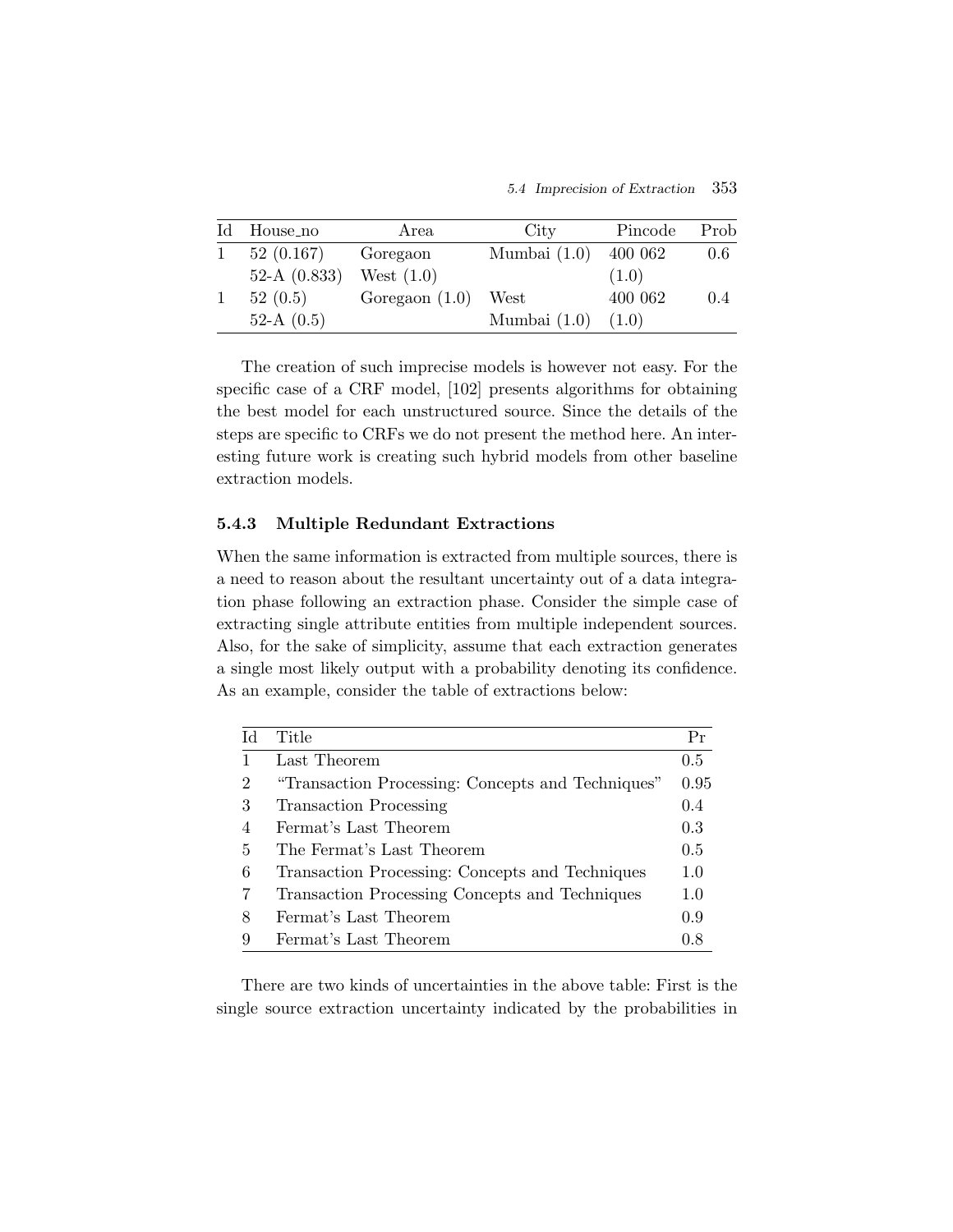each row. Second, we have co-reference uncertainty between every pair of strings of whether they refer to the same entity or not (not quantified in the table). Including both these sources of uncertainties into a single uncertainty value is a challenging problem. Existing work addresses one of the following two settings:

- (1) Assume only extraction uncertainty and ignore co-reference uncertainty by assuming that an exact method exists for resolving if two strings are the same.
- (2) Assume there is only co-reference uncertainty and each string has no uncertainty attached to it referring to an entity.

We will discuss only the first kind of uncertainty and refer the reader to [145, 162] for uncertainty models for the second setting. We present three different methods of combining evidence from multiple extractions into a single uncertainty value.

*The Noisy-OR Model*: Consider the case where for a given extracted string **x** we have n repetitions, and the probabilities attached with the n extractions are  $p_1, \ldots, p_n$ . Our goal is to convert this into a single probability value p of **x** being a correct instance of the entity type y. One simple approach is to assume that each extraction is an independent event. Then the probability that  $x$  is of type  $y$  is equal to the probability that at least one of the extractions is correct. This is called the noisy-OR model and is given by

$$
p = 1 - \prod_{i=1}^{n} (1 - p_i).
$$
 (5.3)

Thus, in our example table, the probability that the string "Fermat's Last Theorem" that appears thrice with probability 0.8, 0.9, and 0.3 is a book title is calculated as  $1 - 0.2 \times 0.1 \times 0.7 = 0.986$  — a very high probability indeed.

A shortcoming of the noisy-OR model is that the assumption that different extractions are independent of each other often does not hold in practice. To see an extreme case where the noisy-OR model can give nonintuitive results, consider the case where we have 100 extractions of a string each with a confidence of 0.1. The combined probability in this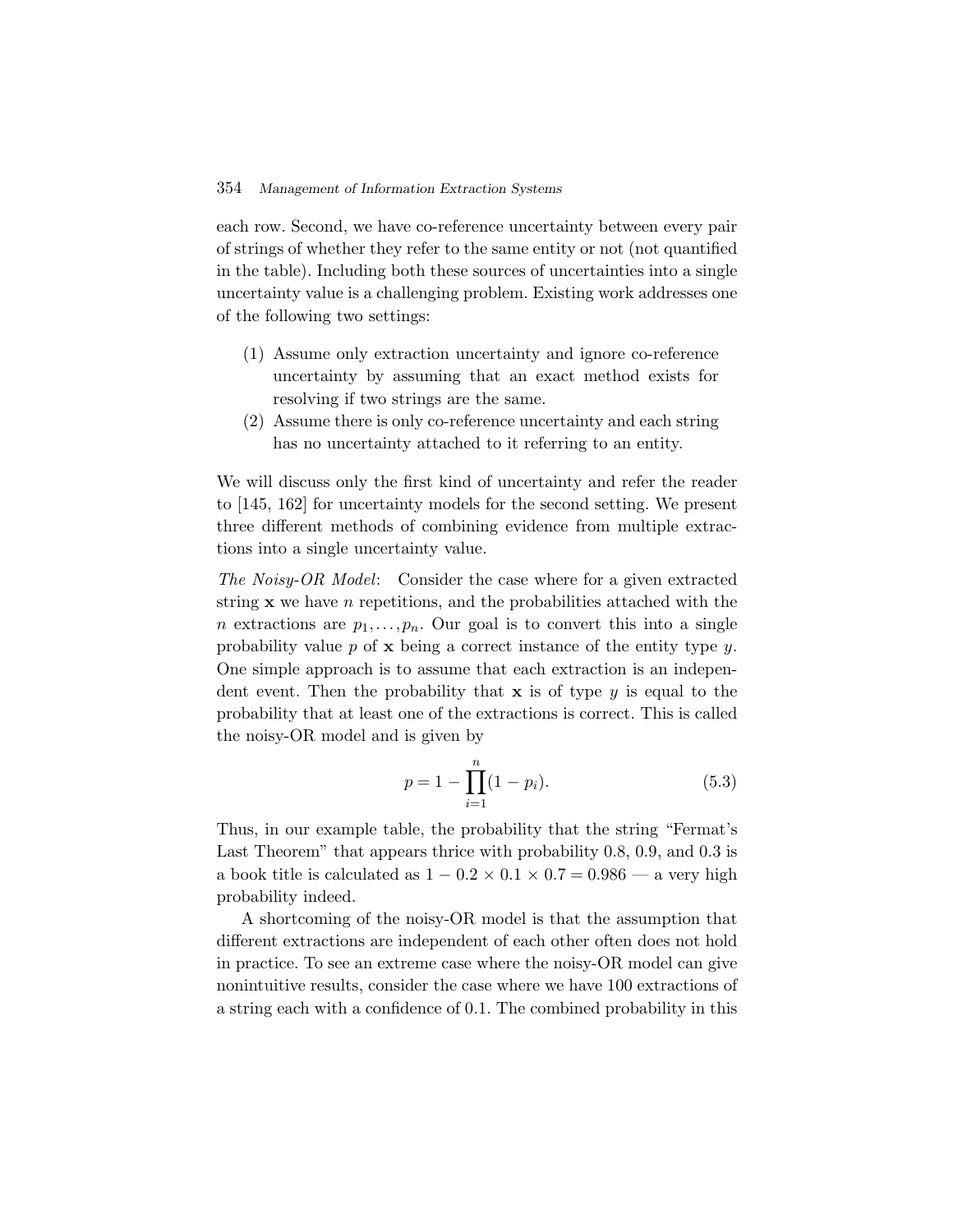case is very close to 1, but if all 100 extractions were due to the same incorrect pattern then it is quite likely that the pattern is wrong given the individual confidence value of 0.1. The soft-OR function is another proposed method that chooses the overall precision as the maximum of any of the existing precision.

$$
p = \max_{i=1}^{n} p_i.
$$
\n
$$
(5.4)
$$

In this example, soft-OR will return a confidence of 0.1. However, it seems rather pessimistic to stick to a confidence value of 0.1 given 100 occurrences of the string.

We next discuss more sophisticated models that reward repetitions without assuming independence. These models assume that there are multiple patterns that can generate an entity. Let  $M_1, \ldots, M_k$  denote these patterns. For example, in a rule learning system the patterns could correspond to the different rules whose action lead to the extraction of an entity of a given type y. Each extraction is associated with the pattern that generated it. Thus, for a given string **x** we can calculate counts  $n_1, \ldots, n_K$  of the number of times **x** was extracted using pattern  $M_1, \ldots, M_K$ , respectively. For this part, we ignore the confidence values attached with individual extractions. Our goal is to use the counts  $n_1,...n_K$  to estimate for a given string **x** the probability that it is indeed an instance of type y. That is, we want,  $Pr(\mathbf{x} \in \mathcal{Y}|n_1,\ldots,n_K)$ .

Two category of methods have been proposed for this. We first present an easy to implement method applicable for the case where we have labeled data. Later we present a more complicated generative method that does not necessarily require labeled data.

*Conditional Probability Models from Labeled Data*: This approach based on labeled data does not make any assumption about the independence of the different patterns. Instead, it directly learns the conditional probability  $Pr(y|n_1,...,n_K)$  using well-known methods such as logistic classifiers as follows:

$$
Pr(y|n_1,...,n_K) = \frac{1}{1 + \exp(\sum_{i=1}^K w_i n_i + b)}
$$
(5.5)

the parameters  $w_1 \cdots w_K$ , b are estimated using labeled data in an offline training phase.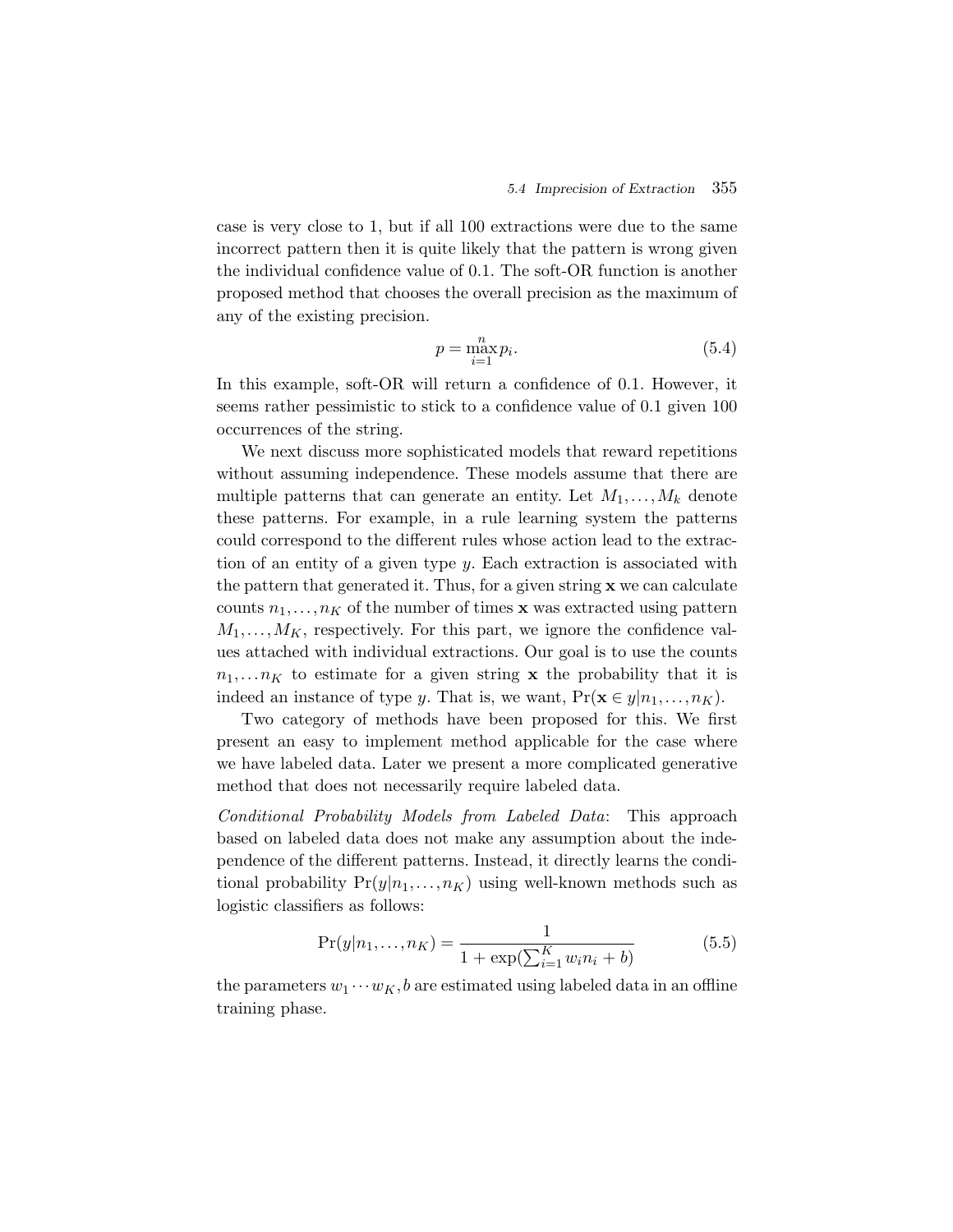*Generative Models for Unlabeled Data*: The second method taken from [82] is more involved and can be skipped on first reading.

Consider the case of first a single pattern  $M_1$ . Let  $n_{1j}$  denote the total number of times string  $x_j$  is extracted using  $M_1$ . Therefore, the total number of times pattern  $M_1$  fired over all strings is  $\sum_j n_{1j} = n_1$ . Assume we have a distribution function for each class y,  $Pr(f|y)$  that gives the probability that **x** appears in fraction f of the total cases  $n_1$ . We can then use Bayes rule to estimate  $Pr(y|n_{1j})$  as

$$
\Pr(y|n_{1j}) = \frac{\sum_{f} C(n_1, n_{1j}) f^{n_{1j}} (1 - f)^{n_1 - n_{1j}} \Pr(f|y) \Pr(y)}{\sum_{y=0,1} \sum_{f} C(n_1, n_{1j}) f^{n_{1j}} (1 - f)^{n_1 - n_{1j}} \Pr(f|y) \Pr(y)}.
$$
\n(5.6)

In the above equation, the outer summation goes over all possible values f of the probability of getting **x** from pattern  $M_1$ . The unknown terms in the above are  $Pr(f|y)$  and  $Pr(y)$ . Before we discuss how these are estimated, let us generalize to the case of multiple patterns.

A straightforward generalization is to assume that we have a joint distribution over the full space of the fractional occurrence of each string in each pattern. Thus, if we had a full distribution  $Pr(f_1 \cdots f_K|y)$ we could generalize the above equation to estimate the joint distribution  $Pr(y|n_{1j} \cdots n_{Ki})$  as:

$$
\frac{\sum_{f_1,\dots,f_K} \prod_{i=1}^K C(n_i, n_{ij}) f_i^{n_{ij}} (1 - f_i)^{n_i - n_{ij}} \Pr(f_1 \cdots f_K | y) \Pr(y)}{\sum_{y=0,1} \sum_{f_1,\dots,f_K} \prod_{i=1}^K C(n_i, n_{ij}) f_i^{n_{ij}} (1 - f_i)^{n_i - n_{ij}} \Pr(f_1 \cdots f_K | y) \Pr(y)}.
$$
\n(5.7)

However, it is difficult to estimate the joint distribution. Downey et al. [82] simplifies the space in the following way. For the case when  $y = 1$ , create a discrete distribution as follows. Assume there are C distinct strings of type  $y$  numbered arbitrarily from 1 to  $C$ . The jth string has probability  $f_{ij}$  in pattern i and is given by a Zipfian distribution as:

$$
f_{ij} = p_i \frac{j^{-z_C}}{\sum_k k^{-z_C}},
$$

where  $p_i$  is a user-provided term denoting the precision of pattern  $M_i$ ,  $z_c$  is a parameter that is estimated.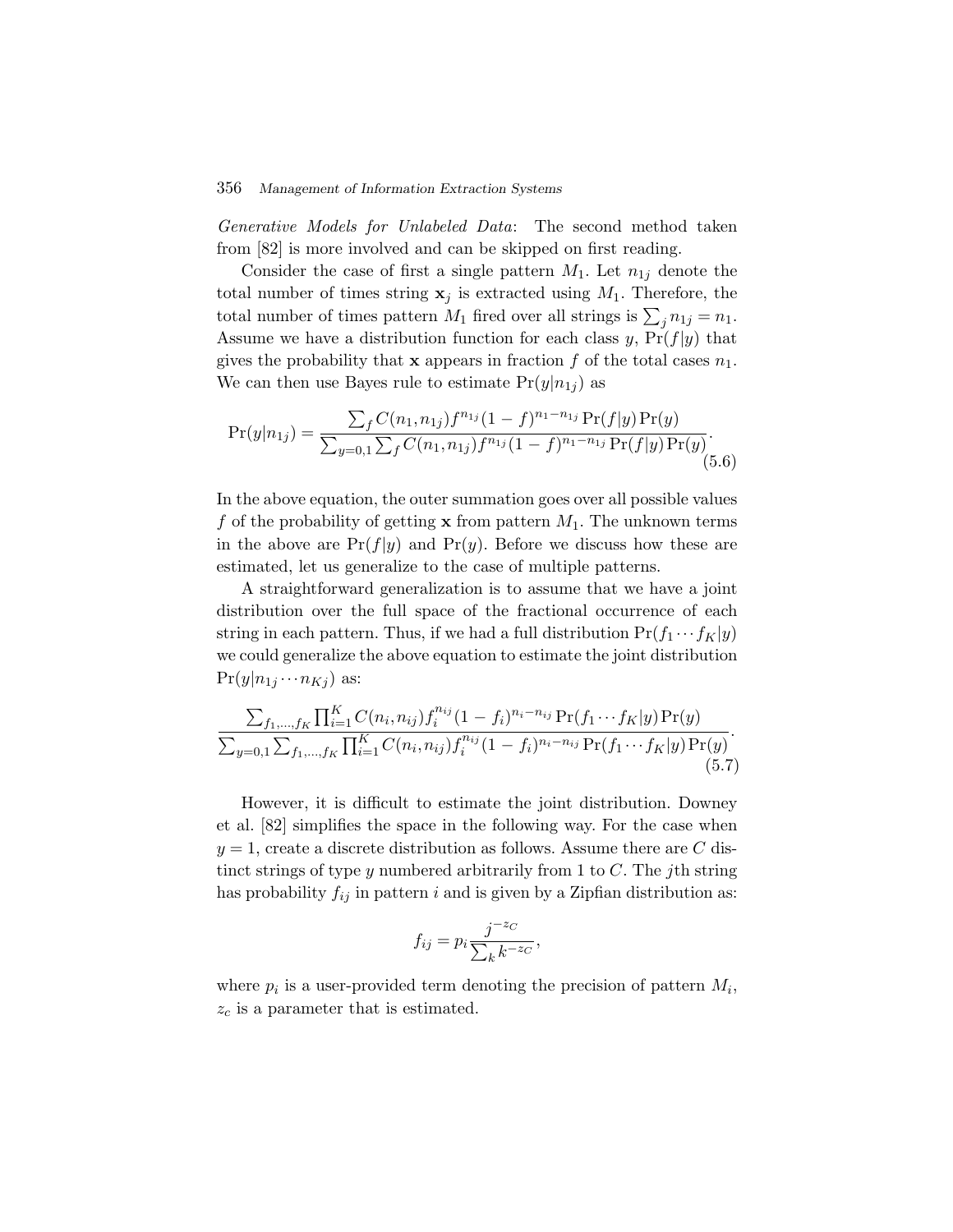Similarly, for the case of  $y = 0$ , that is all the wrong strings, assume there are a total E of them and a different parameter  $z_E$ . Using this we get a different set of  $E$  fractions calculated for different values of  $j$  as

$$
g_{ij} = (1 - p_i) \frac{j^{-z_E}}{\sum_k k^{-z_E}}.
$$

With these values calculated, the joint probability is calculated as follows:  $Pr(v_1 \cdots v_K | y = 1) = \frac{1}{C}$  if there exists an index j for which  $v_i =$  $f_{ij}$ . If no such index exists the probability is zero.  $Pr(v_1 \cdots v_K|y=0)$  =  $\frac{1}{E}$  if for each pattern *i*, we have an index position  $k_i$  such that  $v_i =$  $g_{ik_i}$ . Note for the case of  $y = 1$  we assume that the probabilities are correlated in the sense that there exists a shared ordering of the strings across the different patterns. This captures the intuition that strings which have high probability of occurrence in one pattern will also have high probability of occurrence in another. In contrast, for the case of  $y = 0$  we do not make any such assumption. The values of  $z_C$ ,  $z_E$ ,  $C$ , and  $E$  are calculated using an expectation minimization procedure where the hidden variable denotes if a particular string is an instance of y or not.

#### **5.4.4 Other Techniques for Managing Extraction Errors**

There are many other dimensions to the handling of imprecision in extraction systems that we have not discussed here. One important issue is querying the results of uncertain extractions. The approach in this discussion have been to represent extraction uncertainty in terms of generic imprecision models, and then leverage on the active research on efficient querying of uncertain data [28, 55, 75, 183] for getting probabilistic answers. However, since automatically extracted data is most popular in decision support systems, models and algorithms for answering multidimensional aggregate queries on such imprecise data is a popular research problem on its own right. We refer the reader to [34, 35] for existing work in this direction. Another practical solution to the problem of uncertain extractions is to provide provenance support in databases created out of the results of extractions. This can enable a user to track down erroneous results or missed extractions as shown in [107]. Other issues that we have not discussed here are: modeling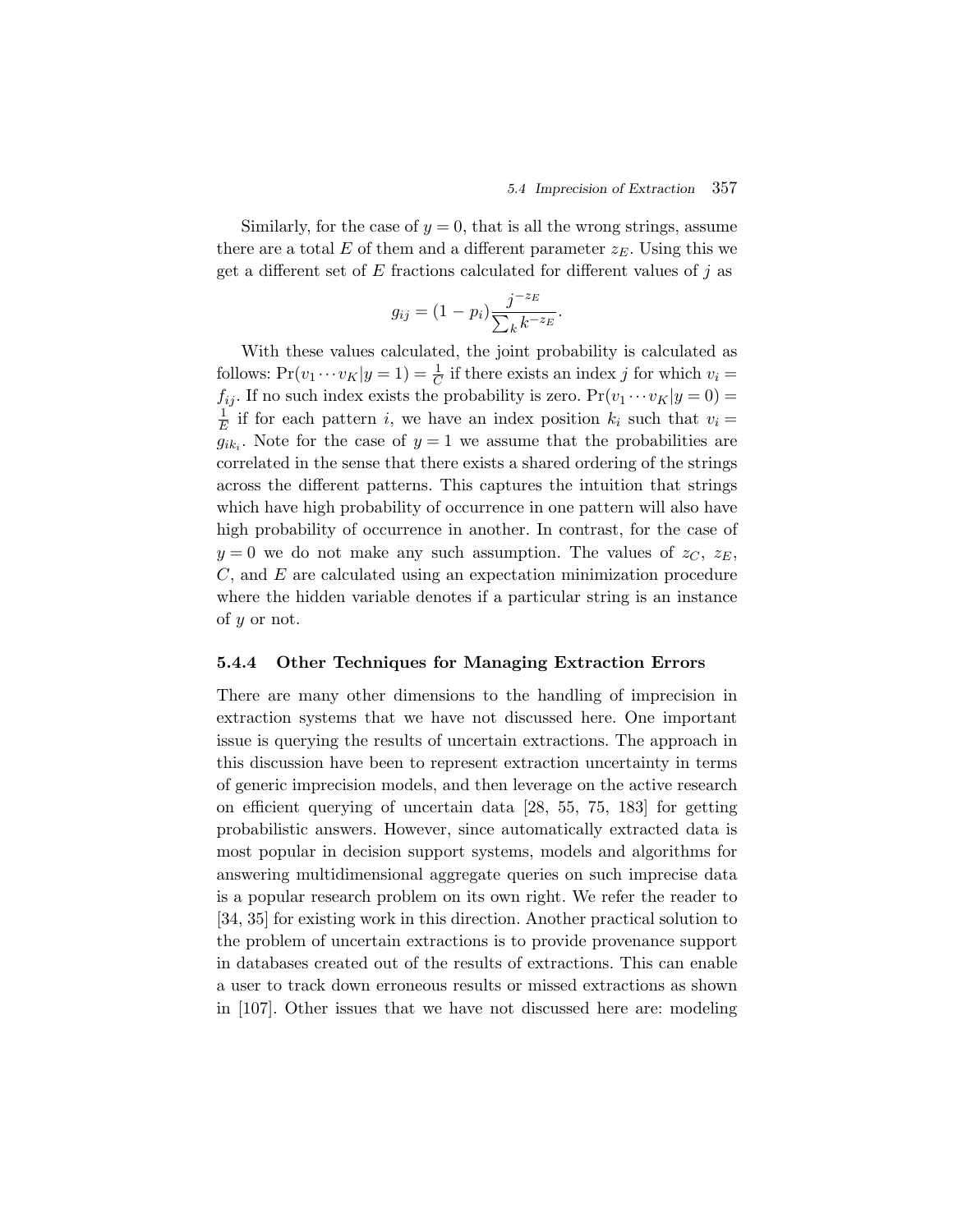the reliability of the unstructured source, capturing the dependence of current extraction on the outputs of previous imprecise extractions, and managing uncertainties with evolving data.

Overall, existing methods for the management of imprecision in information extraction is still at a preliminary stage. Substantially more experience is needed before we understand imprecision in a way that we can create reliable models that are useful without being unmanageably complex.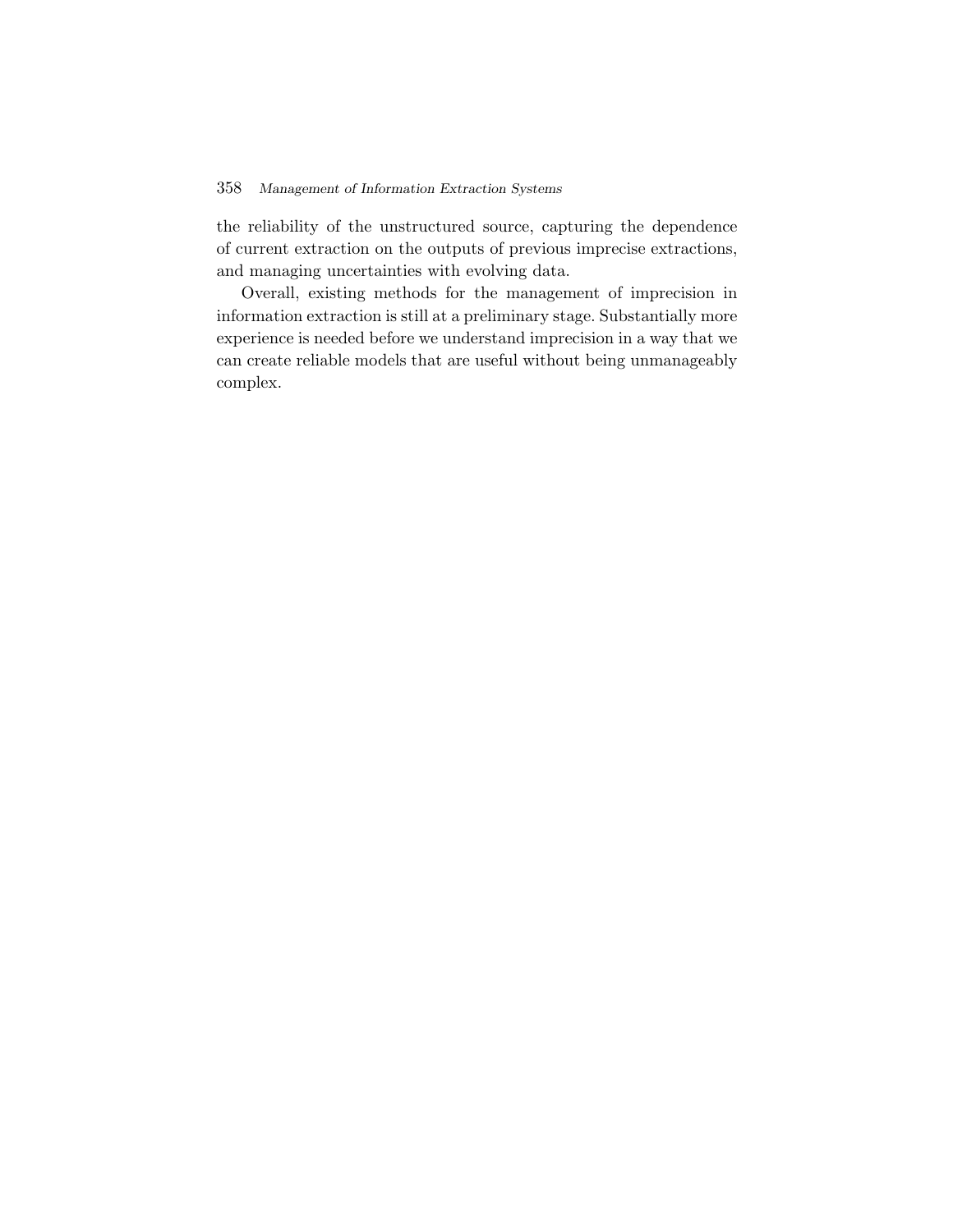# **6**

# **Concluding Remarks**

Many applications depend on the automatic extraction of structure from unstructured data for better means of querying, organizing, and analyzing data connecting the structured and unstructured world. Starting from research in the natural language community on basic named entity recognition systems, the topic now engages a veritable community of researchers spanning machine learning, databases, web, and information retrieval. A lot of work now exists on various aspects of the information extraction problem including core statistical and rule-based models, frameworks and architectures for managing the extraction pipelines, performance optimization, uncertainty management, and so on.

In the first part of the survey, we concentrated on core models for the extraction of entities and relationships via rule-based and statistical models. We presented different forms of rules for entity extraction and for resolving conflicts when multiple rules fire on overlapping tokens. Most often rule-based systems are manually coded but there also exist efficient methods for learning rules from labeled data. When labeled data is available, such rule-learning algorithms provide a valuable starting set of rules for manual tuning later. Statistical methods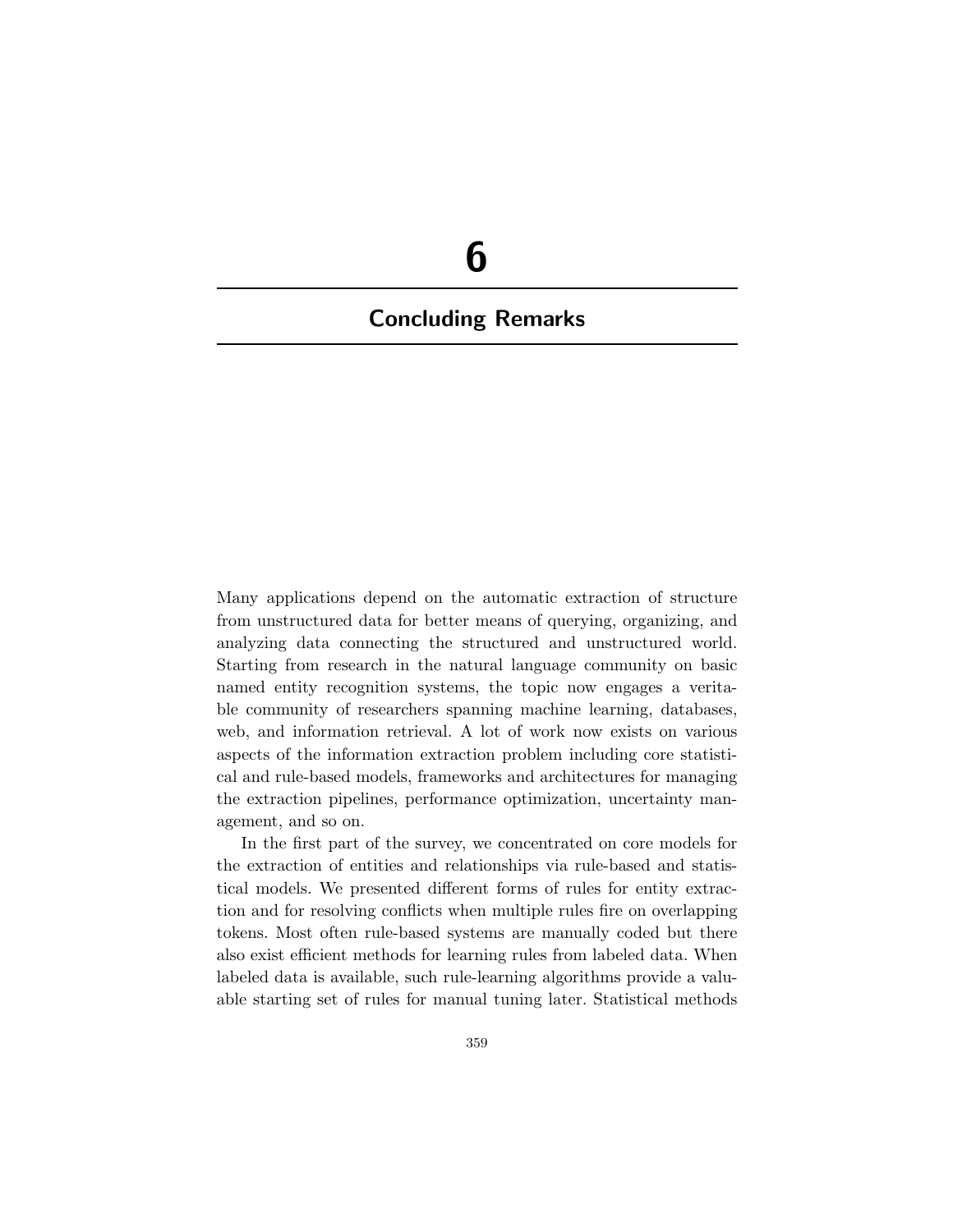# 360 *Concluding Remarks*

are more useful when the input sources are noisy so that hard predicates of rule-based extractors hurt. We described Conditional Random Fields, a state-of-the-art method for entity recognition that imposes a joint distribution over the sequence of entity labels assigned to a given sequence of tokens. Although the details of training and inference on statistical models are somewhat involved for someone outside the field of statistical machine learning, the models are easy to deploy and customize due to their fairly nonrestrictive feature based framework.

On the topic of relationship extraction we considered two scenarios: one where entities are already annotated in the corpus and our goal is to classify the type of relationship that exists between a given entity pair, and second where for a given relationship type we need to retrieve all instances of entity pairs from an un-annotated corpus given only a seed set of pairs that exhibit that relationship. For the first problem, we presented different methods of combining clues from intervening words and their properties, parse trees, and dependency graphs to perform the classification. The solution for the second problem builds upon the first and the two additional challenges: training models based on only a seed database, and designing filter queries to retrieve only the relevant portions of a large corpus. We discussed existing methods for solving these problems, but compared to entity extraction, the problem of relationship extraction from open domains is still at a preliminary stage of exploration. More extensive study from a larger community of researchers is needed to get consensus on sound ideas that generalize.

We then discussed existing work on a number of practical issues like performance optimization, dynamic data management, uncertainty handling, and data integration.

In spite of more than two decades of research on designing models for extraction, accuracy continues to be of prime concern. While for basic named entities, it is possible to achieve close to 90% accuracy with state-of-the-art extraction models, for relationship extraction the accuracy is in the neighborhood of 70% even in restricted domains such as news articles. More complex types of extractions such as, extraction of long entities, soft attributes of entities, and higher order structures, are only starting to be explored. Although there are many existing systems that use information extraction in a core way, published research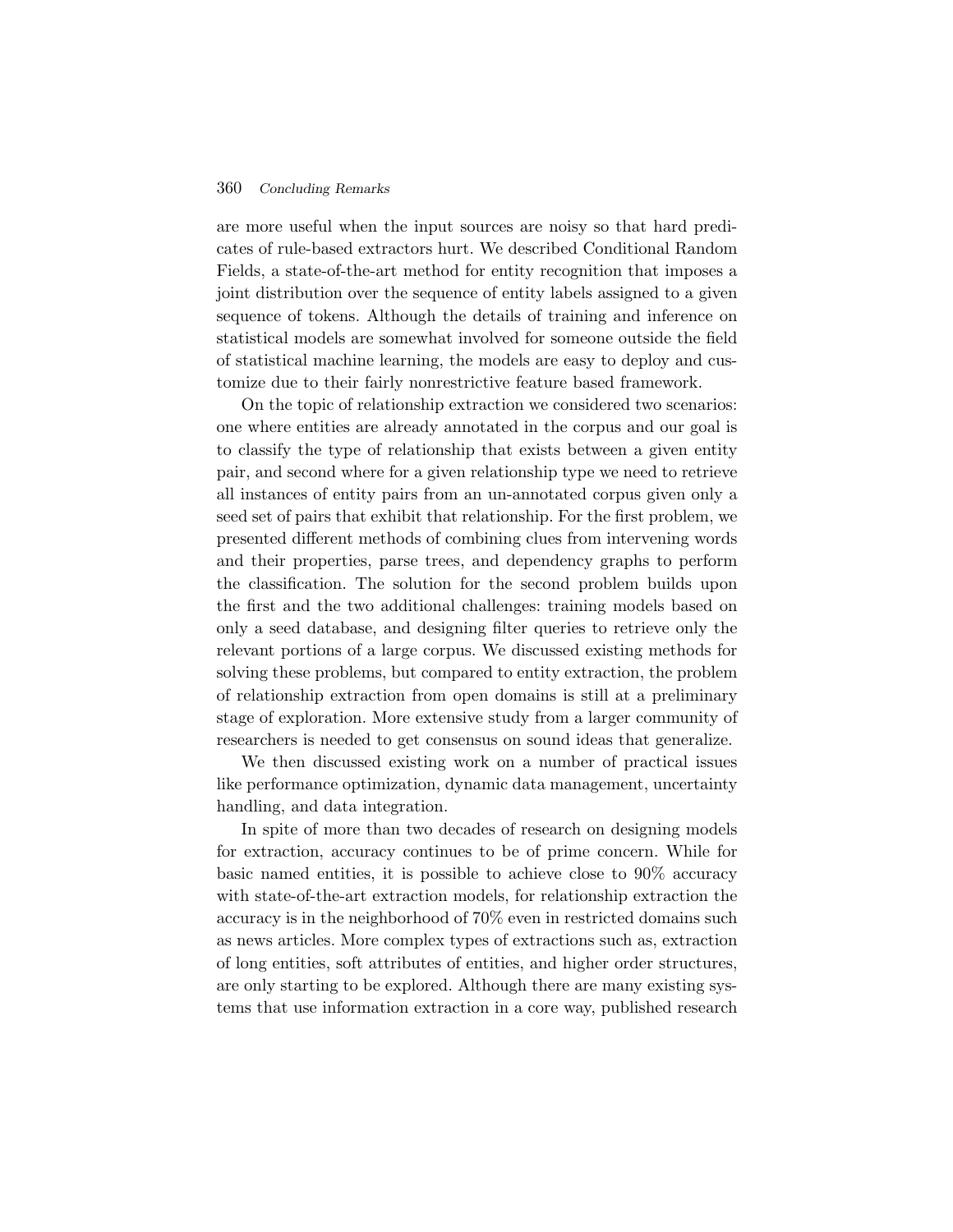literature providing principled solutions to many of the practical issues arising in the management of extraction systems are only starting to appear. The time is ripe now for lot more exciting and useful work in practical large-scale deployments of information extraction systems.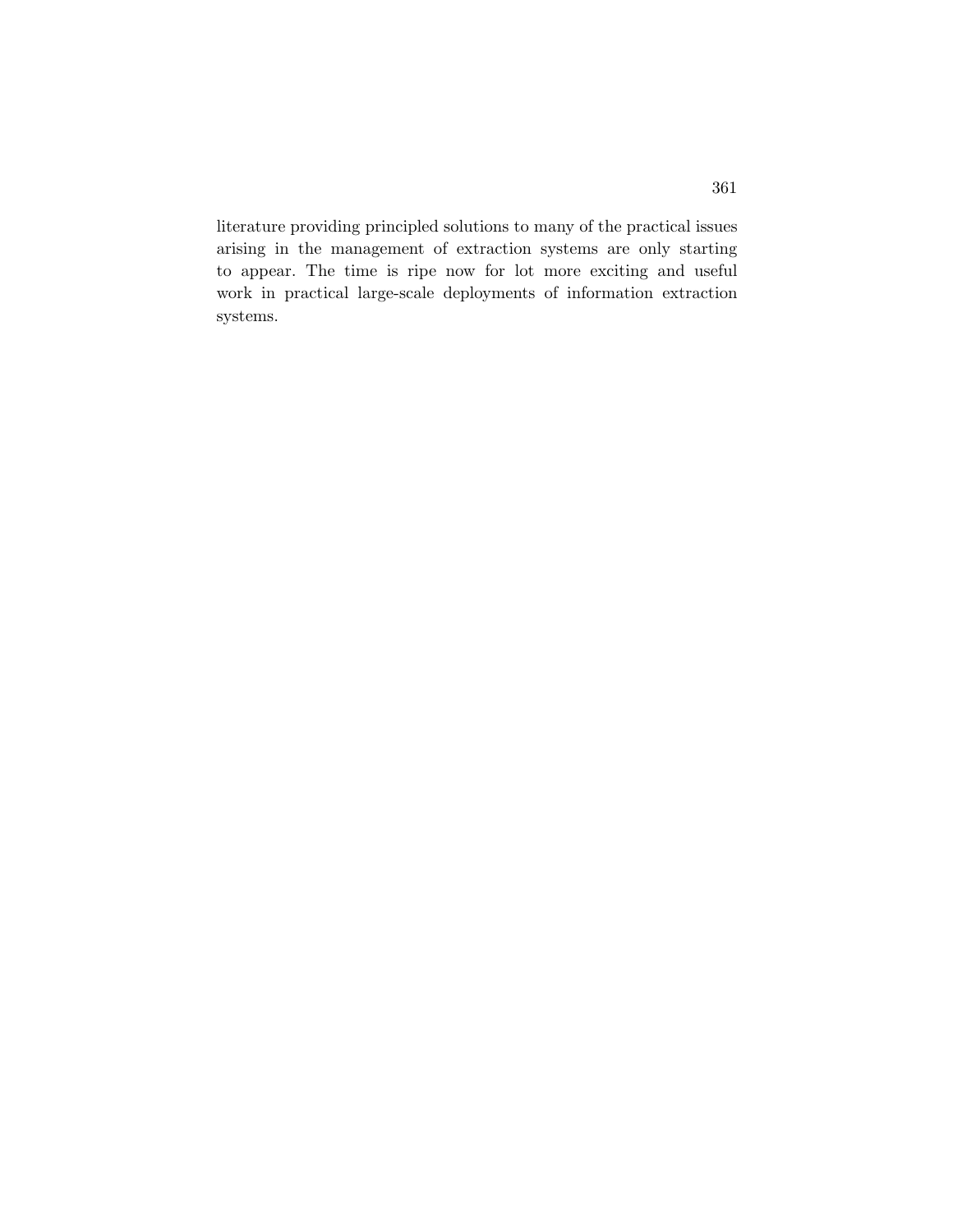# **Acknowledgments**

I am indebted to many people for making this survey possible. First, I would like to thank Surajit Chaudhuri for getting me to take a break from research and spend time on the survey instead. I thank the anonymous reviewers and AnHai Doan for suffering through my hurriedly drafted first version and helping me produce a significantly improved final version. Ganesh Ramakrishnan helped me with the rule-learning section by providing important references and helping me maintain balance with the statistical methods. Soumen Chakrabarti deserves thanks for encouraging me to stay focused on completing the survey.

My life as a researcher during this period was supported by grants from Microsoft Research and IBM, and IIT Bombay, my employer.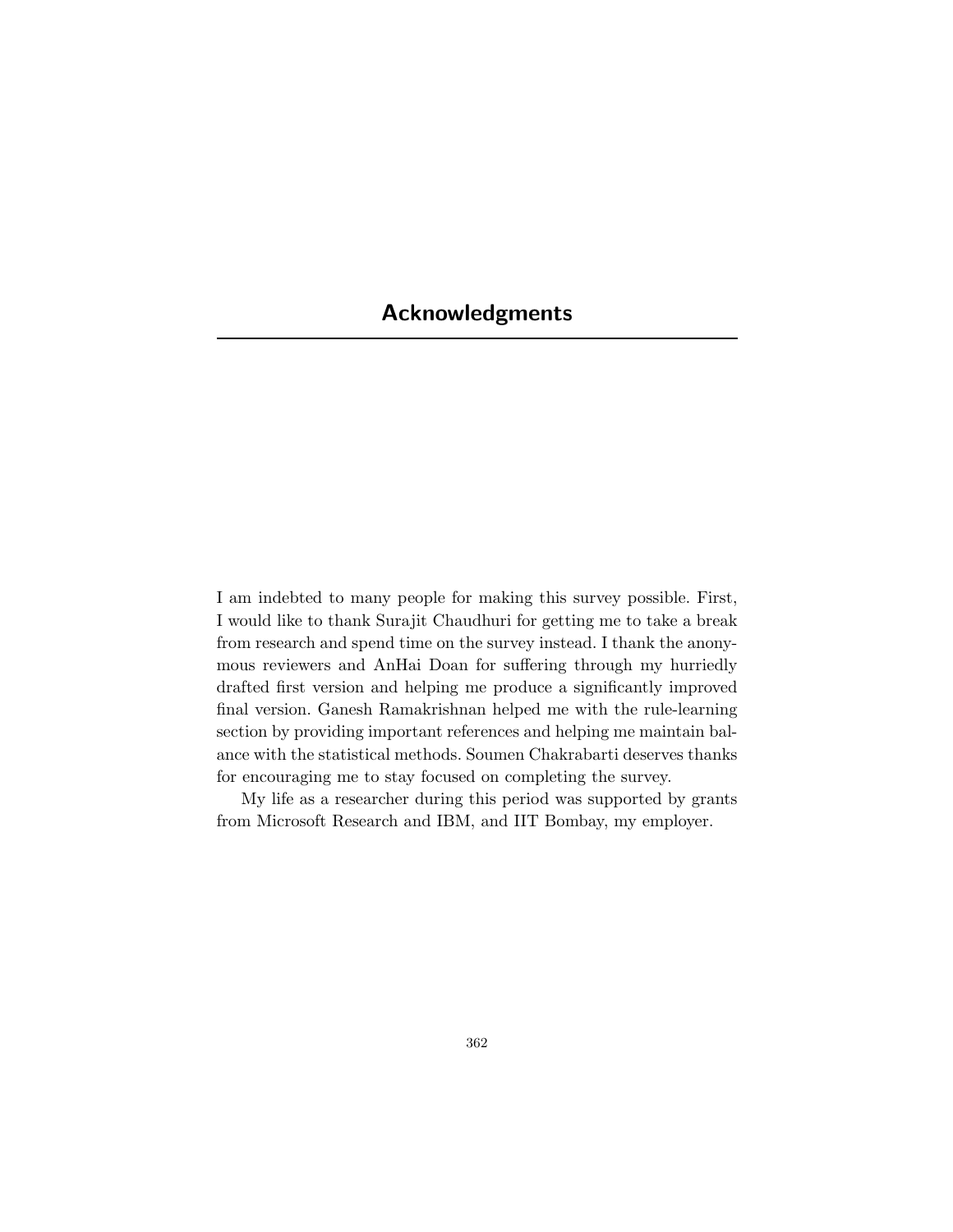- [1] 2004. ACE. Annotation guidelines for entity detection and tracking.
- [2] E. Agichtein, "Extracting relations from large text collections," PhD thesis, Columbia University, 2005.
- [3] E. Agichtein and V. Ganti, "Mining reference tables for automatic text segmentation," in Proceedings of the Tenth ACM SIGKDD International Conference on Knowledge Discovery and Data Mining, Seattle, USA, 2004.
- [4] E. Agichtein and L. Gravano, "Snowball: Extracting relations from large plaintext collections," in Proceedings of the 5th ACM International Conference on Digital Libraries, 2000.
- [5] E. Agichtein and L. Gravano, "Querying text databases for efficient information extraction," in ICDE, 2003.
- [6] R. Agrawal, H. Mannila, R. Srikant, H. Toivonen, and A. I. Verkamo, "Fast discovery of association rules," in Advances in Knowledge Discovery and Data Mining, (U. M. Fayyad, G. Piatetsky-Shapiro, P. Smyth, and R. Uthurusamy, eds.), ch. 12, pp. 307–328, AAAI/MIT Press, 1996.
- [7] J. Aitken, "Learning information extraction rules: An inductive logic programming approach," in Proceedings of the 15th European Conference on Artificial Intelligence, pp. 355–359, 2002.
- [8] R. Ananthakrishna, S. chaudhuri, and V. Ganti, "Eliminating fuzzy duplicates in data warehouses," in International Conference on Very Large Databases (VLDB), 2002.
- [9] R. Ando and T. Zhang, "A framework for learning predictive structures from multiple tasks and unlabeled data," Journal of Machine Learning Research, vol. 6, pp. 1817–1853, 2005.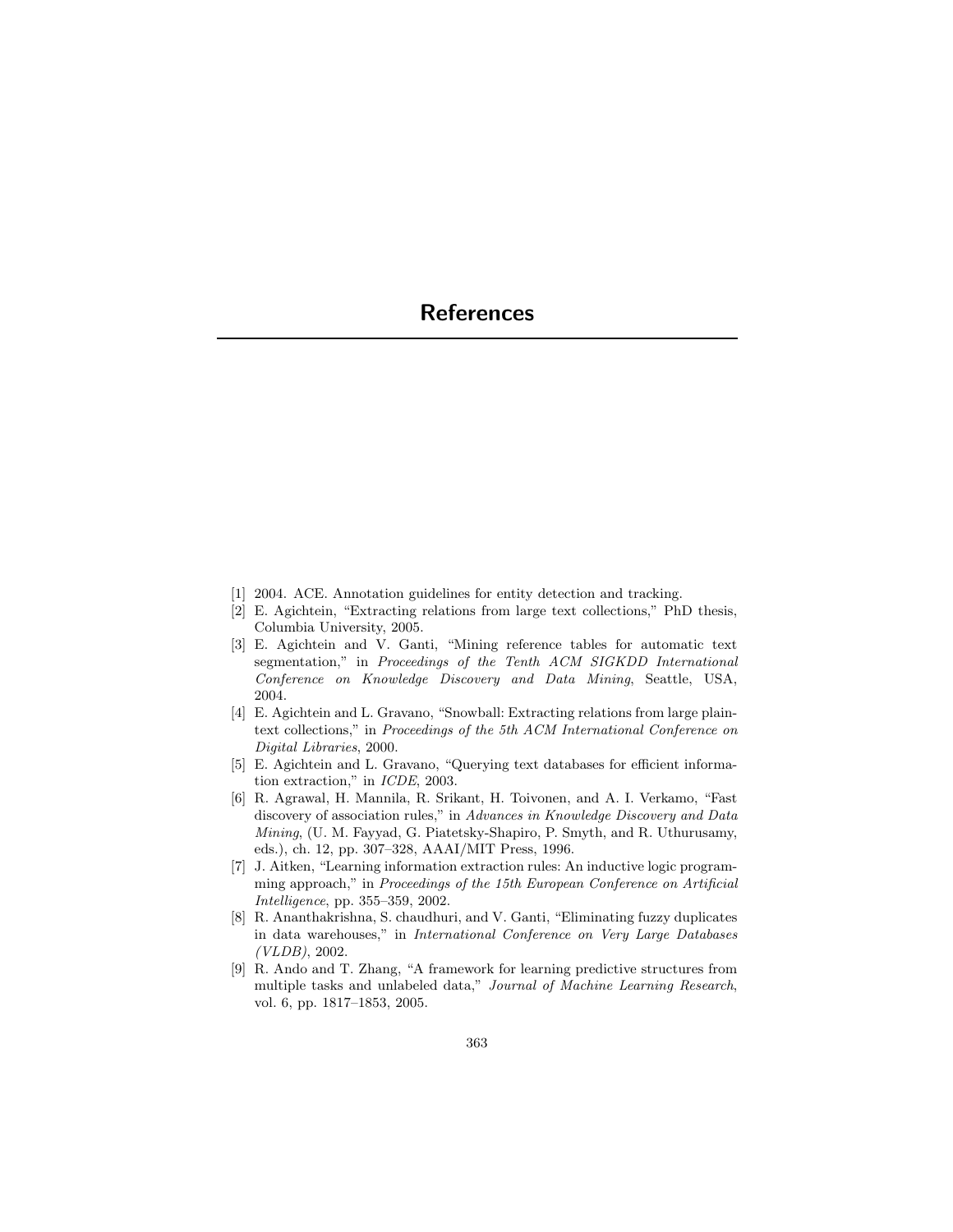- [10] D. E. Appelt, J. R. Hobbs, J. Bear, D. J. Israel, and M. Tyson, "Fastus: A finite-state processor for information extraction from real-world text," in IJCAI, pp. 1172–1178, 1993.
- [11] A. Arasu, H. Garcia-Molina, and S. University, "Extracting structured data from web pages," in SIGMOD '03: Proceedings of the 2003 ACM SIGMOD International Conference on Management of Data, pp. 337–348, 2003.
- [12] S. Argamon-Engelson and I. Dagan, "Committee-based sample selection for probabilistic classifiers," Journal of Artificial Intelligence Research, vol. 11, pp. 335–360, 1999.
- [13] M.-F. Balcan, A. Beygelzimer, and J. Langford, "Agnostic active learning," in ICML, pp. 65–72, 2006.
- [14] M. Banko, M. J. Cafarella, S. Soderland, M. Broadhead, and O. Etzioni, "Open information extraction from the web," in IJCAI, pp. 2670–2676, 2007.
- [15] N. Bansal, A. Blum, and S. Chawla, "Correlation clustering," in FOCS '02: Proceedings of the 43rd Symposium on Foundations of Computer Science, USA, Washington, DC: IEEE Computer Society, 2002.
- [16] G. Barish, Y.-S. Chen, D. DiPasquo, C. A. Knoblock, S. Minton, I. Muslea, and C. Shahabi, "Theaterloc: Using information integration technology to rapidly build virtual applications," in International Conference on Data Engineering  $(ICDE)$ , pp. 681–682, 2000.
- [17] R. Baumgartner, S. Flesca, and G. Gottlob, "Visual web information extraction with lixto," in VLDB '01: Proceedings of the 27th International Conference on Very Large Data Bases, pp. 119–128, USA, San Francisco, CA: Morgan Kaufmann Publishers Inc, 2001.
- [18] M. Berland and E. Charniak, "Finding parts in very large corpora," in Proceedings of the 37th Annual Meeting of the Association for Computational Linguistics on Computational Linguistics, pp. 57–64, 1999.
- [19] M. Bhide, A. Gupta, R. Gupta, P. Roy, M. K. Mohania, and Z. Ichhaporia, "Liptus: Associating structured and unstructured information in a banking environment," in *SIGMOD Conference*, pp. 915–924, 2007.
- [20] D. M. Bikel, S. Miller, R. Schwartz, and R. Weischedel, "Nymble: A highperformance learning name-finder," in Proceedings of ANLP-97, pp. 194–201, 1997.
- [21] M. Bilenko, R. Mooney, W. Cohen, P. Ravikumar, and S. Fienberg, "Adaptive name-matching in information integration," IEEE Intelligent Systems, 2003.
- [22] 2006. Biocreative critical assessment for information extraction in biology. http://biocreative.sourceforge.net/.
- [23] J. Blitzer, R. McDonald, and F. Pereira, "Domain adaptation with structural correspondence learning," in Proceedings of the Empirical Methods in Natural Language Processing (EMNLP), 2006.
- [24] A. Bordes, L. Bottou, P. Gallinari, and J. Weston, "Solving multiclass support vector machines with larank," in ICML, pp. 89–96, 2007.
- [25] V. R. Borkar, K. Deshmukh, and S. Sarawagi, "Automatic text segmentation for extracting structured records," in Proceedings of ACM SIGMOD International Conference on Management of Data, Santa Barabara, USA, 2001.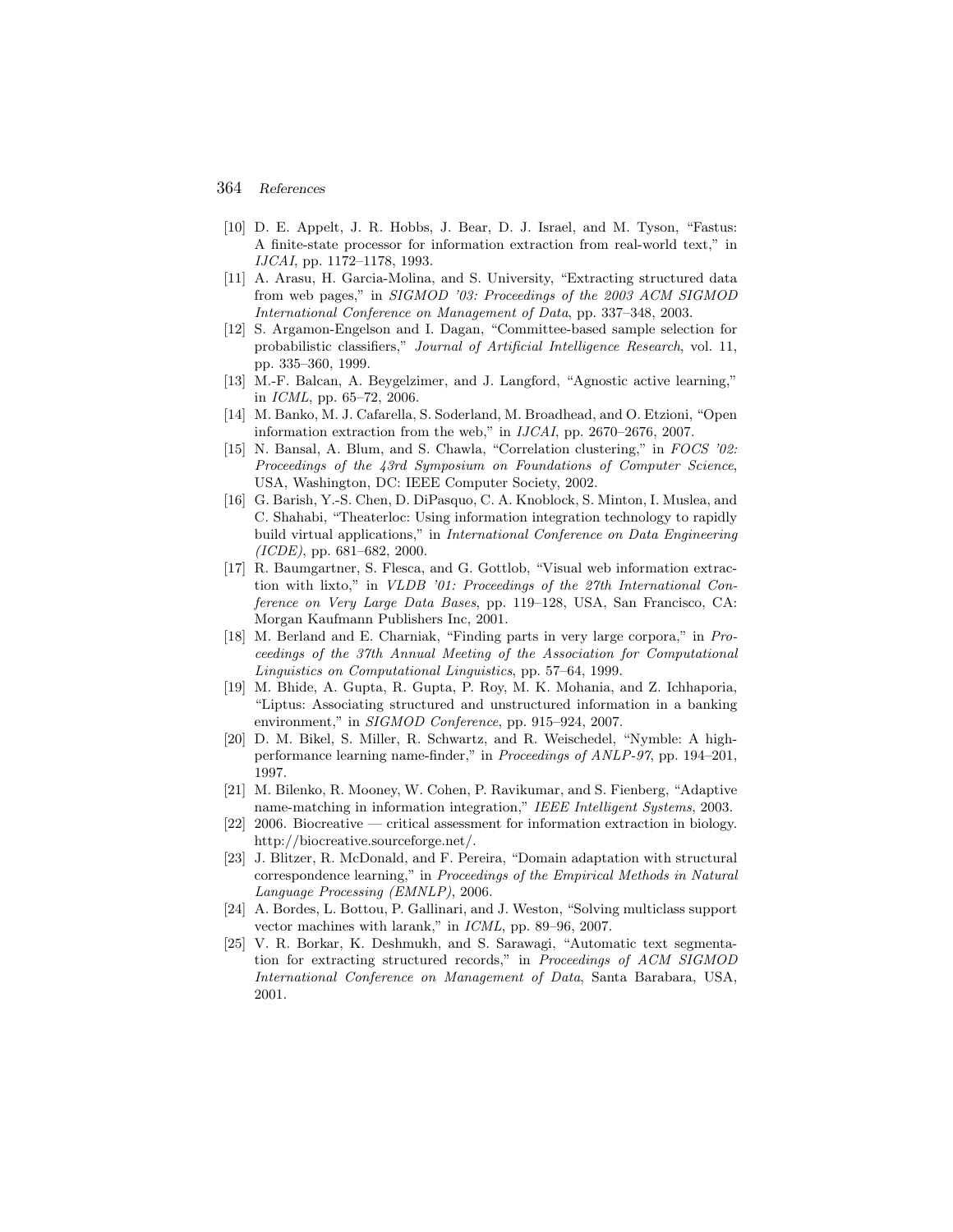- [26] A. Borthwick, J. Sterling, E. Agichtein, and R. Grishman, "Exploiting diverse knowledge sources via maximum entropy in named entity recognition," in Sixth Workshop on Very Large Corpora New Brunswick, New Jersey, Association for Computational Linguistics, 1998.
- [27] L. Bottou, "Stochastic learning," in Advanced Lectures on Machine Learning, number LNAI 3176 in Lecture Notes in Artificial Intelligence, (O. Bousquet and U. von Luxburg, eds.), pp. 146–168, Springer Verlag, 2004.
- [28] J. Boulos, N. Dalvi, B. Mandhani, S. Mathur, C. Re, and D. Suciu, "Mystiq: A system for finding more answers by using probabilities," in ACM SIGMOD, 2005.
- [29] A. Z. Broder, M. Fontoura, V. Josifovski, and L. Riedel, "A semantic approach to contextual advertising," in SIGIR, pp. 559–566, 2007.
- [30] R. Bunescu and R. Mooney, "Learning to extract relations from the web using minimal supervision," in Proceedings of the 45th Annual Meeting of the Association of Computational Linguistics, pp. 576–583, June 2007.
- [31] R. Bunescu and R. J. Mooney, "Collective information extraction with relational markov networks," in Proceedings of the 42nd Annual Meeting of the Association for Computational Linguistics, pp. 439–446, 2004.
- [32] R. C. Bunescu, R. Ge, R. J. Kate, E. M. Marcotte, R. J. Mooney, A. K. Ramani, and Y. W. Wong, "Comparative experiments on learning information extractors for proteins and their interactions," Artificial Intelligence in Medicine, vol. 33, pp. 139–155, 2005.
- [33] R. C. Bunescu and R. J. Mooney, "A shortest path dependency kernel for relation extraction," in HLT '05: Proceedings of the Conference on Human Language Technology and Empirical Methods in Natural Language Processing, pp. 724–731, USA, Morristown, NJ: Association for Computational Linguistics, 2005.
- [34] D. Burdick, P. M. Deshpande, T. S. Jayram, R. Ramakrishnan, and S. Vaithyanathan, "OLAP over uncertain and imprecise data," in *Proceedings* of the 31st International Conference on Very Large Data Bases, pp. 970–981, VLDB Endowment, 2005.
- [35] D. Burdick, A. Doan, R. Ramakrishnan, and S. Vaithyanathan, "Olap over imprecise data with domain constraints," in VLDB, pp. 39–50, 2007.
- [36] M. Cafarella, N. Khoussainova, D. Wang, E. Wu, Y. Zhang, and A. Halevy, "Uncovering the relational web," in WebDB, 2008.
- [37] M. J. Cafarella, D. Downey, S. Soderland, and O. Etzioni, "KnowItNow: Fast, scalable information extraction from the web," in *Conference on Human Lan*guage Technologies (HLT/EMNLP), 2005.
- [38] M. J. Cafarella and O. Etzioni, "A search engine for natural language applications," in WWW, pp. 442–452, 2005.
- [39] M. J. Cafarella, C. Re, D. Suciu, and O. Etzioni, "Structured querying of web text data: A technical challenge," in CIDR, pp. 225–234, 2007.
- [40] D. Cai, ShipengYu, Ji-RongWen, and W.-Y. Ma, "Vips: A vision based page segmentation algorithm," Technical Report MSR-TR-2003-79, Microsoft, 2004.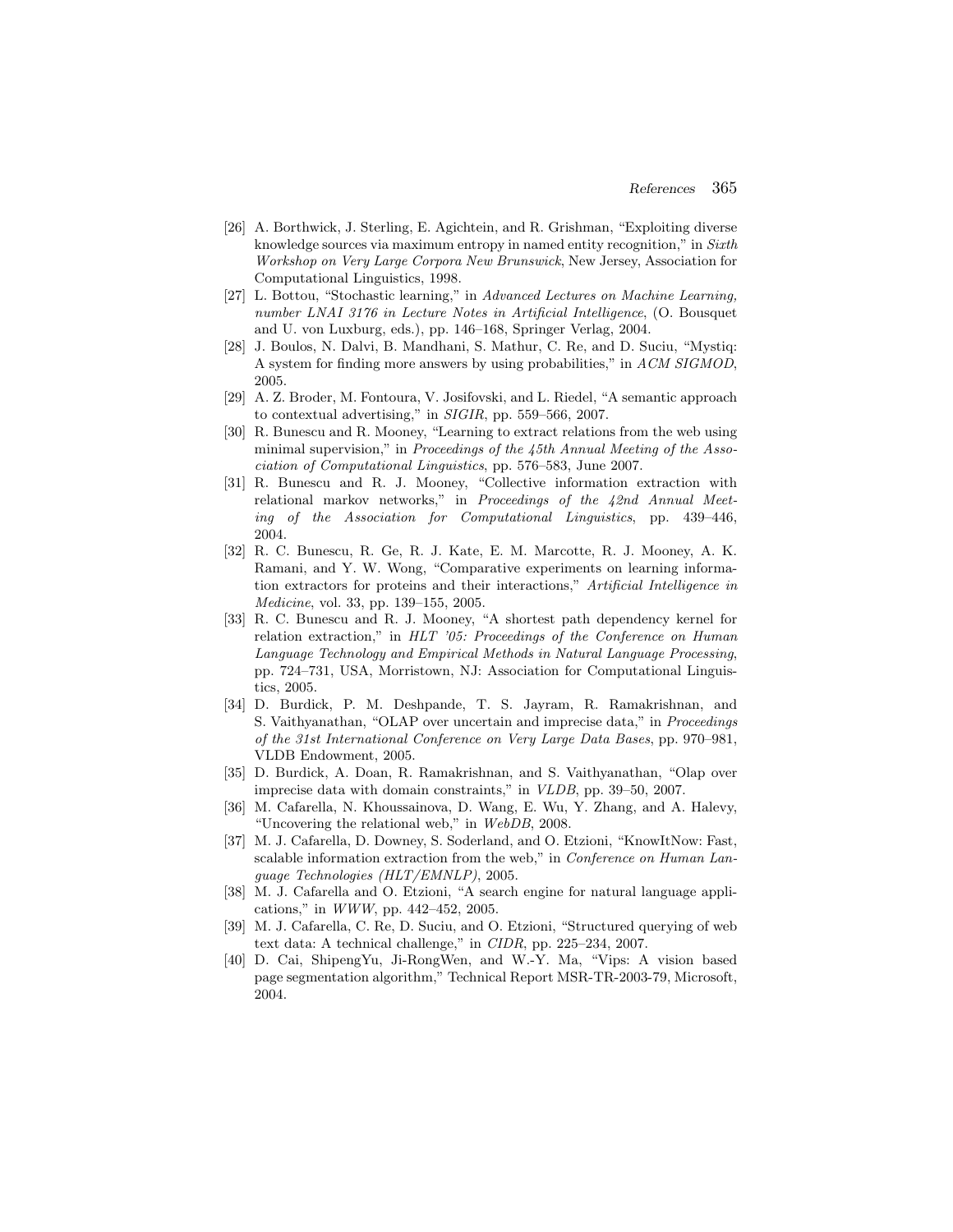- [41] Y. Cai, X. L. Dong, A. Y. Halevy, J. M. Liu, and J. Madhavan, "Personal information management with semex," in SIGMOD Conference, pp. 921–923, 2005.
- [42] M. Califf and R. Mooney, Bottom-up Relational Learning of Pattern Matching Rules for Information Extraction, 2003.
- [43] M. E. Califf and R. J. Mooney, "Relational learning of pattern-match rules for information extraction," in Proceedings of the Sixteenth National Conference on Artificial Intelligence (AAAI-99), pp. 328–334, July 1999.
- [44] V. T. Chakaravarthy, H. Gupta, P. Roy, and M. K. Mohania, "Efficiently linking text documents with relevant structured information," in VLDB, pp. 667– 678, 2006.
- [45] S. Chakrabarti, Mining the Web: Discovering Knowledge from Hypertext Data. Morgan-Kauffman, 2002.
- [46] S. Chakrabarti, J. Mirchandani, and A. Nandi, "Spin: searching personal information networks," in SIGIR, p. 674, 2005.
- [47] S. Chakrabarti, K. Punera, and M. Subramanyam, "Accelerated focused crawling through online relevance feedback," in WWW, Hawaii, ACM, May 2002.
- [48] S. Chakrabarti, K. Puniyani, and S. Das, "Optimizing scoring functions and indexes for proximity search in type-annotated corpora," in WWW, pp. 717– 726, 2006.
- [49] A. Chandel, P. Nagesh, and S. Sarawagi, "Efficient batch top-k search for dictionary-based entity recognition," in Proceedings of the 22nd IEEE International Conference on Data Engineering (ICDE), 2006.
- [50] M. Charikar, V. Guruswami, and A. Wirth, "Clustering with qualitative information," Journal of Computer and Systems Sciences, vol. 71, pp. 360–383, 2005.
- [51] S. Chaudhuri, K. Ganjam, V. Ganti, and R. Motwani, "Robust and efficient fuzzy match for online data cleaning," in SIGMOD, 2003.
- [52] Chelba and Acero, "Adaptation of maximum entropy capitalizer: Little data can help a lot," in EMNLP, 2004.
- [53] F. Chen, A. Doan, J. Yang, and R. Ramakrishnan, "Efficient information extraction over evolving text data," in ICDE, 2008.
- [54] D. Cheng, R. Kannan, S. Vempala, and G. Wang, "A divide-and-merge methodology for clustering," ACM Transactions on Database Systems, vol. 31, pp. 1499–1525, 2006.
- [55] R. Cheng, D. V. Kalashnikov, and S. Prabhakar, "Evaluating probabilistic queries over imprecise data," in SIGMOD '03: Proceedings of the 2003 ACM SIGMOD International Conference on Management of Data, pp. 551–562, USA, New York, NY: ACM Press, 2003.
- [56] B. Chidlovskii, B. Roustant, and M. Brette, "Documentum eci self-repairing wrappers: Performance analysis," in SIGMOD '06: Proceedings of the 2006 ACM SIGMOD International Conference on Management of Data, pp. 708– 717, USA, New York, NY: ACM, 2006.
- [57] 1998. N. A. Chinchor, *Overview of MUC-7/MET-2*.
- [58] J. Cho and S. Rajagopalan, "A fast regular expression indexing engine," in ICDE, pp. 419–430, 2002.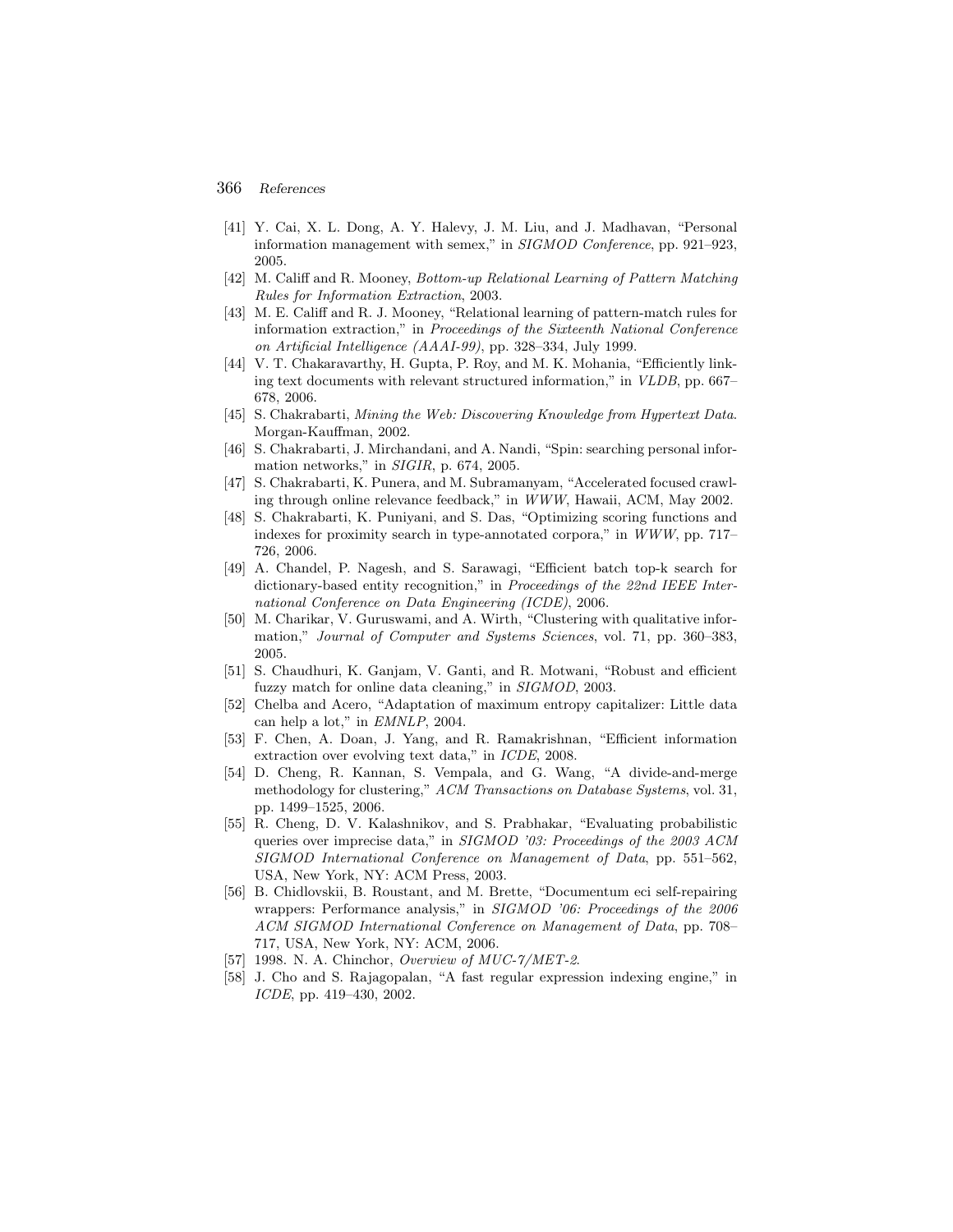- [59] Y. Choi, C. Cardie, E. Riloff, and S. Patwardhan, "Identifying sources of opinions with conditional random fields and extraction patterns," in HLT/EMNLP, 2005.
- [60] F. Ciravegna, "Adaptive information extraction from text by rule induction and generalisation," in Proceedings of the 17th International Joint Conference on Artificial Intelligence (IJCAI2001), 2001.
- [61] W. Cohen and J. Richman, "Learning to match and cluster entity names," in ACM SIGIR' 01 Workshop on Mathematical/Formal Methods in Information Retrieval, 2001.
- [62] W. W. Cohen, M. Hurst, and L. S. Jensen, "A flexible learning system for wrapping tables and lists in html documents," in Proceedings of the 11th World Wide Web Conference (WWW2002), 2002.
- [63] W. W. Cohen, E. Minkov, and A. Tomasic, "Learning to understand web site update requests," in IJCAI, pp. 1028–1033, 2005.
- [64] W. W. Cohen, P. Ravikumar, and S. E. Fienberg, "A comparison of string distance metrics for name-matching tasks," in *Proceedings of the IJCAI-2003* Workshop on Information Integration on the Web (IIWeb-03), 2003. (To appear).
- [65] W. W. Cohen and S. Sarawagi, "Exploiting dictionaries in named entity extraction: Combining semi-markov extraction processes and data integration methods," in Proceedings of the Tenth ACM SIGKDD International Conference on Knowledge Discovery and Data Mining, 2004.
- [66] D. A. Cohn, Z. Ghahramani, and M. I. Jordan, "Active learning with statistical models," in Advances in Neural Information Processing Systems, (G. Tesauro, D. Touretzky, and T. Leen, eds.), pp. 705–712, The MIT Press, 1995.
- [67] V. Crescenzi, G. Mecca, P. Merialdo, and P. Missier, "An automatic data grabber for large web sites," in vldb'2004: Proceedings of the Thirtieth International Conference on Very Large Data Bases, pp. 1321–1324, 2004.
- [68] A. Culotta, T. T. Kristjansson, A. McCallum, and P. A. Viola, "Corrective feedback and persistent learning for information extraction," Artificial Intelligence, vol. 170, nos. 14–15, pp. 1101–1122, 2006.
- [69] A. Culotta and J. Sorensen, "Dependency tree kernels for relation extraction," in Proceedings of the 42nd Meeting of the Association for Computational Linguistics (ACL'04), Main Volume, pp. 423–429, Barcelona, Spain, July 2004.
- [70] C. Cumby and D. Roth, "Feature extraction languages for propositionalzed relational learning," in Working Notes of the IJCAI-2003 Workshop on Learning Statistical Models from Relational Data (SRL-2003), (L. Getoor and D. Jensen, eds.), pp. 24–31, Acapulco, Mexico, August 11, 2003.
- [71] H. Cunningham, "Information extraction, automatic," Encyclopedia of Language and Linguistics, 2005. second ed.
- [72] H. Cunningham, D. Maynard, K. Bontcheva, and V. Tablan, "Gate: A framework and graphical development environment for robust nlp tools and applications," in Proceedings of the 40th Anniversary Meeting of the Association for Computational Linguistics, 2002.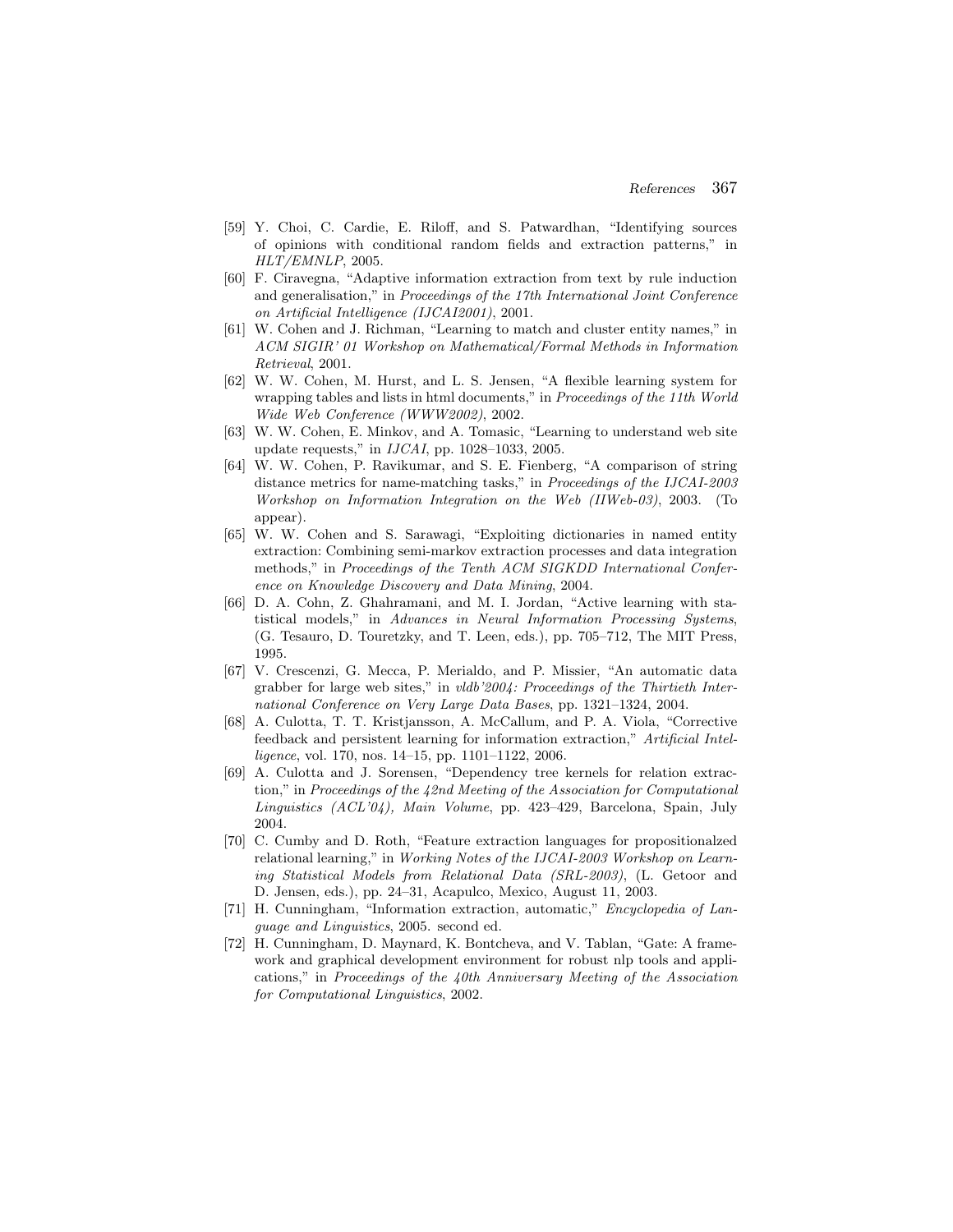- [73] H. Cunningham, D. Maynard, K. Bontcheva, and V. Tablan, "GATE: A framework and graphical development environment for robust nlp tools and applications," in Proceedings of the 40th Anniversary Meeting of the Association for Computational Linguistics (ACL'02), Philadelphia, 2002.
- [74] E. Cutrell and S. T. Dumais, "Exploring personal information," Communications on ACM, vol. 49, pp. 50–51, 2006.
- [75] N. N. Dalvi and D. Suciu, "Efficient query evaluation on probabilistic databases," in VLDB, pp. 864–875, 2004.
- [76] S. Dasgupta, "Coarse sample complexity bounds for active learning," in NIPS, 2005.
- [77] H. Daumé III, "Frustratingly easy domain adaptation," in *Conference of the* Association for Computational Linguistics (ACL), Prague, Czech Republic, 2007.
- [78] P. DeRose, W. Shen, F. C. 0002, Y. Lee, D. Burdick, A. Doan, and R. Ramakrishnan, "Dblife: A community information management platform for the database research community (demo)," in CIDR, pp. 169–172, 2007.
- [79] T. Dietterich, "Machine learning for sequential data: A review," in Structural, Syntactic and Statistical Pattern Recognition; Lecture Notes in Computer Science, (T. Caelli, ed.), Vol. 2396, pp. 15–30, Springer-Verlag, 2002.
- [80] P. Domingos, "Metacost: A general method for making classifiers costsensitive," in Proceedings of the Fifth International Conference on Knowledge Discovery and Data Mining (KDD-99), 1999.
- [81] D. Downey, M. Broadhead, and O. Etzioni, "Locating complex named entities in web text," in IJCAI, pp. 2733–2739, 2007.
- [82] D. Downey, O. Etzioni, and S. Soderland, "A probabilistic model of redundancy in information extraction," in IJCAI, 2005.
- [83] D. Downey, S. Schoenmackers, and O. Etzioni, "Sparse information extraction: Unsupervised language models to the rescue," in ACL, 2007.
- [84] D. W. Embley, M. Hurst, D. P. Lopresti, and G. Nagy, "Table-processing paradigms: A research survey," IJDAR, vol. 8, nos. 2–3, pp. 66–86, 2006.
- [85] D. W. Embley, Y. S. Jiang, and Y.-K. Ng, "Record-boundary discovery in web documents," in SIGMOD 1999, Proceedings ACM SIGMOD International Conference on Management of Data, June 1–3, 1999, pp. 467–478, Philadephia, Pennsylvania, USA, 1999.
- [86] O. Etzioni, M. Cafarella, D. Downey, S. Kok, A.-M. Popescu, T. Shaked, S. Soderland, D. S. Weld, and A. Yates, "Web-scale information extraction in KnowItAll: (preliminary results)," in WWW, pp. 100–110, 2004.
- [87] O. Etzioni, B. Doorenbos, and D. Weld, "A scalable comparison shopping agent for the world-wide web," in Proceedings of the International Conference on Autonomous Agents, 1997.
- [88] R. Fagin, A. Lotem, and M. Naor, "Optimal aggregation algorithms for middleware," Journal of Computer and System Sciences, vol. 66, nos. 614, 656, September 2001.
- [89] R. Feldman, B. Rosenfeld, and M. Fresko, "Teg-a hybrid approach to information extraction," Knowledge and Information Systems, vol. 9, pp. 1–18, 2006.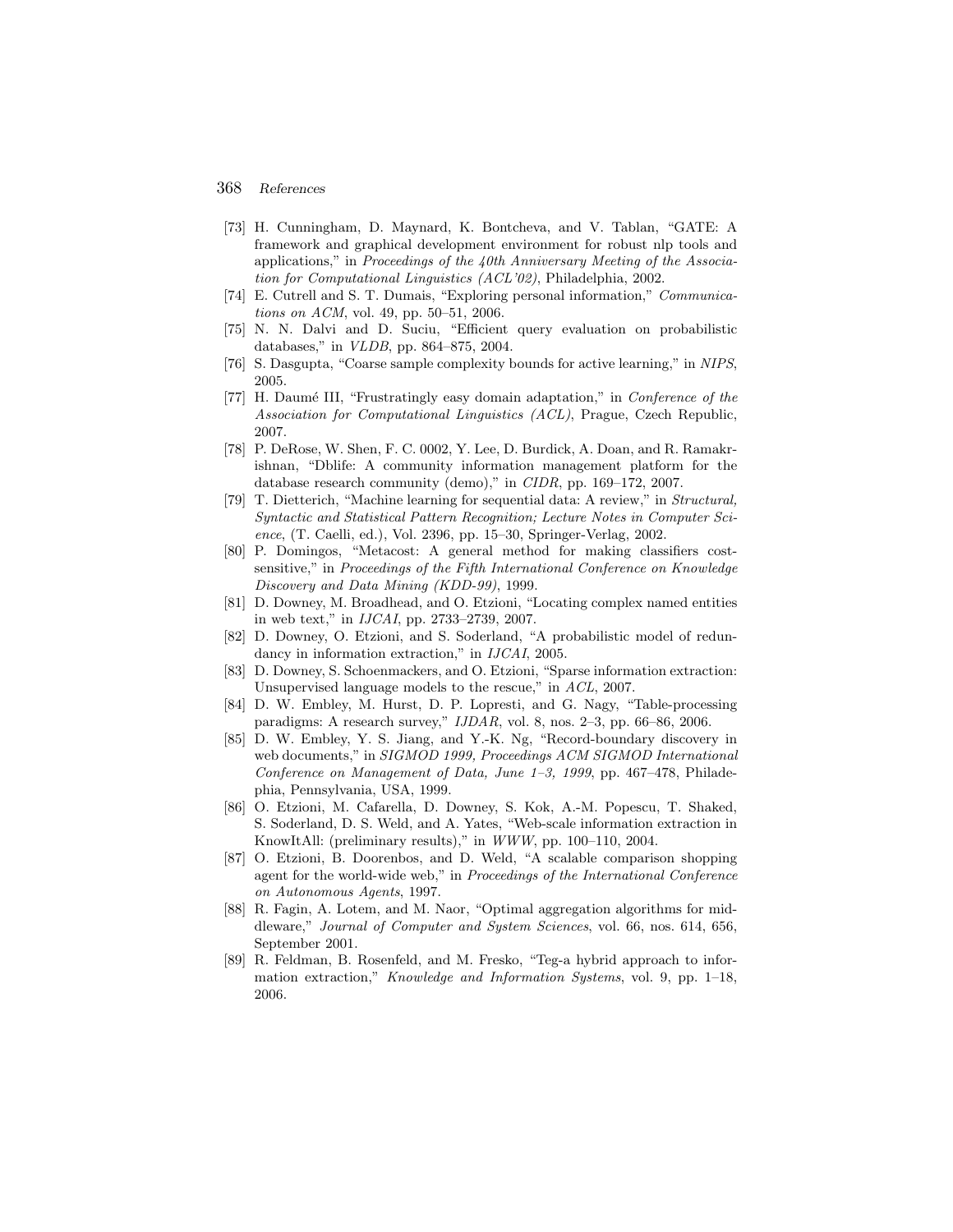- [90] I. P. Fellegi and A. B. Sunter, "A theory for record linkage," Journal of the American Statistical Society, vol. 64, pp. 1183–1210, 1969.
- [91] D. Ferrucci and A. Lally, "Uima: An architectural approach to unstructured information processing in the corporate research environment," Natural Language Engineering, vol. 10, nos. 3–4, pp. 327–348, 2004.
- [92] J. R. Finkel, T. Grenager, and C. Manning, "Incorporating non-local information into information extraction systems by gibbs sampling," in Proceedings of the 43nd Annual Meeting of the Association for Computational Linguistics (ACL 2005), 2005.
- [93] J. R. Finkel, T. Grenager, and C. D. Manning, "Incorporating non-local information into information extraction systems by gibbs sampling," in ACL, 2005.
- [94] G. W. Flake, E. J. Glover, S. Lawrence, and C. L. Giles, "Extracting query modifications from nonlinear svms," in WWW, pp. 317–324, 2002.
- [95] Y. Freund, H. S. Seung, E. Shamir, and N. Tishby, "Selective sampling using the query by committee algorithm," Machine Learning, vol. 28, nos. 2–3, pp. 133–168, 1997.
- [96] W. Gatterbauer, P. Bohunsky, M. Herzog, B. Krüpl, and B. Pollak, "Towards domain-independent information extraction from web tables," in WWW '07: Proceedings of the 16th International Conference on World Wide Web, pp. 71– 80, ACM, 2007.
- [97] R. Ghani, K. Probst, Y. Liu, M. Krema, and A. Fano, "Text mining for product attribute extraction," SIGKDD Explorations Newsletter, vol. 8, pp. 41–48, 2006.
- [98] R. Grishman, "Information extraction: Techniques and challenges," in SCIE, 1997.
- [99] R. Grishman, S. Huttunen, and R. Yangarber, "Information extraction for enhanced access to disease outbreak reports," Journal of Biomedical Informatics, vol. 35, pp. 236–246, 2002.
- [100] R. Grishman and B. Sundheim, "Message understanding conference-6: A brief history," in Proceedings of the 16th Conference on Computational Linguistics, pp. 466–471, USA, Morristown, NJ: Association for Computational Linguistics, 1996.
- [101] R. Gupta, A. A. Diwan, and S. Sarawagi, "Efficient inference with cardinalitybased clique potentials," in Proceedings of the 24th International Conference on Machine Learning (ICML), USA, 2007.
- [102] R. Gupta and S. Sarawagi, "Curating probabilistic databases from information extraction models," in Proceedings of the 32nd International Conference on Very Large Databases (VLDB), 2006.
- [103] J. Hammer, H. Garcia-Molina, J. Cho, R. Aranha, and A. Crespo, "Extracting semistructure information from the web," in Workshop on Mangement of Semistructured Data, 1997.
- [104] B. He, M. Patel, Z. Zhang, and K. C.-C. Chang, "Accessing the deep web," Communications on ACM, vol. 50, pp. 94–101, 2007.
- [105] M. A. Hearst, "Automatic acquisition of hyponyms from large text corpora," in Proceedings of the 14th Conference on Computational Linguistics, pp. 539– 545, 1992.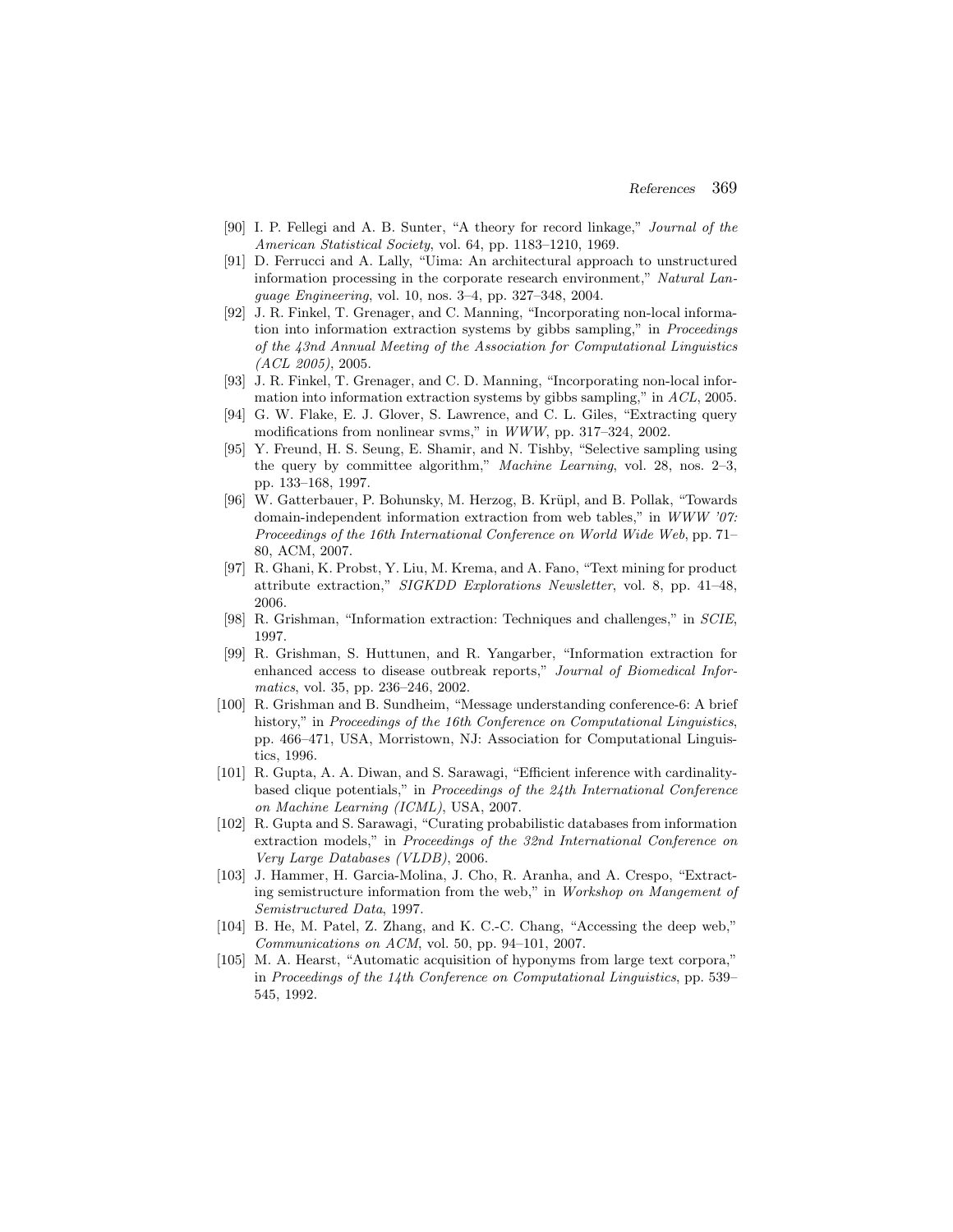- [106] C.-N. Hsu and M.-T. Dung, "Generating finite-state transducers for semistructured data extraction from the web," Information Systems Special Issue on Semistructured Data, vol. 23, 1998.
- [107] J. Huang, T. Chen, A. Doan, and J. Naughton, On the Provenance of Nonanswers to Queries Over Extracted Data.
- [108] J. Huang, A. Smola, A. Gretton, K. Borgwardt, and B. Schölkopf, "Correcting sample selection bias by unlabeled data," in Advances in Neural Information Processing Systems 20, Cambridge, MA: MIT Press, 2007.
- [109] M. Hurst, "The interpretation of tables in texts," PhD thesis, University of Edinburgh, School of Cognitive Science, Informatics, University of Edinburgh, 2000.
- [110] P. G. Ipeirotis, E. Agichtein, P. Jain, and L. Gravano, "Towards a query optimizer for text-centric tasks," ACM Transactions on Database Systems, vol. 32, 2007.
- [111] N. Ireson, F. Ciravegna, M. E. Califf, D. Freitag, N. Kushmerick, and A. Lavelli, "Evaluating machine learning for information extraction," in ICML, pp. 345–352, 2005.
- [112] M. Jansche and S. P. Abney, "Information extraction from voicemail transcripts," in EMNLP '02: Proceedings of the ACL-02 Conference on Empirical Methods in Natural Language Processing, pp. 320–327, USA, Morristown, NJ: Association for Computational Linguistics, 2002.
- [113] T. S. Jayram, R. Krishnamurthy, S. Raghavan, S. Vaithyanathan, and H. Zhu, "Avatar information extraction system," IEEE Data Engineering Bulletin, vol. 29, pp. 40–48, 2006.
- [114] J. Jiang and C. Zhai, "A systematic exploration of the feature space for relation extraction," in Human Language Technologies 2007: The Conference of the North American Chapter of the Association for Computational Linguistics; Proceedings of the Main Conference, pp. 113–120, 2007.
- [115] N. Kambhatla, "Combining lexical, syntactic and semantic features with maximum entropy models for information extraction," in The Companion Volume to the Proceedings of 42st Annual Meeting of the Association for Computational Linguistics, pp. 178–181, Barcelona, Spain: Association for Computational Linguistics, July 2004.
- [116] S. Khaitan, G. Ramakrishnan, S. Joshi, and A. Chalamalla, "Rad: A scalable framework for annotator development," in ICDE, pp. 1624–1627, 2008.
- [117] M.-S. Kim, K.-Y. Whang, J.-G. Lee, and M.-J. Lee, "n-gram/2l: A space and time efficient two-level *n*-gram inverted index structure," in *VLDB '05:* Proceedings of the 31st International Conference on Very Large Data Bases, pp. 325–336, 2005.
- [118] D. Klein and C. D. Manning, "Conditional structure versus conditional estimation in NLP models," in Workshop on Empirical Methods in Natural Language Processing (EMNLP), 2002.
- [119] D. Koller and N. Friedman, "Structured probabilistic models," Under preparation, 2007.
- [120] V. Krishnan and C. D. Manning, "An effective two-stage model for exploiting non-local dependencies in named entity recognition," in ACL-COLING, 2006.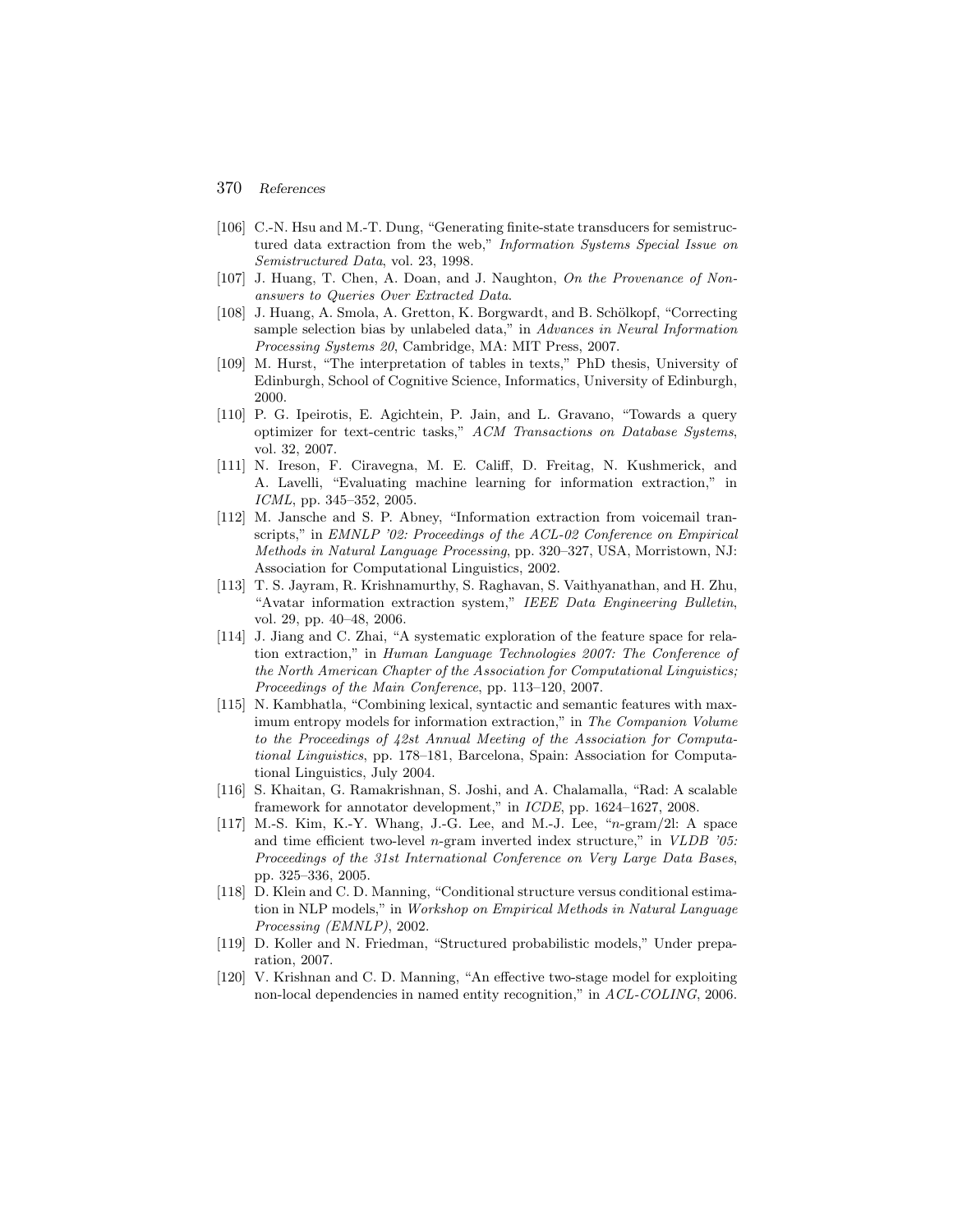- [121] N. Kushmerick, "Wrapper induction for information extraction," PhD thesis, University of Washington, 1997.
- [122] N. Kushmerick, "Regression testing for wrapper maintenance," in AAAI/IAAI, pp. 74–79, 1999.
- [123] N. Kushmerick, D. Weld, and R. Doorenbos, "Wrapper induction for information extraction," in Proceedings of IJCAI, 1997.
- [124] S. R. Labeling 2008. http://www.lsi.upc.es/ srlconll/refs.html.
- [125] J. Lafferty, A. McCallum, and F. Pereira, "Conditional random fields: Probabilistic models for segmenting and labeling sequence data," in *Proceedings of* the International Conference on Machine Learning (ICML-2001), Williams, MA, 2001.
- [126] S. Lawrence, C. L. Giles, and K. Bollacker, "Digital libraries and autonomous citation indexing," IEEE Computer, vol. 32, pp. 67–71, 1999.
- [127] W. Lehnert, J. McCarthy, S. Soderland, E. Riloff, C. Cardie, J. Peterson, F. Feng, C. Dolan, and S. Goldman, "Umass/hughes: Description of the circus system used for tipster text," in Proceedings of a Workshop on Held at Fredericksburg, Virginia, pp. 241–256, USA, Morristown, NJ: Association for Computational Linguistics, 1993.
- [128] K. Lerman, S. Minton, and C. A. Knoblock, "Wrapper maintenance: A machine learning approach," Journal of Artificial Intellgence Research (JAIR), vol. 18, pp. 149–181, 2003.
- [129] X. Li and J. Bilmes, "A bayesian divergence prior for classifier adaptation," Eleventh International Conference on Artificial Intelligence and Statistics (AISTATS-2007), 2007.
- [130] Y. Li and K. Bontcheva, "Hierarchical, perceptron-like learning for ontologybased information extraction," in WWW '07: Proceedings of the 16th International Conference on World Wide Web, pp. 777–786, ACM, 2007.
- [131] B. Liu, M. Hu, and J. Cheng, "Opinion observer: Analyzing and comparing opinions on the web," in WWW '05: Proceedings of the 14th international conference on World Wide Web, pp. 342–351, 2005.
- [132] D. C. Liu and J. Nocedal, "On the limited memory bfgs method for large-scale optimization," Mathematic Programming, vol. 45, pp. 503–528, 1989.
- [133] L. Liu, C. Pu, and W. Han, "Xwrap: An xml-enabled wrapper construction system for web information sources," in International Conference on Data Engineering (ICDE), pp. 611–621, 2000.
- [134] Y. Liu, K. Bai, P. Mitra, and C. L. Giles, "Tableseer: Automatic table metadata extraction and searching in digital libraries," in  $JCDL$  '07: Proceedings of the 2007 Conference on Digital Libraries, pp. 91–100, USA, New York, NY: ACM, 2007.
- [135] R. Malouf, "Markov models for language-independent named entity recognition," in Proceedings of the Sixth Conference on Natural Language Learning (CoNLL-2002), 2002.
- [136] R. Malouf, "A comparison of algorithms for maximum entropy parameter estimation," in Proceedings of the Sixth Conference on Natural Language Learning  $(CoNLL-2002)$ , pp. 49–55, 2002.
- [137] C. D. Manning and H. Schütze, Foundations of Statistical Natural Language Processing. Cambridge, MA: The MIT Press, 1999.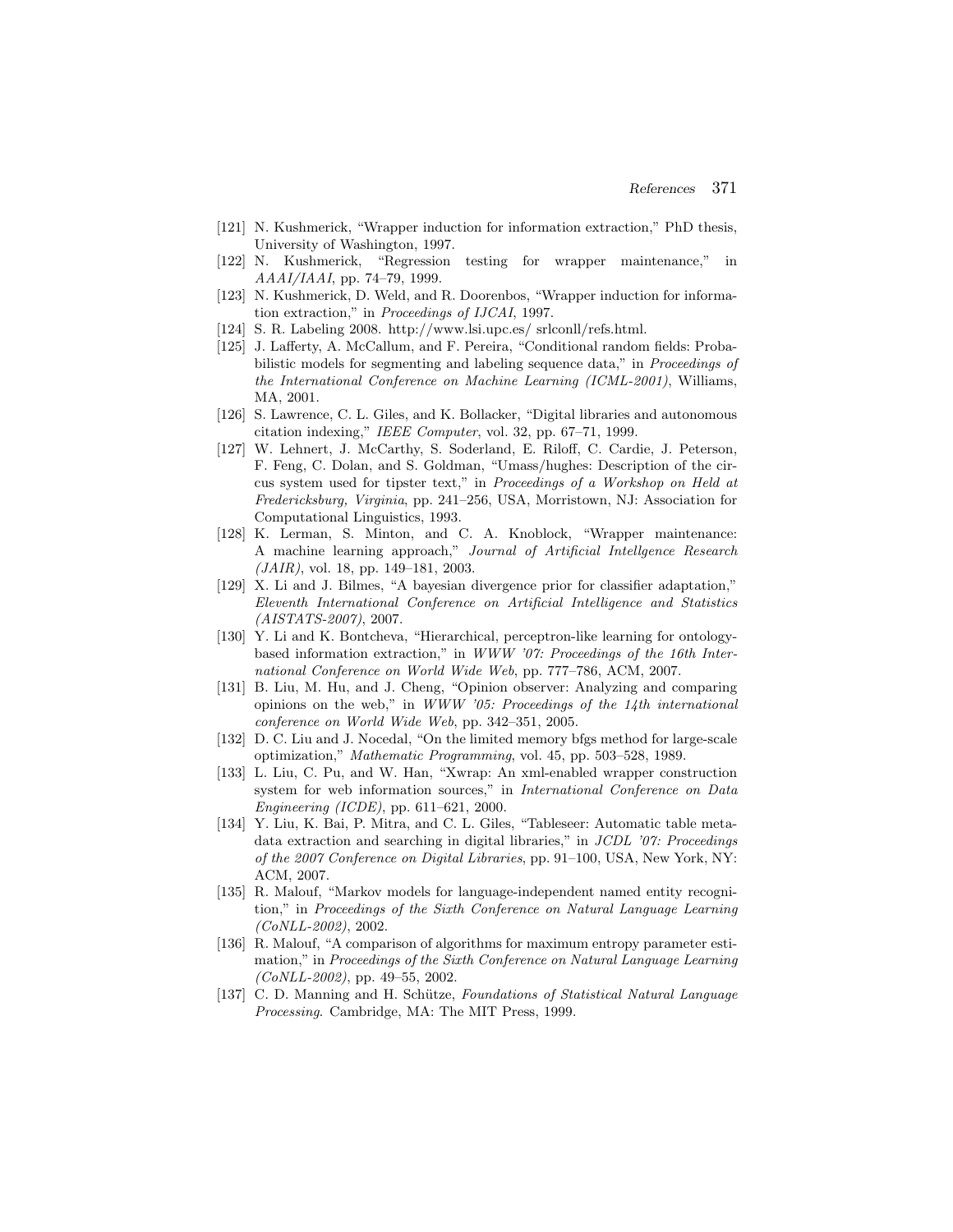- [138] I. Mansuri and S. Sarawagi, "A system for integrating unstructured data into relational databases," in Proceedings of the 22nd IEEE International Conference on Data Engineering (ICDE), 2006.
- [139] S. Mao, A. Rosenfeld, and T. Kanungo, "Document structure analysis algorithms: A literature survey," Document Recognition and Retrieval X, vol. 5010, pp. 197–207, 2003.
- [140] B. Marthi, B. Milch, and S. Russell, "First-order probabilistic models for information extraction," in Working Notes of the IJCAI-2003 Workshop on Learning Statistical Models from Relational Data (SRL-2003), (L. Getoor and D. Jensen, eds.), pp. 71–78, Acapulco, Mexico, August 11 2003.
- [141] D. Maynard, V. Tablan, C. Ursu, H. Cunningham, and Y. Wilks, "Named entity recognition from diverse text types," Recent Advances in Natural Language Processing 2001 Conference, Tzigov Chark, Bulgaria, 2001.
- [142] A. McCallum, "Information extraction: Distilling structured data from unstructured text," ACM Queue, vol. 3, pp. 48–57, 2005.
- [143] A. McCallum, D. Freitag, and F. Pereira, "Maximum entropy markov models for information extraction and segmentation," in Proceedings of the International Conference on Machine Learning (ICML-2000), pp. 591–598, Palo Alto, CA, 2000.
- [144] A. McCallum, K. Nigam, J. Reed, J. Rennie, and K. Seymore, Cora: Computer Science Research Paper Search Engine, http://cora.whizbang.com/, 2000.
- [145] A. McCallum and B. Wellner, "Toward conditional models of identity uncertainty with application to proper noun coreference," in Proceedings of the IJCAI-2003 Workshop on Information Integration on the Web, pp. 79–86, Acapulco, Mexico, August 2003.
- [146] A. K. McCallum, Mallet: A Machine Learning for Language Toolkit. http://mallet.cs.umass.edu, 2002.
- [147] D. McDonald, H. Chen, H. Su, and B. Marshall, "Extracting gene pathway relations using a hybrid grammar: The arizona relation parser," *Bioinformat*ics, vol. 20, pp. 3370–3378, 2004.
- [148] R. McDonald, K. Crammer, and F. Pereira, "Flexible text segmentation with structured multilabel classification," in HLT/EMNLP, 2005.
- [149] G. Mecca, P. Merialdo, and P. Atzeni, "Araneus in the era of xml," in IEEE Data Engineering Bullettin, Special Issue on XML, IEEE, September 1999.
- [150] M. Michelson and C. A. Knoblock, "Semantic annotation of unstructured and ungrammatical text," in Proceedings of the 19th International Joint Conference on Artificial Intelligence (IJCAI), pp. 1091–1098, 2005.
- [151] M. Michelson and C. A. Knoblock, "Creating relational data from unstructured and ungrammatical data sources," Journal of Artificial Intelligence Research (JAIR), vol. 31, pp. 543–590, 2008.
- [152] E. Minkov, R. C. Wang, and W. W. Cohen, "Extracting personal names from email: Applying named entity recognition to informal text," in  $HLT/EMNLP$ , 2005.
- [153] R. J. Mooney and R. C. Bunescu, "Mining knowledge from text using information extraction," SIGKDD Explorations, vol. 7, pp. 3–10, 2005.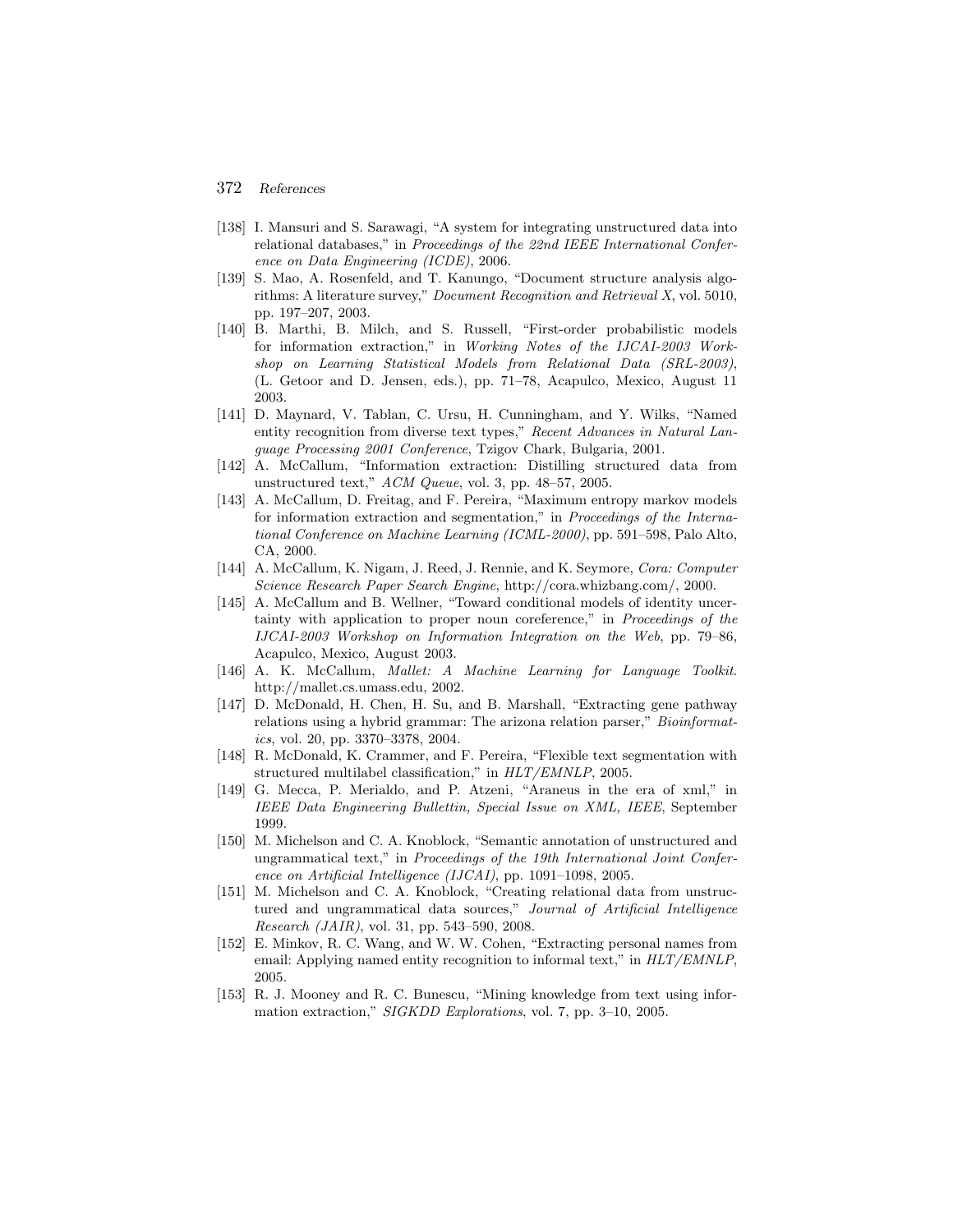- [154] I. Muslea, "Extraction patterns for information extraction tasks: A survey," in The AAAI-99 Workshop on Machine Learning for Information Extraction, 1999.
- [155] I. Muslea, S. Minton, and C. Knoblock, "Selective sampling with redundant views," in Proceedings of the Fifteenth National Conference on Artificial Intelligence, AAAI-2000, pp. 621-626, 2000.
- [156] I. Muslea, S. Minton, and C. A. Knoblock, "A hierarchical approach to wrapper induction," in Proceedings of the Third International Conference on Autonomous Agents, Seattle, WA, 1999.
- [157] I. Muslea, S. Minton, and C. A. Knoblock, "Hierarchical wrapper induction for semistructured information sources," Autonomous Agents and Multi-Agent Systems, vol. 4, nos. 1/2, pp. 93–114, 2001.
- [158] A. Niculescu-Mizil and R. Caruana, "Predicting good probabilities with supervised learning," in ICML, 2005.
- [159] NIST. Automatic content extraction (ACE) program. 1998–present.
- [160] B. Pang and L. Lee, "Opinion mining and sentiment analysis," Foundations and Trends in Information Retrieval, vol. 2, nos. 1–2, pp. 1–135, 2008.
- [161] Parag and P. Domingos, "Multi-relational record linkage," in Proceedings of 3rd Workshop on Multi-Relational Data Mining at ACM SIGKDD, Seattle, WA, August 2004.
- [162] H. Pasula, B. Marthi, B. Milch, S. Russell, and I. Shpitser, "Identity uncertainty and citation matching," in Advances in Neural Processing Systems 15, Vancouver, British Columbia: MIT Press, 2002.
- [163] F. Peng and A. McCallum, "Accurate information extraction from research papers using conditional random fields," in HLT-NAACL, pp. 329–336, 2004.
- [164] D. Pinto, A. McCallum, X. Wei, and W. B. Croft, "Table extraction using conditional random fields," in SIGIR '03: Proceedings of the 26th Annual International ACM SIGIR Conference on Research and Development in Informaion Retrieval, pp. 235–242, USA, New York, NY: ACM, 2003.
- [165] A. Pivk, P. Cimiano, Y. Sure, M. Gams, V. Rajkovič, and R. Studer, "Transforming arbitrary tables into logical form with tartar," Data Knowledge Engineering, vol. 60, pp. 567–595, 2007.
- [166] C. Plake, T. Schiemann, M. Pankalla, J. Hakenberg, and U. Leser, "Alibaba: Pubmed as a graph," Bioinformatics, vol. 22, pp. 2444–2445, 2006.
- [167] A.-M. Popescu and O. Etzioni, "Extracting product features and opinions from reviews," in HLT '05: Proceedings of the Conference on Human Language Technology and Empirical Methods in Natural Language Processing, pp. 339– 346, 2005.
- [168] F. Popowich, "Using text mining and natural language processing for health care claims processing," SIGKDD Explorartion Newsletter, vol. 7, pp. 59–66, 2005.
- [169] K. Probst and R. Ghani, "Towards 'interactive' active learning in multi-view feature sets for information extraction," in ECML, pp. 683–690, 2007.
- [170] J. R. Quinlan, "Learning logical definitions from examples," Machine Learning, vol. 5, 1990.
- [171] L. Rabiner, "A tutorial on Hidden Markov Models and selected applications in speech recognition," in Proceedings of the IEEE, vol. 77, 1989.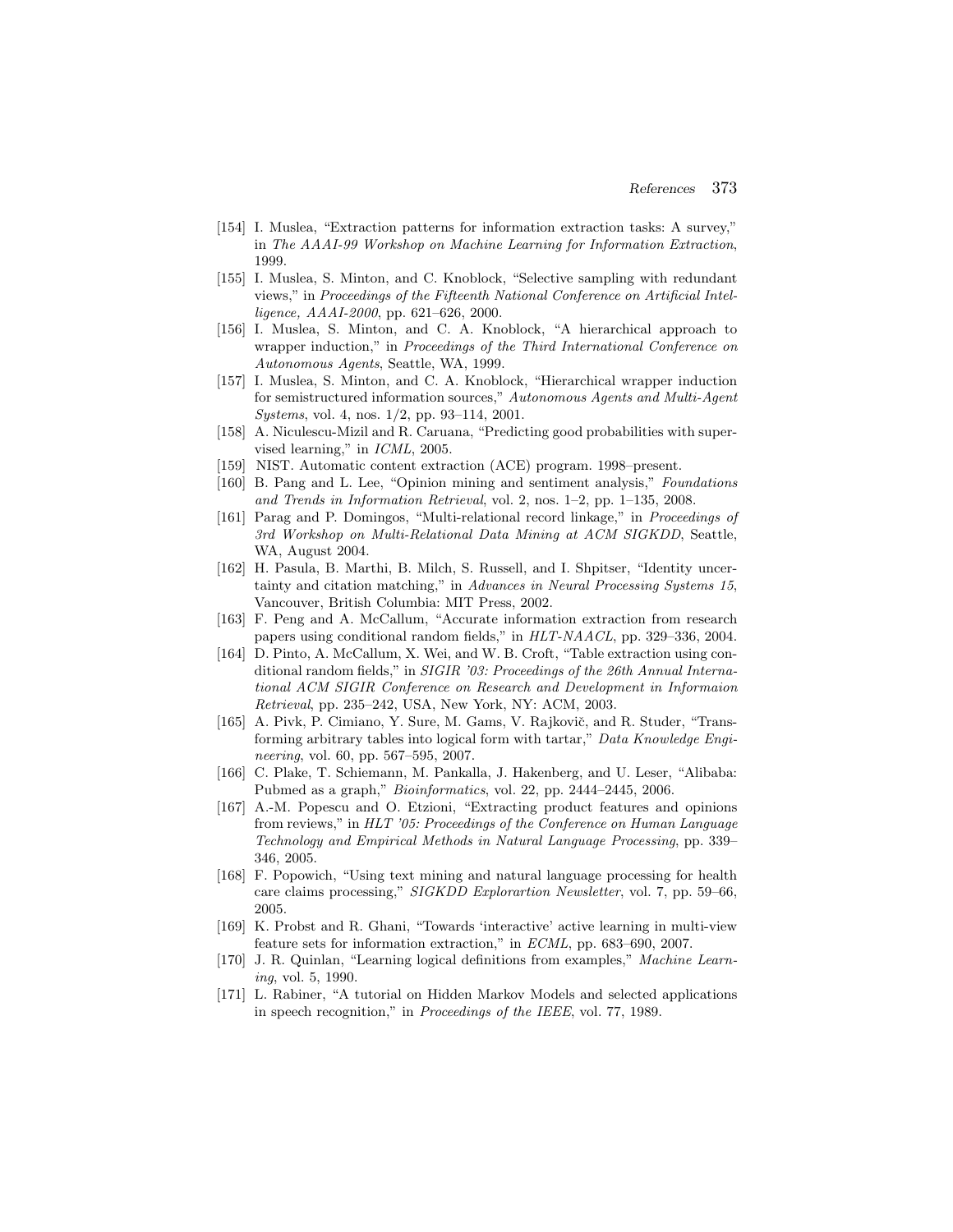- [172] G. Ramakrishnan, S. Balakrishnan, and S. Joshi, "Entity annotation based on inverse index operations," in EMNLP, 2006.
- [173] G. Ramakrishnan, S. Joshi, S. Balakrishnan, and A. Srinivasan, "Using ilp to construct features for information extraction from semi-structured text," in ILP, 2007.
- [174] L. Ramaswamy, A. Iyengar, L. Liu, and F. Douglis, "Automatic fragment detection in dynamic web pages and its impact on caching," IEEE Transactions on Knowledge and Data Engineering, vol. 17, pp. 859–874, 2005.
- [175] L. Ramaswamy, A. Iyengar, L. Liu, and F. Douglis, "Automatic detection of fragments in dynamically generated web pages," in WWW, pp. 443–454, 2004.
- [176] J. Raposo, A. Pan, M. Álvarez, and N. Ángel Vira, "Automatic wrapper maintenance for semi-structured web sources using results from previous queries," in SAC '05: Proceedings of the 2005 ACM Symposium on Applied Computing, pp. 654–659, ACM, 2005.
- [177] A. Ratnaparkhi, "Learning to parse natural language with maximum entropy models," Machine Learning, vol. 34, 1999.
- [178] L. Reeve and H. Han, "Survey of semantic annotation platforms," in SAC '05: Proceedings of the 2005 ACM Symposium on Applied Computing, pp. 1634– 1638, USA, New York, NY: ACM, 2005.
- [179] F. Reiss, S. Raghavan, R. Krishnamurthy, H. Zhu, and S. Vaithyanathan, "An algebraic approach to rule-based information extraction," in ICDE, 2008.
- [180] P. Resnik and A. Elkiss, "The linguist's search engine: An overview (demonstration)," in  $\Lambda CL$ , 2005.
- [181] E. Riloff, "Automatically constructing a dictionary for information extraction tasks," in AAAI, pp. 811–816, 1993.
- [182] B. Rosenfeld and R. Feldman, "Using corpus statistics on entities to improve semi-supervised relation extraction from the web," in Proceedings of the 45th Annual Meeting of the Association of Computational Linguistics, pp. 600–607, June 2007.
- [183] R. Ross, V. S. Subrahmanian, and J. Grant, "Aggregate operators in probabilistic databases," Journal of ACM, vol. 52, pp. 54–101, 2005.
- [184] A. Sahuguet and F. Azavant, "Building light-weight wrappers for legacy web data-sources using w4f," in International Conference on Very Large Databases (VLDB), 1999.
- [185] S. Sarawagi, The CRF Project: A Java Implementation. http://crf. sourceforge.net, 2004.
- [186] S. Sarawagi, "Efficient inference on sequence segmentation models," in Proceedings of the 23rd International Conference on Machine Learning (ICML), Pittsburgh, PA, USA, 2006.
- [187] S. Sarawagi and A. Bhamidipaty, "Interactive deduplication using active learning," in Proceedings of the Eighth ACM SIGKDD International Conference on Knowledge Discovery and Data Mining(KDD-2002), Edmonton, Canada, July 2002.
- [188] S. Satpal and S. Sarawagi, "Domain adaptation of conditional probability models via feature subsetting," in ECML/PKDD, 2007.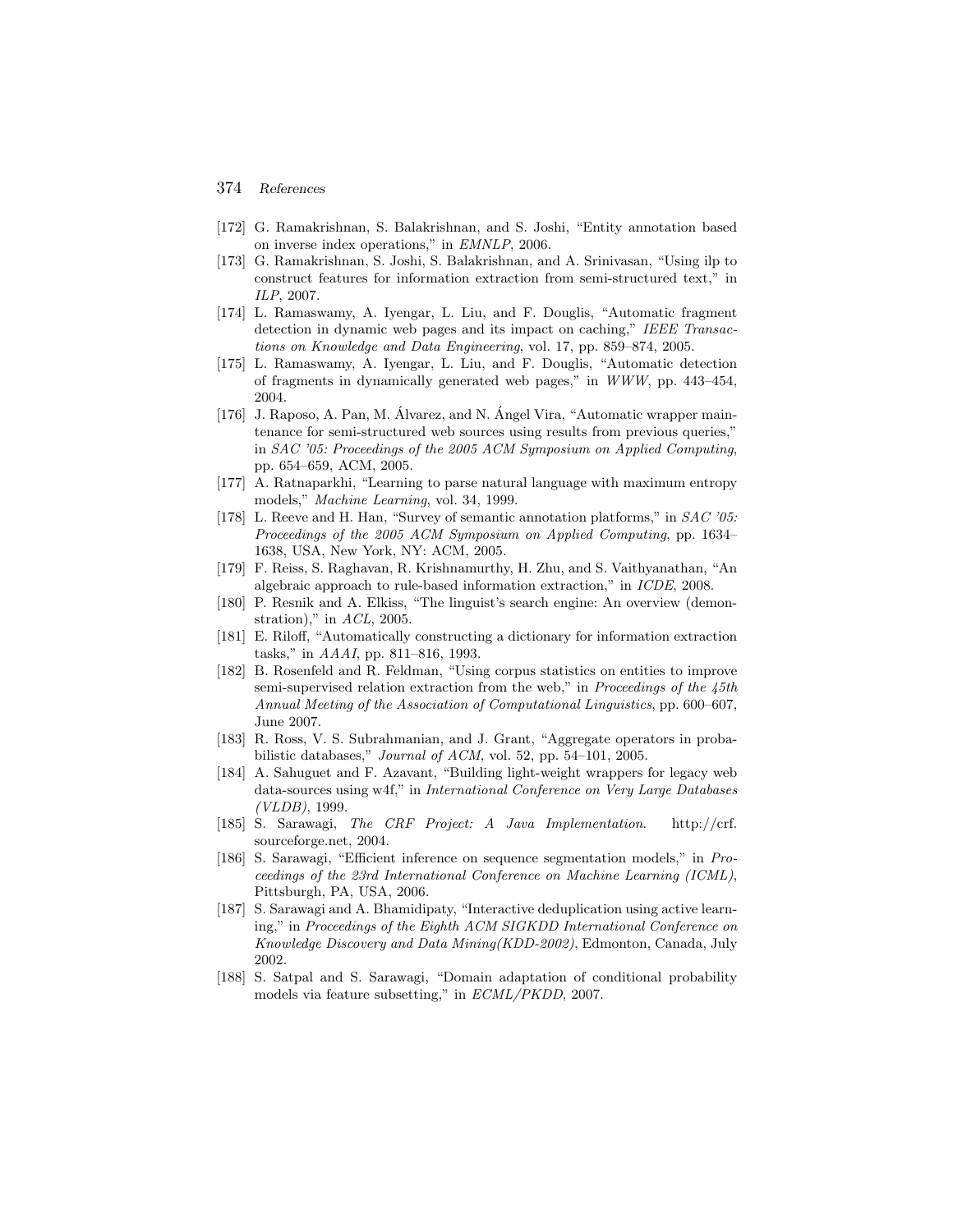- [189] K. Seymore, A. McCallum, and R. Rosenfeld, "Learning Hidden Markov Model structure for information extraction," in Papers from the AAAI-99 Workshop on Machine Learning for Information Extraction, pp. 37–42, 1999.
- [190] W. Shen, A. Doan, J. F. Naughton, and R. Ramakrishnan, "Declarative information extraction using datalog with embedded extraction predicates," in VLDB, pp. 1033–1044, 2007.
- [191] M. Shilman, P. Liang, and P. Viola, "Learning non-generative grammatical models for document analysis," ICCV, vol. 2, pp. 962–969, 2005.
- [192] Y. Shinyama and S. Sekine, "Preemptive information extraction using unrestricted relation discovery," in HLT-NAACL, 2006.
- [193] J. F. Silva, Z. Kozareva, V. Noncheva, and G. P. Lopes, "Extracting named entities. a statistical approach," in Proceedings of the XIme Confrence sur le Traitement des Langues Naturelles — TALN, 19–22 Avril, Fez, Marroco, (B. Bel and I. Merlien, eds.), pp. 347–351, ATALA — Association pour le Traitement Automatique des Langues, 04, 2004.
- [194] P. Singla and P. Domingos, "Entity resolution with markov logic," in ICDM, pp. 572–582, 2006.
- [195] S. Soderland, "Learning information extraction rules for semi-structured and free text," Machine Learning, vol. 34, 1999.
- [196] F. M. Suchanek, G. Ifrim, and G. Weikum, "Combining linguistic and statistical analysis to extract relations from web documents," in KDD '06: Proceedings of the 12th ACM SIGKDD International Conference on Knowledge Discovery and Data Mining, pp. 712–717, 2006.
- [197] F. M. Suchanek, G. Kasneci, and G. Weikum, "Yago: A core of semantic knowledge," in WWW '07: Proceedings of the 16th International Conference on World Wide Web, pp. 697–706, 2007.
- [198] B. M. Sundheim, "Overview of the third message understanding evaluation and conference," in Proceedings of the Third Message Understanding Conference (MUC-3), pp. 3–16, San Diego, CA, 1991.
- [199] C. Sutton and A. McCallum, "Collective segmentation and labeling of distant entities in information extraction," Technical Report TR  $#$  04-49, University of Massachusetts Presented at ICML Workshop on Statistical Relational Learning and Its Connections to Other Fields, July 2004.
- [200] K. Takeuchi and N. Collier, "Use of support vector machines in extended named entity recognition," in The 6th Conference on Natural Language Learning (CoNLL), 2002.
- [201] B. Taskar, "Learning structured prediction models: A large margin approach," PhD Thesis, Stanford University, 2004.
- [202] B. Taskar, D. Klein, M. Collins, D. Koller, and C. Manning, "Max-margin parsing," in EMNLP, July 2004.
- [203] B. Taskar, S. Lacoste-Julien, and M. I. Jordan, "Structured prediction, dual extragradient and bregman projections," Journal on Machine Learning Research, vol. 7, pp. 1627–1653, 2006.
- [204] M. Theobald, G. Weikum, and R. Schenkel, "Top-k query evaluation with probabilistic guarantees," in VLDB, pp. 648–659, 2004.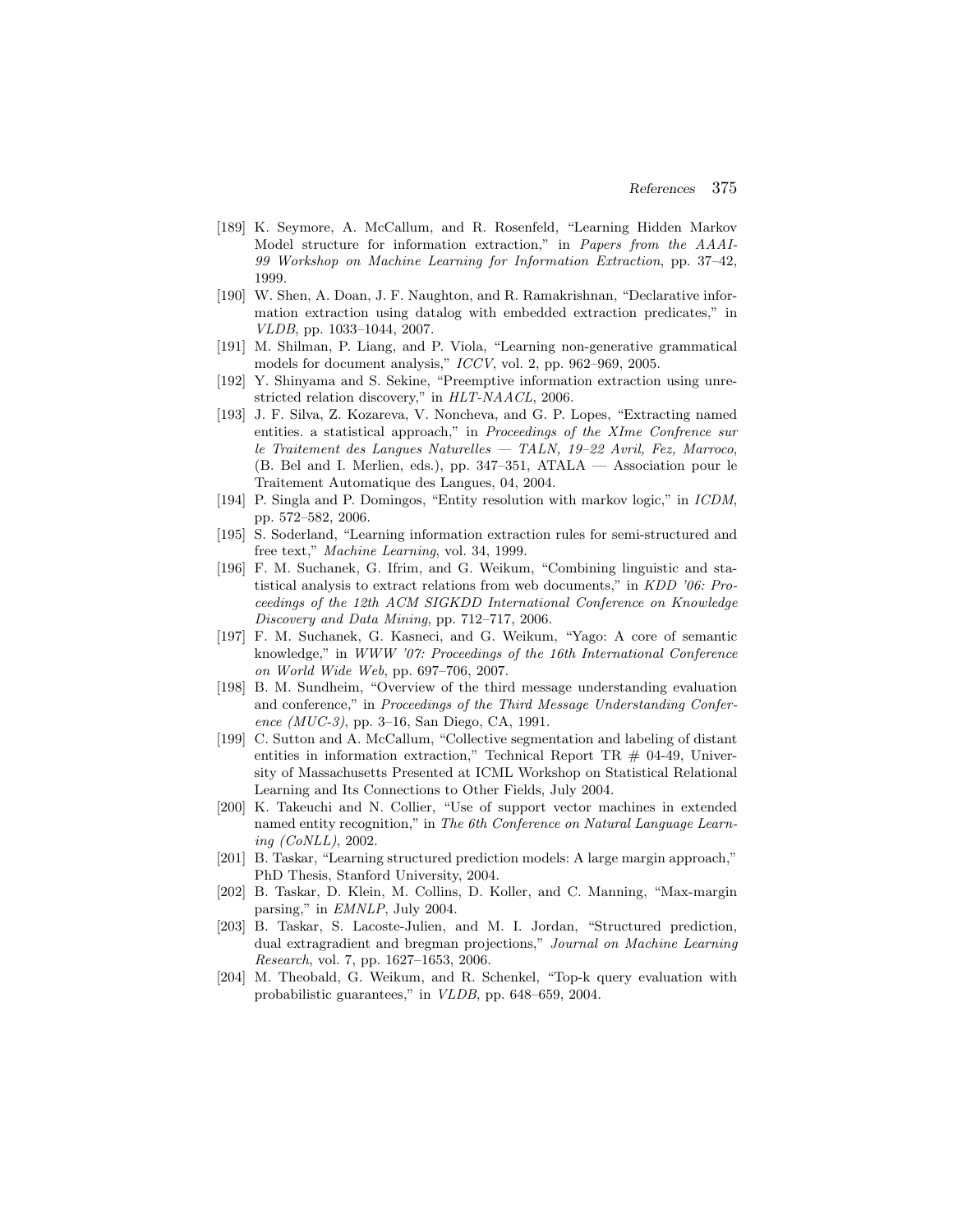- [205] C. A. Thompson, M. E. Califf, and R. J. Mooney, "Active learning for natural language parsing and information extraction," in Proceedings of 16th International Conference on Machine Learning, pp. 406–414, Morgan Kaufmann, San Francisco, CA, 1999.
- [206] E. F. Tjong Kim Sang and F. D. Meulder, "Introduction to the conll-2003 shared task: Language-independent named entity recognition," in Seventh Conference on Natural Language Learning (CoNLL-03), (W. Daelemans and M. Osborne, eds.), pp. 142–147, Edmonton, Alberta, Canada: Association for Computational Linguistics, May 31–June 1, 2003. (In association with HLT-NAACL, 2003).
- [207] A. Troussov, B. O'Donovan, S. Koskenniemi, and N. Glushnev, "Per-node optimization of finite-state mechanisms for natural language processing," in CICLing, pp. 221–224, 2003.
- [208] I. Tsochantaridis, T. Joachims, T. Hofmann, and Y. Altun, "Large margin methods for structured and interdependent output variables," Journal of Machine Learning Research (JMLR), vol. 6, pp. 1453–1484, September 2005.
- [209] J. Turmo, A. Ageno, and N. Català, "Adaptive information extraction,"  $ACM$ Computer Services, vol. 38, p. 4, 2006.
- [210] P. D. Turney, "Cost-sensitive classification: Empirical evaluation of a hybrid genetic decision tree induction algorithm," Journal of Artificial Intelligence Research, pp. 369–409, 1995.
- [211] P. D. Turney, "Expressing implicit semantic relations without supervision," in ACL, 2006.
- [212] V. S. Uren, P. Cimiano, J. Iria, S. Handschuh, M. Vargas-Vera, E. Motta, and F. Ciravegna, "Semantic annotation for knowledge management: Requirements and a survey of the state of the art," Journal of Web Semantics, vol. 4, pp. 14–28, 2006.
- [213] P. Viola and M. Narasimhan, "Learning to extract information from semistructured text using a discriminative context free grammar," in SIGIR '05: Proceedings of the 28th Annual International ACM SIGIR Conference on Research and Development in Information Retrieval, pp. 330–337, USA, New York, NY: ACM, 2005.
- [214] S. V. N. Vishwanathan, N. N. Schraudolph, M. W. Schmidt, and K. P. Murphy, "Accelerated training of conditional random fields with stochastic gradient methods," in ICML, pp. 969–976, 2006.
- [215] M. Wang, "A re-examination of dependency path kernels for relation extraction," in Proceedings of IJCNLP, 2008.
- [216] Y. Wang and J. Hu, "A machine learning based approach for table detection on the web," in WWW '02: Proceedings of the 11th International Conference on World Wide Web, pp. 242–250, ACM, 2002.
- [217] B. Wellner, A. McCallum, F. Peng, and M. Hay, "An integrated, conditional model of information extraction and coreference with application to citation matching," in Conference on Uncertainty in Artificial Intelligence (UAI), 2004.
- [218] M. Wick, A. Culotta, and A. McCallum, "Learning field compatibilities to extract database records from unstructured text," in Proceedings of the